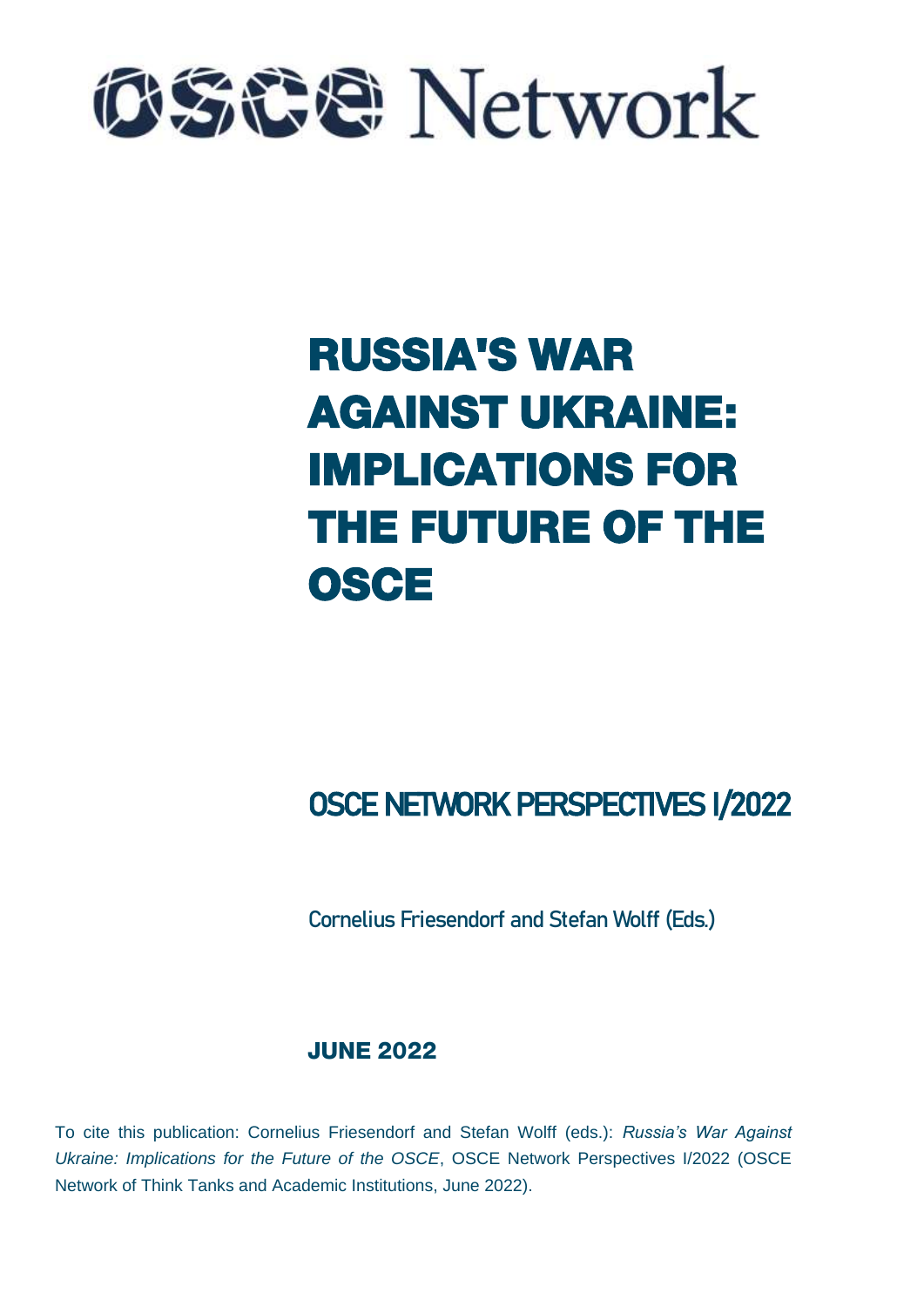# **CONTENTS**

| <b>Cornelius Friesendorf &amp; Stefan Wolff</b><br>Introduction: Implications of the war in Ukraine for the OSCE                                          | $\overline{4}$ |
|-----------------------------------------------------------------------------------------------------------------------------------------------------------|----------------|
| Anastasiya Bayok & Stefan Wolff<br>In search of an acceptable purpose: Out-of-Area and "peripheral" security challenges<br>in the OSCE's second dimension | 9              |
| Jos Boonstra<br>The OSCE: back to square one?                                                                                                             | 14             |
| Jelena Cupać & Michael Zürn<br>Engaging, Messaging, and Waiting for the War to End: The OSCE and the Russian<br><b>Invasion of Ukraine</b>                | 18             |
| Matthias Dembinski & Hans-Joachim Spanger<br>The Future of the OSCE in the Shadow of Russia's War Against Ukraine                                         | 22             |
| <b>Rick Fawn</b><br>The OSCE: injured but saveable                                                                                                        | 26             |
| <b>Andrea Gawrich</b><br>The OSCE - added value in times of strongest contestation                                                                        | 29             |
| William H. Hill<br><b>Will the OSCE Survive?</b>                                                                                                          | 33             |
| P. Terrence Hopmann<br>Reinventing the OSCE after the Russian War in Ukraine                                                                              | 38             |
| Vytautas Jankauskas & Steffen Eckhard<br>Learning from UNESCO's mistakes: How (not) to start a reform                                                     | 43             |
| lan Kelly<br>Will the OSCE Devolve Into the CSCE?                                                                                                         | 47             |
| <b>Reinhard Krumm</b><br><b>Global Zeitenwende: Great Power Competition or Undivided Security?</b>                                                        | 51             |
| Yana Lysenko<br>Learning from the SMM to Ukraine: A new mission or a new OSCE?                                                                            | 56             |
| <b>Michael Mosser</b><br>Time to (Re)Build Bridges in Europe via the OSCE                                                                                 | 61             |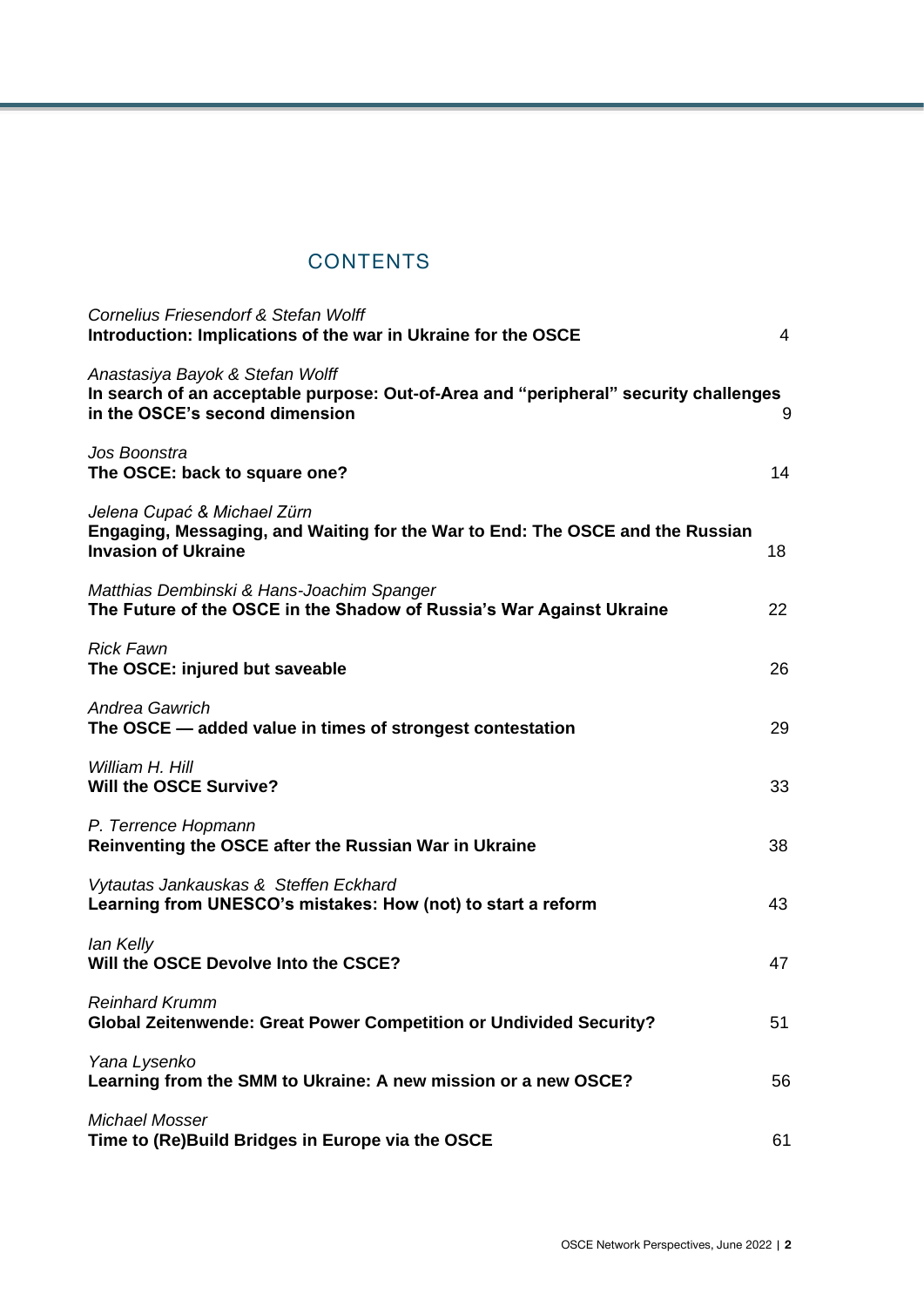| Christophe Paulussen<br>The Ukraine War, the OSCE Moscow Mechanism's Report and the Unveiling of the<br>Truth             | 65 |
|---------------------------------------------------------------------------------------------------------------------------|----|
| <b>Philip Remler</b><br>Can Co-operative Security Return to the OSCE?                                                     | 70 |
| <b>Oleksiy Semeniy</b><br>Implications of the war in Ukraine for the OSCE                                                 | 73 |
| <b>Fred Tanner</b><br>"Die another day" or how the post-war agenda may become a new lease on life for the<br><b>OSCE</b>  | 76 |
| Andreas Wittkowsky<br>Preparing for Future OSCE Missions: Lessons from the Special Monitoring Mission<br>(SMM) to Ukraine | 80 |
| Monika Wohlfeld<br>The OSCE's Mediterranean Dialogue                                                                      | 86 |
| <b>Wolfgang Zellner</b><br><b>Can and Should the OSCE Survive?</b>                                                        | 93 |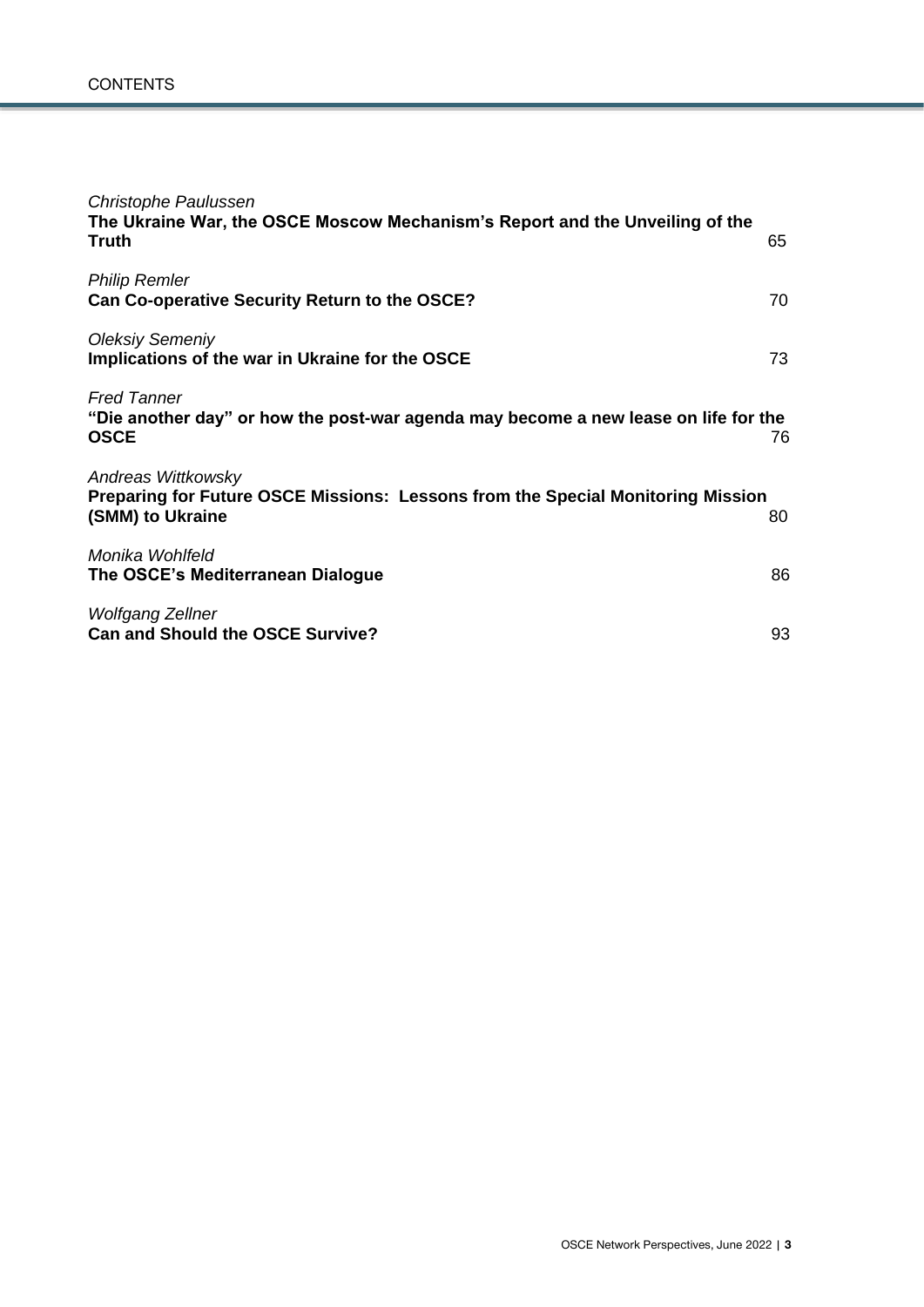# <span id="page-3-0"></span>INTRODUCTION: IMPLICATIONS OF THE WAR IN UKRAINE FOR THE OSCE

Cornelius Friesendorf & Stefan Wolff<sup>1</sup>

Russia's illegal and unjustifiable invasion of Ukraine has fundamental consequences for the OSCE. Participating States have fought each other before but there has never been a war of this size and destructiveness in the history of the OSCE or its predecessor, the CSCE. The decision of the Russian government to go to war, and the way it has been waging this war, violates all of the fundamental principles of international law and all OSCE norms going back to the Helsinki Decalogue.

Can the OSCE survive? Should it survive or has it lost its purpose when a major participating State no longer respects the basic rules? Should Russia be excluded from the OSCE, and is this feasible? Should OSCE activities and structures be adapted, and how?

As the fighting in Ukraine is continuing, and as diplomats and OSCE representatives ponder options for the OSCE, there are still no clear answers to these questions. This is also because the answers will reflect different assessments of the track record of the CSCE/OSCE, different views on which OSCE dimensions and activities should be preserved or prioritized, and beliefs about the role of regional organizations in international affairs. But even in times of dramatic change, researchers can provide insights by analyzing previous crises the CSCE/OSCE has faced, examining the travails of other international organizations, exploring how the OSCE might change, and considering what would be lost in the case of radical change or, indeed, the demise of the OSCE.

This publication presents views of members of the [OSCE Network of Think Tanks and](https://osce-network.net/)  [Academic Institutions.](https://osce-network.net/) The OSCE Network is a Track II initiative created in 2013 and comprising around 150 member institutions from across the OSCE area. It supports cooperative and comprehensive security by offering knowledge transfer, fostering transnational research, and raising awareness of the OSCE. We have asked members to discuss the consequences of the war against Ukraine for the OSCE in input papers of around 1,500 words, which were submitted in the second half of May 2022. While we provided a set of broadly framed questions, members decided themselves which aspects they wanted to discuss.

l

<sup>1</sup> Coordinators of the OSCE Network of Think Tanks and Academic Institutions.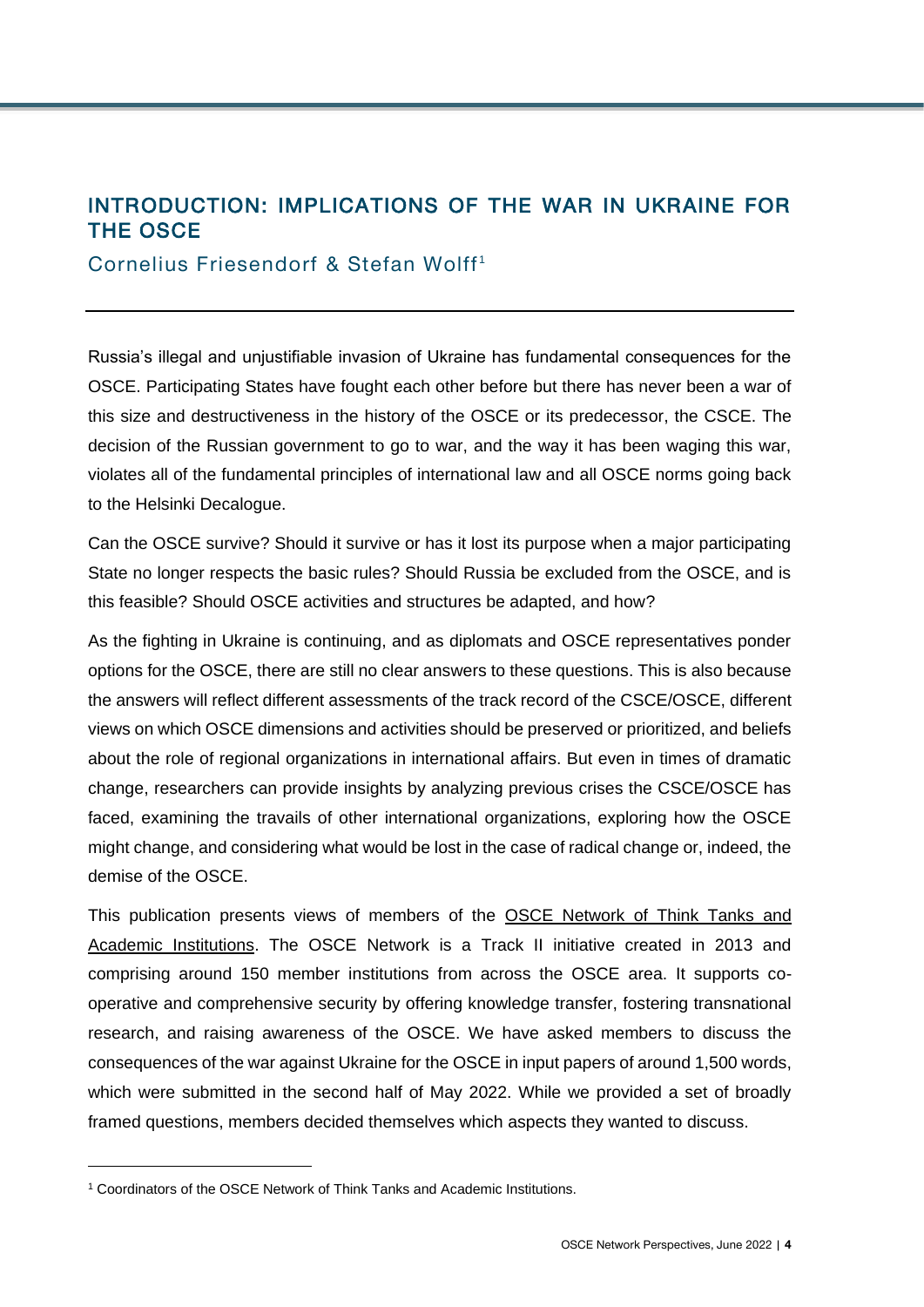The 20 papers included in this collection are very diverse, yet there is agreement among their authors that 24 February 2022 was a watershed moment in the history of the OSCE, threatening the Organization's role as a contributor to Euro-Atlantic and Euro-Asian security. Authors also stress that Russia's war is the culmination of a long process of organizational decline resulting from increasingly divergent interests among participating States. However, while some authors see no prospect for the OSCE in its current form, others draw lessons from history to arque that the OSCE can survive and how it can adapt.

The aim of this introduction is not to summarize each paper. Rather, we highlight aspects that offer clues for understanding the OSCE's present state and its potential future (without reducing the papers, some of which discuss various topics, to the aspects we highlight).

Several authors underline that the OSCE has struggled to carry out its core function of conflict prevention and conflict management, discussing specifically the OSCE role in Ukraine. *Oleksiy Semeniy* argues that the OSCE, including the Special Monitoring Mission (SMM), has largely failed in Ukraine and that it is unlikely that the Organization will play a major role in future conflict management in relation to Ukraine. He also questions the consensus rule as limiting options for dealing with states that violate basic principles. *Yana Lysenko's* assessment is similarly negative. Focusing on the SMM, she points at major weaknesses of the mission and argues that in order to address these weaknesses, institutional changes within the OSCE are needed that allow moving beyond lowest common denominators.

Other authors, by contrast, highlight past achievements and future opportunities of the OSCE in Ukraine. *Christophe Paulussen* regards the publication of a report on violations of international humanitarian law and human rights law, following the invoking of the Moscow Mechanism, as a bright spot in dark times. *Fred Tanner* offers concrete suggestions for an OSCE role in Ukraine in case of a ceasefire or peace agreement, such as with regard to small arms and light weapons, ceasefire monitoring, and refugee return. *Andreas Wittkowsky* writes that notwithstanding the uncertain outcome of the war, the OSCE should prepare for a ceasefire scenario and a potential field operation. This suggests now is the right time to systematically evaluate the lessons learned from the many challenges that the SMM faced.

Other contributors to this volume discuss implications of the war for the OSCE's institutional design and activities. Three authors (*Jos Boonstra*, *Mattthias Dembinski*, and *Hans-Joachim Spanger*) speak in favor of reducing the OSCE to a CSCE-style conference format (if the outcome of the war allows for this). From this perspective, support for policy implementation through OSCE field operations and institutions is no longer feasible. This is not least in order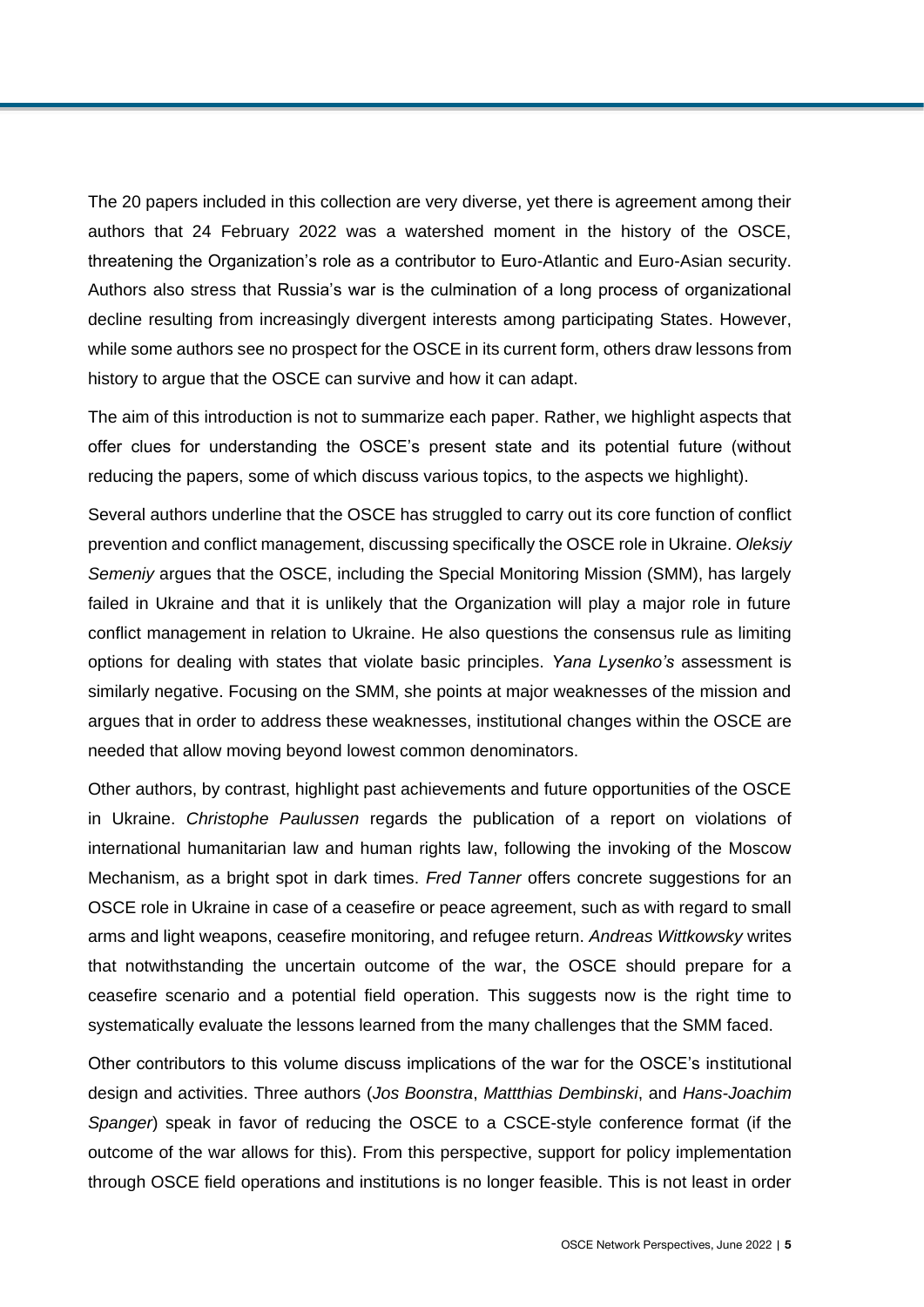to enable Russia to participate in any future arrangement, as without Russia a successor organization to the current OSCE would, according to the authors, be pointless.

Another contribution offers a bleak outlook too, drawing on comparative research. *Vytautas Jankauskas* and *Steffen Eckhard* reveal that UNESCO has been an ailing organization for many years, due to different political interests of member states and despite reform efforts. This is despite the fact that conditions in UNESCO (where, for example, member states decide on the basis of majority voting) are more favorable to reform.

However, other authors paint a picture that is less bleak and suggest ways in how the OSCE can be preserved, also drawing on lessons from previous crises. *William H. Hill* recalls that CSCE negotiations began shortly after the Soviet invasion of Czechoslovakia. He acknowledges though that the current situation is different, not least because there are now significantly fewer neutral and non-aligned states, and because NATO and EU do not bring some important decisions to the OSCE, incentivizing Russia to do likewise. Nevertheless, the OSCE can serve as a venue for political dialogue on issues of shared interest, and deinstitutionalizing should be avoided as much as possible even if it will become more difficult to avoid a shrinking of the budgets and the size of institutions such as ODIHR.

Several authors discuss the future of Russian participation in the OSCE. *P. Terrence Hopmann* argues that Russia should not be expelled from the OSCE because the Organization could not be effective in any important way. While he regards suspension of Russian participation as an option, he also cautions that suspending Russia is likely to be more complicated than was the case with Yugoslavia in 1992. Similarly, *Andrea Gawrich* warns that a Russian exit from the OSCE would have implications for participating States allied with Russia, the number of which is larger than in the Council of Europe. As also stressed by *Reinhard Krumm*, in the vote in the United Nations General Assembly in early March 2022, many states did not condemn Russia's war, including several OSCE participating States. The widening gap weakens the respect for, and recognition of the value of, international law and multilateral organizations like the OSCE. Upholding international law and committing to multilateralism, however, are especially important in times of deep crisis when both are needed more than ever.

*Wolfgang Zellner* argues that although Russia's actions would justify a suspension, a consensus minus one decision is unlikely because of Russia's allies. Moreover, as Europe is facing a possibly long period of high instability, the OSCE is needed to enable dialogue even among enemies in order to mitigate instability. Zellner thus envisages European security as a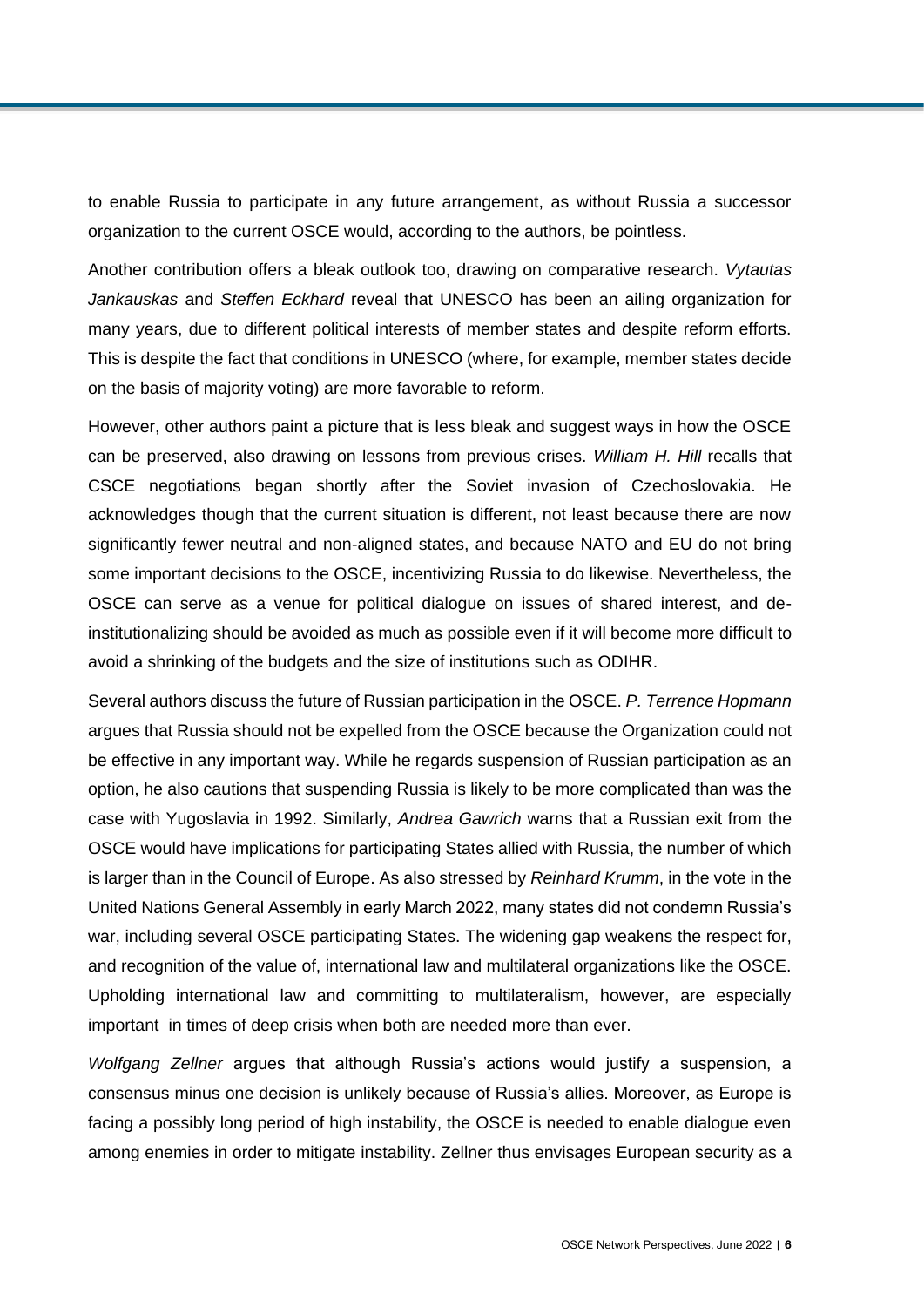mix of conflict and co-operation. In order for the OSCE to survive, he posits three minimum institutional requirements: a Chairperson-in-Office, a Secretary General, and a budget.

Several contributors acknowledge that although the OSCE will most likely remain weak, it has specific advantages that states should use and that merit preserving the Organization. *Jelena Cupać* and *Michael Zürn* highlight roles for the OSCE in areas including monitoring a potential ceasefire in Ukraine and supporting reconstruction. Moreover, EU and NATO members can use the OSCE for engaging with states and regions where Russian influence is strong, such as in the South Caucasus, and also use the OSCE for signaling condemnation of Russian violations of OSCE principles. *Monika Wohlfeld* looks at another area where the OSCE has utility: dialogue with Mediterranean partner states. The scenarios she presents indicate that further weakening of the OSCE would negatively affect its Mediterranean dialogue at a time when Mediterranean states feel the impact of Russia's war against Ukraine.

Advocating for a preservation of the OSCE, many of the contributions offer concrete ideas for how states can use the OSCE to promote peace and stability in Europe. *Philip Remler* suggests that dialogue with Russia can be productive if it is compartmentalized to exclude discussion of mutually exclusive maximalist demands. *Ian Kelly* discusses options in case consensual decision-making, for example on field operations, is not possible, such as by drawing on special representatives and extrabudgetary funding. *Rick Fawn* underlines what would be lost if the OSCE were no longer present, especially in Central Asia and the Western Balkans, and suggests options for adapting to the current conundrum, such as with regard to voting mechanisms and funding. *Anastasiya Bayok* and *Stefan Wolff* point to the need for participating States to work together on issues of current interest, and identify especially the Organization's second dimension as presenting many opportunities in this regard. *Michael W. Mosser* writes that neutral states can contribute to building bridges among participating States, acknowledging though that potential Finnish and Swedish NATO membership will reduce the number and influence of neutral states.

Many contributors to this volume see a future for the OSCE. However, there is doubt even among the most optimistic voices that the war in Ukraine, as the culmination of a steady decline of the Organization over many years, will leave OSCE activities and structures intact. *Michael W. Mosser's* assessment reflects the spirit of many of the following contributions:

As a scholar of the Organization, I care deeply about it and want it to continue to be a part of the conversation around European security. But it is becoming increasingly clear to me that the OSCE as currently structured cannot be a part of rebuilding the shattered European security architecture. The rules, norms, and decision-making procedures set forth in the Charter of Paris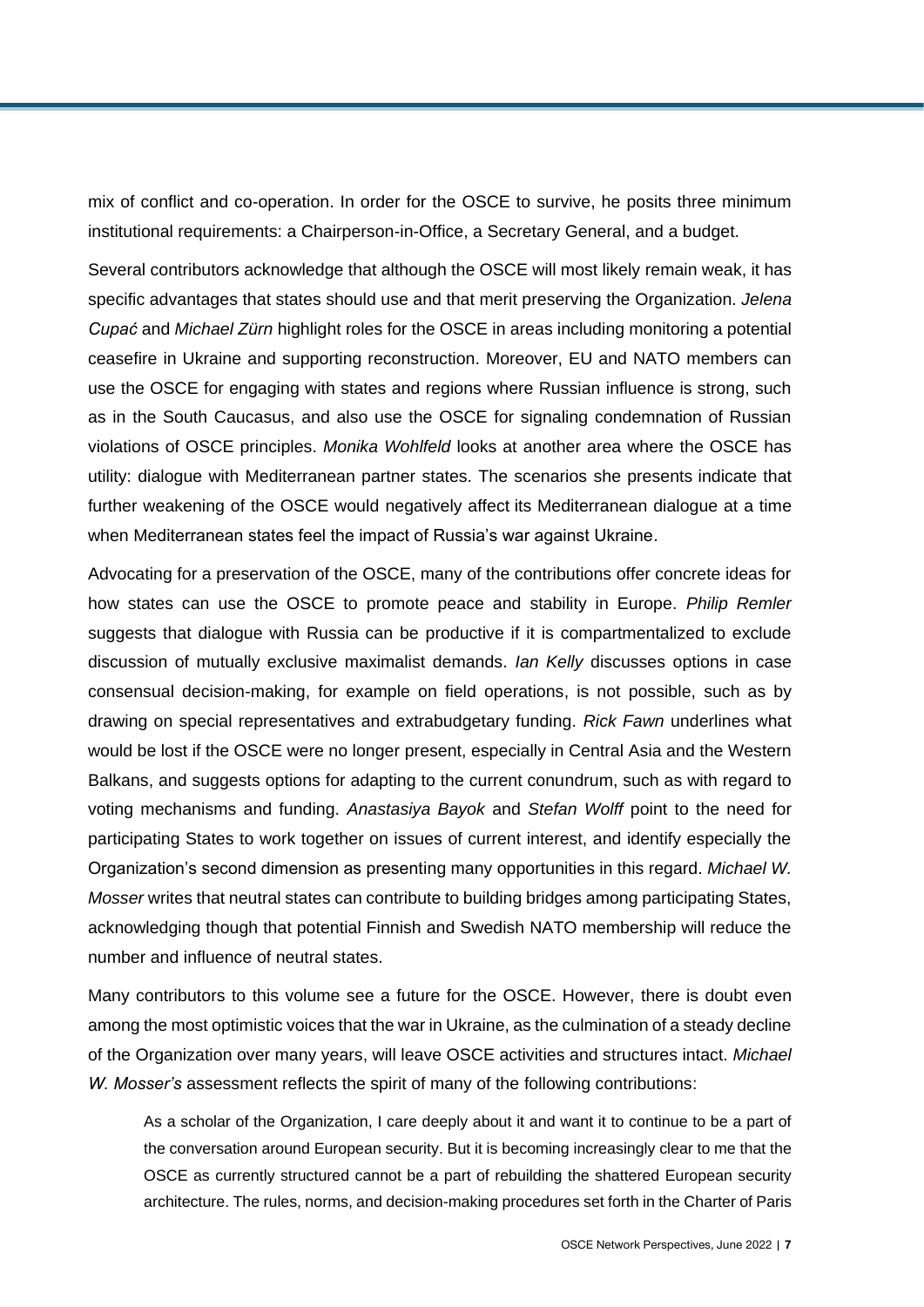for a New Europe of 1990 and the Budapest Declaration of 1994 are now rightfully seen as part of a false peace, an interregnum between the Cold War and whatever new era in which we now find ourselves.

The question then is how the OSCE can be adapted to new realities, whether changes such as curtailing the autonomy of OSCE institutions will create more loss than gain, and which governments and societies will gain and lose. While substantial answers to these questions will necessarily be multi-facetted, addressing these questions is further complicated by the ongoing fighting, as when and how the war will end will impact the future of the OSCE.

Writing an input paper for this collection was therefore challenging. We are grateful to our authors for sharing their knowledge and personal experience, and thus supporting the OSCE Network. This contribution demonstrates the potential of transnational research co-operation to produce ideas for moving towards sustainable peace even in times of war.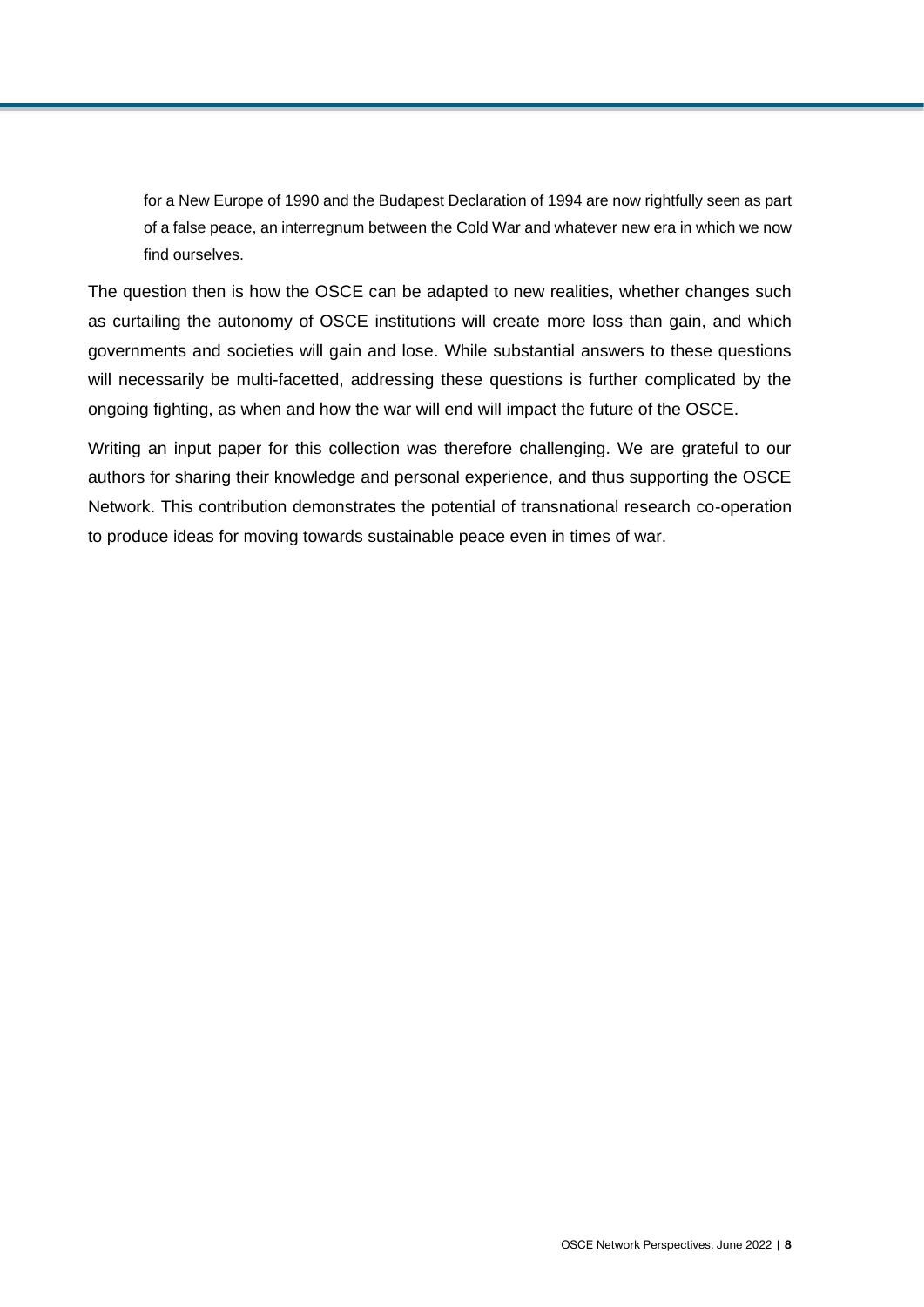# <span id="page-8-0"></span>IN SEARCH OF AN ACCEPTABLE PURPOSE: OUT-OF-AREA AND "PERIPHERAL" SECURITY CHALLENGES IN THE OSCE'S SECOND DIMENSION

Anastasiya Bayok<sup>2</sup> & Stefan Wolff<sup>3</sup>

l

As much as one would wish it to be otherwise, the OSCE faces an existential crisis. It was a troubled organization long before Russia's aggression against Ukraine, but it is only now that its very survival is increasingly in doubt. Two sets of questions are being asked in this context. The first is whether the OSCE can survive, that is, whether it will have a budget, a Chair for 2024, and a Secretary General after Helga Maria Schmid's mandate expires at the end of next year. The second, and the one to which we want to provide one potential answer, is whether the OSCE should survive, that is, whether it still has a purpose that unites all its participating States.

Finding a purpose for an organization that has been around for almost half a century and has increasingly failed to deliver on its core premises of conflict prevention and confidence building seems almost pointless. And yet, the search for a (new) purpose will be essential in ensuring that the OSCE can survive the current crisis and perhaps in the future re-discover its roots. One of the core elements of European security is unquestionably the relationship between Western states and Russia. But European security goes beyond that.

The reality that the OSCE finds itself in in 2022 is a fundamentally different one than that of the Helsinki process in the early 1970s. While the war in Ukraine may be the central challenge to the OSCE today, embedded as it is in a Cold War-like competition between Russia and the West, it is not the only one. Losing sight of, or ignoring, other challenges deprives the OSCE and its participating States of an opportunity to assess whether saving the Organization might still be a worthwhile endeavor despite the current crisis.

Three of these challenges are, in our view, particularly pertinent in this context. They can only be tackled jointly by all participating States, and this will require at least [minimal co-operation](https://www.shrmonitor.org/options-for-dealing-with-russia-in-the-osce/) with Russia. This is certainly a hard ask in the current situation, but a necessary one for the sake of what the OSCE stands for: co-operative and comprehensive security.

<sup>2</sup> Dr. Anastasiya Bayok, OSCE Network Research Associate, Centre for OSCE Research (CORE), Institute for Peace Research and Security Policy at the University of Hamburg (IFSH), Germany.

<sup>3</sup> Prof. Stefan Wolff, Professor of International Security, Institute for Conflict, Cooperation and Security, Department of Political Science and International Studies at the University of Birmingham, England, UK.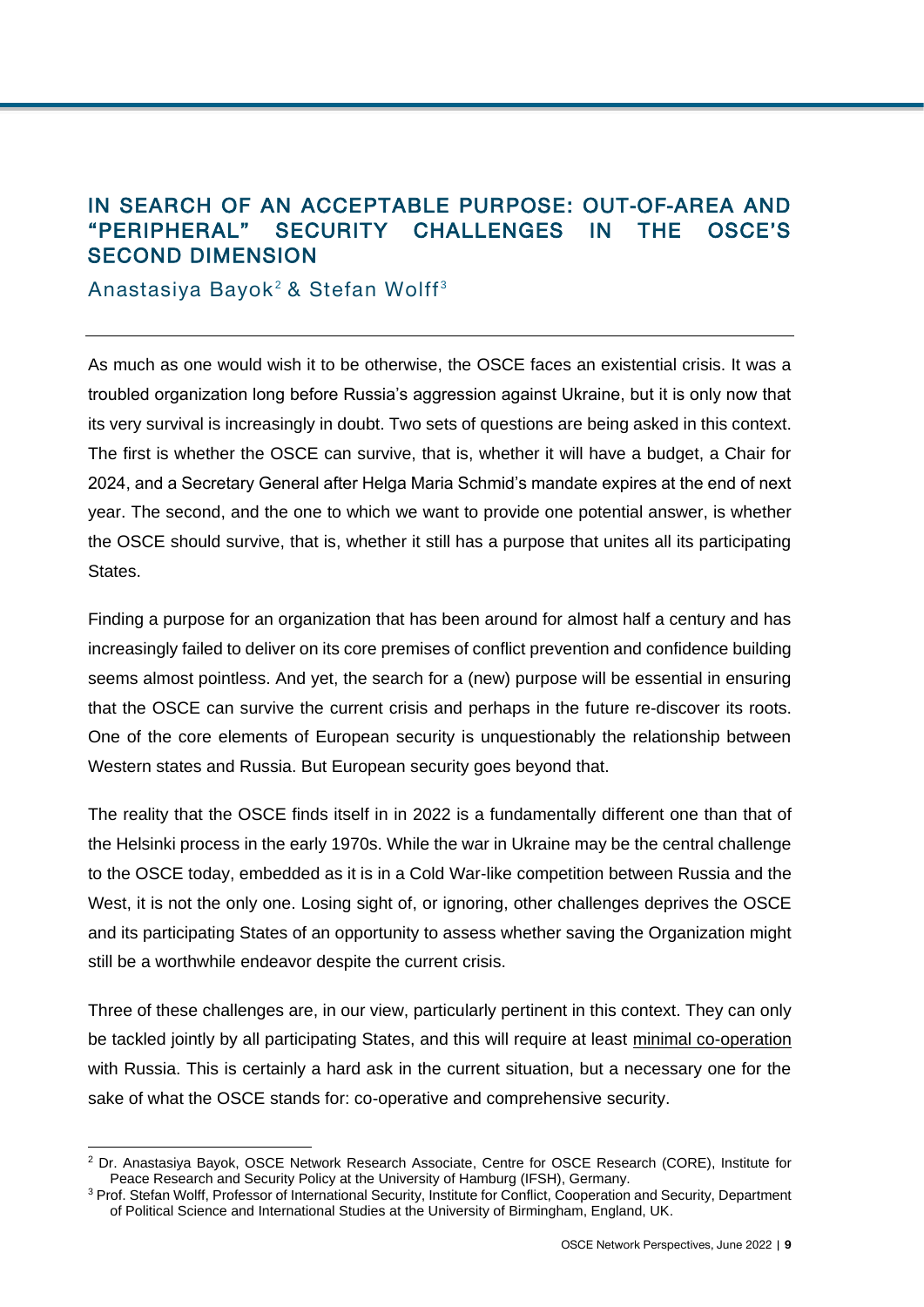The first of these challenges is China, whose presence and activities across the OSCE region have significantly grown over the past decade. This is particularly related to the [Belt and Road](https://osce-network.net/fileadmin/user_upload/publications/China-BRI-Report-2021-fin.pdf)  [Initiative](https://osce-network.net/fileadmin/user_upload/publications/China-BRI-Report-2021-fin.pdf) (BRI) which has grown, since its inception by Chinese president Xi Jinping in Kazakhstan in 2013, into a vast global development project with increasing geopolitical and geo-economic implications. Belt and Road co-operation now involves almost 150 countries including 27, or almost half, of the OSCE's 57 participating States. China has poured tens of billions of dollars in loans and investment, especially in infrastructure projects, into the OSCE region. In many participating States, China's model of governance is seen as an attractive alternative to the liberal market economies that once seemed to underpin the now elusive OSCE consensus. The OSCE area, thus, is now penetrated by three arguably rival economic (and political) integration projects — the European Union, the Eurasian Economic Union, and the BRI. With its own [long-established track record](https://www.osce.org/oceea/446224) in promoting economic connectivity, the OSCE would be in a position to engage in a political dialogue with China in a way that articulates the interests of its participating States in its second dimension.

The second challenge is Afghanistan. While the OSCE's [relations](https://www.osce.org/files/f/documents/1/2/197801_1.pdf) with Afghanistan, which has been one of its Asian Partners for Co-operation since 2003, were problematic before the Taliban takeover, they have become a critical, and so far unresolved, challenge since then, especially for the Central Asian participating States. Yet, international terrorism, drug trafficking, and large-scale migration — the three [threats](https://www.foreignaffairs.com/articles/afghanistan/2021-08-13/osama-bin-ladens-911-catastrophic-success) most frequently associated with Afghanistan — have potential repercussions far beyond Central Asia. Activities in the second dimension on their own do not offer a comprehensive and effective response, but they could be part of a package that is aimed at stability and humanitarian relief in the short term and at addressing the underlying causes of insecurity and instability in the medium- to long-term.

The third challenge is climate change. The OSCE's Ministerial Council in Stockholm, in one of its few decisions in 2021, [acknowledged](https://www.osce.org/files/f/documents/2/f/507050.pdf) "the increasing challenges of climate change for the economy and environment in the OSCE area," including as "a global challenge to achieving the objectives of the UN 2030 Agenda for Sustainable Development and its Sustainable Development Goals." The OSCE could certainly [serve as a platform](https://www.aies.at/download/2022/AIES-Kommentar-2022-01.pdf) to deal with the consequences for European security of this challenge, including by building on its prior [track](https://www.osce.org/oceea/446296)  [record](https://www.osce.org/oceea/446296) in addressing climate change, including in **Eastern Europe**, [Central Asia,](https://www.osce.org/files/f/documents/b/7/355471.pdf) and the South [Caucasus.](https://www.osce.org/files/f/documents/3/1/355546.pdf)

At the same time, one of the areas globally most affected by climate change  $-$  the Arctic  $$ is entirely part of the OSCE region, yet also one of the most neglected on the OSCE agenda,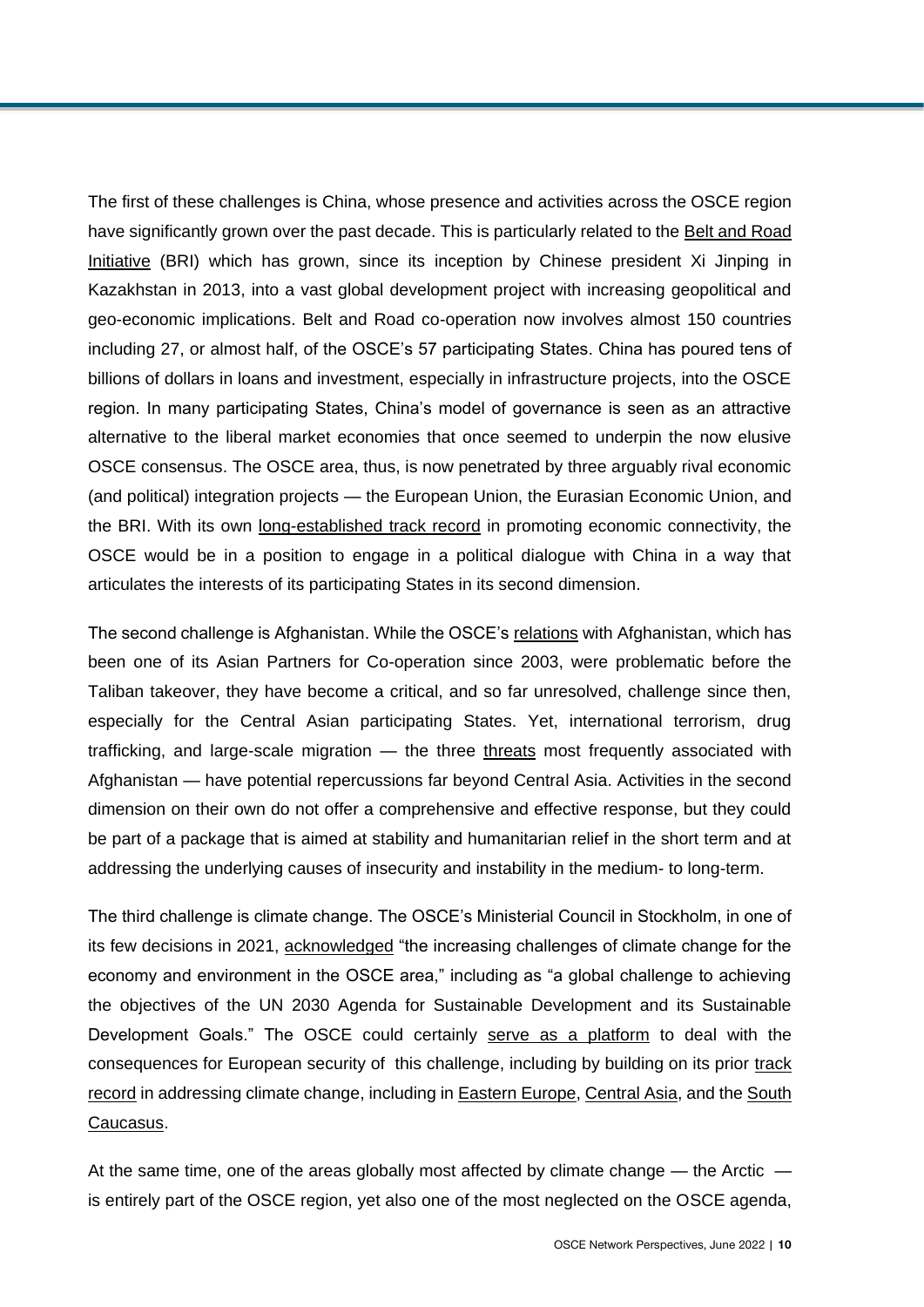despite some notable activity by the Parliamentary Assembly, which has its own [Special](https://www.oscepa.org/en/activities/special-representatives/arctic-issues)  [Representative on Arctic Issues.](https://www.oscepa.org/en/activities/special-representatives/arctic-issues) As noted in her final [report](https://www.oscepa.org/en/documents/special-representatives/arctic-issues/report-24/4262-final-report-of-special-representative-on-arctic-issues-torill-eidsheim-30-september-2021/file) in 2021 by the previous Special Representative, Torill Eidsheim, "the retreat of Arctic sea ice is … opening up the Northern shipping route" which "provides huge opportunities for new and expanded economic activities, but also increases trade competition and geostrategic tensions". Climate change, thus, is an area of central concern to all participating States, and one with significant potential for being addressed within the second dimension.

It would be wrong to assume that these three challenges are just a matter of the OSCE's economic and environmental agenda. They are more broadly significant for Europe's security and cut across the other two dimensions — be it in relation to social and economic rights, the right to a healthy environment, or in relation to an increasing military and security footprint of China — and represent truly transnational threats, such as those related to terrorism and organized crime. Rather, our point is that looking at these challenges from the perspective of the second dimension might be a more productive and constructive way to make the most of the OSCE as an organization of 57 participating States and the convening and agenda-setting powers that come with that. Doing so will require a renewed appreciation of the OSCE's considerable track record of [Confidence Building in the Economic and Environmental](https://osce-network.net/fileadmin/user_upload/publications/OSCE_Confidence_Building_in_EED_final.pdf)  [Dimension](https://osce-network.net/fileadmin/user_upload/publications/OSCE_Confidence_Building_in_EED_final.pdf) and of the unique role the Organization can play in promoting economic [connectivity.](https://www.osce.org/magazine/405374)

When the OSCE Ministerial Council in December 2021 agreed the [Decision on Strengthening](https://www.osce.org/files/f/documents/2/f/507050.pdf)  [Co-operation to Address the Challenges Caused by Climate Change,](https://www.osce.org/files/f/documents/2/f/507050.pdf) it tasked "the relevant OSCE executive structures, in particular the Office of the Co-ordinator of OSCE Economic and Environmental Activities and the OSCE field operations within their mandates and available resources, with assisting participating States upon their request in implementing the provisions of this decision, in co-operation with other relevant regional and international organizations, where appropriate". This illustrates the possibility of achieving consensus even under conditions of extremely tense relations between participating States. Yet consensus on the decision now needs to be followed with meaningful activity, including in participating States and the OSCE's remaining field operations that have a mandate extending to the second dimension. Not letting these mandates expire will be a first litmus test of how serious participating States are in their commitment to the survival of the OSCE.

Similarly, Afghanistan has been on the agenda of the OSCE since the takeover by the Taliban in August 2021. While much focus in [Vienna](https://www.osce.org/secretariat/503866) and at the [OSCE Border Management Staff](https://www.osce.org/programme-office-in-dushanbe/505051)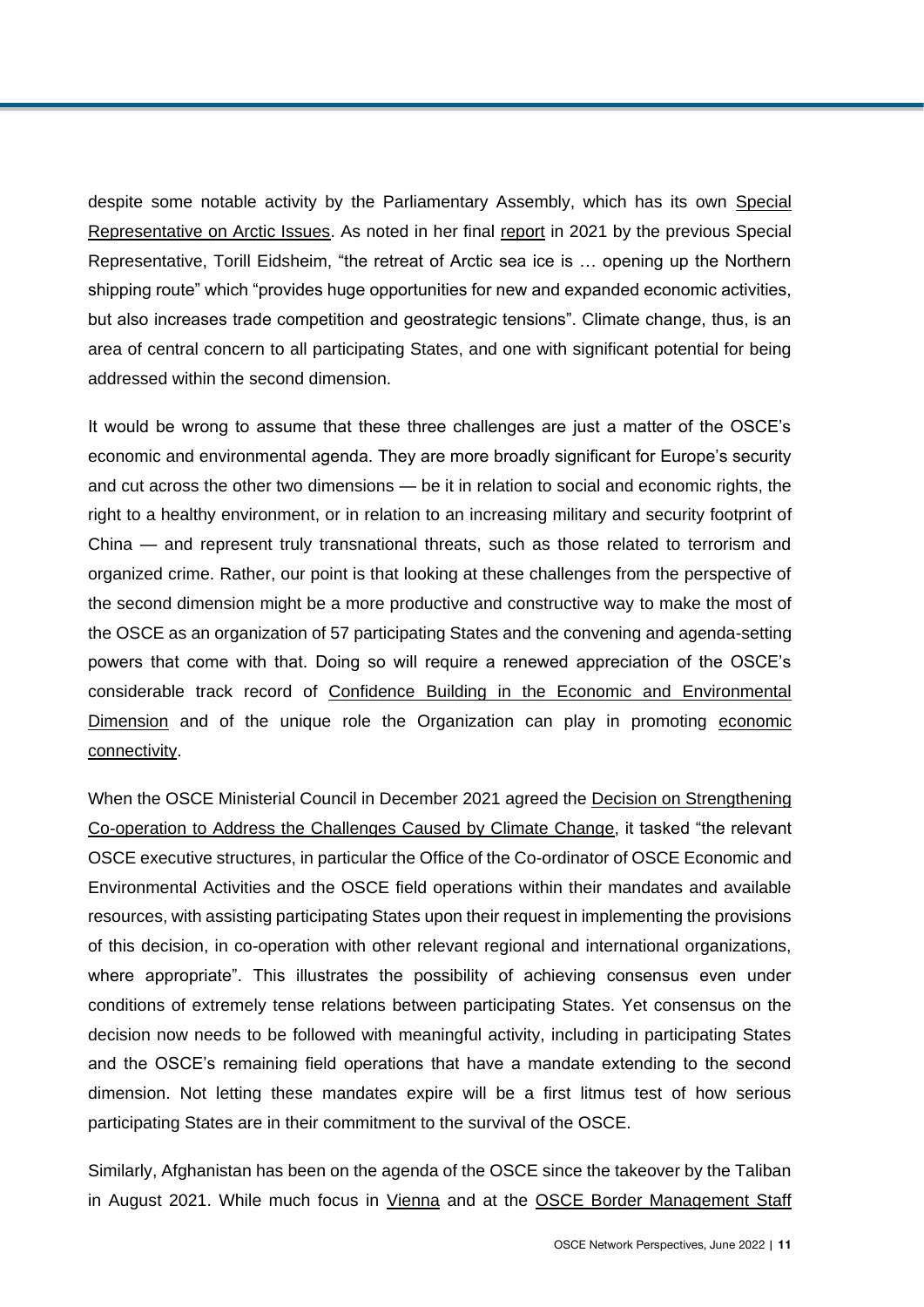[College](https://www.osce.org/programme-office-in-dushanbe/505051) has been on border security and transnational threats, the situation in Afghanistan also represents an opportunity to reconsider economic issues, such as improving the socioeconomic situation in Central Asian participating States, enhancing [economic connectivity](https://thediplomat.com/2019/04/afghanistan-prospects-and-challenges-to-regional-connectivity/) in the region, and preparing for a gradual and conditional integration of Afghanistan into crossregional connectivity networks.

Finally, concerning China, one of the key shared interests relates to (economic) connectivity, including trade and transport infrastructure, as well as digital connectivity. China has also [signaled](https://www.clingendael.org/pub/2020/presence-before-power/2-presence-before-power-why-china-became-a-near-arctic-state/) interest in the Arctic — declaring itself a near-Arctic state in 2018 in its first Arctic strategy — thereby providing another area in which OSCE activities in the second dimension could provide a useful platform for engagement. Although there is no formal relationship between China and the OSCE as such, links exist, for example through the Shanghai Cooperation Organization, which, too, has become more interested in aspects of economic connectivity. Given the increasing [relevance](https://www.nomos-elibrary.de/10.5771/9783748911456-02/osce-engagement-with-china-why-and-how?page=1) of China for many of the OSCE's participating States, especially those along the economic corridors of th[e Belt and Road Initiative,](https://osce-network.net/fileadmin/user_upload/publications/China-BRI-Report-2021-fin.pdf) the OSCE and its participating States cannot afford to ignore China. Moreover, China has [indicated](https://greenfdc.org/interpretation-opinions-on-the-joint-implementation-of-green-development-in-the-belt-and-road-initiative-bri-by-four-ministries/) an [interest](https://neec.no/ndrc-opinions-on-promoting-the-green-development-of-the-belt-and-road-initiative/) in "greening" the BRI but still lacks the required experience and know-how, including of applicable standards in OSCE participating States. Here again the OSCE has some potential to become more involved in contact and dialogue formats, possibly alongside the [United](https://www.unep.org/regions/asia-and-pacific/regional-initiatives/belt-and-road-initiative-international-green)  [Nations,](https://www.unep.org/regions/asia-and-pacific/regional-initiatives/belt-and-road-initiative-international-green) for the benefit of its participating States, for example through its network of sixty [Aarhus Centres](https://aarhus.osce.org/) across 14 participating States that could provide a platform for dialogue between citizens, governments, the private sector, and relevant Chinese actors on mitigating the environmental impact of any BRI projects. With few, if any, opportunities to engage on the OSCE's first and third dimensions, this, again, makes the second dimension an obvious starting point, including by initially considering Track-2 initiatives.

Ultimately, what we suggest is that the OSCE's economic and environmental dimension be put front and center in a new narrative about the added value that the OSCE retains for all its participating States. For too long, this dimension, which encapsulates issues central to the idea of comprehensive security, and increasingly so, has been the poor relation of the first and third dimension (obvious, for example, from its roughly 3.5 per cent share in the Organization's overall budget).

As it is also the least politicized of the three dimensions, it could serve as a focal point for the Organization and its participating States to find an acceptable purpose for which to secure the survival of the OSCE. The OSCE and its participating States are in dire need of rebuilding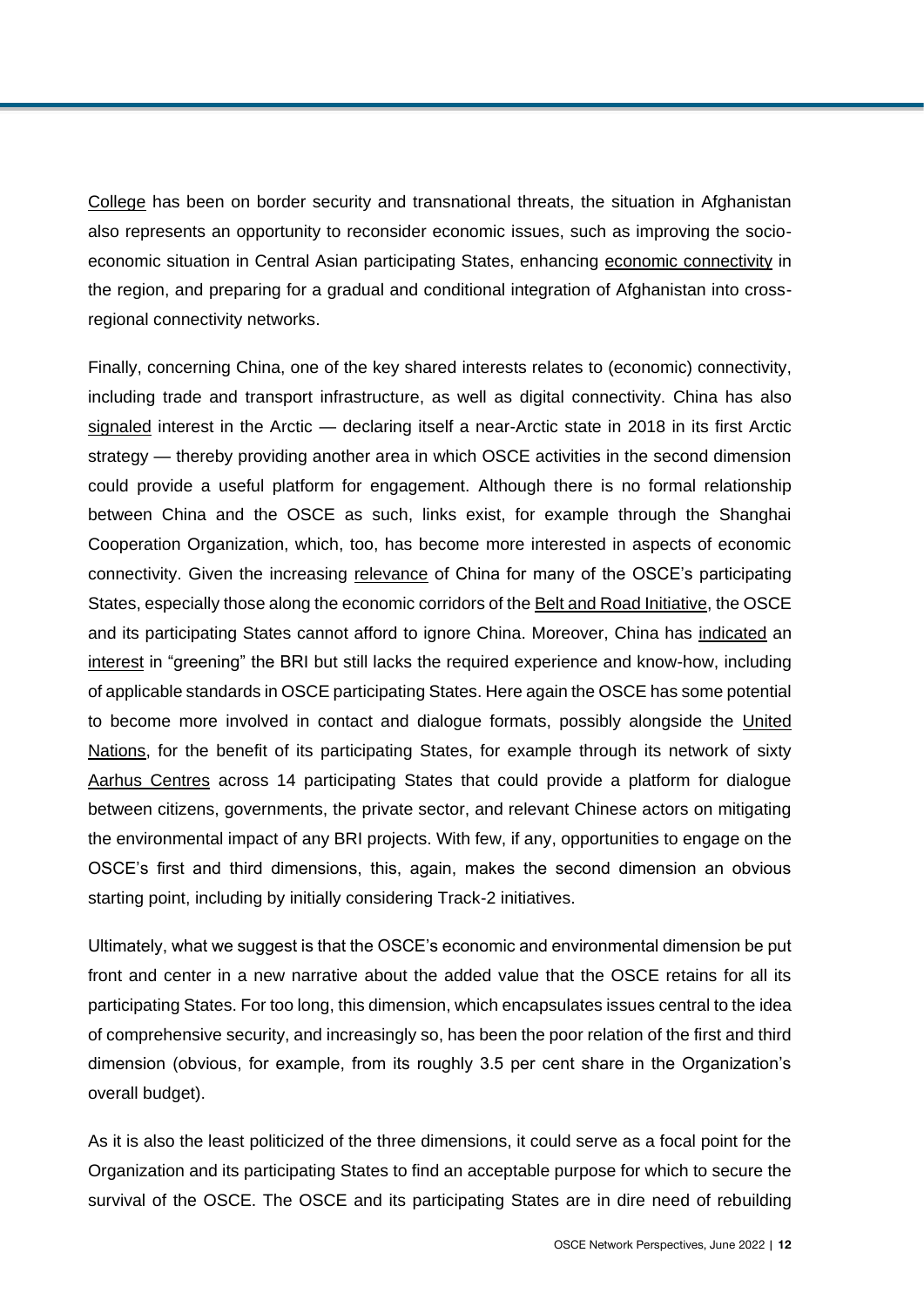confidence in each other and the Organization as a whole. The second dimension, thus, may well present the best, and last, opportunity to save the OSCE.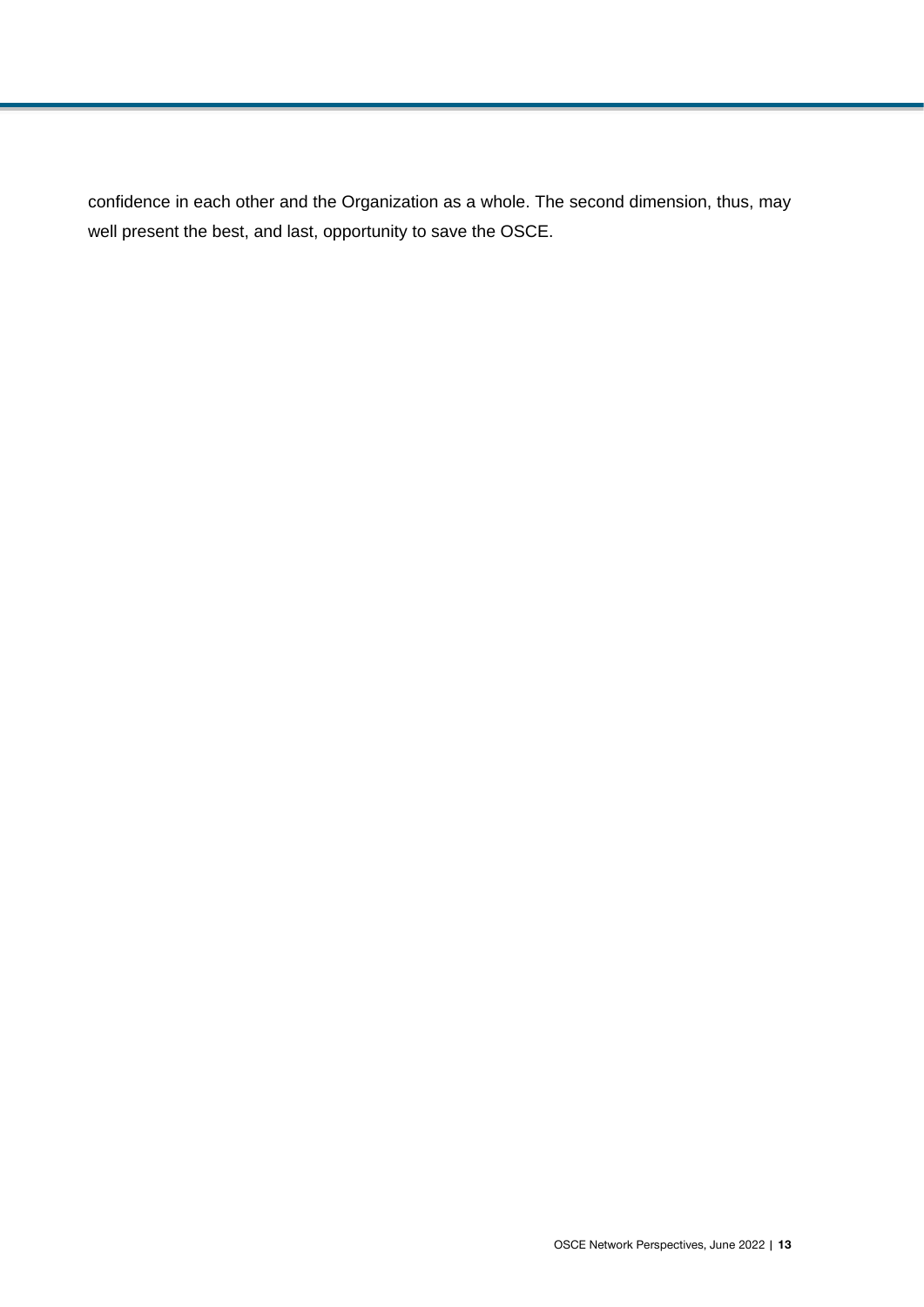# <span id="page-13-0"></span>THE OSCE: BACK TO SQUARE ONE? Jos Boonstra <sup>4</sup>

It is still early days as the Russian war against Ukraine is raging, but the OSCE needs to start thinking about its future and what role it can fulfil in the European security architecture. The OSCE participating States will need to be bold in their approach. This will be difficult as establishing regional organizations is easier then reforming or even abolishing them. A renewed OSCE should return to its essence of dialogue and co-operation on European security. It should stay away from implementation of policies and programs via missions and institutions. Two principles should remain to stand central. *First*, the inclusive character and consensus decision-making of the OSCE needs to be maintained. This means that a renewed OSCE should include Russia. This also means that the OSCE, for the time being, will remain paralyzed as most participating States cannot work with a Russia that started an unprovoked war, is implicated in war crimes, and whose population lives in a parallel universe of aggressive propaganda. *Second*, co-operative security should be the starting point of deliberations in the OSCE. Over time participants can work towards a (re)new(ed) notion of comprehensive security.

Almost half a century after the Helsinki Final Act, war and violent rivalry, largely fueled by authoritarianism and populism, dominate large parts of the OSCE region. Whereas it is difficult now to imagine a more co-operative spirit between and in North America, Europe and Central Asia, there is a possibility that Russia will evolve from an aggressive regional power, unable to step away from its great power status, towards a country that looks to the future instead of dwelling in the past. If such an opportunity would occur, there might as well be renewed interest for comprehensive security, including aspects of democratization. Regardless of EU and NATO development there will be a need for a broad platform to discuss all aspects of security in the OSCE area. The OSCE needs to go back to square one; to its roots as the Conference on Security and Co-operation in Europe where the process of inclusive co-operation is more important than the eventual structure that is concluded. A good new starting point would be 1994 when the CSCE became the OSCE — when dialogue and co-operation became handson implementation via institutions and missions.

l

<sup>4</sup> Jos Boonstra, Senior researcher, Centre for European Security Studies, Groningen, The Netherlands.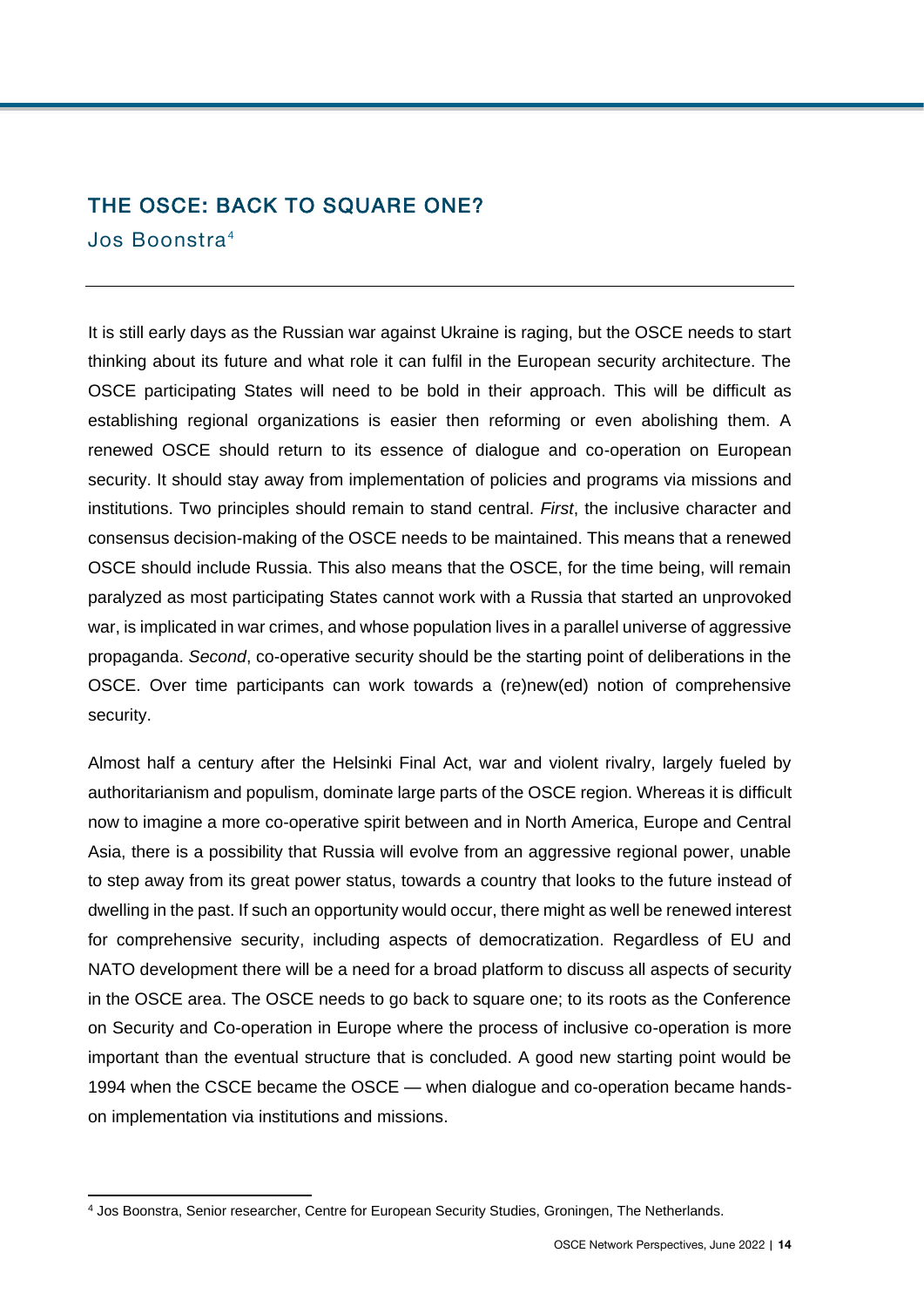After the development of the CSCE during the Cold War, the OSCE, in the 1990s, became a leading platform on security as it built an impressive regime of democracy inspired security cooperation documents and mechanisms while establishing field missions in the Western Balkans, Eastern Europe and Central Asia. The turning point came after the Istanbul Summit of 1999 which was the last occasion for substantial new agreements in the form of a Charter on European Security. Two developments radically changed the further development of the OSCE. First, the European Union became more active in foreign policy and development cooperation towards its neighbors in Eastern Europe and North Africa while NATO's Partnership for Peace program reached out to non-members in the 'East'. The need for the OSCE to be present with missions gradually diminished. Second, in Russia, Vladimir Putin came to power. He concluded that the OSCE would not be the new pan-European security organization replacing NATO. At the same time Russia started building its own narrative of 'managed democracy' and influence in its 'near abroad' through protracted conflicts, military basses, and the creation of Russia-led regional organizations (CSTO and the Eurasian Economic Union). Several other OSCE participating States developed in a similar manner by moving away from post-Soviet and post-communist democratic reform and instead opting for authoritarian rule.

Over the last two decades the OSCE had to idly stand by while its agreements were ignored and its involvement in conflicts avoided. The Organization did evolve by adding issues to its pallet as they became internationally high-profile — combating terrorism, cyber security, environment, and migration — but had difficulty standing out on any of these. The atmosphere was not co-operative as the Organization was torn between democratic countries that initiated and paid versus authoritarian states that obstructed or reluctantly followed to keep up appearances.

Whatever the outcome of the current war in Ukraine, military conflict in Europe and on its borders is likely to persist in this decade as Russia will either be able to ignite conflicts in neighboring countries or will lose influence over nationalist and ethnic processes in neighboring countries and within its own borders. Conflicts in Eastern Europe (Belarus, Transnistria), the Caucasus (Abkhazia, South Ossetia, Nagorno Karabakh or in the North Caucasus) and Central Asia (enclaves of Kyrgyzstan, Tajikistan and Uzbekistan or ethnic tensions in Central Asian countries) could very well ignite or intensify. At the same time, the EU could become more strategic in its approach to its neighborhood although it is unclear if that would be translated into more or less engagement in particular regions. Meanwhile NATO will remain at the core of Euro-Atlantic security. The OSCE seems unable to play an active role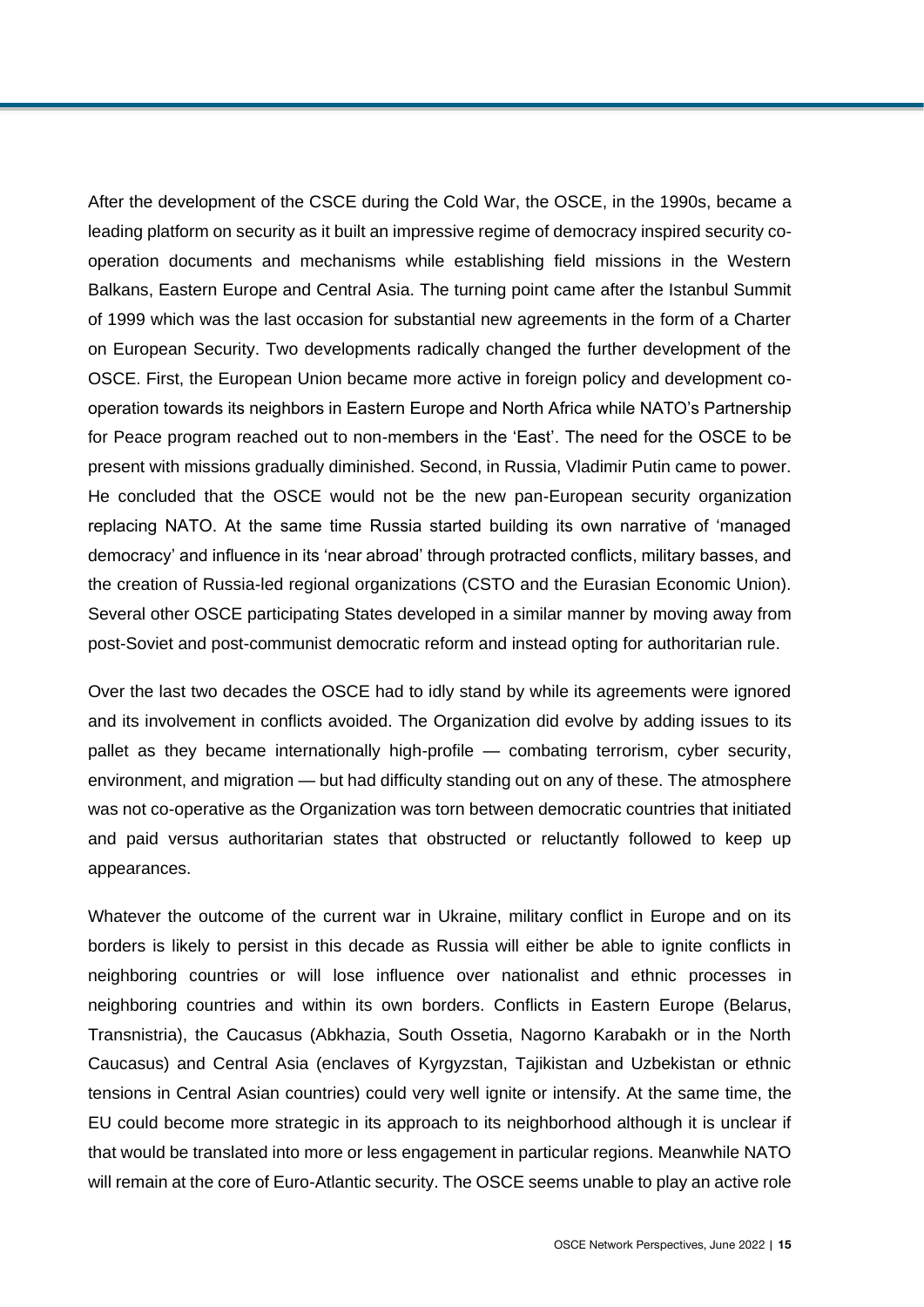in these processes in the immediate future, or at least as long as the current Russian leadership is in power. What can it strive for then?

One could imagine that the OSCE goes back to its roots as a conference on security cooperation in Europe. One way to do this is decoupling the OSCE decision-making bodies — Ministerial Council, Permanent Council, and the Forum for Security Co-operation plus the Parliamentary Assembly — from the rest of the structures, missions, and bodies. The basic Helsinki accords should remain to serve as a basis but the regime of agreements that was built in the early 1990s would need to be reviewed by participating States both in terms of realistic practicality as well as renewing the process of finding agreement through dialogue. To start over with a conference on security in Europe should be an open-ended process but that keeps the principles of inclusiveness of all current states and decision-making by consensus. The initiative to do this should come from a group of middle size countries that represent the broader OSCE area, so for instance Canada, one or two non-EU West European countries, and a few countries from Eastern Europe, the South Caucasus, and Central Asia. Yes, we would throw away a lot of what was built over the last two decades but could gain an alternative security forum that would better co-exist with the EU and NATO and with initiatives by Russia and China such as the Shanghai Cooperation Organisation.

All the structures, missions and bodies would need to be evaluated by its stakeholders. Some of these are valuable institutions that potentially could play an international role without the OSCE as patron. Others would disappear or (part of) their roles would be absorbed by others (EU, Council of Europe, etc.). In an initial reform stage, all institutions could be kept together under one umbrella while participating States look for new options to accommodate and help reform and fund OSCE structures, missions, and bodies. Structures such as the ODIHR in Warsaw have a specific niche, election monitoring, that is renowned. The ODIHR could probably function independently with structural support by countries that already fund the OSCE through extrabudgetary projects. Its output would not carry the weight of OSCE consensus decision-making anymore, although that did not refrain countries from ignoring the ODIHR reporting before.

Going solo with the backing and funding of the EU, US and other interested countries/organizations might also work for the High Commissioner on National Minorities and the OSCE Representative on Freedom of Media. Another affiliated institution or implementing partner is for instance the OSCE Academy in Kyrgyzstan that brings together talented students from the region as well as the international community around themes of security. They are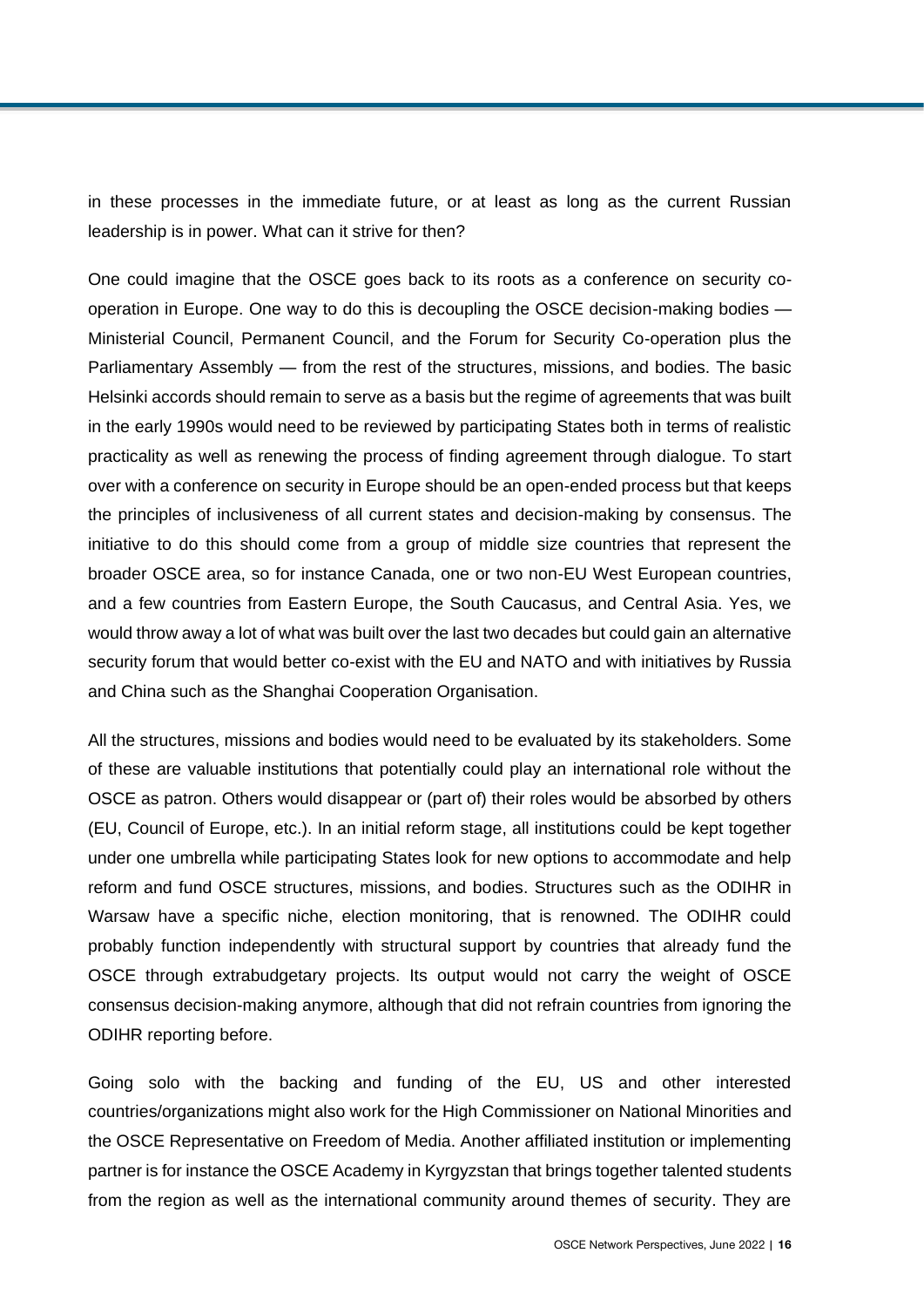already largely functioning with national funding of OSCE participating States; something that can hopefully be expanded with EU funding as the latter seeks to step up education support to Central Asia. Similar avenues could be open to the Border Management Staff College in Dushanbe as well.

The OSCE presences in participating States need to be assessed on a case-by-case basis. Likely most missions could evolve into local NGOs; be linked to an international foundation; become a specific part of an EU mission; or be merged with a UNDP presence. In Bosnia and Herzegovina and in Kosovo this will be a substantial challenge as the OSCE mission employs hundreds of local and international staff and addresses issues that then would need to be taken up by others such as the respective EU missions EUFOR (BiH) and EULEX (Kosovo), UNDP, NATO, and international NGOs. Some knowledge and experience will be lost but so will the regular overlap of activities and projects. Every case will be different. In some places missions might barely be missed as they compete with other local and international actors, while in other places an OSCE office is one of the few international actors present in a country.

It will be difficult to accomplish a complete overhaul of the OSCE as consensus and inclusiveness are the basis of decision-making. Still, participating States should understand that doing nothing could well become counterproductive to security in Europe. Hopefully the OSCE can make a grand new start by going back to its roots of conferencing and stepping away from implementation. Patience is in order as the OSCE can do little in terms of reform as long as war is raging. Still, a start should be made by participating countries in preparing the ground for a new conference on security co-operation in Europe.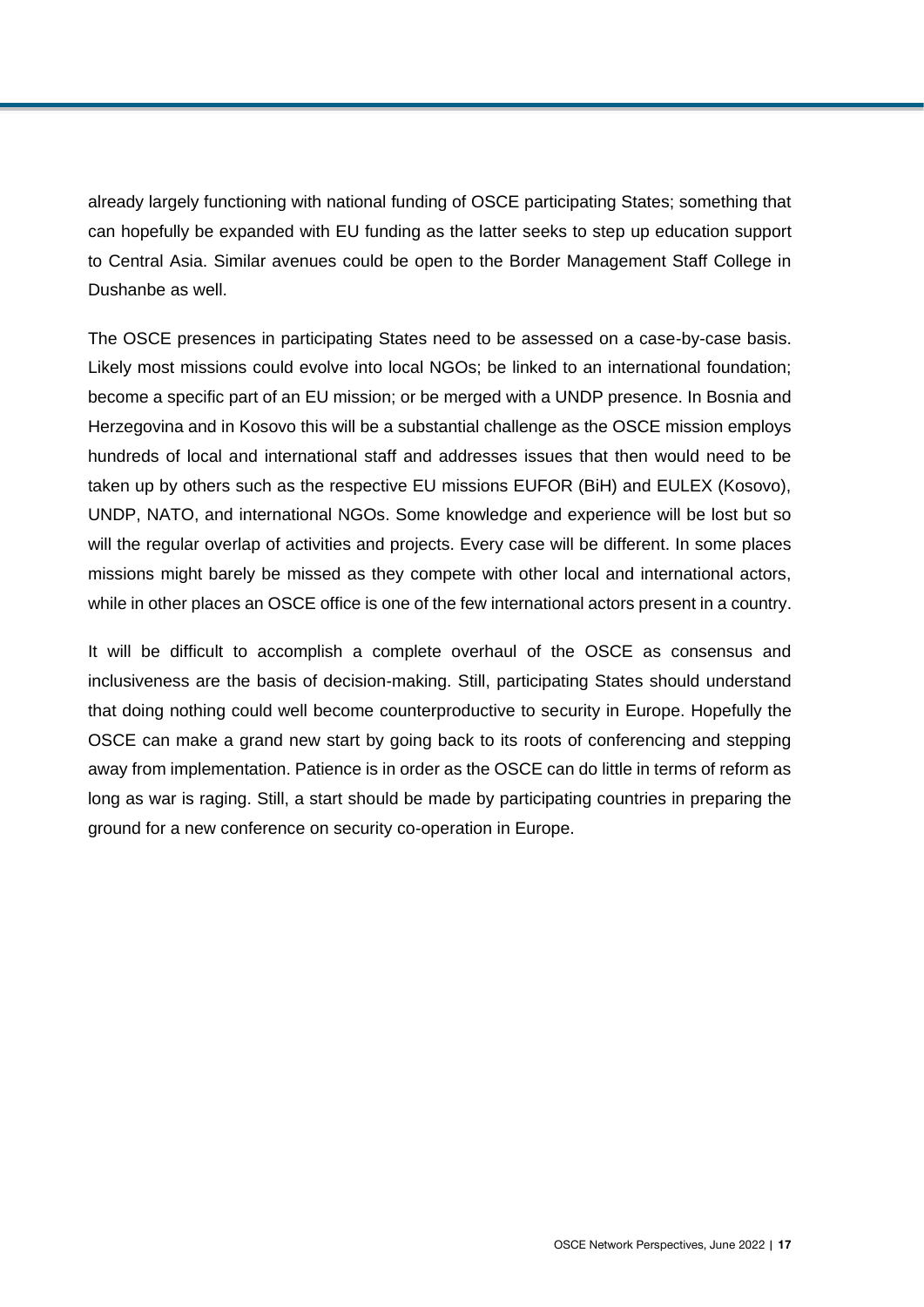# <span id="page-17-0"></span>ENGAGING, MESSAGING, AND WAITING FOR THE WAR TO END: THE OSCE AND THE RUSSIAN INVASION OF UKRAINE

#### Jelena Cupać<sup>5</sup> & Michael Zürn<sup>6</sup>

To say something about the OSCE's future amid the Russian invasion of Ukraine, arguably the most severe crisis the Organization has experienced, it is helpful to look briefly at its history. This history, spanning nearly five decades, saw two particularly productive periods. The first one covers its formative years, culminating in 1975 with the adoption of the Helsinki Final Act. The Act is known for introducing one of the most significant conceptual innovations in the security domain: it abandoned the understanding of security relations among states in purely politico-military terms, embedding them instead more firmly in human, economic, and environmental considerations. By encouraging diplomatic exchange on less controversial issues, this new approach to security was instrumental to reducing tensions between the Eastern and Western blocks in the 1970s. However, it did not produce fundamental change. Although the Helsinki Final Act allowed the West to accuse the East of endangering European security by violating human rights, state sovereignty remained the dominant security principle on the continent, rendering these accusations largely ineffective.

Things changed in the early post-Cold War years, which also represented the second most productive period in the CSCE/OSCE's history. By already resting on a rich catalogue of security norms, the CSCE/OSCE was chosen as the most convenient site for reimagining state relations in Europe after the fall of communism. In a series of high-level meetings, participating States thus reinterpreted CSCE/OSCE's normative catalogue in light of victorious Western values of democracy, human rights, and the rule of law. They established that human rights could flourish only in democracies, that only those orders composed of democratic states can be truly peaceful, and that violations of human rights constituted a root cause of conflict and should therefore be a matter of concern to all participating States. The institutionalization of the OSCE followed these conceptual shifts. For example, the Office for Free Elections was established to facilitate democratization processes in Central and Eastern Europe, while the

l <sup>5</sup> Dr. Jelena Cupać, Postdoctoral Research Fellow at the Research Unit Global Governance, WZB Berlin Social Science Center, Berlin, Germany.

<sup>&</sup>lt;sup>6</sup> Prof. Michael Zürn, Director of the research unit Global Governance at the WZB Berlin Social Science Center and Professor of International Relations at the Free University Berlin, Berlin, Germany.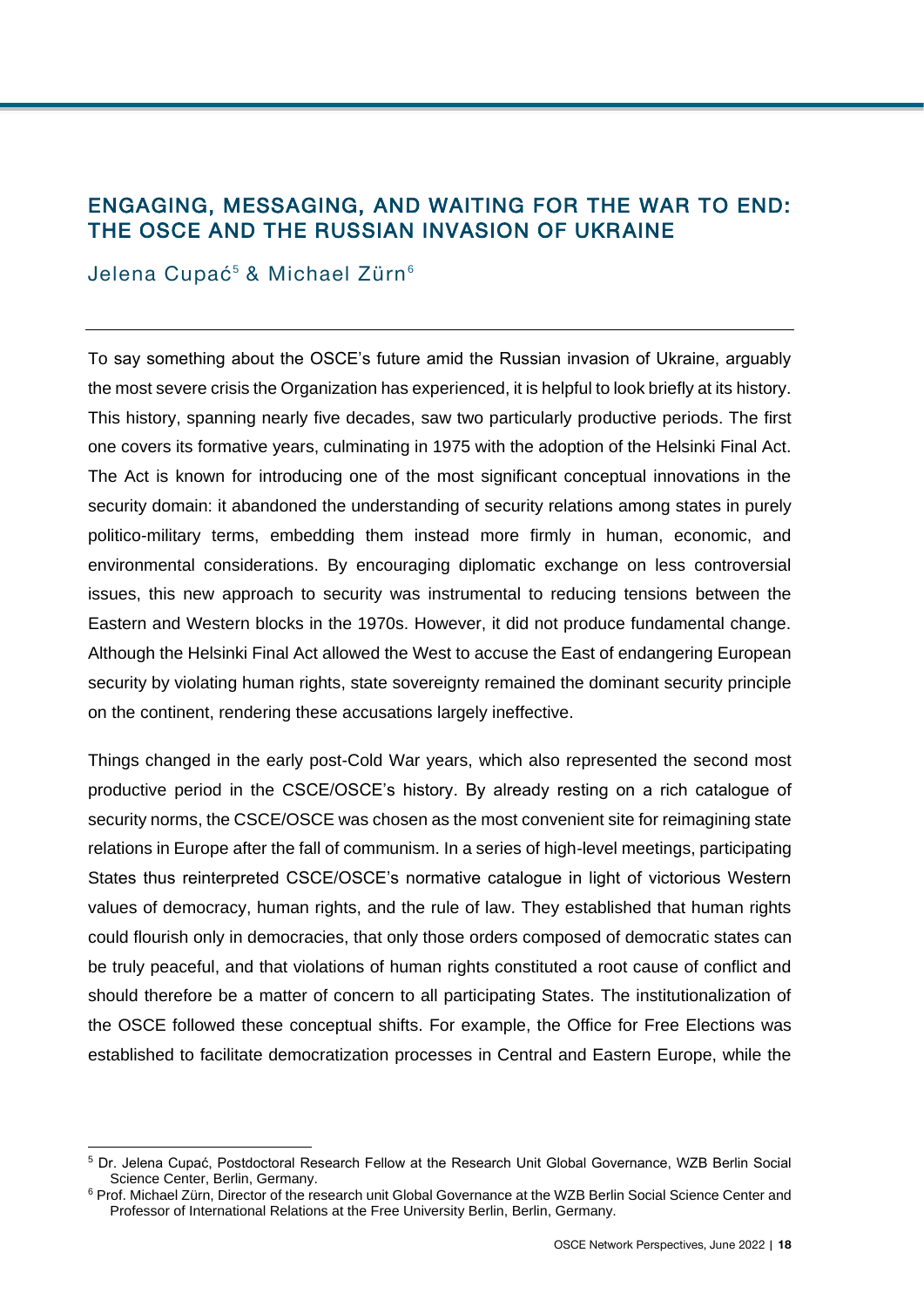Valletta and Moscow Mechanisms were set up to tackle disputes among states and violations of the OSCE's human dimension, respectively.

These two episodes in the CSCE/OSCE's history show that the Organization is at its best either when participating States use it to reduce high-level tensions that have not yet escalated into open conflict or when their values and interests overlap to a large degree. In the absence of these specific conditions, the OSCE has a mixed record. It has contributed significantly to managing small-scale security problems through its field missions and facilitated democratization processes through activities such as election monitoring, promotion of minority rights, and border management. However, it has proven rather weak when faced with gross violations of its fundamental principles and structural changes to European security. As a result, it has not responded effectively to the Russian invasion of Ukraine or adapted to NATO's eastward expansion without objections from some members.

With this historical background in mind, it would be unrealistic to expect the OSCE to be more effective in tackling the war Russia is waging in Ukraine. The obstacle is not only Russia's blatant violation of most if not all of the OSCE's principles enshrined in the Decalogue but also its decision-making power in the Organization.<sup>7</sup> Given that the OSCE decides by consensus, Russia can prevent any measure designed to curb its belligerent actions. Moreover, it can hold the Organization hostage by refusing to vote on other significant matters, such as extending field missions in the Caucasus, the Western Balkans, and Central Asia. The remaining OSCE members are, therefore, faced with a difficult dilemma. They either continue to co-operate with Russia, accepting that, although they can neither prevent nor sanction its wrongdoings, they can at least keep the OSCE afloat and maintain one of the few remaining channels of communication with Russia. Or they deprive Russia of its decision-making powers in the OSCE by evoking the consensus minus one rule, thus making the Organization appear more resolute and righteous but, in effect, undermining its core purpose: to act as a forum for communication between adversaries.

While the second option might seem tempting to OSCE members, especially as the news of Russian atrocities in Ukraine mount by the day, the final decision on what to do with the OSCE

l

 $7$  The Decalogue, another name for the Declaration on Principles Guiding Relations between Participating States, is a part of the 1975 Helsinki Final Act consisting of ten principles that should guide member states' politicomilitary relations: *sovereign equality, respect for the rights inherent in sovereignty; refraining from the threat or use of force; inviolability of frontiers; territorial integrity of states; peaceful settlement of disputes; nonintervention in internal affairs; respect for human rights and fundamental freedoms including the freedom of thought, conscience, religion or belief; equal rights and self-determination of peoples; co-operation among state; fulfilment in good faith of obligations under international law.*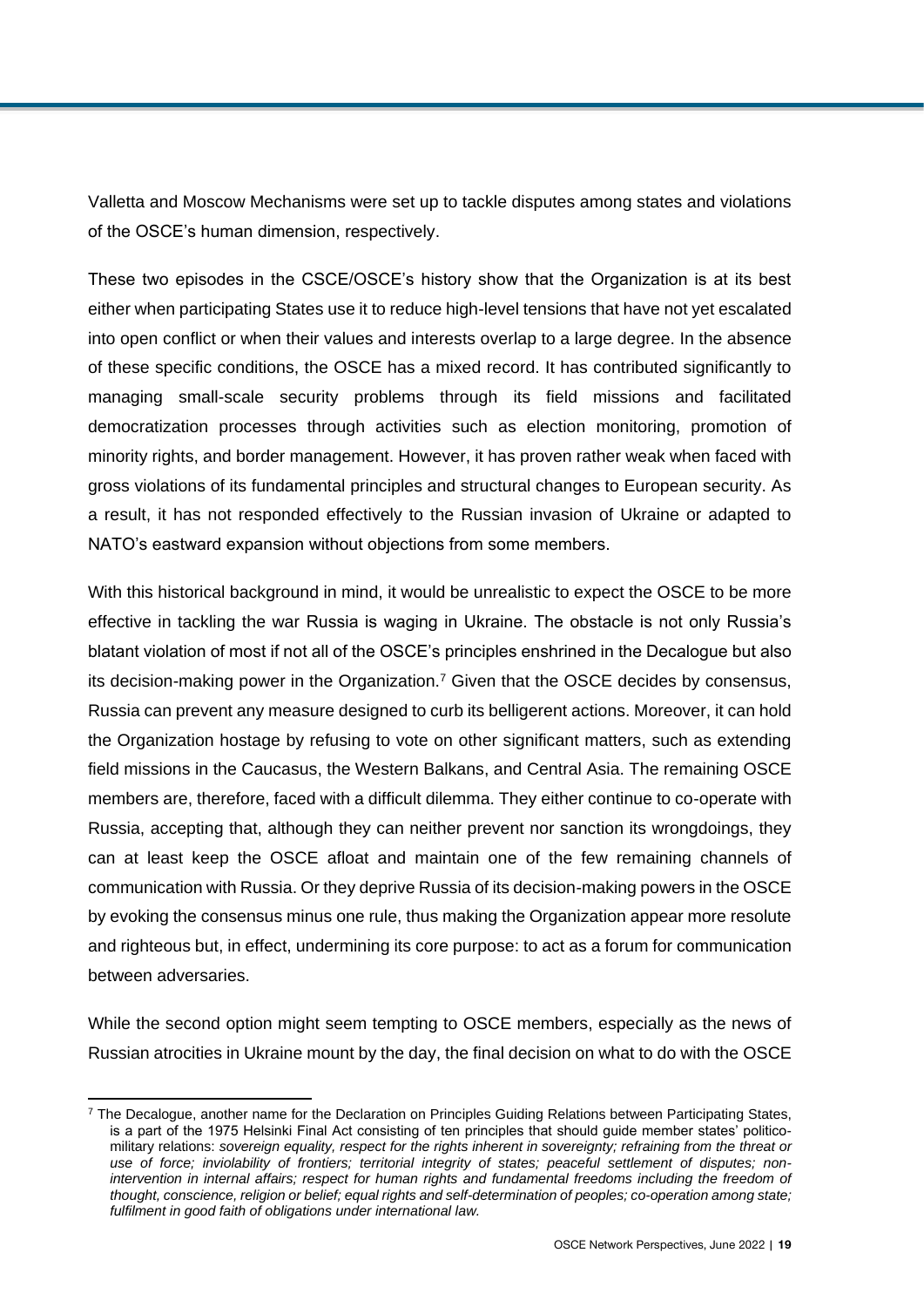should be pragmatic, not reactive. This pragmatism should be based on the acceptance that, in the foreseeable future, the OSCE will remain a weak organization. However, this acceptance need not come with a pessimistic outlook on the Organization's future. It is reasonable to expect that, although the OSCE is unlikely to broker peace between Russia and Ukraine, conditions under which the Organization can do its best work will ensue in the war's aftermath. If peace comes with Putin in power, the OSCE can, at the minimum, return to Ukraine and monitor any specific agreement, including ceasefire agreements. It might also help the reconstruction of Ukraine by, for example, helping organize its future elections. If, however, peace comes without Putin in power, the OSCE can once again become the foremost venue for navigating Europe's new security reality. Depending on how the new Russian leadership will look like and what aspirations it will have, the OSCE could be used either to defuse tensions among opponents (as was the case in the 1970s in the context of the détente politics) or, given its rich normative toolbox, it could be turned into a forum for drawing Europe's new collaborative security order (as was the case in the early 1990s).

Accepting that the OSCE will likely remain weak for the time being should also not be understood as implying that it cannot do anything while the war is underway. It can, and it should, explore two areas in particular: security engagement and security messaging. Concerning engagement, it should not be overlooked that many members of the OSCE are neither EU nor NATO members. This implies that, while crafting their containment and deterrence plans against Russia, the EU and NATO must be aware that building their military capabilities will not be enough. Their strategy must also include engaging, in some way, with states and regions that are vulnerable to Russian influence, namely, the Western Balkans, Caucasus, and Central Asia. Not only is the OSCE the only security forum that connects these states with other EU and NATO members, but the OSCE has field missions in many of them, maintaining the fragile peace and working on advancing democracy (or at least slowing down its regression). If the OSCE were allowed to become moribund, these states would almost certainly fall under Russia's more significant influence. Here, one only needs to think about the future of Transnistria, Nagorno-Karabakh, South Ossetia, and Abkhazia. Due to energy and other dependencies, the Western Balkans, Caucasus, and Central Asia countries are already in a difficult situation. Weakening connections with the West would not take them further from Russia; on the contrary.

Containing Russia must also include clear messaging concerning international rules and principles. Assuming that Russia hopes to draw the West into talks about zones of influence,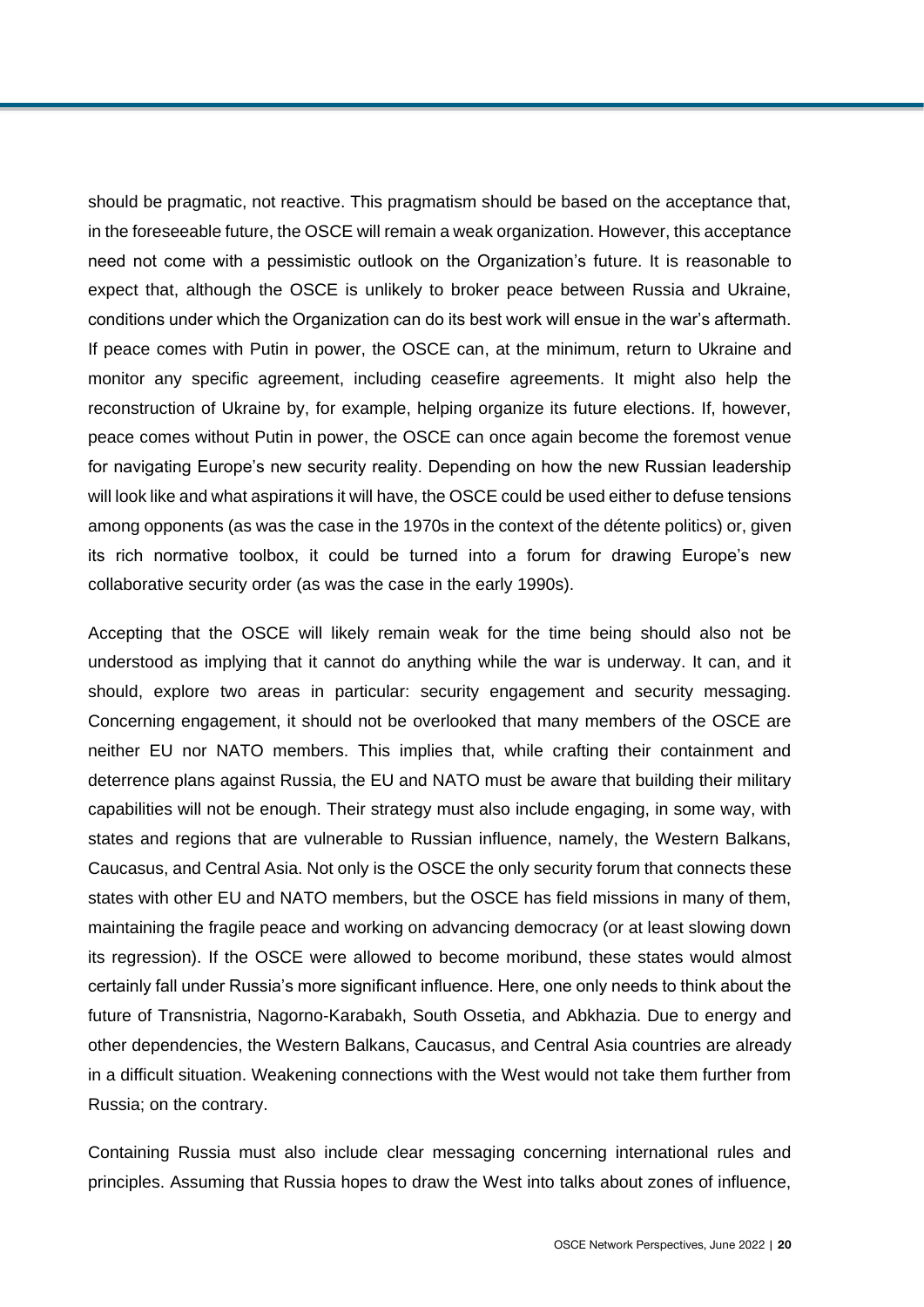the West must be adamant that they will not accept any negotiations going in this direction. It must make it clear that under no circumstances, including if Russia gets what it wants in Ukraine, will it talk about European security in these retrograde terms. There is no better forum for this message than the OSCE. Russia must constantly be reminded that principles such as self-determination are not negotiable, nor are other principles from the OSCE's Decalogue. Accordingly, Russia must be made aware that regardless of its "successes" in Ukraine, it will continue to face the problem of recognition and will remain isolated. Here, it is again essential for the West to engage the countries of the Western Balkans, Caucasus, and Central Asia, as they represent geographical regions over which Russia would like to establish the zone of influence. Even if these countries are reluctant to, for example, impose sanctions on Russia, the West could work on co-opting them to become vocal opponents of the notion of zones of influence.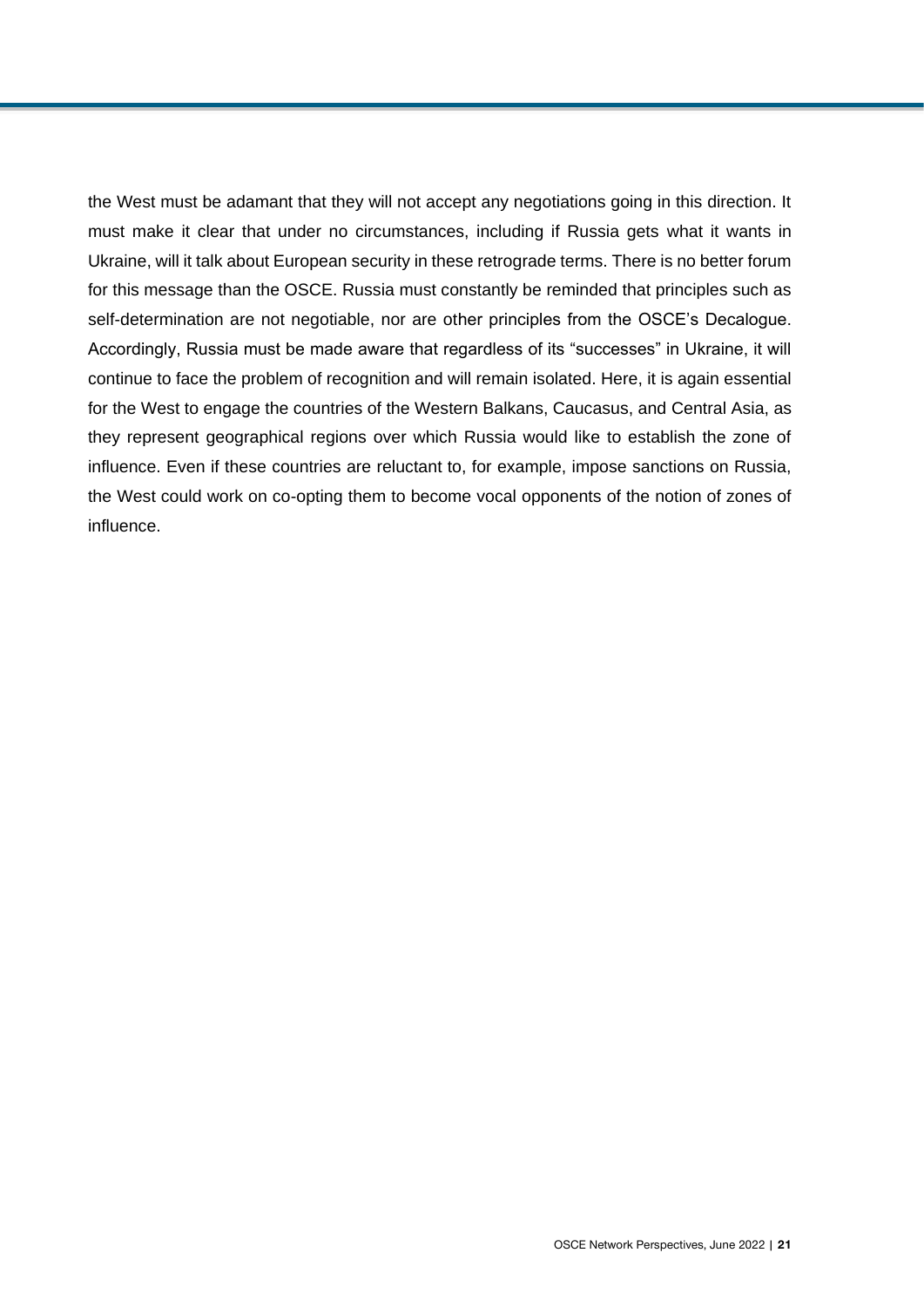# <span id="page-21-1"></span>THE FUTURE OF THE OSCE IN THE SHADOW OF RUSSIA'S WAR AGAINST UKRAINE

#### <span id="page-21-0"></span>Matthias Dembinski<sup>8</sup> & Hans-Joachim Spanger<sup>9</sup>

Russia's aggression against Ukraine has not only demolished the European security architecture of the past 30 years, but also shaken up the normative and institutional foundations of the OSCE in a way that has cast doubt on their survival, too. The vision of the 1990 Paris Charter, i.e., the creation of a collective security space on the European continent based on the principles of democracy and the rule of law, was obsolete even before Russia's invasion of Ukraine, which is why we had argued in favor of a new modus vivendi based on a ["plural peace".](https://www.hsfk.de/fileadmin/HSFK/hsfk_publikationen/prif145.pdf) Although both sides had pledged their commitment to the Paris Charter in declaratory statements until just before the outbreak of the war – with the West referencing the freedom of elections and Russia referencing the indivisibility of security – all this is now definitely history. The OSCE thus lacks legitimacy, orientation, and perspective. Moreover, from an institutional point of view, a complete mutual blockade of the two sides appears inevitable. Russia's decision to veto the extension of the observer mission to Ukraine beyond 31 March 2022 is just one example of this.

As such, the OSCE is for all intents and purposes obsolete. Whether it can survive at all as an institution, or whether it is rather in need of being reconstituted under different parameters, will likely depend to a large extent on the further course of the war in Ukraine and its conclusion. This suggests there could be a need for a settlement, which in turn will determine whether and to which extent a modus vivendi between Russia and the West can even be attempted and found.

The continued existence of Russia as a state is in no way contested; the matter is far less clear-cut as far as Ukraine is concerned. Also less clear, however, is the future internal constitution of Russia, which will probably be determined to a considerable degree by the outcome of the war. The same applies to Moscow's Eurasian vector as an alternative to its former European orientation, its increasing emphasis on "Eurasian identity", and its claim to shape the Eurasian space in its own likeness, as seen, for example, in the "Greater Eurasian

l

<sup>&</sup>lt;sup>8</sup> Dr. Matthias Dembinski, Project Leader and a Senior Researcher at the Research Department "International [Institutions"](https://www.hsfk.de/en/research/international-institutions), Peace Research Institute Frankfurt, Germany.

<sup>9</sup> Dr. Hans-Joachim Spanger, Associate Fellow at the Research Department ["Intrastate Conflict"](https://www.hsfk.de/en/research/intrastate-conflict), Peace Research Institute Frankfurt, Germany.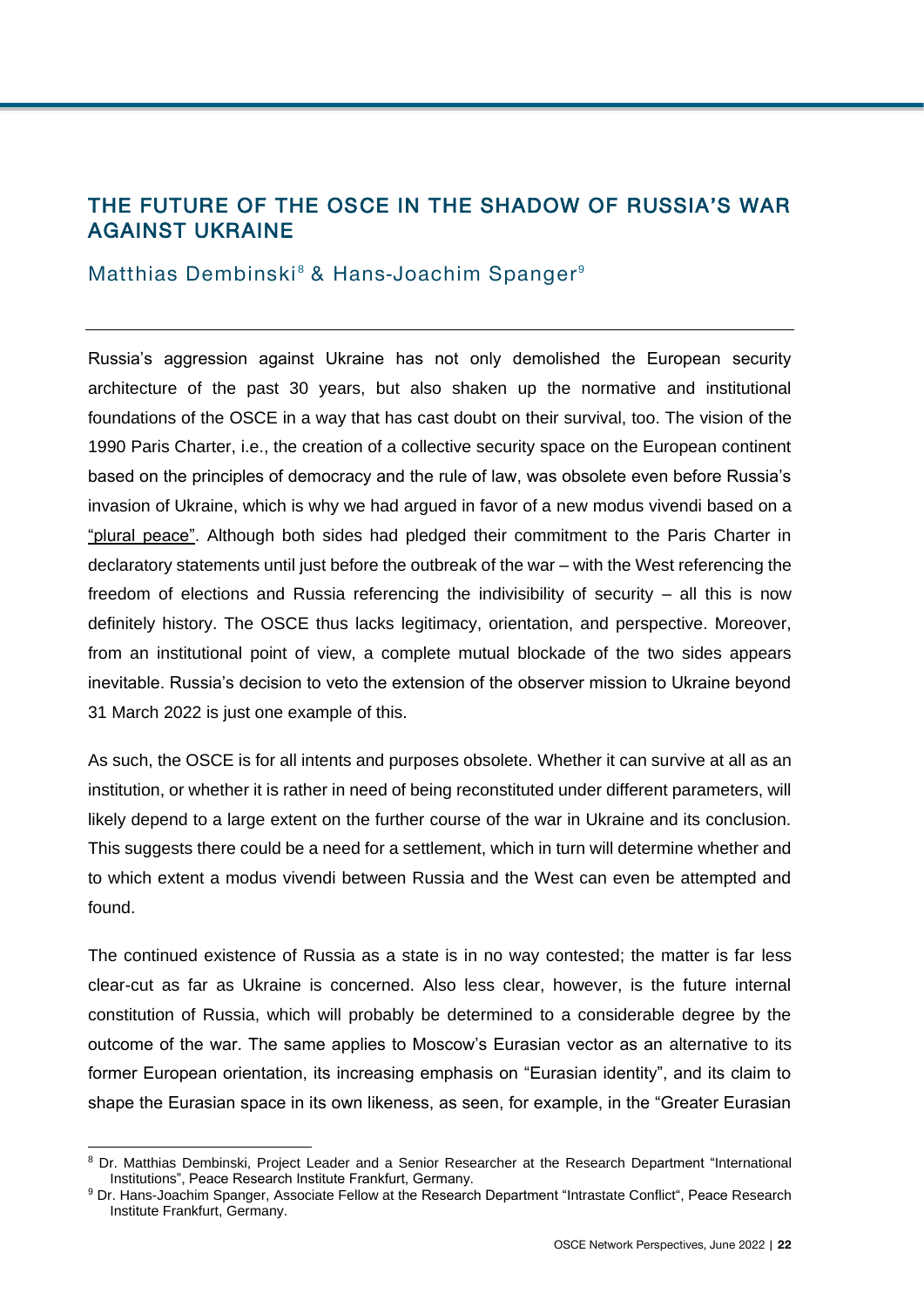Partnership" proclaimed by President Vladimir Putin in 2016. This is of relevance to the OSCE because the latter's raison d'être will in the future be justified exclusively by the need for regulation east of Helsinki; in the west, NATO and the EU have a near-complete monopoly. Therefore, the OSCE is by definition pointless without the participation of Russia.

#### **Three scenarios**

In principle, three scenarios can be envisaged for the outcome of the war in Ukraine: A Russian victory, a Ukrainian victory, or a ceasefire that may have various different facets, but must in any case be predicated on an agreement reached between equals. In view of the historical background of the war and how it has progressed, all three scenarios will likely have a common outcome, with only gradual differences: a relationship between Russia and the West that is marked, in the middle term and possibly also in the long term, by confrontation, deep distrust, resentment, and probably also revanchism.

A Russian victory would mean that Ukraine in its current form would cease to exist, for the foreseeable future, as an independent state – whether through the installation of a quisling regime in Kyiv, or through a partition of the country, or through (de-facto) annexation of significant parts of its territory. Under such circumstances, a continued engagement with Russia in the framework of the OSCE would be unthinkable – the organization would have to be dissolved. For the Nazism that Russia pretends to be eradicating in Ukraine has taken deep roots in Moscow itself – including borrowings from *völkisch* ideology, geopolitical fantasies of spatial reordering, numerous antisemitic aberrations, imperial gestures, and brutal projection of military power. These would become further entrenched by a Russian victory. The West has responded to these ambitions with comprehensive political-economic isolation and military deterrence of Russia, and is unlikely to diverge from that course as long as the premises outlined above persist – just as Russia, conversely, will continue its eastward and southward reorientation for lack of better alternatives.

In the case of a victory for Ukraine, which would consist of Russia being pushed back behind its borders (though, given the current state of affairs and despite Ukrainian proclamations during the course of the war, hardly including the reconquest of Crimea), the West could have a continued interest in preserving the OSCE, but whether Russia would have a similar interest would depend largely on the domestic response to such a defeat. In such a scenario, many outcomes beyond Putinism are conceivable, of which a new attempt at democratization and a reactivation of a pro-Western orientation is not the likeliest one. In any case, from the Western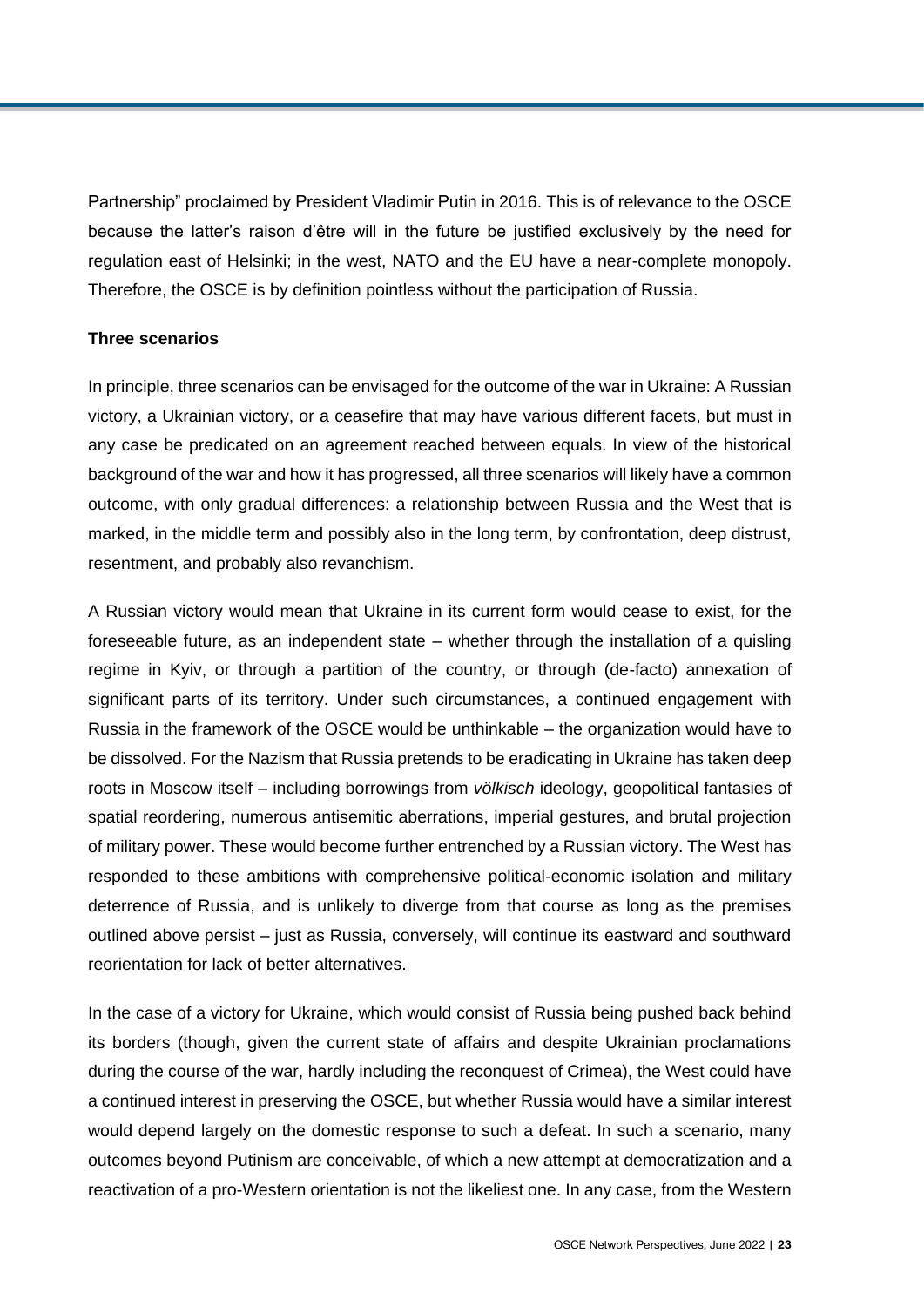point of view, Vladimir Putin and his cronies deserve a place in the dock of an international tribunal, not a seat at a negotiation table.

#### **Ceasefire – a window of opportunity?**

The third remaining scenario is a ceasefire, which would become a viable option once the exhaustion on both sides outweighs the belief in the ability to achieve the above-mentioned goals by military means. Given the course of the war so far, this could certainly still be months away. It is nearly impossible to assess the potential response within Russia to a ceasefire agreed on equal footing with Ukraine. This could further incite the radicalism of the regime, but would also offer the chance to blunt its imperial attitude and bring about political moderation. What is patently obvious, however, is that a ceasefire based on a military impasse would hardly satisfy either side and would be assessed as highly inequitable by the general public in both countries, given the great sacrifices and costs of the war. Accordingly, it would be quite fragile. The challenge would be to stabilize such a precarious ceasefire along the line of demarcation and defend it against "spoilers". Presumably, in the case of a ceasefire, such a line of contact would still run through Ukrainian territory, raising the question of the status of Russianoccupied areas. In the case of the 2015 Minsk Agreement, designed to manage the Donbass conflict, the Normandy contact group (with the participation of Germany and France) had defacto imposed upon Ukraine a catalog of tasks whose implementation would have meant political suicide for Kyiv. This mistake must not be repeated.

Thus, the conclusion of a ceasefire implies the need for a settlement, which in principle comes under the purview of the OSCE and could potentially generate a shared interest in problemsolving within the organization. However, one question to consider would be whether a peacekeeping mission along the future ceasefire line between Russia and Ukraine would not need to be made more robust and whether the OSCE would have comparative advantages in organizing such a mission, i.e., whether it would enjoy more freedom of action, and higher credibility in the eyes of both parties to the conflict, than the United Nations.

Assuming that a ceasefire can be arranged and then collectively stabilized, it is also conceivable that, with a view to European security, a mutual interest could evolve in setting up guardrails in the confrontation between Russia and the West. These would serve to minimize the dangers of an unwanted escalation and protect public goods such as a functioning internet or access to and usage of near-Earth space. This would be one precondition for slowly returning the confrontation to a state of coexistence.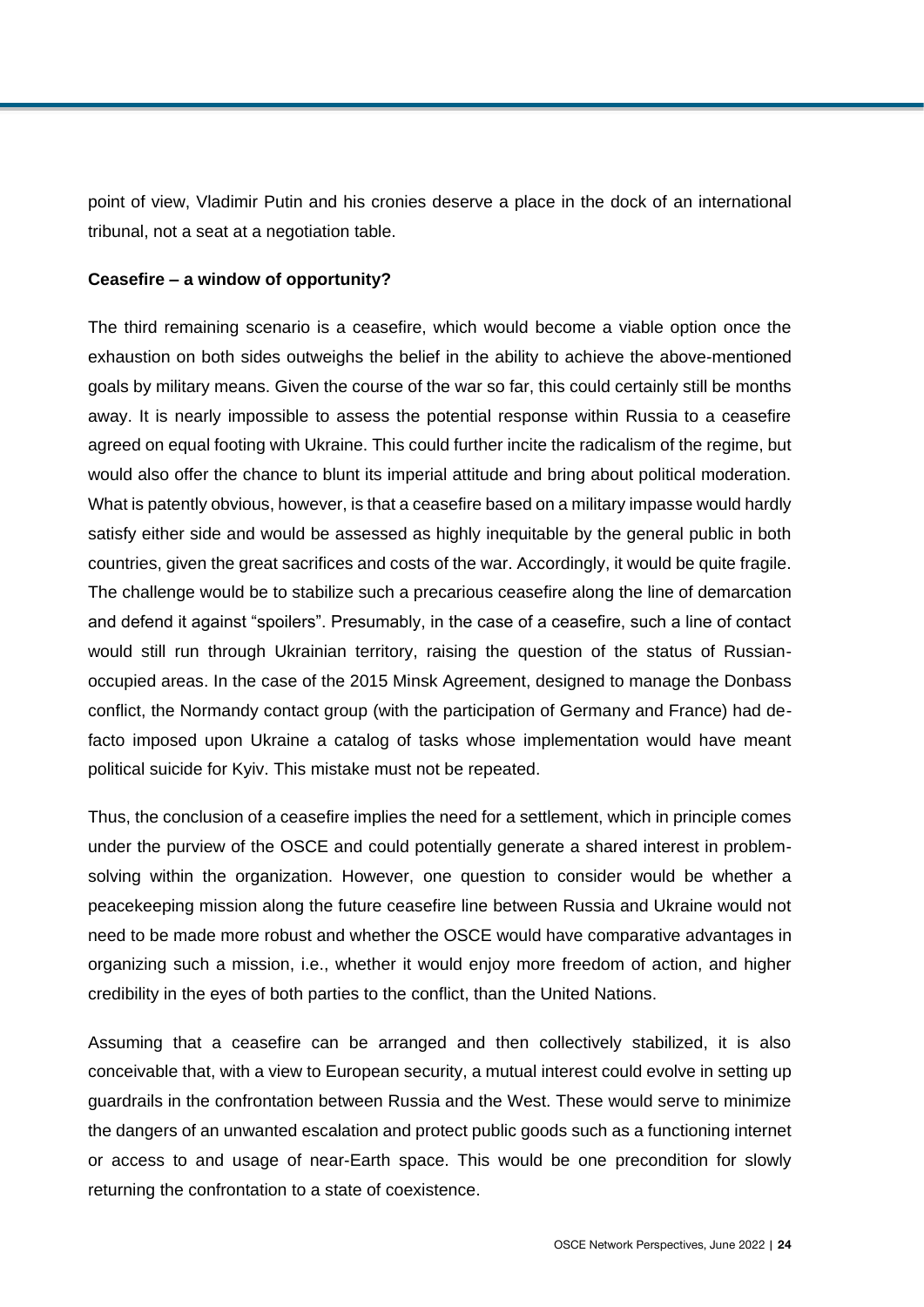In order to be able to play a constructive role along this narrow corridor, the OSCE would need to undergo a fundamental institutional reform. In an [autumn 2021 contribution to OSCE](https://www.nomos-elibrary.de/10.5771/9783748911456-09/pluralistic-peace-new-perspectives-for-the-osce?page=1)  [Insights,](https://www.nomos-elibrary.de/10.5771/9783748911456-09/pluralistic-peace-new-perspectives-for-the-osce?page=1) and amidst the normative heterogeneity that had manifested itself in the OSCE space at least since 2014, we had argued in favor of rethinking the OSCE's tasks and its institutional makeup. It was important, we argued, either to limit the OSCE's tasks to the few areas of overlapping interests such as peacekeeping (in the post-Soviet space) or to shut down its operative functions and convert it into a consultation forum that also allows the participating states to sound out commonalities and pragmatic compromises in informal dialog situations.

In view of Russia's aggression against Ukraine, we see a need for even further-reaching adaptation. Instead of strictly adhering to the three dimensions in what is essentially just path dependency, the OSCE should be realigned institutionally to become a negotiating forum on the above-mentioned guardrails and for the development of co-existence principles. A conference of states, analogous to the 1975 Conference on Security and Cooperation, would be better able to develop such fundamental principles compared to what could be achieved through routinized negotiations in the framework of the OSCE's existing bodies. However, both in the short term and, depending on the outcome of the Ukraine war, in the middle term as well, the political climate is hardly ripe for such a conference today.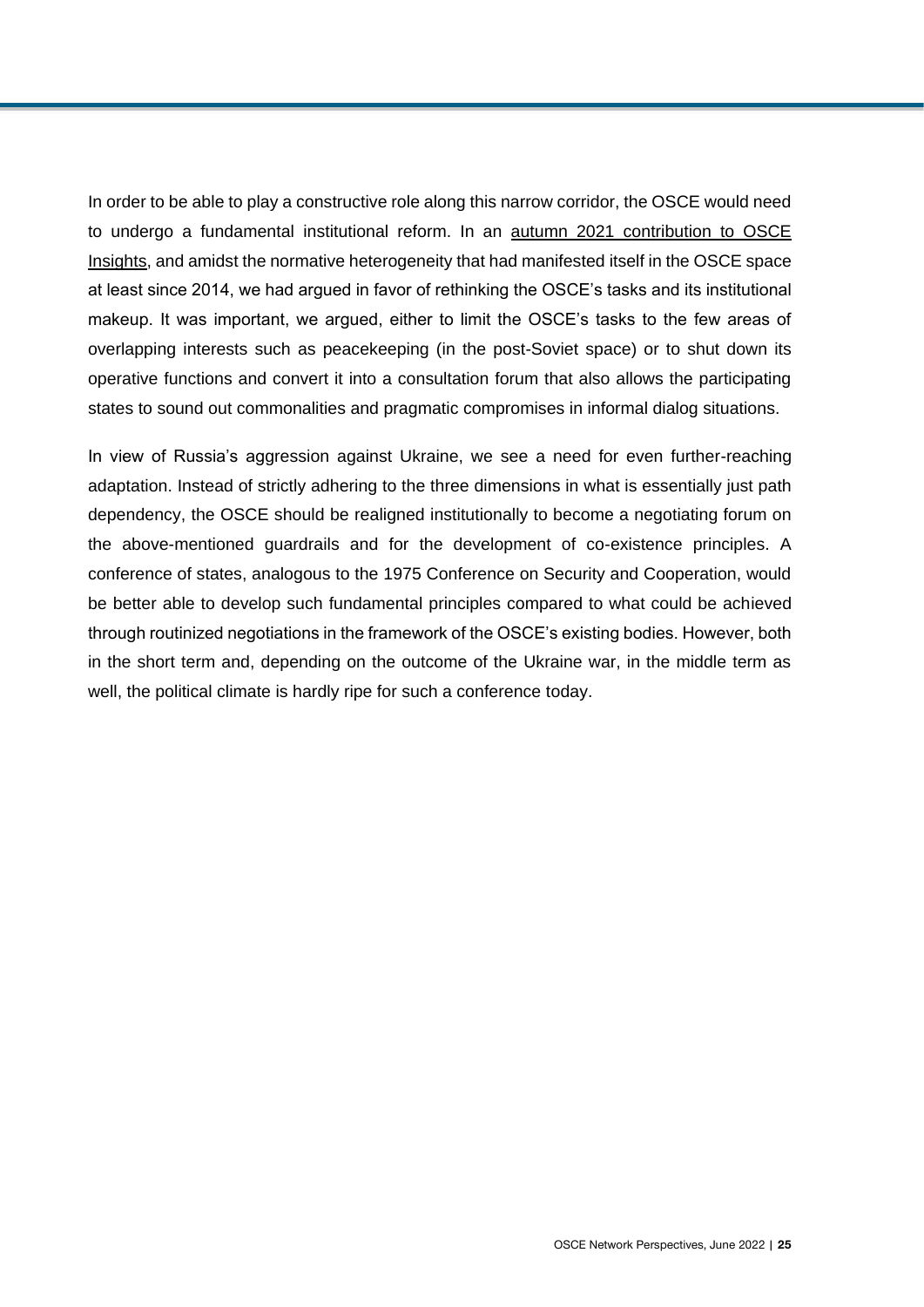# <span id="page-25-0"></span>THE OSCE: INJURED BUT SAVEABLE

### Rick Fawn <sup>10</sup>

Of course, the OSCE area and its value system was set ablaze on 24 February 2022. As monstrous as the Russian attack on Ukraine was, as well as the assault on this decades-old collective security system, that onslaught must not also destroy the OSCE. The contention here is that existing institutions, though challenged, are and will be more necessary. Other options are unavailable and any replacements would be long-in-the-making and still not as effective. This contribution outlines five reasons that first establish why; then ways forward are offered.

Enthusiasm amid flames derives not from naivety. After all, the League of Nations was only formally disbanded in 1946, having both failed to prevent the Second World War and even to retain the membership of the revisionist, aggressive states in Europe.

First, to its credit the OSCE worked better than the League of Nations through consensus, granting de facto vetoes to all participating States. There may well have been other times when participating States would have otherwise withdrawn. The Organization continues to provide international forums for documentation and condemnation of Russian aggression, and without costing the international community still more. At worst, let the OSCE continue, even if in temporary decision-making paralysis. The price of the OSCE's retention now outweighs any future costs to recreate anything similar.

Second, accountability and shaming have been part of the OSCE's lifeblood. That gives value to each party, and the former ensures enunciation of political positions and potential for offrecord, discrete discussions. If such is not happening, it should. And in crisis these forums become fewer.

The OSCE, especially the Permanent Council, has allowed for rhetorical counter-accusations by Moscow and others against the system; that has been an economical means to retain this invaluable system. Revisionist states may feel even more frustrated by making their case through the OSCE, but they continue to do so. While the Russian Federation exempted itself from sessions addressed to its military build-up around Ukraine in January and February 2022,

l <sup>10</sup> Prof. Rick Fawn, Professor, School of International Relations, St Andrews, UK.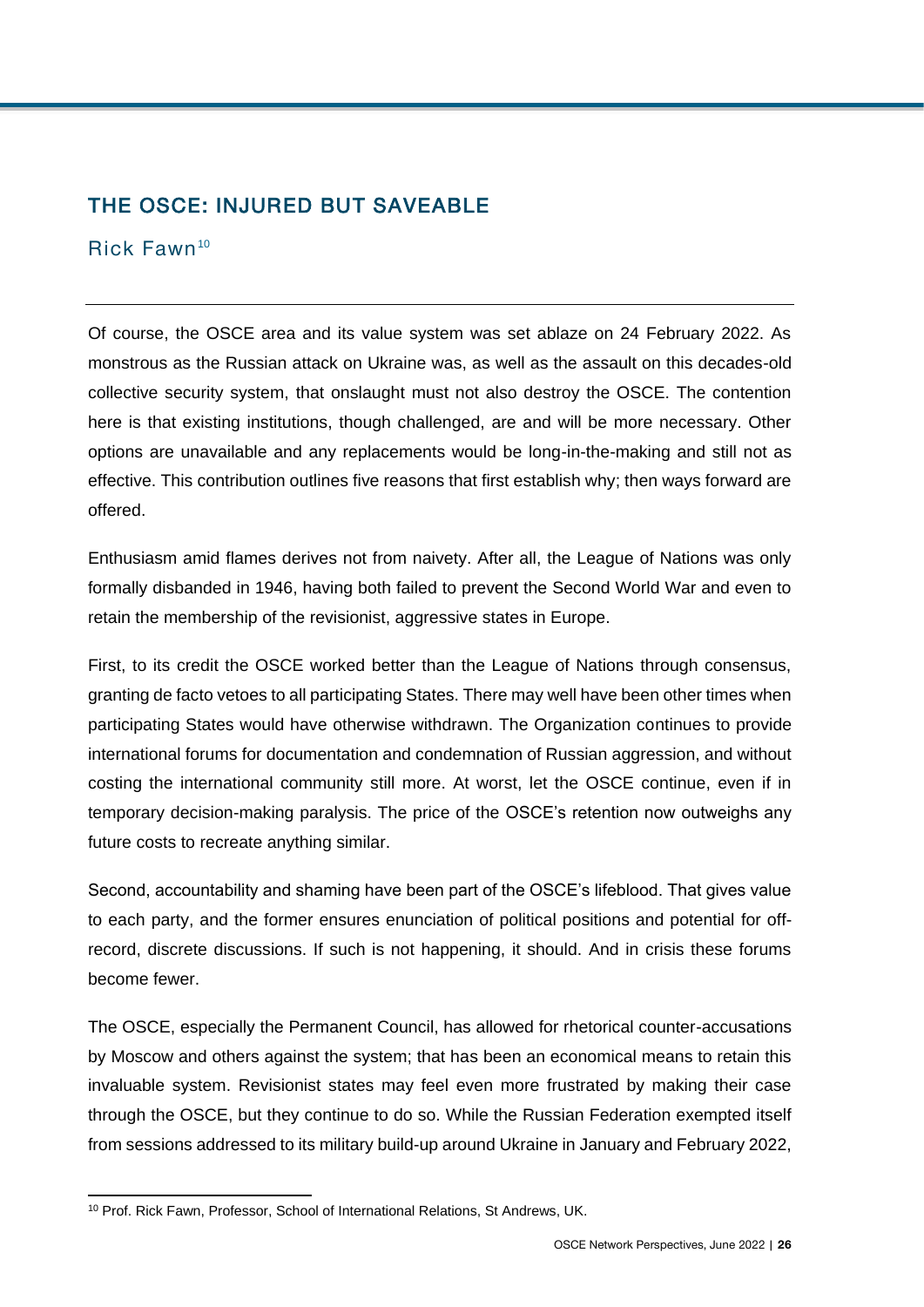it returned in March 2022 to invoke an inverse commemorative statement on the anniversary of NATO's 1999 bombing of Serbia/Kosovo. Such opportunity, regardless of whether it is malignant, exposes the violator to international scrutiny and condemnation. Ukrainians want the world to know of their plight – the OSCE remains an important facilitator.

Third, the OSCE cannot and should not be about any single participating State, no matter how big, or adherent to, or indeed corrosive it is of the Organization's principles. The OSCE embraces countries that would otherwise be outside this type of system, or indeed ones with substantial numbers of democracies. True, the three South Caucasus countries are less of a case, with all in-country missions closed and only the Special Representative for the Karabakh conflict remaining, and likely overshadowed by EU-brokered Armenian-Azerbaijani meetings. Two other regions nevertheless ache for the OSCE.

The first is Central Asia. It may be that Russia's new behaviour impacts on those countries. And, to be sure, OSCE field missions have had their mandates slimmed in this region to narrow the human dimension. Nevertheless these missions should be supported, and that vital onthe-ground support should continue for societal actors who may become even more beleaguered. Depriving them, depriving all of us, of such efforts would be a further, lamentable concession to current aggression. Central Asian states should welcome international presence after Russian aggression in fraternal post-Soviet Ukraine.

The OSCE continues to collaborate and provide unique work in the Western Balkans. Unlike Central Asia, these countries have wider Western-international engagement, not least as countries engaging in possible accession to the European Union. But they, and also wider OSCE activities, should not be derailed.

Fourth, we know better now than in 1975 how the "Helsinki Effect" would prove cumulative and long-term. Its "Third Basket," human rights, looked initially counterproductive: the very people who were meant to be aided by it suffered more *after* its signing. Czechoslovakia's Charter 77 signatories in the late 1970s or Polish Solidarity activists in the early 1980s were tossed into jail on trumped up charges after Helsinki. Surely their experiences count; catapulted to power in the early 1990s those former dissidents became ardent advocates for exactly these values and this very system. Would they, who suffered, let the OSCE fade now? The support that the OSCE offers to civil society is essential in itself, and buttresses a fifth reason.

The events on and after 24 February furnished yet more evidence of the pernicious correlation between domestic autocracy, including the repression of media and civil society, and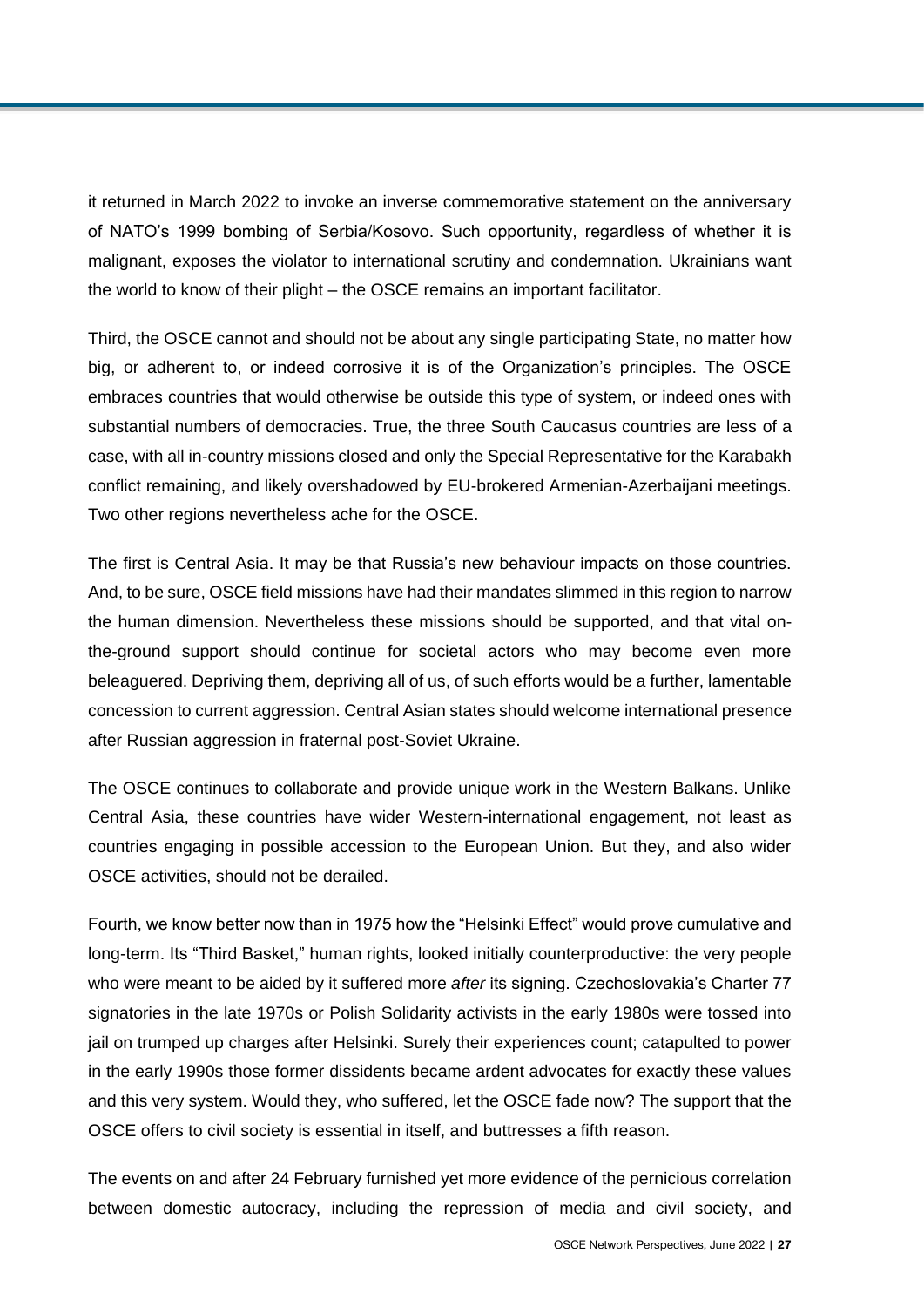propensity to war. If we ever needed it said: democracy matters. Open, transparent elections matter. And the number of states holding them are decreasing. For approaching two decades, Russia led some states in attacking the ODIHR – what Western countries call the world "gold standard" for election observation. We need this more – not less. That full election observation missions have been deployed recently to EU states is only good – to where only limited missions had gone in recent years, and where none went at all before 2002. These practices are needed across the OSCE. The cost of a solitary election observer mission likely tallies less than rebuilding one apartment block – let alone the irreplaceability of lives.

With the briefest defence of the OSCE offered, what consequences and necessities are there in this crisis for the OSCE's structure and functionality? Not even its occasional consensus minus one measure will work, when it did against Yugoslavia. Belarus certainly, perhaps others, would torpedo measures against Russia or modifications of OSCE consensus.

Here experimentation with adaptation is necessary. Take but two forms: voting and funding. Test the water. See if a new voting mechanism can be tried, in exceptional circumstances, much like the Vienna/Moscow mechanism has been previously. Indeed, countries called for it to be invoked against Russia when the Chairperson-in-Office addressed the UN Security Council. If Russia absents itself from OSCE structures, fine. If we need consensus minus two, try for it. Leave Russia's chair empty, perhaps to be filled by a regime that recommits to OSCE values.

Next: funds. Passage of the OSCE's budget in the mid-2000s was held hostage to political infighting. Participating States can make extrabudgetary, voluntary contributions. True, field operations in the OSCE's name require consensus. But in the necessary spirit of reformulating consensus because of outright war, field-mission funding should be done differently. The time before their annual renewal provides months for reconsideration. More important is the consideration of the relative costs of war. The 2021 budget for the OSCE Centre in Ashgabat was €1,661,200 – that is just 10 Javelin launch and missile systems. In war, the OSCE's valuefor-money has never been greater. If countries block the unified budget, go bigger, much bigger, on extrabudgetary measures.

Retaining the OSCE and trying adaptations are vital antidotes to the scourge inflicted on its area. The OSCE is for the long-term; it was born in and of great power confrontation; the OSCE needs to and can endure the current conflagration.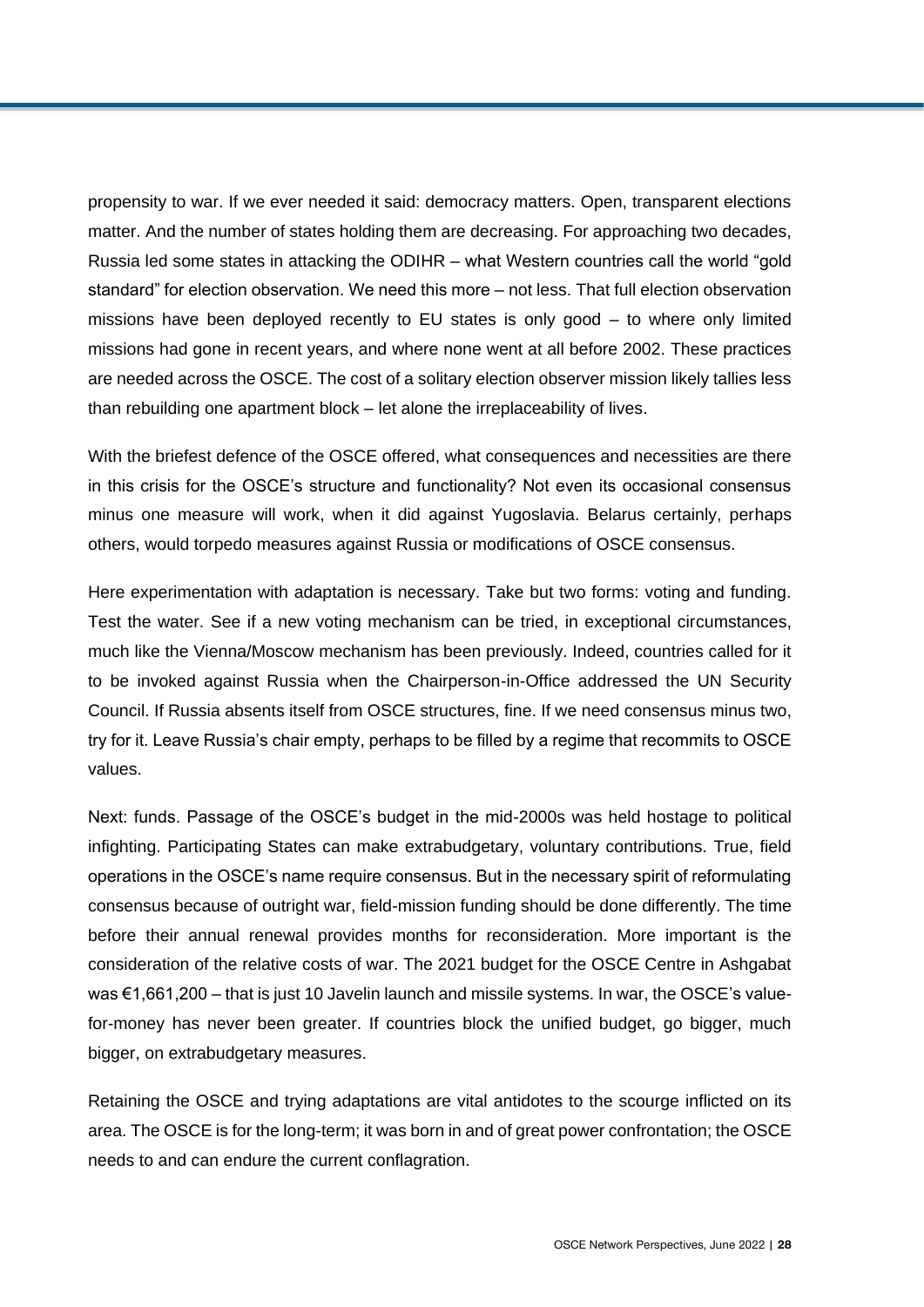# <span id="page-28-0"></span>THE OSCE — ADDED VALUE IN TIMES OF STRONGEST **CONTESTATION**

#### Andrea Gawrich <sup>11</sup>

l

In these days, May 2022, we are in a kind of vacuum situation, in which we do not know about Russia's strategy towards the OSCE. Russia's allies or friends do not allow for the application of the consensus minus one or consensus minus two mechanism to deprive it from its participation rights within the OSCE. Consequently, there is no risk for Russia to become expelled from the OSCE. Currently, we can only speculate that Russia will assumingly not be leaving the OSCE on its own initiative. This is because there is a fundamental difference between Russia leaving the UN Human Rights Council and the Council of Europe and its placement within the OSCE. As both international institutions took their decisions on either terminating Russia's membership or putting it on hold, Russia pre-emptively left those international institutions. However, the situation within the OSCE is not only different in terms of unanimity voting requirements. If Russia remains in the OSCE, it is also related to the fact that Russia perceives itself very much as the successor state of the Soviet Union, which had been a substantial actor in the OSCE's predecessor organization, the Conference on Security and Cooperation in Europe (CSCE) during the Cold War. Hence, leaving the OSCE would also mean for Russia moving away from its (so perceived) own foreign policy-related heritage and history. Leaving the OSCE would imply that Russia, in its own understanding, could be seen as less reliable and less co-operative than the Soviet Union had been during and since the mid-1970s through being part of the Helsinki Process. This could be perceived as moving away from commitments which, at least on paper, have been acknowledged already by the Soviet Union within the CSCE. Hence, being a participating State of the OSCE is a huge difference from being a member of the Council of Europe (CoE) from Russia's perspective, as Russia joined the CoE "only" during the 1990s and this organization furthermore had been seen as a "club of western states" prior to 1989.

A substantial understanding of political priorities towards Russia within the OSCE's participating States should include the voting result in the UN General Assembly to condemn the Russian war of aggression on Ukraine in early March 2022. Those results show that out of the 57 OSCE participating States within the General Assembly, 47 voted in favor of Russia's

<sup>11</sup> Prof. Dr. Andrea Gawrich, Professor for International Integration with a special focus on Eastern Europe, Department of Political Science, Justus Liebig University Giessen.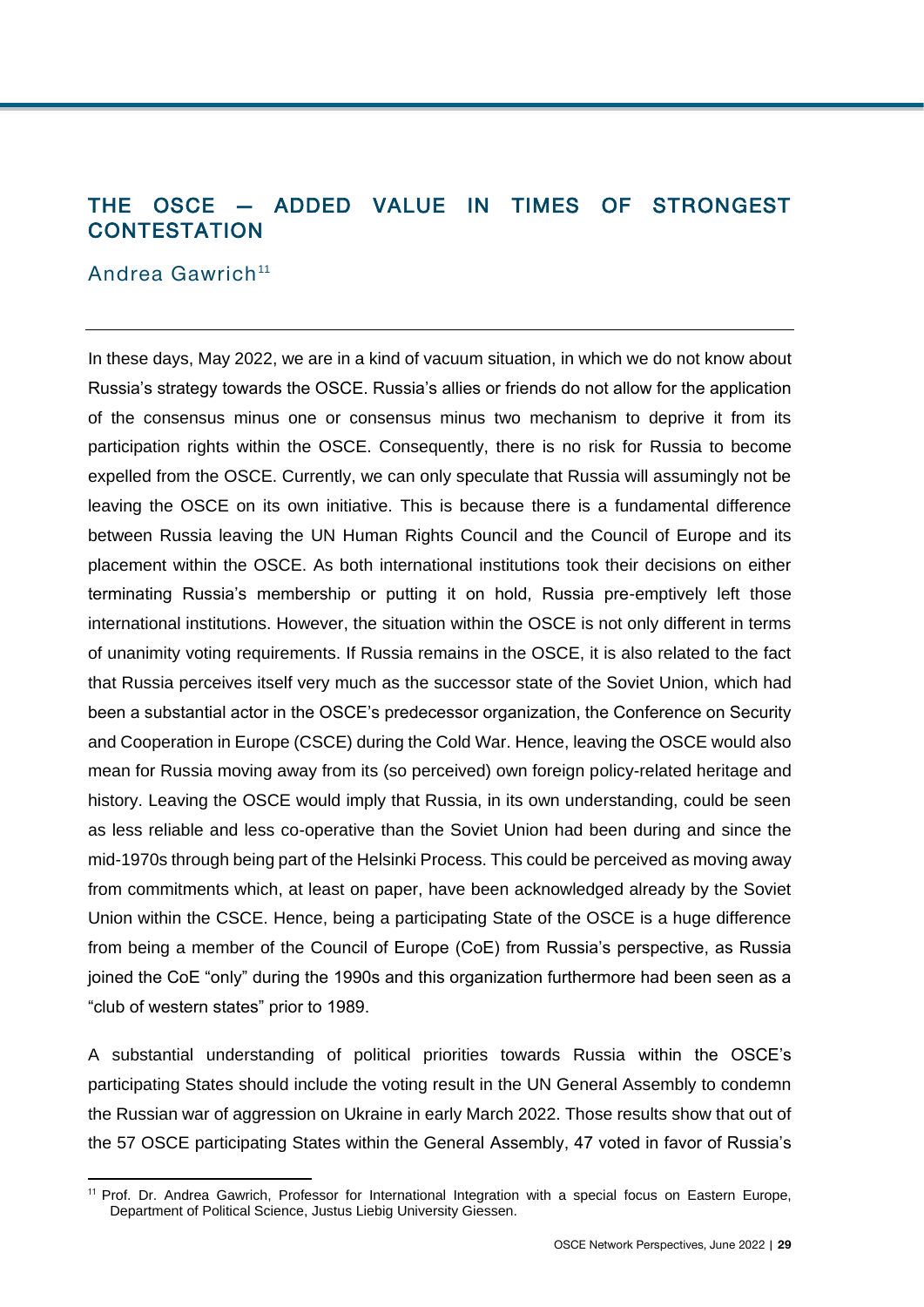condemnation, five OSCE countries decided to abstain (Armenia, Kazakhstan, Kyrgyzstan, Mongolia, Tajikistan) and three states decided to stay away from the vote in order to avoid the dilemma of, either with abstention or with dissenting votes, showing some loyalty towards Russia (Azerbaijan, Turkmenistan, Uzbekistan). Hence, if Russia would leave the OSCE, it would leave a number of allies and co-operation partners within this regional organization behind. This, again, is a huge difference to the Council of Europe, where Russia's close cooperation partners and allies are limited to Azerbaijan and Armenia.

After putting the reasonable assumption that Russia will not be leaving the OSCE as a starting point, the next step is to estimate what exactly can and will assumingly be blocked by Russia within the OSCE in the short and medium term. It is highly plausible that Russia intends to apply multiple veto options in various fields of co-operation within the OSCE. Bringing the OSCE Special Monitoring Mission (SMM) in Ukraine to an end has been the first evident step. Assumingly this might similarly be the case for the OSCE Project Co-ordinator in Ukraine, representing an impressive longstanding activity of the OSCE in Ukraine, which already endured several attempts to close it. In addition, urgent decisions on the OSCE budget 2023 and on the decision of the OSCE Chairmanship 2024 are on the table, and the level of Russian blockade can only be speculated about.

Generally, it should not be overlooked that the OSCE has repeatedly witnessed times in which it was considered irrelevant and obsolete. However, the OSCE could prove to reach for renewed relevance after such phases again. We should remember that, as one example, the OSCE reacted rather weakly in the acute crisis of the early phase of the Balkan wars. However, it could play out its strength in long-term engagement of promoting reconciliation and supporting post-conflict orders as the OSCE did throughout its large missions in the Balkan region.

One of the OSCE's major shortcomings relates to the fact that the various groups of states have different and in part contradictory images of what the OSCE should be and could provide to them. The OSCE has permanently been in search for its role, while trying not to be reduced as some sort of service provider for the UN (and during certain periods even to the EU). Since the Orange Revolution 2004, the Russian-Georgian war 2008, the annexation of Crimea and the start of the war in Eastern Ukraine in 2014, the OSCE has experienced a persistent institutional crisis and increased contestation from inside. However, it managed to fulfil at least parts of its function until today, Spring 2022, despite these severe clashes and conflicts.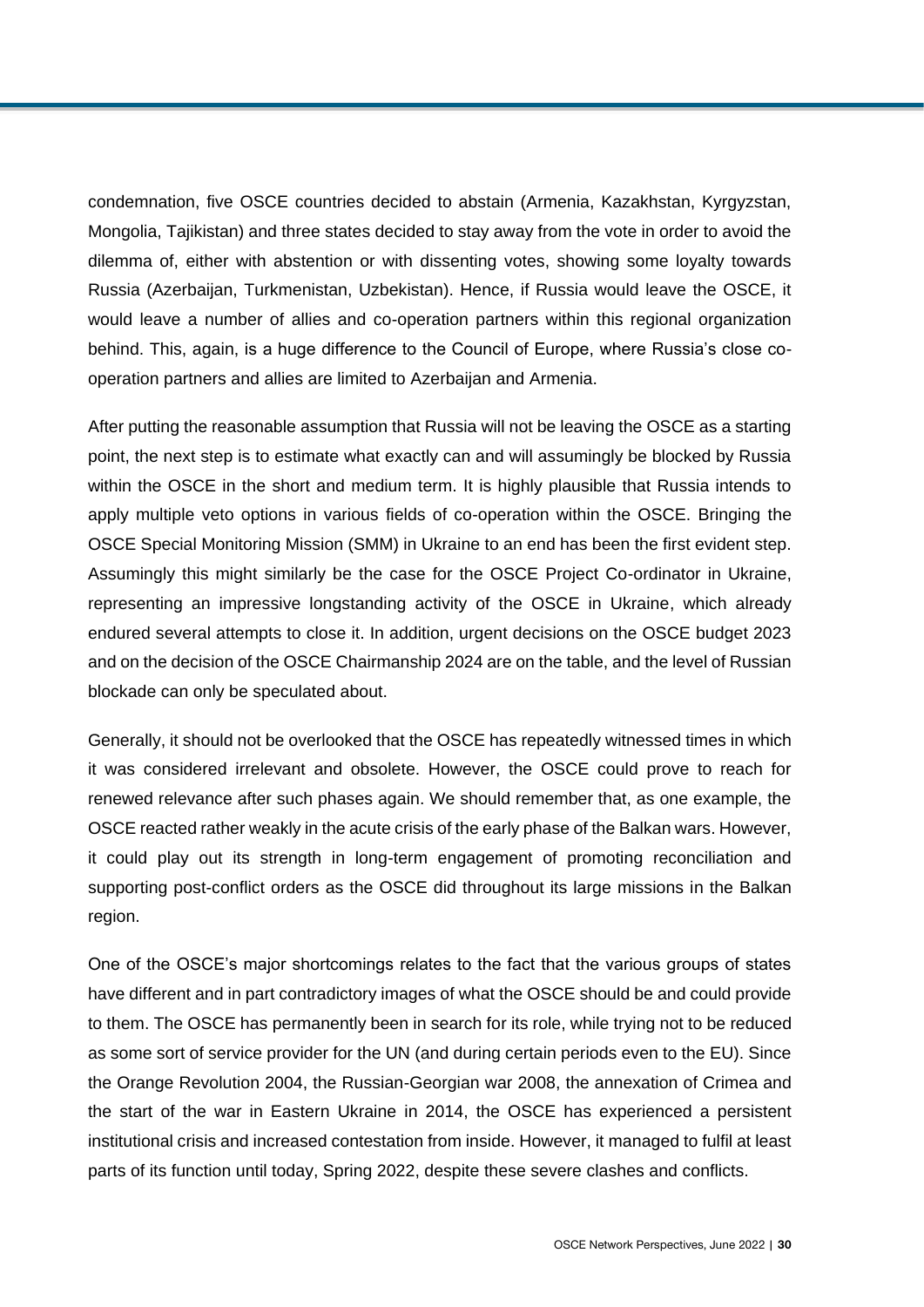What is paradoxical is that, from a bird's eye perspective, the OSCE has at its disposal fundamental preconditions to mediate this war as both warring parties belong here and — if we are inclined to the argument that the war in Ukraine is also a kind of proxy war — all the proxies of this war belong to the OSCE as well, i.e. the USA, NATO as well as EU states.

Despite this, the OSCE since February 24 2022 has lost its quality of a security organization. What we see today is a hollow copy, a mere façade of a security organization, as the OSCE has fundamentally failed to prevent this full-fledged war in Ukraine, which, in fact, was started based on the political ambition by Russia to erase Ukraine as a sovereign state from the global map of countries. No greater failure of any security organization worldwide is more conceivable than this.

Despite this fundamental failure that the OSCE has not been able to prevent this war, we should not fully overlook that it at least partially contributed to conflict containment for a period of eight years, 2014 to 2022, through providing an umbrella for the Minsk Agreement negotiations and through keeping up its largest monitoring mission, the Special Monitoring Mission (SMM), in Ukraine (plus the border missions). During this time, Ukraine developed its defense capabilities and improved its political governance structures.

As the OSCE looks back to the last eight years as a phase, which was already marked by fundamental antagonism between the vast majority of its participating States and Russia (plus its close allies) related to the annexation of Crimea and the war in Eastern Ukraine, it has, nevertheless, been able to continue to keep up its institutional design and most of its on-theground activities in the post-Soviet and post-socialist space, although weakened and marked by Russian blockade attempts in various areas, especially related to the OSCE's HDIM. The OSCE's survival, however, has been possible due to the fact that it lacks a constitutive legal act under international law, hence its decisions taken are politically but not legally binding.

Despite the fact that the OSCE failed to provide security to all of its participating States, it is, in these times of maximum confrontation, of value as an international platform to ongoingly shed light on violations of international law, to support future attempts to provide international criminal justice and to keep up co-operation, especially with all those states which perceive themselves as dependent on Russia or are close allies of Russia inside the OSCE.

Within this context, the unique Moscow Mechanism, evoked on March 3 2022 by 45 OSCE participating States, resulting in a 110-page report, detailing a shocking amount of Russian war crimes in Ukraine and presented within the OSCE institutions, helped to gain global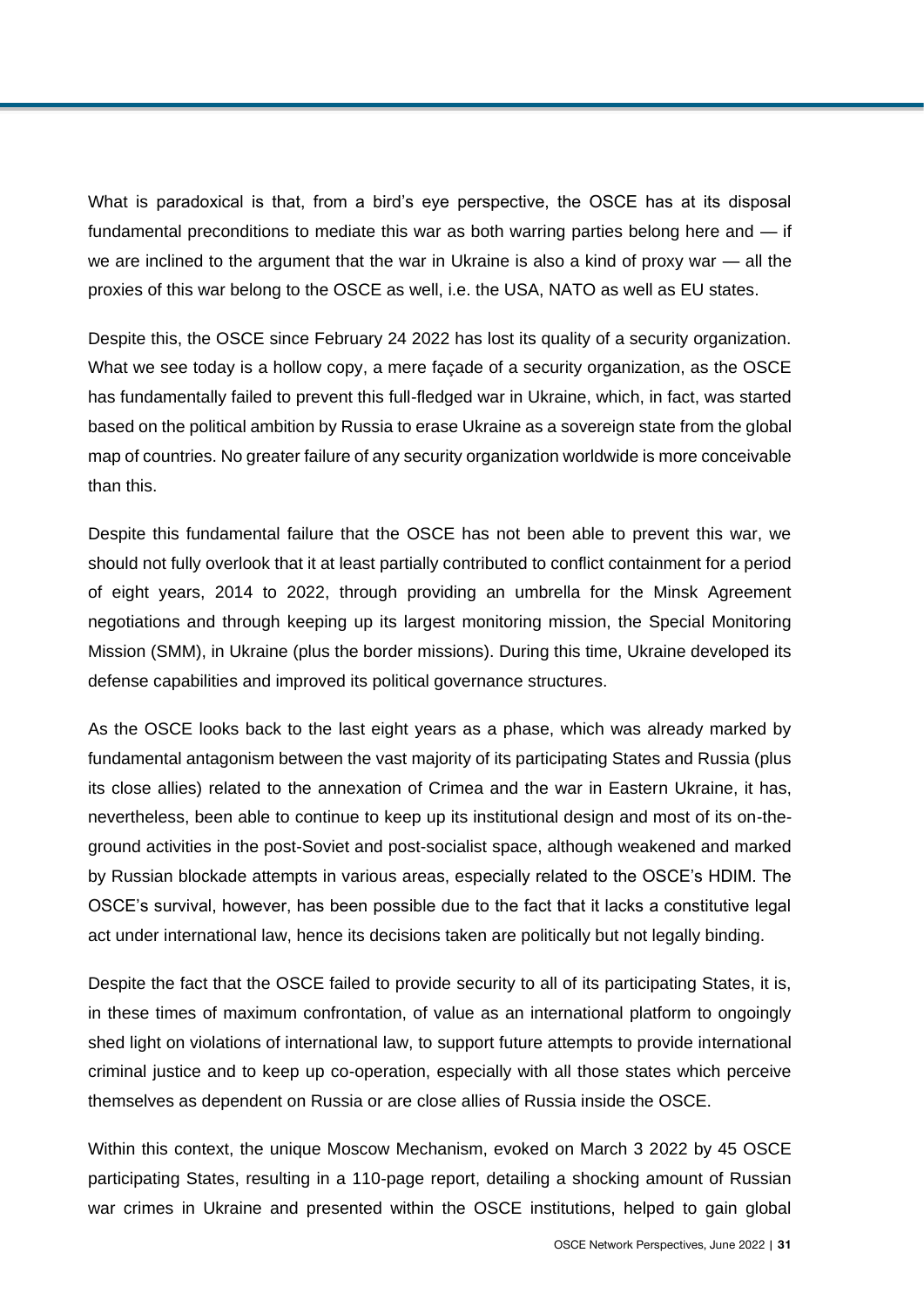visibility of the atrocities during this war. Similarly, institutions like e.g. the OSCE Representative on Freedom of the Media, which documents Russia's norm violations in these times of contestation in its 25th anniversary report, are important to shape international discourse. This is also true for the OSCE parliamentary assembly, which contributes to keeping the war on the international agenda from the parliamentary perspective, while spreading knowledge of the war within a huge number of parliaments worldwide. Furthermore, the permanent diplomatic channel within the Permanent Council and other OSCE formats provide habitual dialogue formats on a diplomatic level with Russia, which allow for naming and shaming mechanisms within everyday exchange. Beside the UN Security Council, the OSCE is now an essential remaining platform for diplomatic exchange between the war parties and those states, being part of Russia's proxy-related orientation (hence, the members of NATO and the EU). Furthermore, Russia's (and its allies') expected future vetoes on a number of cooperative fields inside the OSCE can be made visible to the global audience through interpretative statements by other countries.

Even though it is very likely that the OSCE will be paralyzed in a number of its fields of activity and even though the OSCE would need to find creative ways to keep up some of its functions despite Russia's (and its allies') expected vetoes, the OSCE is basically able to survive in such a crisis mode. This survival will assumingly heavily rely on those tracks of activity, which can be kept up while circumventing consensus voting requirements (e.g. through extrabudgetary funds).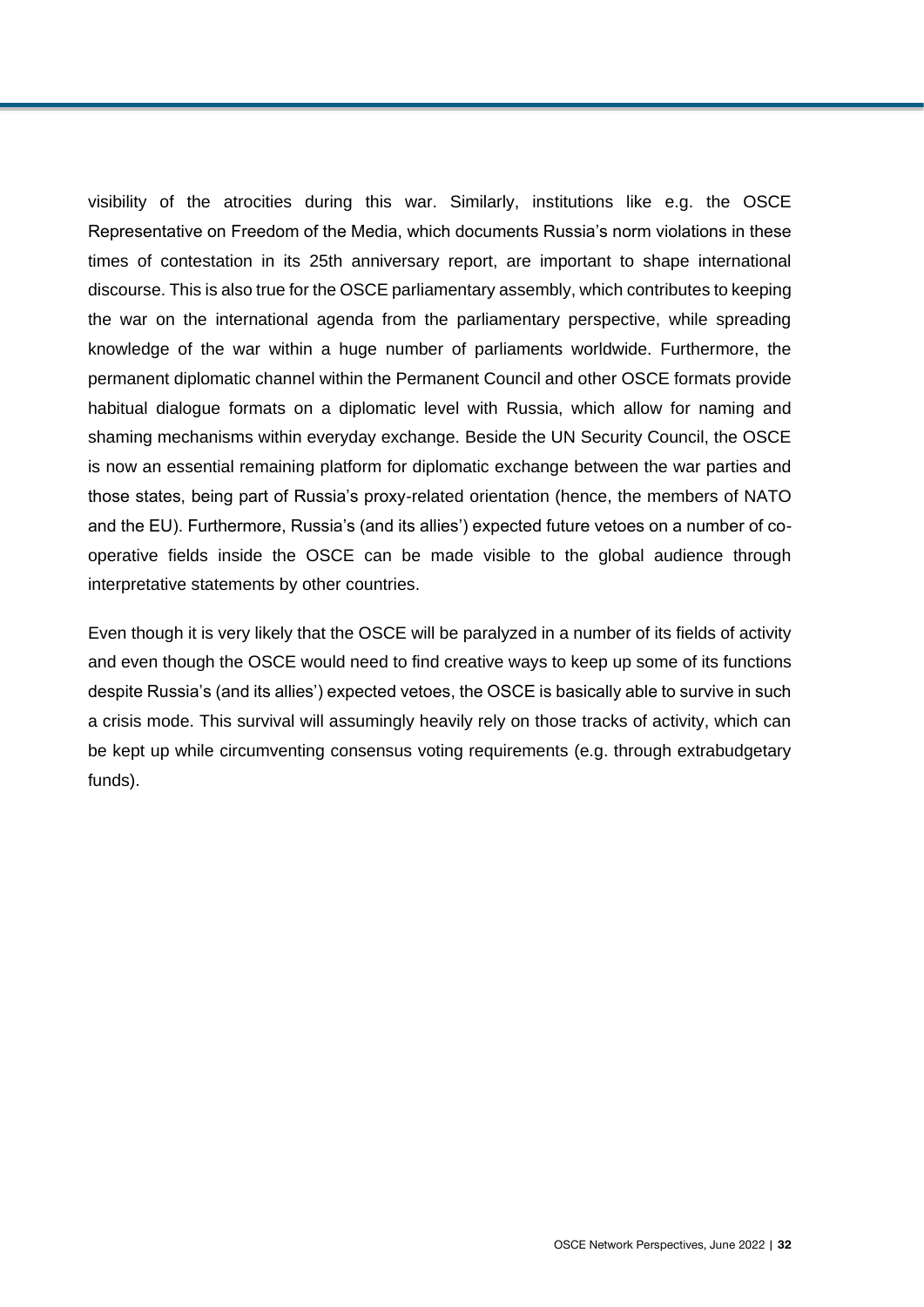# <span id="page-32-0"></span>WILL THE OSCE SURVIVE?

#### William H.  $H<sup>12</sup>$

In late 2021 this question might have seemed outlandish to senior European diplomats pondering whether and where to hold a summit in 2025 to mark the 50th anniversary of adoption of the Final Act. Now, as the Euro-Atlantic security order has been shaken by Russia's war with Ukraine, many of these same diplomats wonder how any institution dedicated to security and co-operation can include the Russian Federation as a member. There have been wars between OSCE participating States before, in particular in the Balkans and the South Caucasus in the 1990s. However, there has not been a war of this scope between two of the largest states of Europe since World War II, and certainly never in the half-century history of the CSCE/OSCE. Against this background, many political leaders are asking why it makes any sense to support a human rights institution with Russia in it, when Moscow is violating most of its commitments to that organization. At best, some suggest keeping the OSCE but kicking Russia out. While that idea is a non-starter, the sentiment does suggest a bleak future for an organization aiming to foster co-operation between the states of Europe and North America, including Russia.

The OSCE may have a future, and some possible utility, although it would be foolhardy to try to deny the severe challenges the Organization faces merely to survive, let alone to promote meaningful dialogue and constructive action. The crucial factor in the OSCE's genesis and importance was provision of an ongoing negotiating forum in which participating States could pursue some of their most important security, diplomatic, and political aims. The Final Act, the Charter of Paris, and the CFE Treaty reflect achievement of such aims by all of the CSCE states.

During the 1990s, the CSCE/OSCE continued to be a forum for broad political and security dialogues, while establishing standing bodies for regular debate. The initiation and expansion of OSCE operations, such as field missions and election observation, added to the institution's continuing normative activity and constituted an enormous expansion of the scope and reach of the Organization. From the very beginning the Helsinki process involved a limited

 $\overline{a}$ <sup>12</sup> Prof. William H. Hill, retired US Foreign Service Officer, Global Fellow at the Wilson Center in Washington DC, USA. He served twice as Head of the OSCE Mission to Moldova and as Coordinator for CSCE Affairs in the US Department of State. The opinions expressed are his own.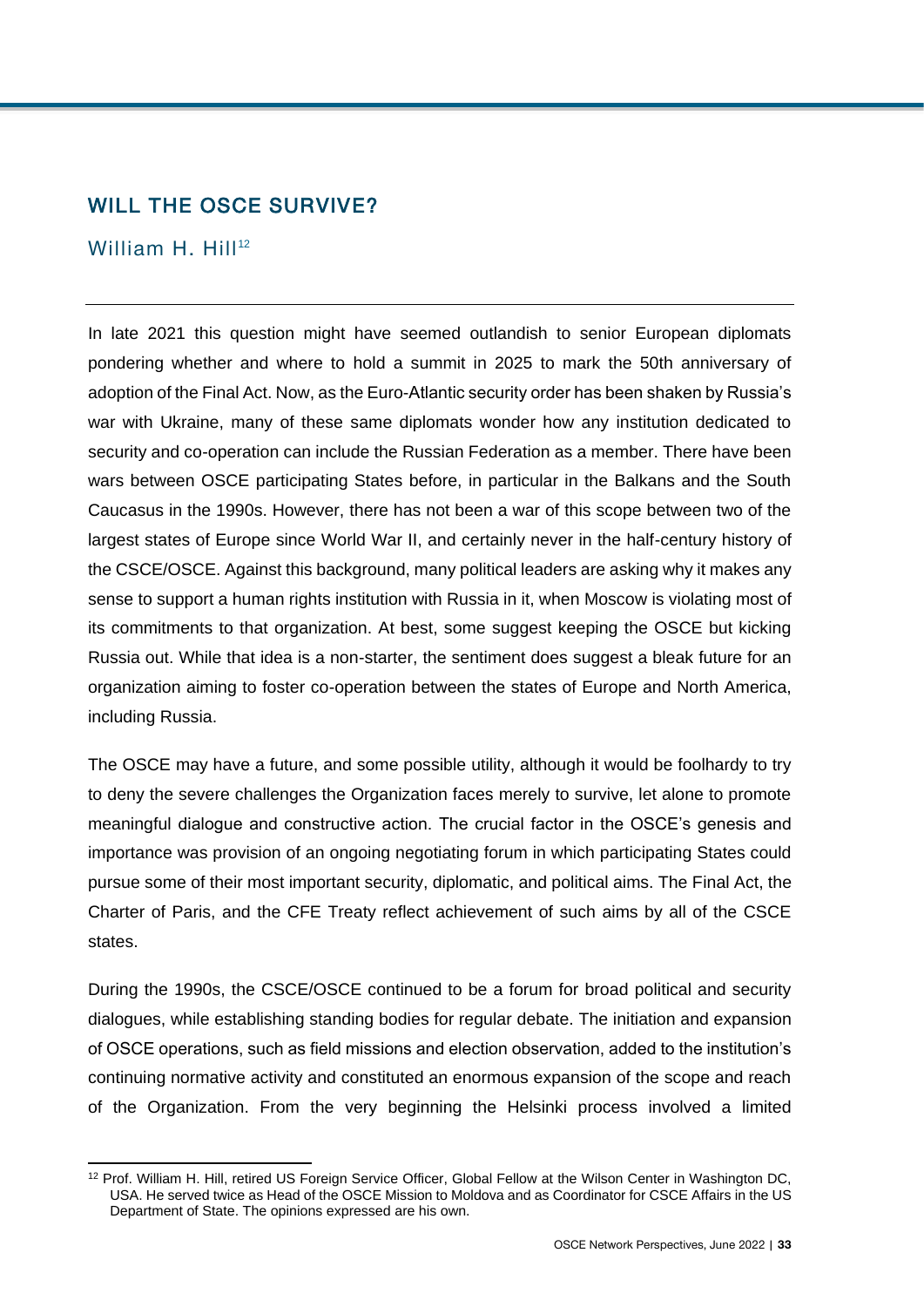relinquishment of national sovereignty by each participating State through the admission that other states have a legitimate right to observe and question their domestic behavior. With ODIHR election observation, visits by the HCNM and staff, and the activities of the field missions, after 1990 this process of voluntary limitation or sharing of sovereignty expanded dramatically. Initially almost all of the participating States considered this process to be a good thing. However, some participating states — most notably Russia — gradually came to perceive many of these OSCE operations as tools for geopolitical advantage of some other participating States.

The CSCE documents adopted in the early 1990s — the Charter of Paris, the Copenhagen Document, the Vienna Document, and the Challenges of Change — reflected an extraordinary degree of consensus among all of the participating States. However, well before the emergence of today's confrontation between Russia and the US, NATO, and the EU, during the 1990s different visions of the European security architecture emerged between Moscow and its major western interlocutors. To oversimplify considerably, Russian leaders wanted the OSCE to be the central, or supreme security institution in Europe, governed by a small UNtype security council of the major powers, including the US and Russia. The US and most of the major European powers were prepared to have the OSCE assume important tasks, but focused on either NATO or the EU (or both) as Europe's leading political and security actors. This debate over Europe's security architecture and the role of the OSCE continued through most of the 1990s and culminated at the 1999 OSCE Istanbul Summit. Landmark agreements were reached at Istanbul, but were never fully or successfully implemented, to Moscow's increasingly vocal dismay.

After 2000, NATO and EU expansion, combined with other political, economic, and security developments and events, produced a situation in Europe in which key security and political issues were debated and decided mostly in Brussels and Washington, and not anywhere near as often in Vienna. In my book *No Place for Russia* I chronicle in much greater detail the growth and development of NATO and the EU, and Moscow's increasing disillusionment with the OSCE after 2001-2002, all of which produced the resultant difficulty for the Organization to reach consensus and produce significant results on important questions.

This process eventually produced a Russia which is now alienated from most of its European partners, resentful, suspicious, unco-operative, and belligerent. Europe is once again divided between east and west, with the line of separation much further to the east than when the Cold War ended over 30 years ago. Even worse, there is a major war raging between Russia and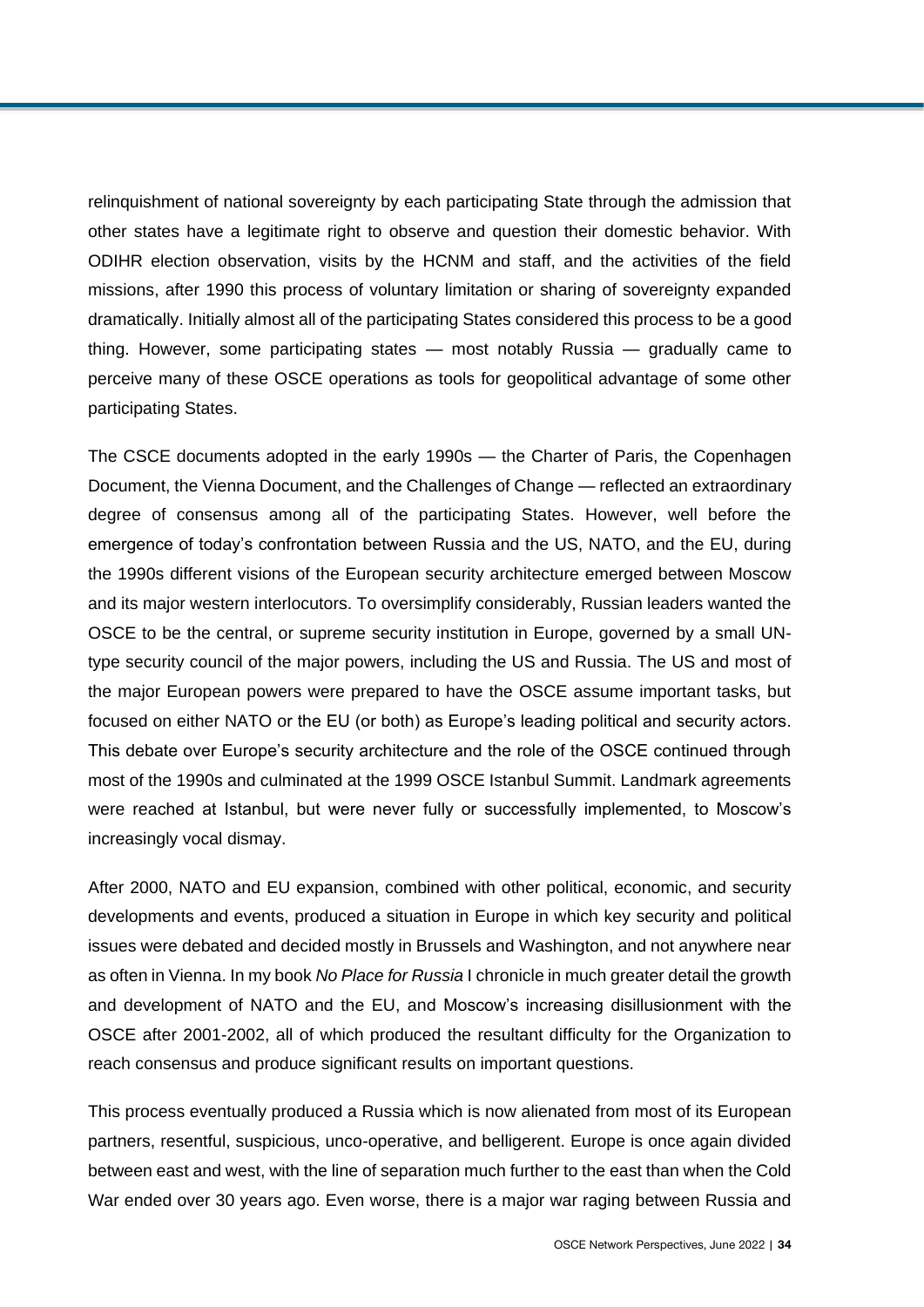its largest European neighbor. I argue that this result was largely unintended by the West, and that there was no one event or policy one can point to that produced it. However, whatever one may judge to be the causes of this sad and dangerous situation, the major issue now should be how one might emerge from this crisis without an even broader war and reconstruct a European security system so that it does not happen again.

Given Russia's unprovoked attack and continuing military assault on Ukraine, many western leaders and international experts find it hard to imagine an international organization dedicated to security and co-operation which includes the Russian Federation. Nevertheless, history suggests that at some point, perhaps sooner than many might expect, states from Europe and North America will find it necessary, if not desirable, to engage seriously and substantively with Russia once again. For example, less than four years after the Soviet suppression of the "Prague spring", in 1972 the US and the USSR signed the ABM and SALT accords. The multilateral negotiations which led to the Final Act began a year later. Notwithstanding the intense hostility that the Russian invasion and war against Ukraine has aroused, it is still not out of the question to imagine how and when a broader political dialogue with Russia might resume.

What role might the OSCE play in this process? Given Russia's current violation of many of the most basic OSCE commitments adopted over the past four decades, can one reasonably expect the OSCE to survive and to play any role whatsoever? I believe the answer lies in the history of the Organization. The CSCE began, and the OSCE still is at its most fundamental level, as a forum for political dialogue that includes all of the states of Europe, two major North American states, and the five former Soviet Central Asian states. If the OSCE will not be the venue for an eventual pan-European political dialogue that includes Russia, then an institution with a similar membership will have to be invented.

However, the OSCE will not be able to just pick up where it left off before the Russia-Ukraine war; the European security and political landscape in 2022 is very different from that which faced the diplomats embarking on European security negotiations in Geneva in 1973. From 1973 until 1990-1991, there were three basic groups of participating States within the CSCE: NATO, the Warsaw Pact, and the NNA (Neutral and Non-aligned states). Today both NATO and the EU include a much larger percentage of the participating States than before 1991. Their memberships also overlap significantly, although not entirely. The number of neutral and non-aligned states in the OSCE today is much smaller. The number of participating States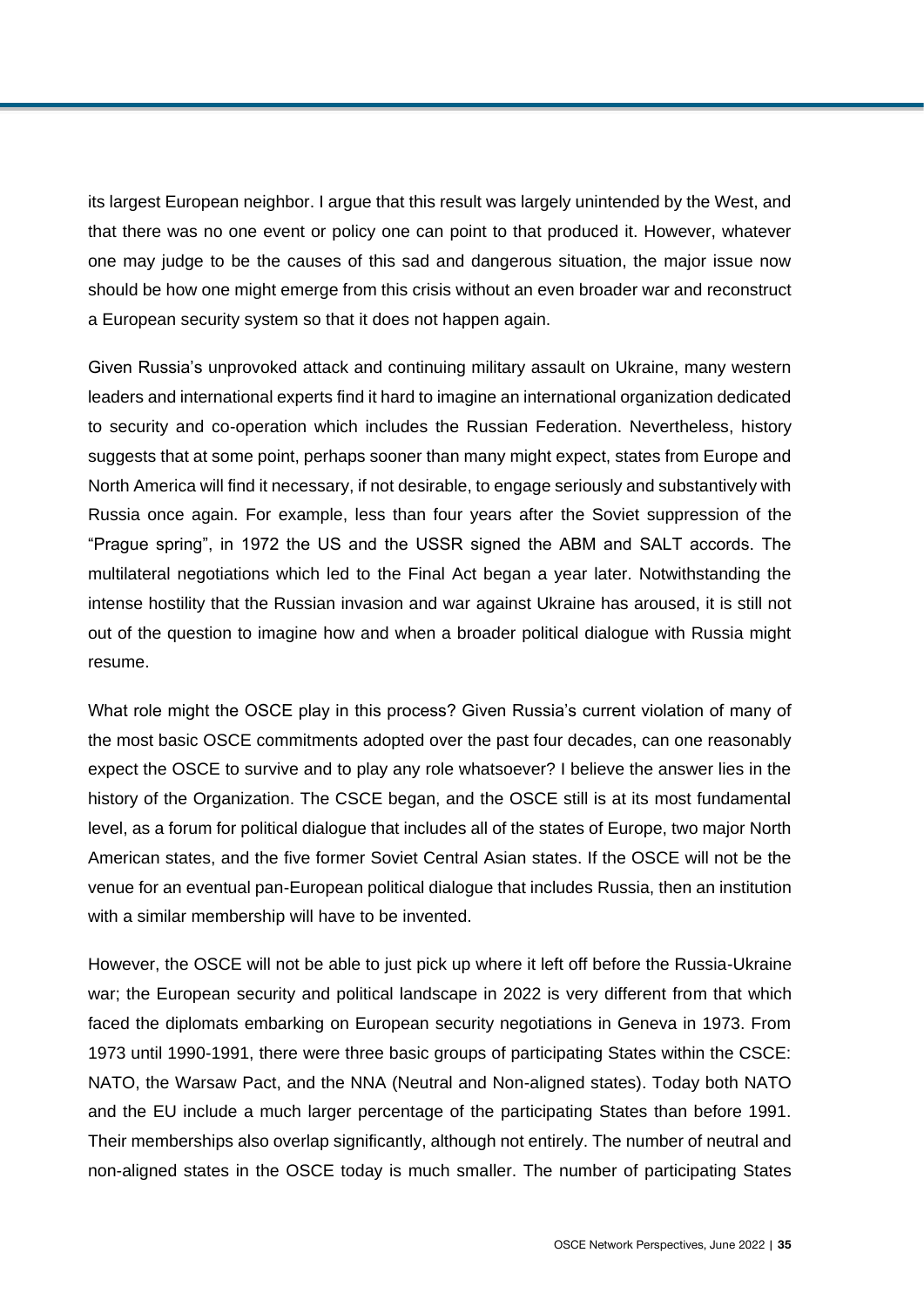aligned with Russia is so small that Russia is severely outnumbered when either the EU or NATO has decided on a group position.

Finally, sometimes NATO or the EU will simply take and implement decisions without bringing them to the OSCE. Most prominently, this occurred with the NATO decision to go to war against Serbia-Montenegro in March 1999, and the decision to recognize Kosovo's independence in 2008. Moscow was angered not only by the substance of these decisions, but by the fact that NATO and the EU were able to take and implement them over explicit, vocal opposition from Russia.

Given these changes in the European security architecture, there has been increasingly less incentive for Moscow to bring important issues before the OSCE. Russians have sometimes argued they have a better chance of influencing NATO and EU behavior by engaging early on in bilateral NATO-Russia or EU-Russia negotiations. Another path that may seem attractive to Moscow would be to attempt to split or disrupt the two blocs, an approach which has been increasingly evident over the past decade.

In order to survive as a useful institution, the OSCE first of all must engage in what it was originally established to do — political dialogue on issues of interest and importance to all the states of Europe. There may be fewer such issues in 2022 than there were in 1973, but there are still some. Before its unprovoked attack on Ukraine on February 24, Russia raised some legitimate points for discussion among all of Europe's states amidst the two-month diplomatic barrage of otherwise unacceptable proposals to the US, NATO, and the rest of Europe. Once the fighting has stopped in Ukraine and a reasonable settlement (even if only interim) is reached, OSCE participating States might resume discussion of some of these points.

The OSCE should also serve as a venue for serious discussion of conventional military security, especially questions related to confidence building and transparency. The latest Vienna Document (VDOC) and the Adapted CFE Treaty (ACFE) are both based largely on conventional weapons, equipment, and capabilities which are considerably outdated if not obsolete. The VDOC desperately needs to be updated and discussions need to begin on how to build confidence and transparency in light of the composition and capabilities of present-day conventional militaries. Rules of the road and standards of conduct need to be established for new domains, capabilities, and challenges that simply did not exist when most of the OSCE's basic documents were adopted. For example, think cyber, social media, space, and climate change, to name just a few. Many of these issues will be addressed globally within the UN, but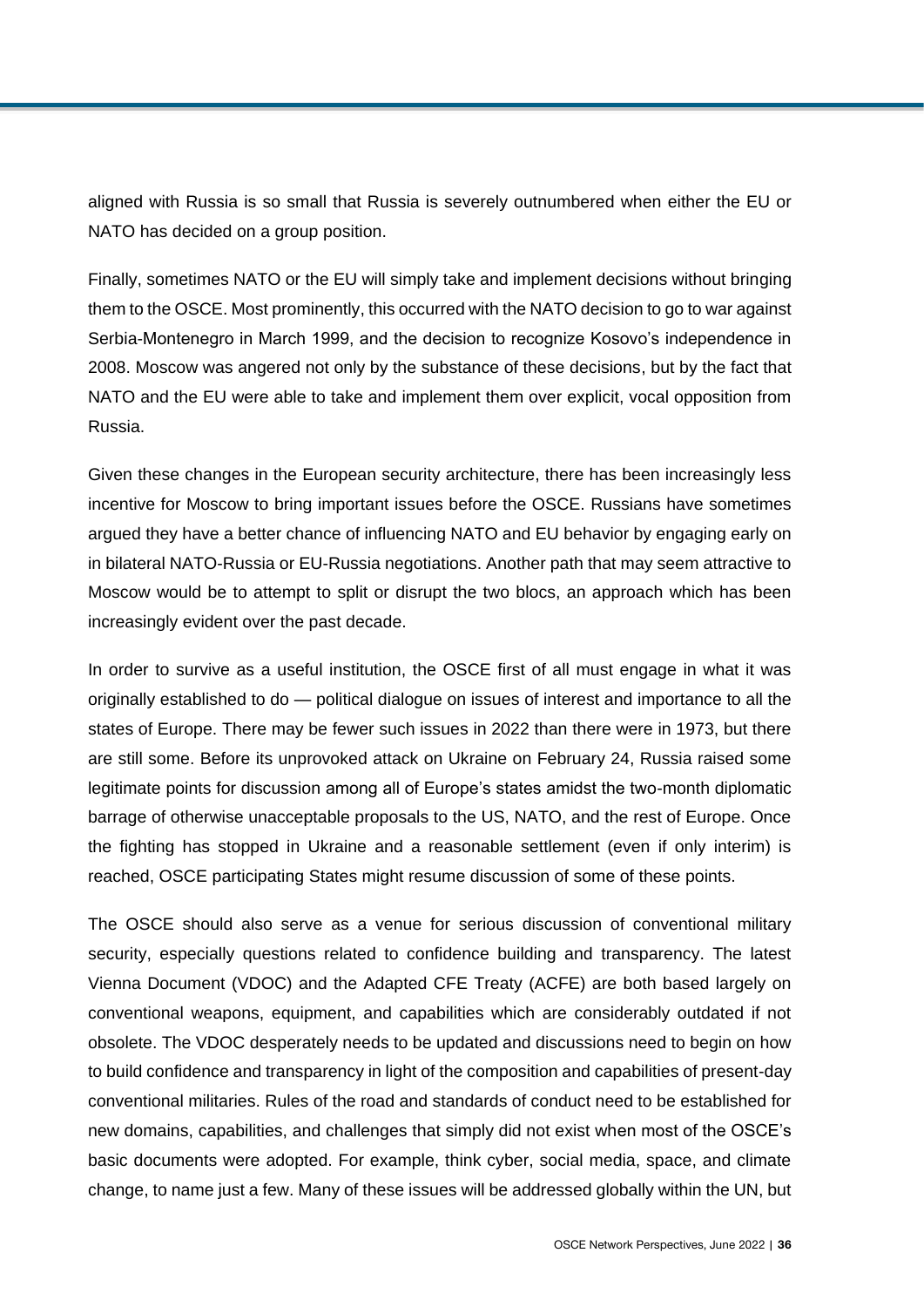there still may be room for discussion by the OSCE participating States of what might be agreed and done on a regional basis.

There are the established structures and *acquis* of the OSCE — the CPC, field missions, ODIHR, HCNM, FoM, and a host of important normative documents. I believe that these structures and commitments should not be abandoned, but participating States and individuals dedicated to the OSCE will need to accept that, given the severe lack of consensus among the participating States, these institutions will necessarily be less active and less ambitious. Their budgets and size will probably shrink.

Finally, we will face a prolonged period in which many important OSCE documents and commitments will be honored more in the breach than by rigorous observance. This does not need to be a disaster. The Universal Declaration of Human Rights has been egregiously violated by many states and leaders since it was first adopted in 1949, but it still represents the landmark standard toward which we all aspire. The same can and should be the case with the Final Act, Charter of Paris, and other normative OSCE documents. These commitments and norms do not vanish simply because they have been violated; rather we need to rededicate ourselves to their relevance and fulfillment.

The OSCE has an important anniversary coming up in 2025. To do something special for this jubilee, we do not need to revise the Helsinki decalogue. Instead, an OSCE-endorsed Russia-Ukraine peace deal, along with security guarantees agreed and offered by select participating States, might include a re-dedication by all participating States to achieving better observance of OSCE principles. The Russia-Ukraine war and its aftermath are among the most critical security issues facing Europe today. By helping to address and resolve these issues, basic tasks that must be done somehow and somewhere, the OSCE might make itself important and relevant once again.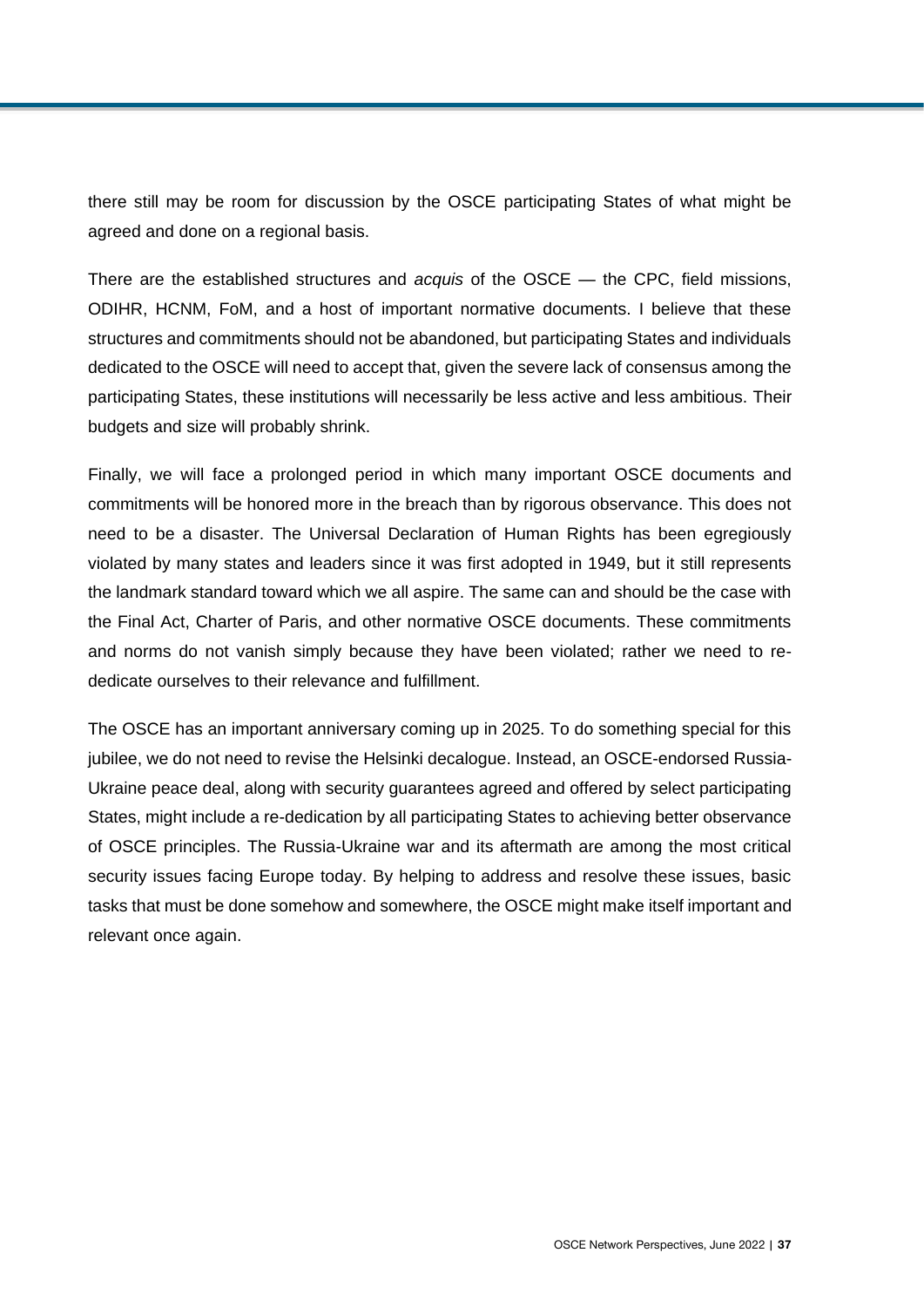# REINVENTING THE OSCE AFTER THE RUSSIAN WAR IN UKRAINE

## P. Terrence Hopmann<sup>13,14</sup>

The CSCE/OSCE has, for almost 50 years, represented a unique experiment in world history by creating a co-operative security institution that managed to maintain relative peace among its participating States after the Helsinki Final Act was signed in the midst of the Cold War in 1975, including all NATO, WTO, and most neutral/non-aligned states of Europe and North America from "Vancouver to Vladivostok". Even in the midst of the Cold War, the Helsinki Final Act set forth a series of important normative principles in the Decalogue that were accepted by all 35 participating States. These included *inter alia* respect for sovereignty and territorial integrity of all participating States within their internationally recognized borders, the inviolability of frontiers, the prohibition of the threat or use of force by any participating State against another, the peaceful settlement of disputes, and respect for human rights and fundamental freedoms. In short, under the Final Act, no changes in state borders within the CSCE region should be made without the consent of all parties involved.

Throughout its history the CSCE/OSCE has survived numerous crises and political changes within its region in large part due to the "consensus rule" (as well as the "consensus minus one" principle invoked in 1992) that enabled it to maintain a basic, if sometimes partial, observance of co-operative security within this region. Like the veto power granted to the "Permanent Five" (P5) in the United Nations Security Council, the consensus rule has provided assurance to all participating States that their vital interests could not be undermined by decisions of the Council of Ministers or the Permanent Council that threatened their fundamental security interests. In fact, this consensus rule is far broader than the veto power granted to the P5 in the UN because it applies to all participating States, large and small. In practice this came to mean that the Chairperson-in-Office could shape a consensus among the major groupings, namely the European Union, the United States, and the Soviet

 $\overline{a}$ <sup>13</sup> Prof. P. Terrence Hopmann, Senior Fellow, Foreign Policy Institute, School of Advanced International Studies, Johns Hopkins University, Washington, DC, USA; Professor Emeritus of Political Science, Brown University, Providence, Rhode Island, USA.

<sup>&</sup>lt;sup>14</sup> P. Terrence Hopmann has followed the development of the CSCE/OSCE since he was a Visiting Fellow at the Carnegie Endowment for International Peace in Geneva in 1974, when he interviewed negotiators for the Helsinki Final Act. Since then, he has attended many OSCE events, including the 1992 Helsinki Summit and the 1999 Istanbul Summit. He was a Fulbright Fellow to the OSCE in Vienna in 1997-98 and has served as a member of the editorial board of the OSCE Yearbook and has published some 25 book chapters and journal articles on many aspects of the work of the CSCE/OSCE. He is currently writing a comprehensive history of the OSCE entitled "The OSCE Role in Conflict Management, 1975-2022."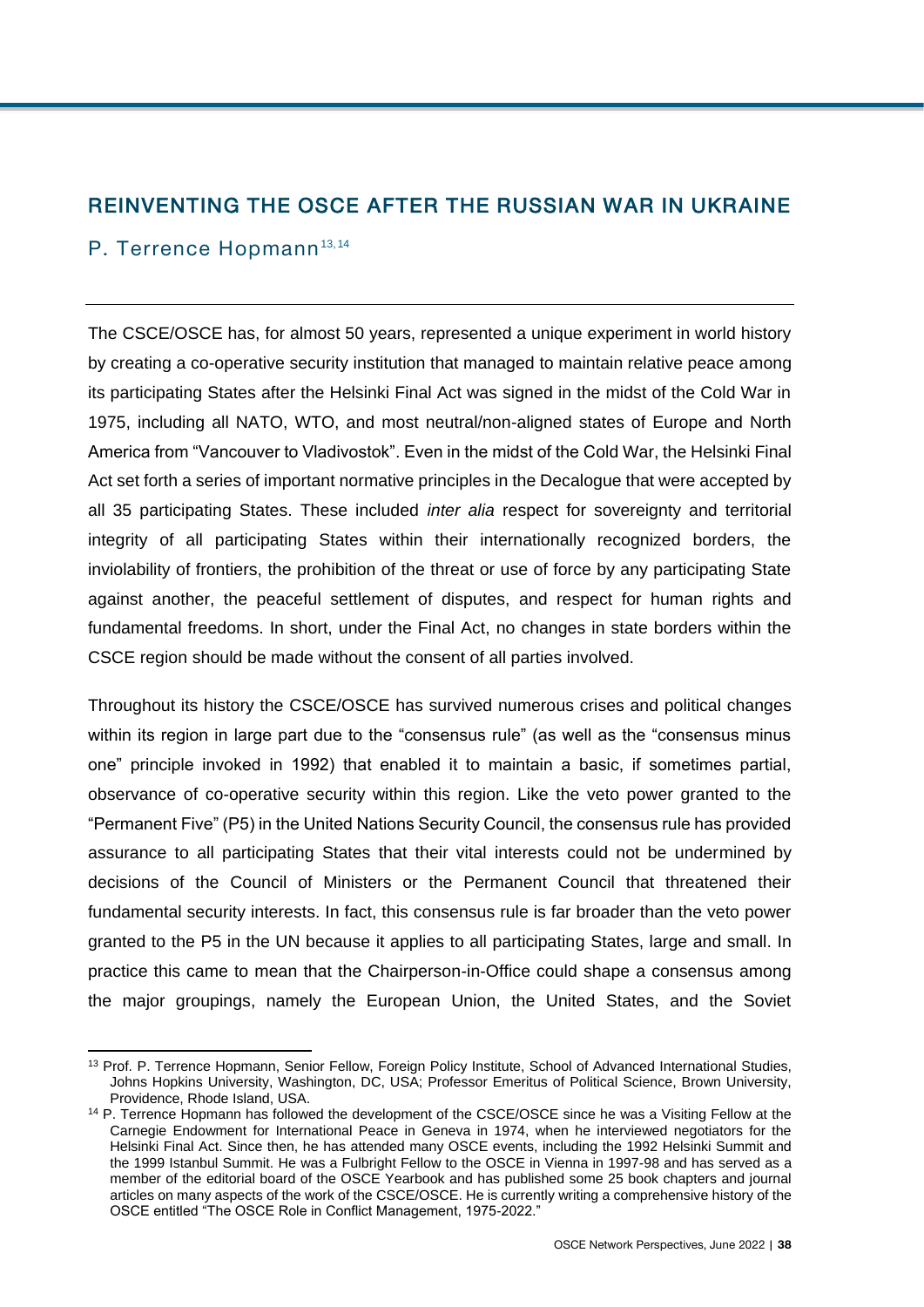Union/Russian Federation, as long as none of these major political centers strongly opposed the proposed decisions. As with the UN Security Council, the consensus rule was intended to serve as a safety valve to protect the institution from collapsing if confronted with a serious dispute among the participating States, especially one that challenged the fundamental agreed norms that constitute the collective *acquis* of the OSCE. Indeed, it successfully fulfilled that role prior to the events of 2022. However, after the unprovoked Russian invasion of Ukraine beginning in February 2022, the issue before the OSCE is how to identify the threshold beyond which action by one participating State against another so significantly violates the most fundamental norms and agreements constructed in the 50 years since the Helsinki negotiations opened in 1973 that the institution's foundational *raison d'être* is called into question.

During the Cold War years from 1975-1989, the absence of consensus between the NATO/EU states and the WTO states meant that the Review Conferences in Madrid, Belgrade, and Vienna largely debated general principles, especially regarding human rights, and only in the Vienna Review Conference as the Cold War was dissolving were any significant decisions adopted by consensus. However, in 1990 with the Charter of Paris the CSCE began adopting a series of documents that extended the Helsinki Final Act into the post-Cold War world. The Charter of Paris responded to the collapse of communist regimes in Central Europe and of the Warsaw Treaty Organization, including *inter alia* a provision that recognized "the freedom of States to choose their own security arrangements" in a new Europe "whole and free". Furthermore, it began the process of institutionalizing the CSCE, including especially the creation of the Conflict Prevention Centre in Vienna, designed to work pro-actively to prevent the outbreak of violent conflicts and to promote the peaceful resolution of any conflicts that turned violent. In 1991 the "Berlin Mechanism" was adopted "for consultation and co-operation with regard to emergency situations", but unfortunately it has never been invoked.

The Helsinki Summit in 1992 expanded CSCE structures, including the Forum for Security Cooperation and the office of the High Commissioner on National Minorities. At that time, the CSCE also confronted its first major crises with the widespread outbreak of violence throughout the Balkans. In response to the actions of rump Yugoslavia (i.e., Serbia-Montenegro) in violation of CSCE norms in Croatia and Bosnia-Herzegovina (and subsequently in Kosovo), Yugoslavia was suspended from participation in CSCE meetings and functions, a suspension that lasted until 2000. This action, based on the "consensus minus one" principle, was the first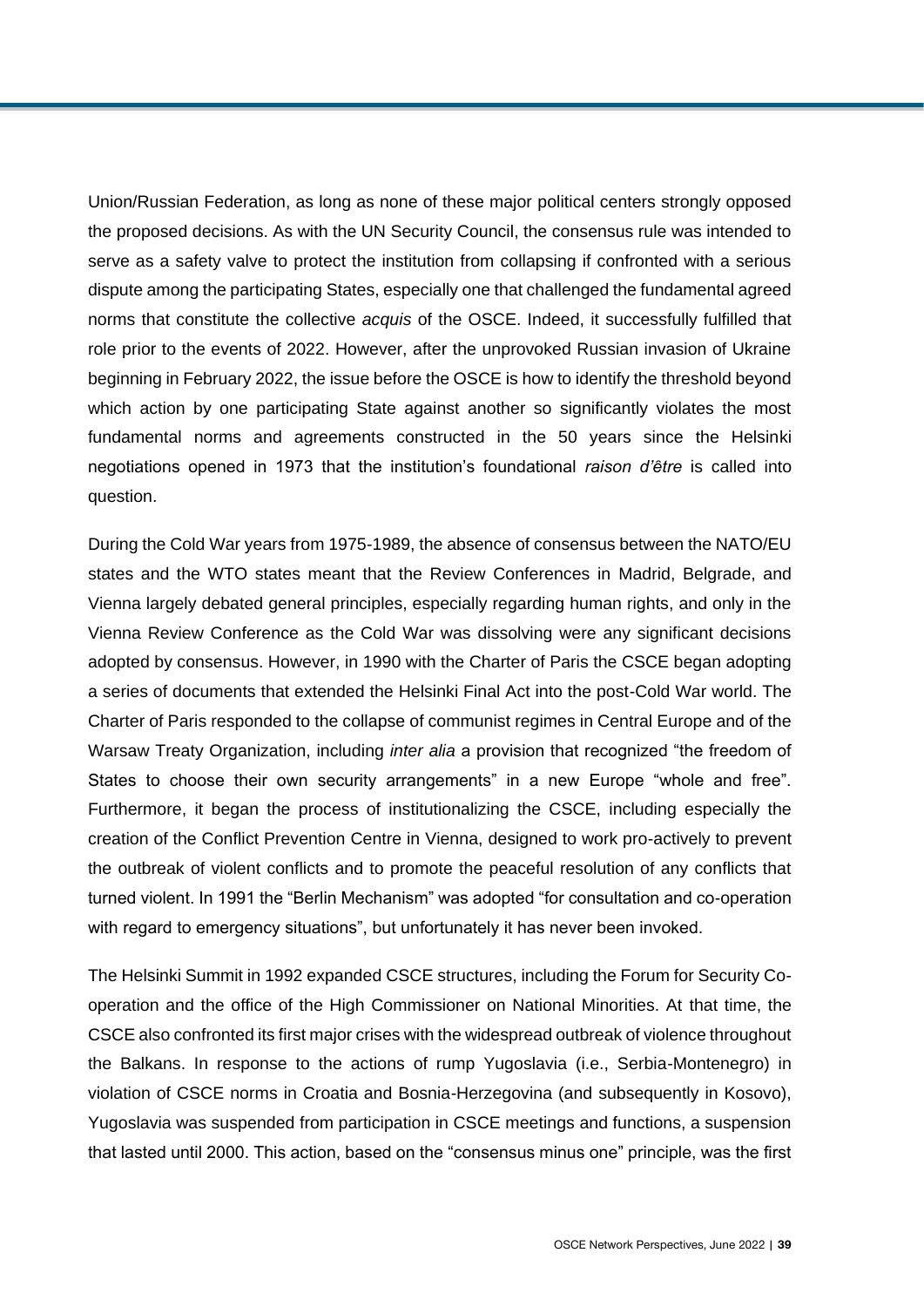and only time to date that such strong action was taken against a participating state and can ["only be used in clear cases of gross and uncorrected violations of CSCE commitments"](https://www.osce.org/pa/58322).

At the Budapest Summit in 1994 the CSCE was formally transformed into the Organization for Security and Co-operation in Europe (OSCE), in recognition that it had become institutionalized over the preceding five years, in contrast to its previous role during the Cold War as a series of conferences with no formal organizational structures. Also, at that Summit in 1994, Ukraine, the Russian Federation, and the United States (later joined by France and the United Kingdom) signed the "Budapest Memorandum", in which Ukraine agreed to return long-range missiles and their nuclear warheads stationed on its territory during the Cold War (with operational control still residing in Moscow) to Russia to be dismantled with assistance from the United States. In exchange, the Russian Federation and Ukraine agreed to refrain from threats or use of economic or military force against each other (and against Belarus and Kazakhstan which also gave up nuclear weapons on their territory) and acknowledged the sovereignty of Ukraine over the full territory of the previous Ukrainian "union republic" within the USSR. The parties agreed never to use nuclear weapons against one another, and that any violation of this agreement would be referred to the UN Security Council. The United States offered "security assurances" to Ukraine in case of aggression against it, utilizing the UN Security Council as the mechanism to manage any violation of Ukraine's sovereignty.<sup>15</sup>

In spite of all of these provisions, Russia's behavior in Ukraine has over the past decade fundamentally disregarded virtually all of the norms governing behavior among participating States and mechanisms for resolving conflicts. In spite of the valiant efforts of the OSCE High Commission on National Minorities, the late Max van der Stoel, to promote autonomy for Crimea (and an additional layer of autonomy for its Tatar minority) within the Ukrainian state, culminating in agreements in 1996, Russia annexed Crimea in 2014 in clear violation of that agreement as well as virtually all prior commitments regarding respect for Ukraine's territorial integrity within its former borders as a "union republic" within the USSR. In spite of signing the Minsk accords in 2015 that provided a framework for resolving the violent conflict in eastern regions of the Donetsk and Luhansk *oblasts,* Russia consistently undermined the implementation of the ceasefire agreement, even while supporting the OSCE's Special Monitoring Mission in the region reporting on the daily large-scale violations of that agreement. Shortly before their invasion in 2022, they also vetoed the continued presence of the OSCE

 $\overline{a}$ <sup>15</sup> Ukraine did take the issue of Russia's aggression to the UN Security Council in February 2022, but Russia vetoed any proposed action; however, Russia was subsequently suspended from the UN Human Rights Council as a consequence of its human rights violations in its war in Ukraine.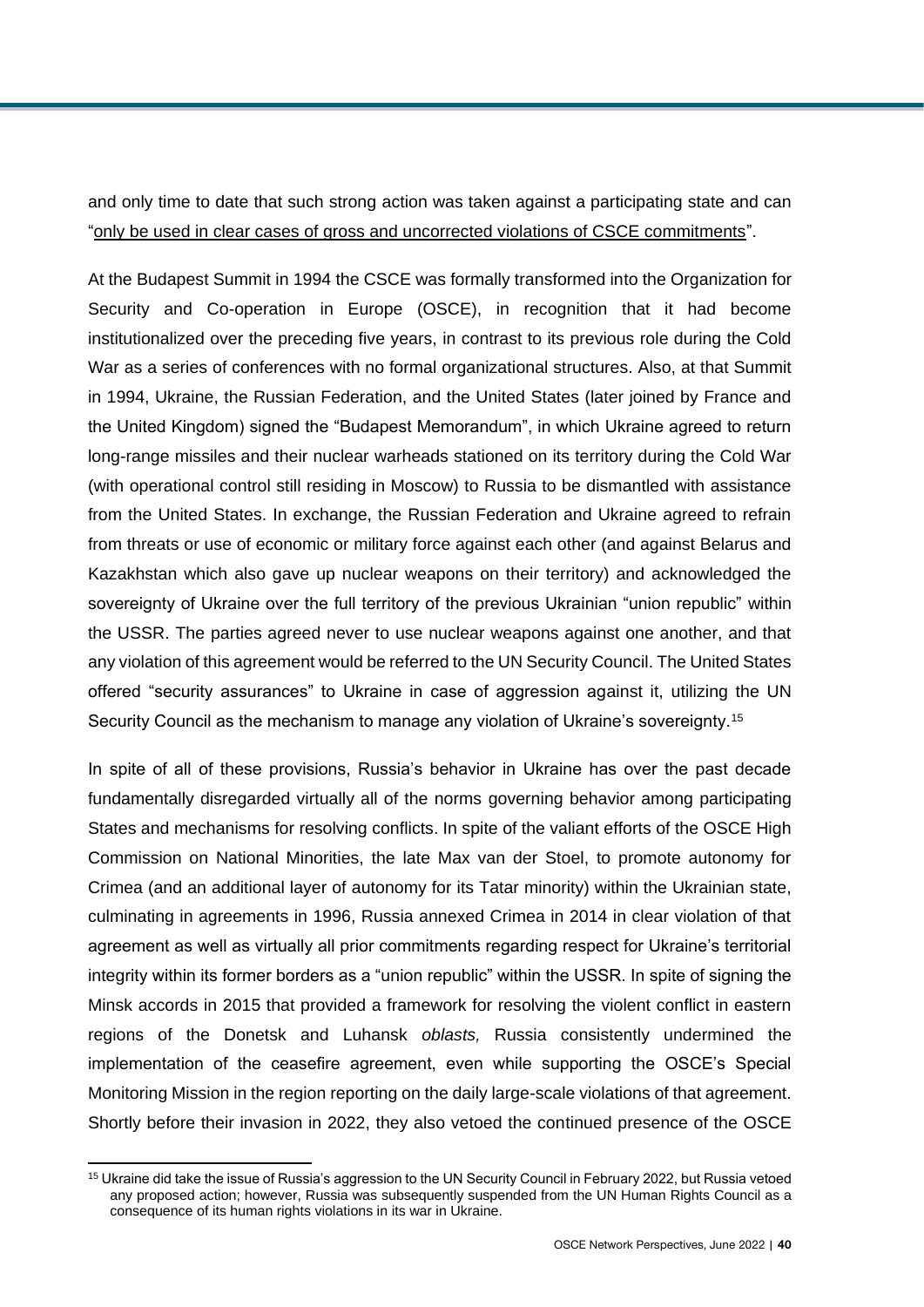border monitors on the frontier between Russia and the breakaway regions in eastern Ukraine. Yet all of these violations pale in comparison to the massive invasion launched by Russia in February 2022, in clear violation not only of OSCE principles and agreements, but also of the United Nations Charter, the Hague and Geneva Conventions on the laws of war, and possibly of the Genocide Convention if the eventual investigation of Russian war crimes confirms what many observers believe to have occurred at the hands of the Russian military in this war. Finally, they have violated their own commitments to the OSCE by detaining former local staff in Donetsk and Luhansk of the OSCE Special Monitoring Mission in Ukraine for performance of their duties under an OSCE mandate authorized by all participating States, including the Russian Federation.

If the violations of CSCE principles by Serbia-Montenegro in 1992 merited their suspension from the CSCE for a period of eight years, then Russia's recent violations of those norms and agreements, including those applying specifically to Russian-Ukrainian relations, would seem to deserve a similar or greater response. It is clear that the OSCE cannot be effective in any important way in this war with Russia as a full participating State. Many voices have called for dismissing Russia from the OSCE altogether, but this would prevent the OSCE from playing any useful role in facilitating an agreement to end this war or, perhaps even more importantly, from assisting in the implementation of whatever agreement brings this war to an end, as must occur at some point in the future. Suspension rather than dismissal at least provides an option for restoring Russia's participation whenever that might appear to be feasible or necessary to bring this war to an end. In the event that this war leads to a change of government in Moscow brought about by the Russian people in response to the Putin regime's many mistakes in this war against Ukraine, however unlikely that may be, it would be even more important to reintegrate Russia back into the OSCE structures as rapidly as possible. Full dismissal of Russia from the OSCE would work against these goals in ways that suspension, due to its contingent nature, could be reversed to facilitate Russia's renewed participation.

That said, the process for suspending Russia is likely to be more complex than was the case for Serbia-Montenegro in 1992. That action was taken using the "consensus minus one" principle, which is unlikely to apply in the case of Russia's aggression against an OSCE participating State in 2022; several other participating States are likely to join with Russia in opposing its suspension, thereby requiring a "super majority" decision of some form, but likely one less restrictive than "consensus minus one." That, in turn, would likely require a modification of the OSCE's decision rules, which itself might require a "consensus" decision.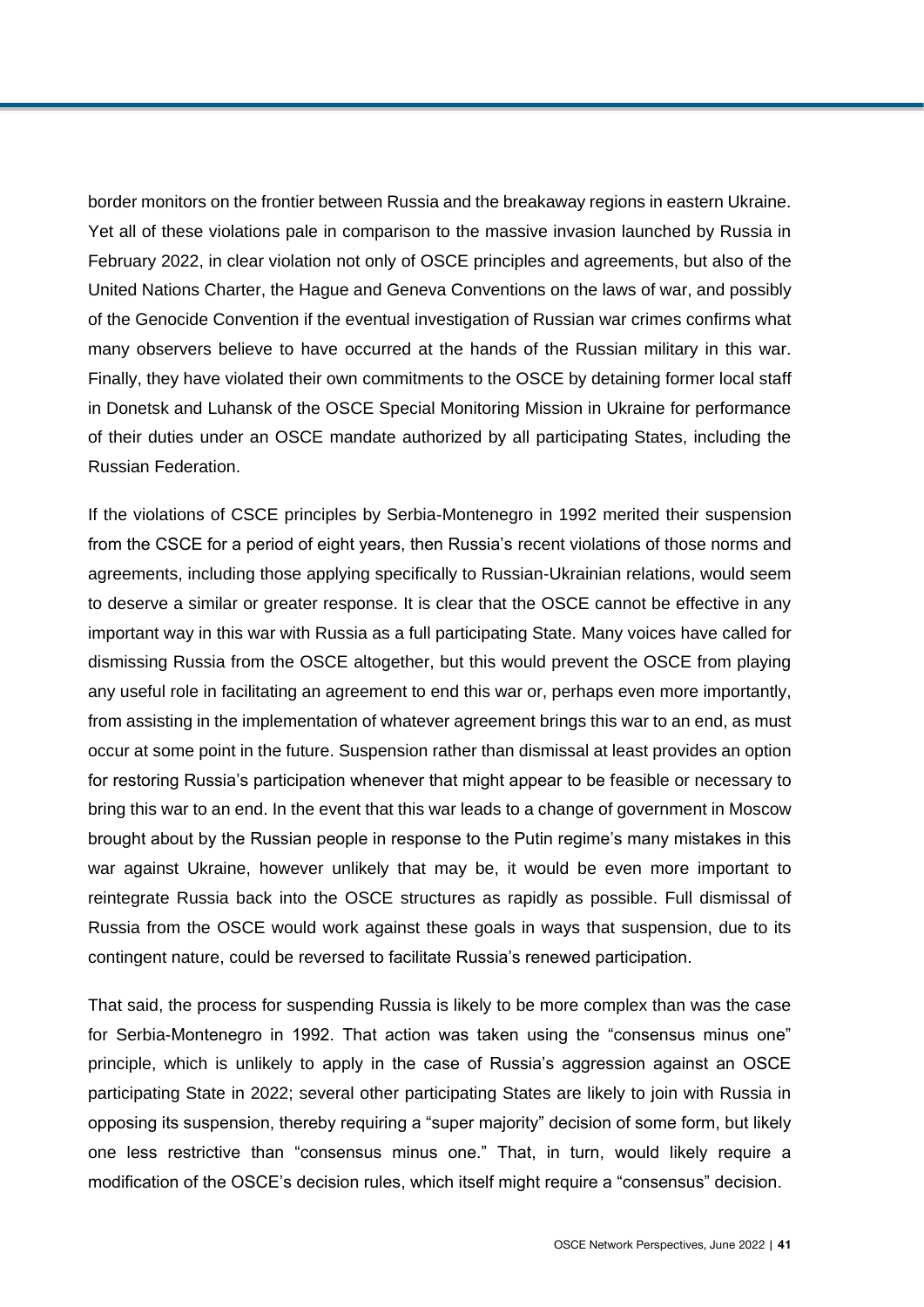Whatever is decided in this case, it is clear that the OSCE cannot be the same institution after 2022 that it has been heretofore. When it arrives at the 50th anniversary of the opening of the Helsinki process in 2023, the OSCE will have to reinvent itself as an institution, with or without Russian participation. These events clearly constitute a watershed moment in its history, comparable only to the events of 1989-91 that spurred its reinvention from the CSCE to the present day OSCE. Beginning with the late 1980s through to the OSCE Istanbul Summit of 1999, the OSCE emerged as the potential foundation for a liberal, co-operative international regime in the large Euro-Atlantic region. Although far from the "end of history", within this region developments seemed to presage a new regional order based on the shared principles of the "democratic peace" and "co-operative security". With the turn of the millennium, however, this system has eroded, slowly at first, but with an abrupt end coming in 2022 with the largest and most violent war in Europe since World War II. A combination of frequent low levels of public support for the OSCE in many participating States, the reluctance of some governments to make hard choices even in the midst of clear violations of OSCE principles, as well as an OSCE decision structure based on an elusive "consensus," has proven incapable of responding to the most serious challenge to confront Europe and the North Atlantic region in more than a half century.

However, it would be disastrous if the decline of the liberal-institutionalist regional order is replaced by a return to a regional anarchy in which "might makes right" and competitive power politics replaces co-operative security as the governing principles in this region after the end of the Russian war against Ukraine; this situation could be exacerbated, especially if (as seems likely) NATO moves closer to Russia's borders in northern Europe. In rebuilding that new regional security system a reimagined OSCE can play a fundamental role in trying to restore the foresight and vision of Helsinki '75, not as an alternative to NATO but as a complement to it in the larger region extending beyond the territory of the NATO member states. Furthermore, however difficult it is to envision a role for Russia in that new regional order right now, it is hard to imagine any progress to restore the principles of Helsinki '75 without Russia's eventual participation. Balancing retribution for the clear aggression, war crimes and crimes against humanity committed by Russia in its invasion of Ukraine, on the one hand, with opening a path for Russia's reintegration into a new regional security order in the future, on the other hand, will likely be the greatest challenge faced by the OSCE since its creation.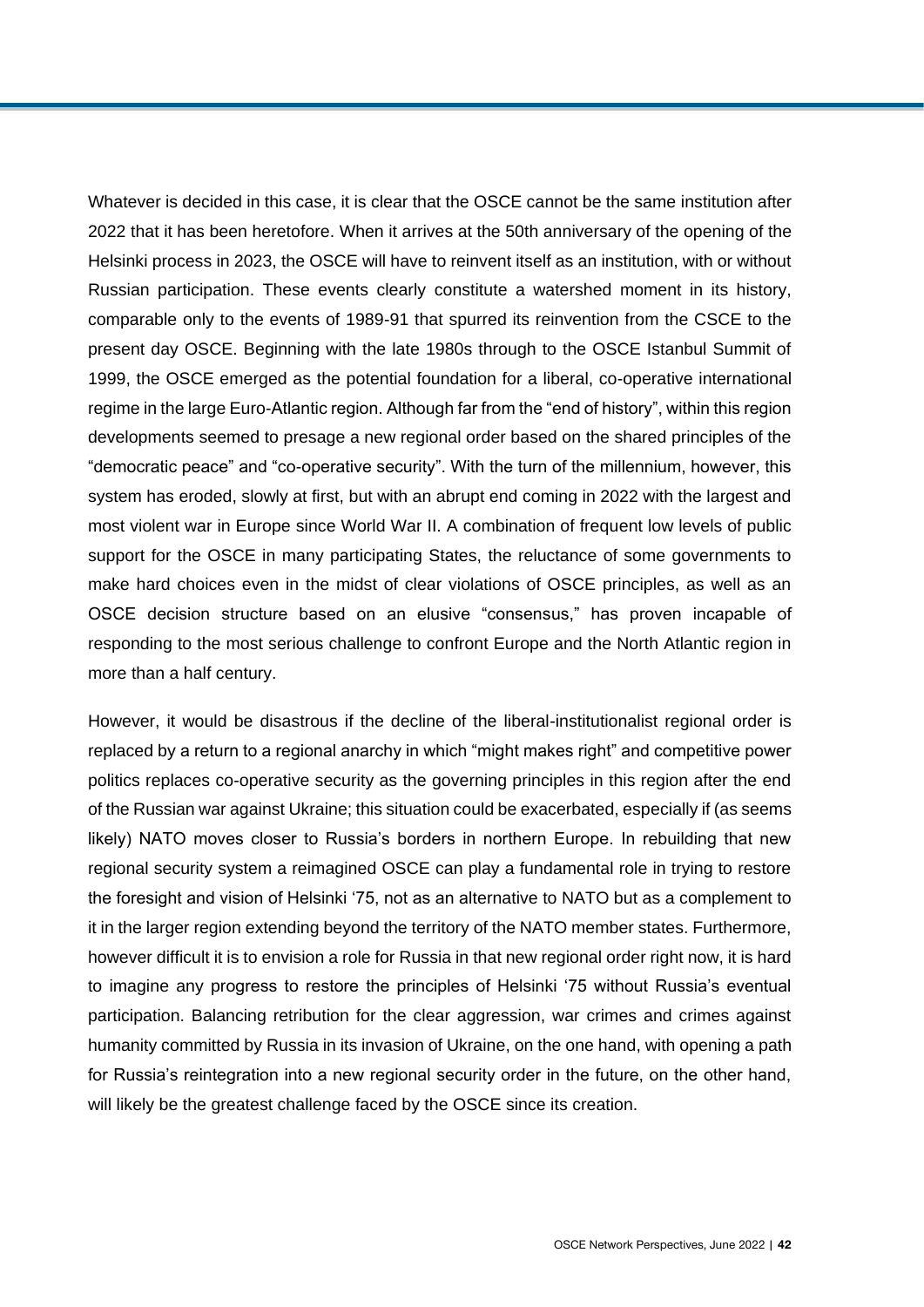# LEARNING FROM UNESCO'S MISTAKES: HOW (NOT) TO START A REFORM

## Vytautas Jankauskas<sup>16</sup> & Steffen Eckhard<sup>17</sup>

As Russia wages war against Ukraine and distrust among the participating States deepens, the OSCE finds itself at a point of a critical juncture. The Special Monitoring Mission to Ukraine (SMM) is now closed, significantly reducing extrabudgetary contributions<sup>18</sup> to the Organization. Core OSCE activities are threatened as reaching a consensus to approve the Unified Budget, OSCE field missions, or the 2024 Chairmanship faces uncertainty. Without political agreement about such fundamental questions, stakeholders, in turn, begin questioning OSCE's necessity. Although from an operative and organizational point of view the Organization has many [strengths,](https://www.tandfonline.com/doi/abs/10.1080/21647259.2019.1646692) the political crisis among participating States warrants a reset of priorities and a clarification of common political denominators.

In times like this, many naturally look to the OSCE leadership to find a way for the Organization to survive. While the Chairperson-in-Office and the Secretary General are busy evaluating reform options, they may want to consider lessons learned by other international organizations which have also faced organizational crises and had to initiate reforms.

UNESCO's budgetary crisis of 2011 is one such an example of an organizational crisis caused by political dynamics among the membership. In that year, the UNESCO General Assembly accepted Palestine as a member to the organization. This forced the US government, acting pursuant to a domestic law that existed since [1990,](https://www.govinfo.gov/content/pkg/STATUTE-104/pdf/STATUTE-104-Pg15.pdf) to withhold its budgetary contributions. Israel did the same. Both states immediately stopped paying all their dues, including those still owed for 2011, causing a gap of 28 per cent in the organization's running budget.

But even before that, UNESCO had suffered budgetary losses for at least a decade (between 2002 and 2010 the real-term budget decreased from US\$544 million to US\$513 million), while the operative portfolio of the organization grew. The Secretariat described this situation as ["doing more with less"](http://unescoeducation.blogspot.com/2013/06/facts-and-figures-on-unescos-reform.html) and there were several reports and external evaluations calling for a

l

2020).

<sup>&</sup>lt;sup>16</sup> Dr. Vytautas Jankauskas is a Research Fellow at the [Chair of Public Administration & Public Policy,](https://www.zeppelin-university.com/chairs/public-administration/) Zeppelin University, Germany.

<sup>&</sup>lt;sup>17</sup> Prof. Dr. Steffen Eckhard holds the [Chair of Public Administration & Public Policy,](https://www.zeppelin-university.com/chairs/public-administration/) Zeppelin University, Germany. <sup>18</sup> Due to the war in Ukraine, the OSCE's Special Monitoring Mission to Ukraine was closed in April 2022. Its budget from assessed and extrabudgetary contributions reached €108.9 million for the period between April 2020 and March 2021. Similarly, OSCE's total regular budget reached €138 million for 2020 (see OSCE Annual Report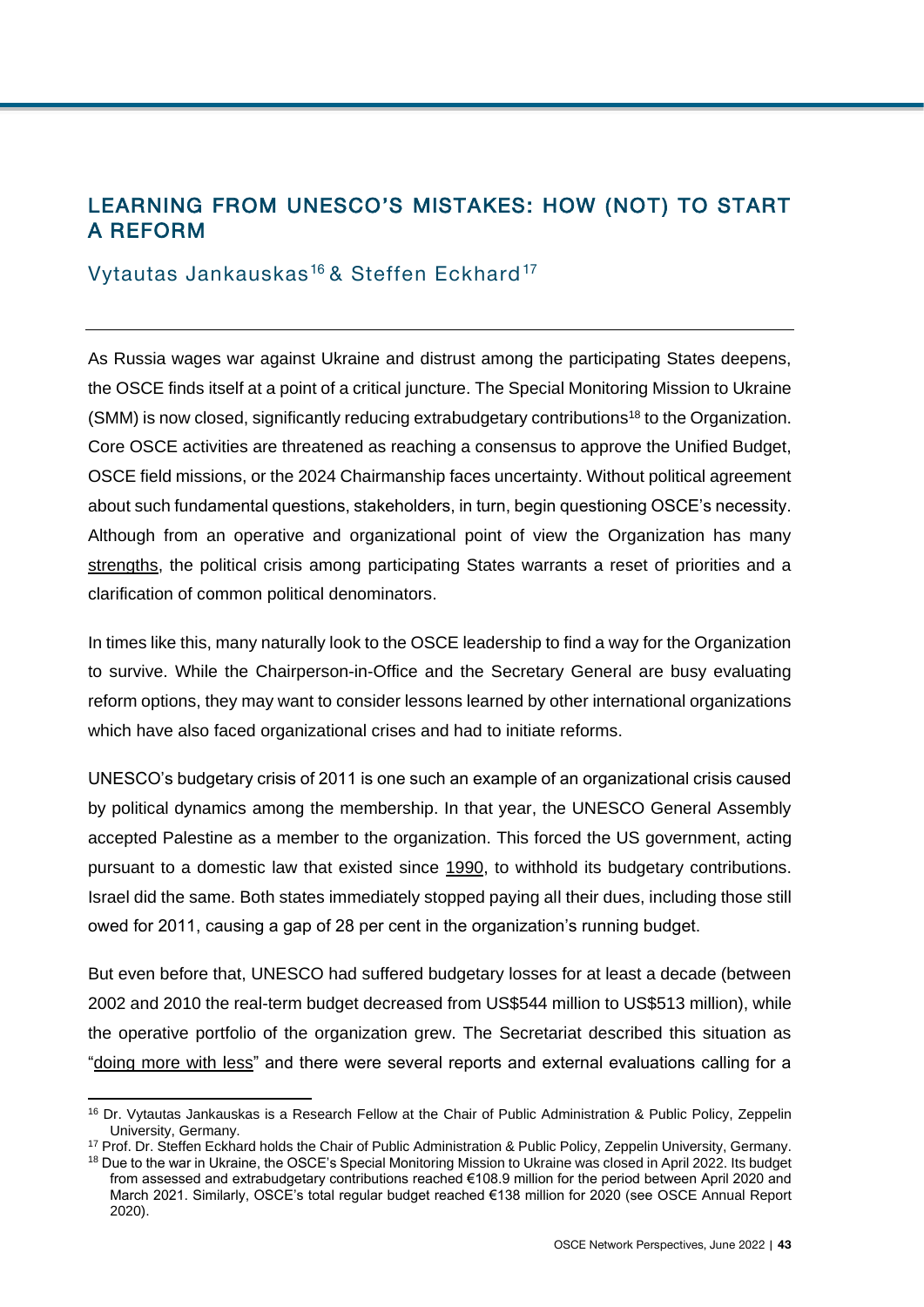fundamental reform of the organization, in particular by reducing the scope of its numerous sectors, programs and activities.

Overall, UNESCO was under severe stress in 2011, facing both the consequences of the immediate budgetary crisis and the more longer-term pressure and need to enact reforms.

In this critical situation, what saved UNESCO from bankruptcy in the short term were individual states, mostly from the Arab region such as Saudi Arabia and Qatar, which increased their short-term voluntary contributions to the organization. But it was clear that filling gaps in an ad hoc manner was not sustainable, and a new budgetary structure was needed. To get there, the Secretariat initiated a reform process using surveys and group consultations to understand member states' preferences on the future shape of the organization.

As a first step in August 2012, and in preparation of the 2014-2021 mid-term strategy, the Secretariat circulated a survey among member states asking whether they supported reform and what type of changes they preferred. The Secretariat also sent senior staff to the regional group consultation process among national delegations to UNESCO (there are five regional groups).

In principle, two basic options were on the table: Either to maintain the structure of the organization with its five sectors and 48 programs, while simply cutting costs for each program; or to prioritize by closing a number of programs and even one or two of UNESCO's main sectors. And while all experts and the Secretariat agreed that from a *functional* perspective some sectors had to be closed, this appeared *politically* difficult as there was always a large enough group of member states who opposed any combination of sector closure.

Based on this feedback from the political principal, the Secretariat conducted a prioritization of activities within each of UNESCO's five sectors. The document was ready in early 2013, being shared in the form of a 'budget implementing plan' with the Executive Board. However, it appeared that without political guidance from member states the Secretariat had missed the intended budgetary ceiling by a difference of €27 million.

The Board then rejected the plan, launching its own reform process. On the initiative of the UK ambassador who headed the budgetary committee at the time, states formed an informal working group to identify programmatic priorities, meeting twice in May and June 2013. Each of UNESCO's six regional groups delegated three states to represent them in this prioritization exercise, with group consultations taking place before and between working group meetings.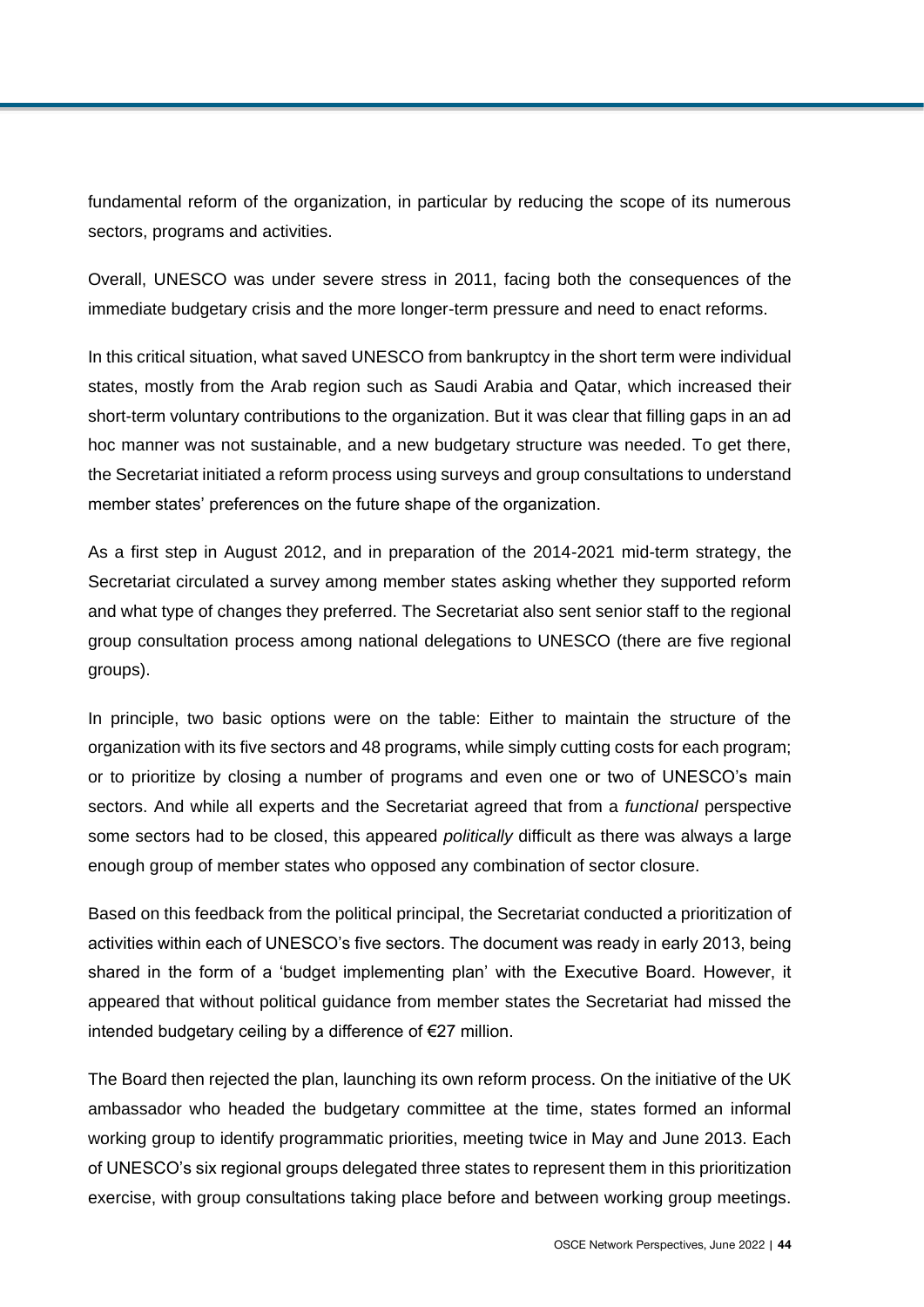The main method were two parallel prioritization exercises: The first ranked UNESCO's 48 programs according to priority and resulted in a proposal that would have ended two sectors; the other maintained the basic structure, ranking programs within sectors.

Such a prioritization exercise was unprecedented in the history of the organization (and maybe even beyond) and member states took a lot of pride in the fact that they came to a decision at all. Nevertheless, they still failed to adopt the functionally necessary reform that would have ended two sectors. Instead, they prioritized within sectors, a decision that was further watered down when it was implemented. In 2017, an external audit concluded that "UNESCO continues to carry out all of its mandates, which over the years have become stretched and imposed manifest pressure on the staff in place" [\(201 EX/21.INF.5,](https://unesdoc.unesco.org/ark:/48223/pf0000247911?posInSet=2&queryId=f1b8728f-0568-453d-b733-d484b6a35d3d) 24–25). Nowadays, UNESCO's headquarters in Paris is surrounded by a tang of resignation, rather than renewed optimism.

What does this all mean for the OSCE? When drawing any lessons, it is important to firstly consider that UNESCO runs on the basis of qualified majority voting, which implies that major decisions can be taken by a two-thirds majority. At the same time, the informal prioritization exercise of 2013 aimed to reach a consensus-based decision, which would be comparable to OSCE's situation. However, and secondly, UNESCO's member states at the time shared a common interest to maintain the organization, which is currently less tangible in the case of the OSCE.

Nevertheless, it is clear that the OSCE currently needs a functional and fundamental reform that would mobilize participating States' support to the Organization. Continuing without reform, with creative budgetary acrobatics and legal loopholes, will certainly allow for the Organization to be maintained. Such workarounds are also what initially saved UNESCO from going bankrupt. However, what UNESCO understood is that such strategy is not sustainable. Doing more with less, in the case of UNESCO, or working without a clearly defined political purpose, in the case of the OSCE, will send the Secretariat into a decade of gradual deprivation. While the UN offers lifelong employment to its civil servants, the OSCE will lose its most valuable resource: its staff. Who would want to work at an organization in creeping decay?

Another lesson that UNESCO taught us is that unilateral reform proposals do not work. Neither the Chairperson-in-Office nor the Secretary General should hope that a political or a bureaucratic reform proposal alone will be successfully implemented. Even under much more favorable conditions, UNESCO failed to realize a *functional* reform. In our own [in-depth](https://www.tandfonline.com/doi/abs/10.1080/13501763.2018.1539116)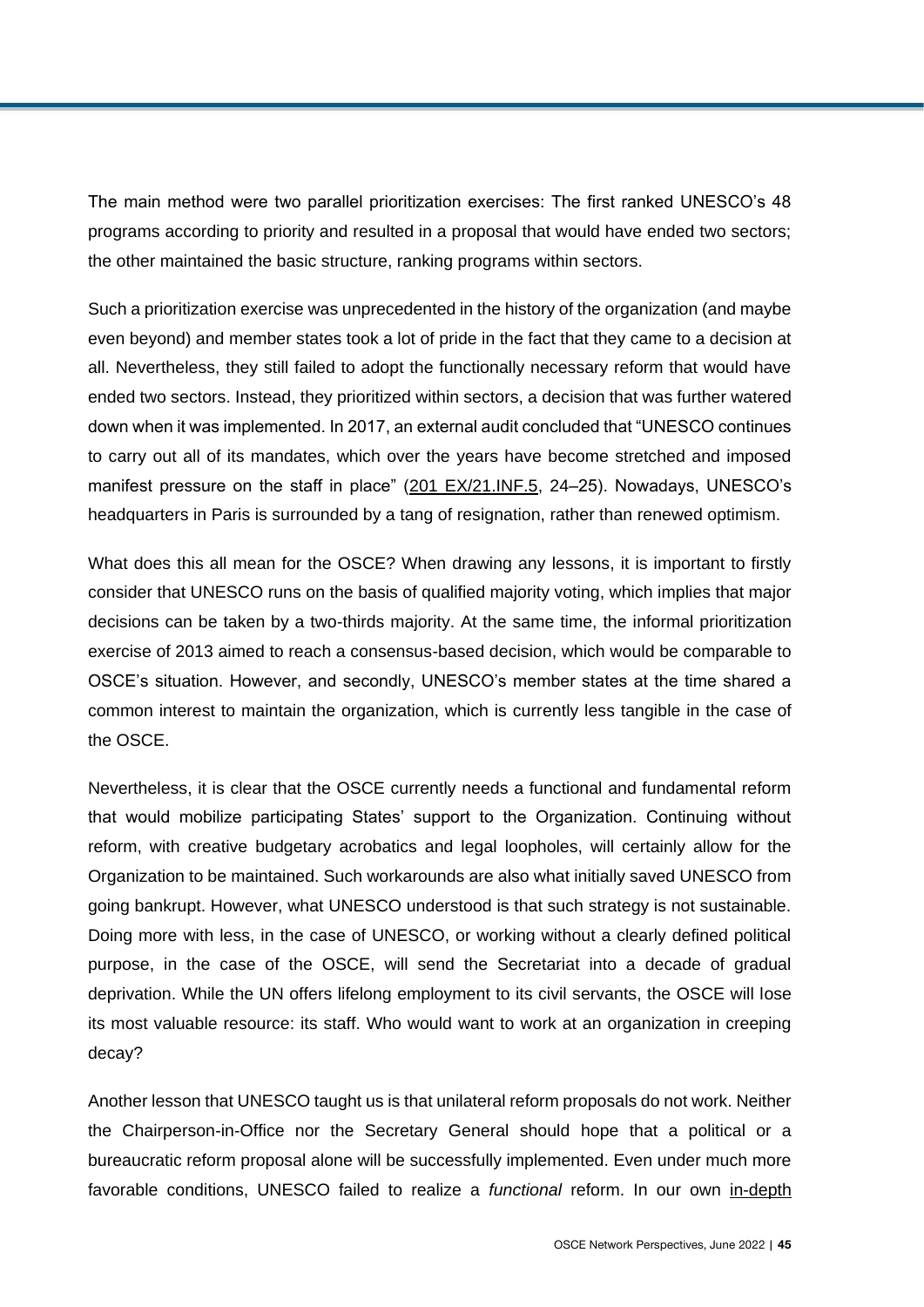[analysis](https://www.tandfonline.com/doi/abs/10.1080/13501763.2018.1539116)<sup>19</sup>, we concluded that one key reason was the lack of synchronized problem solving by the Secretariat *and* member states, who instead both attempted their own reforms at different points in time.

Hence, the OSCE needs a political agreement that is backed by the Secretariat and is able to endure. Although currently hard to imagine, stakeholders should start thinking about an inclusive reform process — maybe even in a form of a future OSCE Summit. Every stakeholder should specify what it is that they want the Organization for, which may imply painful decisions. But an OSCE that only survives because its Western partners keep it alive would essentially be obsolete. Western powers have enough institutionalized mechanisms for co-operation among themselves.

Without a political reset, it is therefore likely that OSCE will gradually decay, celebrating its mere survival rather than prosperity at its 50th anniversary in 2025.

 $\overline{a}$ <sup>19</sup> Eckhard, S., Patz, R., & Schmidt, S. (2019). Reform efforts, synchronization failure, and international bureaucracy: the case of the UNESCO budget crisis. Journal of European Public Policy, 26(11), 1639-1656. [doi:10.1080/13501763.2018.1539116](https://www.tandfonline.com/doi/abs/10.1080/13501763.2018.1539116)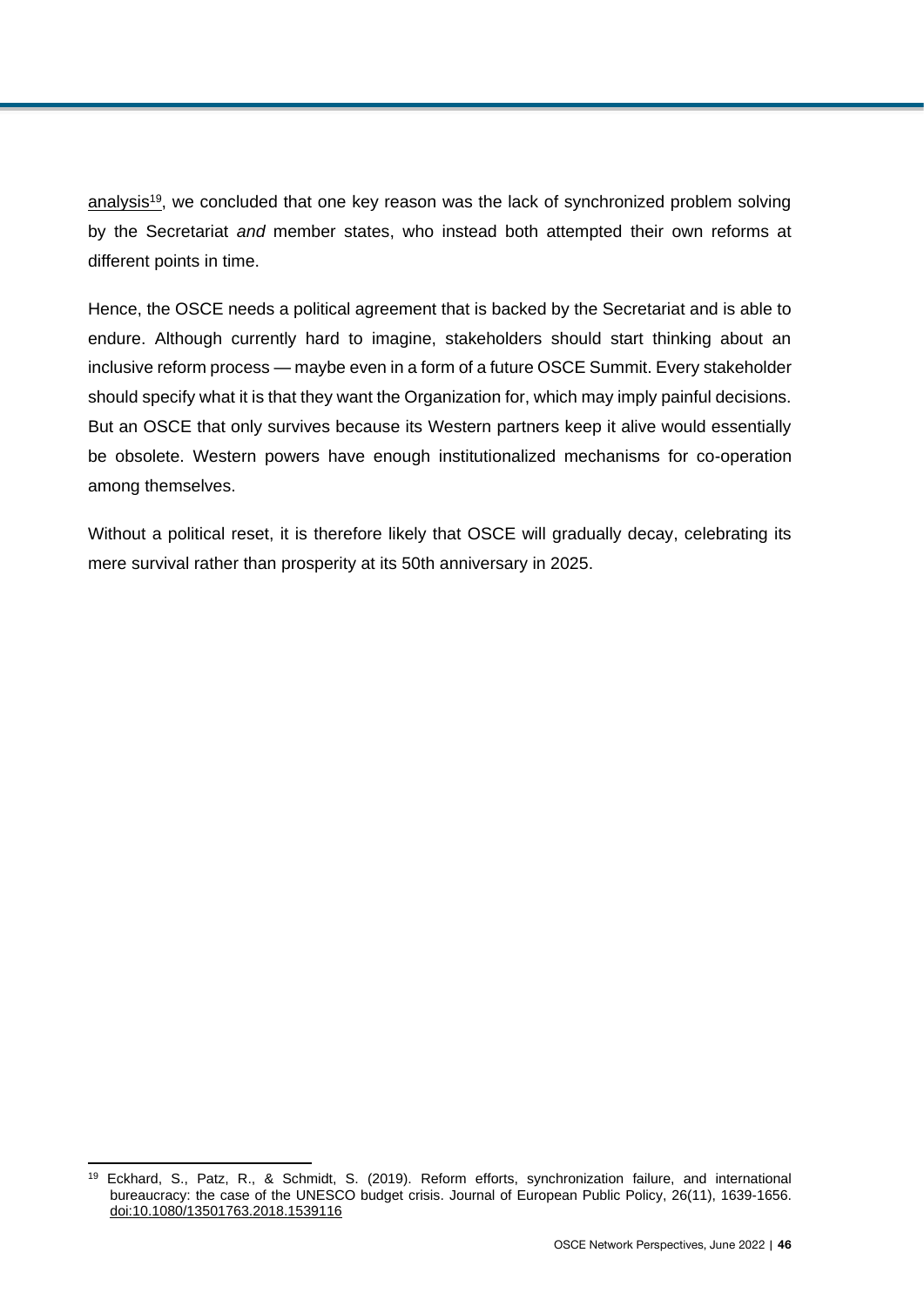# WILL THE OSCE DEVOLVE INTO THE CSCE?

### lan Kelly<sup>20</sup>

Putin, with his invasion of Ukraine, dealt a terrible blow to the Organization for Security and Co-operation in Europe (OSCE), the West's main post-Cold War instrument for promoting the principles of democratic governance, such as human rights, freedom of the media, and free and fair elections, and preventing conflicts. But it was not the first time. Putin's attempts to erode and marginalize the Organization began years ago – beginning at least in 2007. Then, at the Munich Security Conference, Putin launched a tirade against the West and the tools he claims it uses to dominate Europe and undermine Russia.

In his Munich speech, he reserved special criticism for the OSCE, which he called ["a vulgar](http://en.kremlin.ru/events/president/transcripts/24034)  [instrument](http://en.kremlin.ru/events/president/transcripts/24034) for promoting the foreign policy interests of one country, or a group of countries." He accused the West of using the Organization's "human dimension" to "interfere in the internal affairs of other countries…and impose a regime that determines how they should live and develop." The OSCE's main forum for discussing human rights has been the annual Human Dimension Implementation Meeting (HDIM).

The OSCE operates on the principle of consensus, which means one country can hold up the mandate and even the budget of an institution. Given Putin's animus toward the HDIM, it is not surprising that last year [Russia withheld support for the annual meeting in Warsaw](https://www.shrmonitor.org/russia-blocks-holding-of-osce-human-rights-conference-diplomats-say/) to examine progress toward the protection of human rights across the OSCE space. Because of Russia's action, the HDIM was unable to meet for the first time in nearly thirty years because of a lack of consensus (the HDIM also did not meet in 2020 because of the pandemic).

But promotion of human rights, or what Putin terms "interference in internal affairs," is not the only reason Russia has sought to undermine the OSCE. Russia has justified its invasion of Ukraine by claiming a right to prevent the encroachment of Western institutions into what it sees as its sphere of influence – the former Soviet space. Russia also sees field missions and the conflict-related mechanisms as interference into its privileged affairs in its "near abroad," and so has sought to hamstring them and starve them of resources by withholding budgetary consensus.

l <sup>20</sup> Amb. Ian Kelly, Ambassador in Residence, International Studies & Slavic Languages and Literature, Northwestern University, Illinois, USA.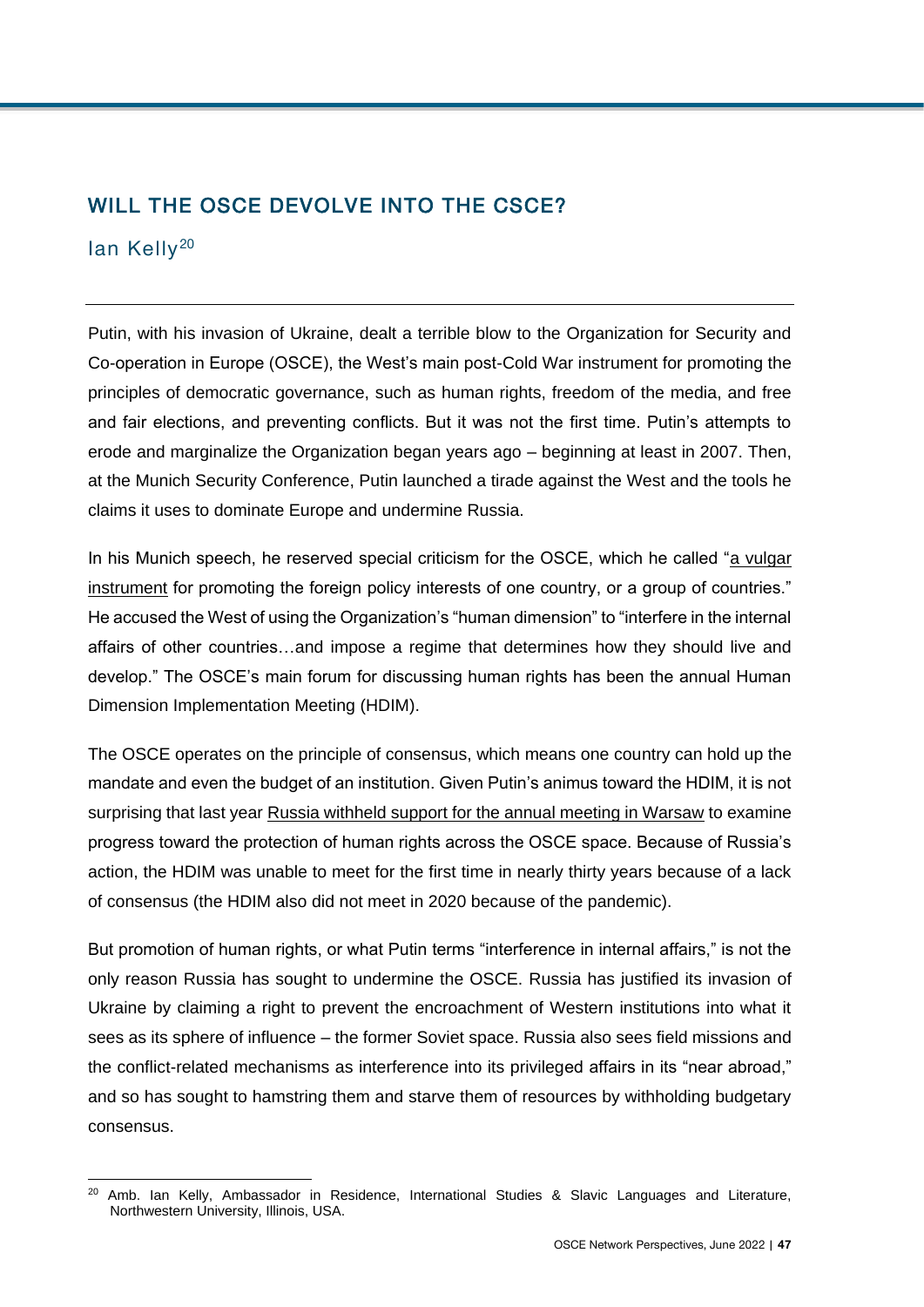The OSCE has [14 field missions](https://www.osce.org/where-we-are) – seven of them in the former Soviet space. These missions are the Organization's on-the-ground efforts for helping host-countries implement democratic reforms and manage conflicts. They are among the few multilateral institutions in Eastern Europe and Eurasia and are staffed by many from the West. Their presence, and their democracy-promotion activities, run counter to Russia's goal of keeping states on its periphery oriented toward Moscow, and preventing the emergence of successful Western-style governments.

In an attempt to limit the influence of these missions, Russia, together with other illiberal former states in the former USSR, has sought to circumscribe their activities, [closing some,](https://www.osce.org/closed-field-operations) and downgrading the status of others from "mission" to "program office" or "project co-ordinator". Most disturbing, however, have been the efforts to withhold consensus for the very existence of these missions [\(their mandate must be renewed annually\)](https://www.crisisgroup.org/europe-central-asia/eastern-europe/ukraine/preserving-osce-time-war). The mandate for most of the field missions will expire at the end of this year, and concern that they will fail increased when Russia blocked the extension of one mission, the [Special Monitoring Mission to Ukraine](https://www.osce.org/chairmanship/516933) (SMM), that came up for renewal the end of March. This wasn't the first time Russia withheld consensus for a field mission – it also did so for the field mission in Georgia after Russia's invasion there in 2008.

The SMM was one of several conflict resolution mechanisms the OSCE leads in Eastern Europe, and in which Russia participates. One of the oldest is the [Minsk Group,](https://www.osce.org/minsk-group/108308) set up by the OSCE in 1995 "to provide an appropriate framework for conflict resolution … and to promote the peace process by deploying OSCE multinational peacekeeping forces" in the conflict zone of Nagorno Karabakh. The process is co-chaired by ambassadors from the US, Russia, and France.

Under Putin, Russia has made clear its reluctance to allow the West, in the form of the OSCE, to play a role in resolving conflicts on its borders. But in 2020, in the wake of another war between Armenia and Azerbaijan over the disputed territory of Nagorno Karabakh, [Putin](https://www.theatlantic.com/ideas/archive/2021/11/russia-west-caucasus/620581/)  [rendered the OSCE's Minsk process entirely irrelevant.](https://www.theatlantic.com/ideas/archive/2021/11/russia-west-caucasus/620581/) Without any reference to the Co-Chairs, he negotiated a ceasefire directly with the warring sides, making it contingent on them accepting not an OSCE-led peacekeeping operation, as Russia had agreed to in 1995, but a Russia-only force. To add insult to OSCE's injury, he proposed a new trilateral mechanism led by three illiberal (and former imperial) powers, Russia, Turkey, and Iran. According to OSCE diplomats, the Russian Minsk Co-Chair is no longer actively engaging with his US and French colleagues on any substantive issue regarding the region.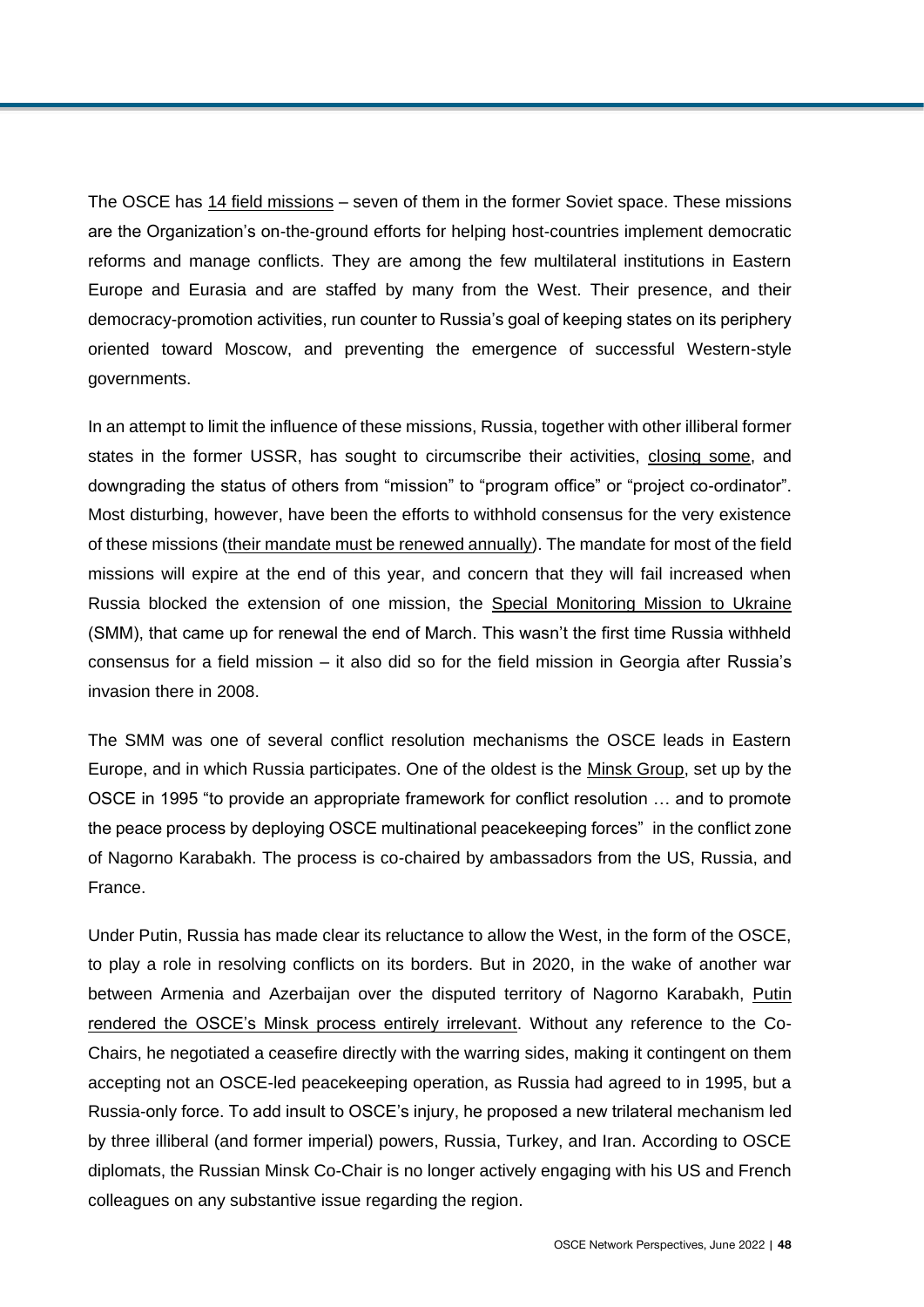The OSCE is a co-chair of another negotiating process, the [Geneva International Discussions](https://www.osce.org/chairmanship/193976) (GID), set up after the ceasefire in Georgia in 2008. While here too Russia has tried to minimize the role of this multilateral forum in resolving a conflict on its borders, the GID has proved an important venue for promoting dialogue among the conflicting sides. It also provides political justification for the Incident Prevention and Resolution Mechanisms (IPRM), a demonstrably useful tool where local officials meet on the administrative border lines in Georgia to resolve local disputes and prevent them from turning into violent conflicts.

While Russia has marginalized the GID, it is the OSCE itself that has recently sidelined it. The US and many of its European allies, concerned about the appearance of conducting ["business](https://www.crisisgroup.org/europe-central-asia/eastern-europe/ukraine/preserving-osce-time-war)  [as usual,"](https://www.crisisgroup.org/europe-central-asia/eastern-europe/ukraine/preserving-osce-time-war) have not met with senior Russian officials in the GID and some other OSCE formats since the February 24 invasion of Ukraine. It is understandable that Western officials are reluctant to give the Russians a public opportunity to launder their image by pretending they are responsible international actors. But by refusing to convene meetings like the GID, the West runs the risk of becoming co-conspirators in the attempt to render such institutions useless.

Russia's efforts to marginalize and block the OSCE's institutions it sees as contrary to its interests, combined with Western reluctance to co-operate with Russia while it brutalizes another OSCE state, have led to the danger of the OSCE being stripped of many of its important mechanisms for promoting democracy and preventing conflict. Their establishment after the end of the Cold War turned a conference into an organization, and without them the OSCE threatens to devolve back into its original incarnation, the Conference for Security and Co-operation in Europe.

To be clear, even absent consensus to keep its institutions, the OSCE is worth preserving. Putin's predatory and antidemocratic regime will not last forever, and just as the OSCE fieldmission concept helped newly independent states make the transition from dictatorial regimes, it can do so again. If the field missions' mandates are not renewed this year, which many fear, the Chairperson-in-Office (Poland is the CiO in 2022) can also use their authorities to maintain a type of field mission (for example, as an "Office of the Special Representative of the CiO") in OSCE countries where the host supports their continuation. They can be funded by like-minded OSCE states, outside the normal unified budget that is agreed to by consensus.

But the OSCE is valuable for more than just its institutions. It is the first security organization that enshrined the principle of multidimensional security: the idea that security among states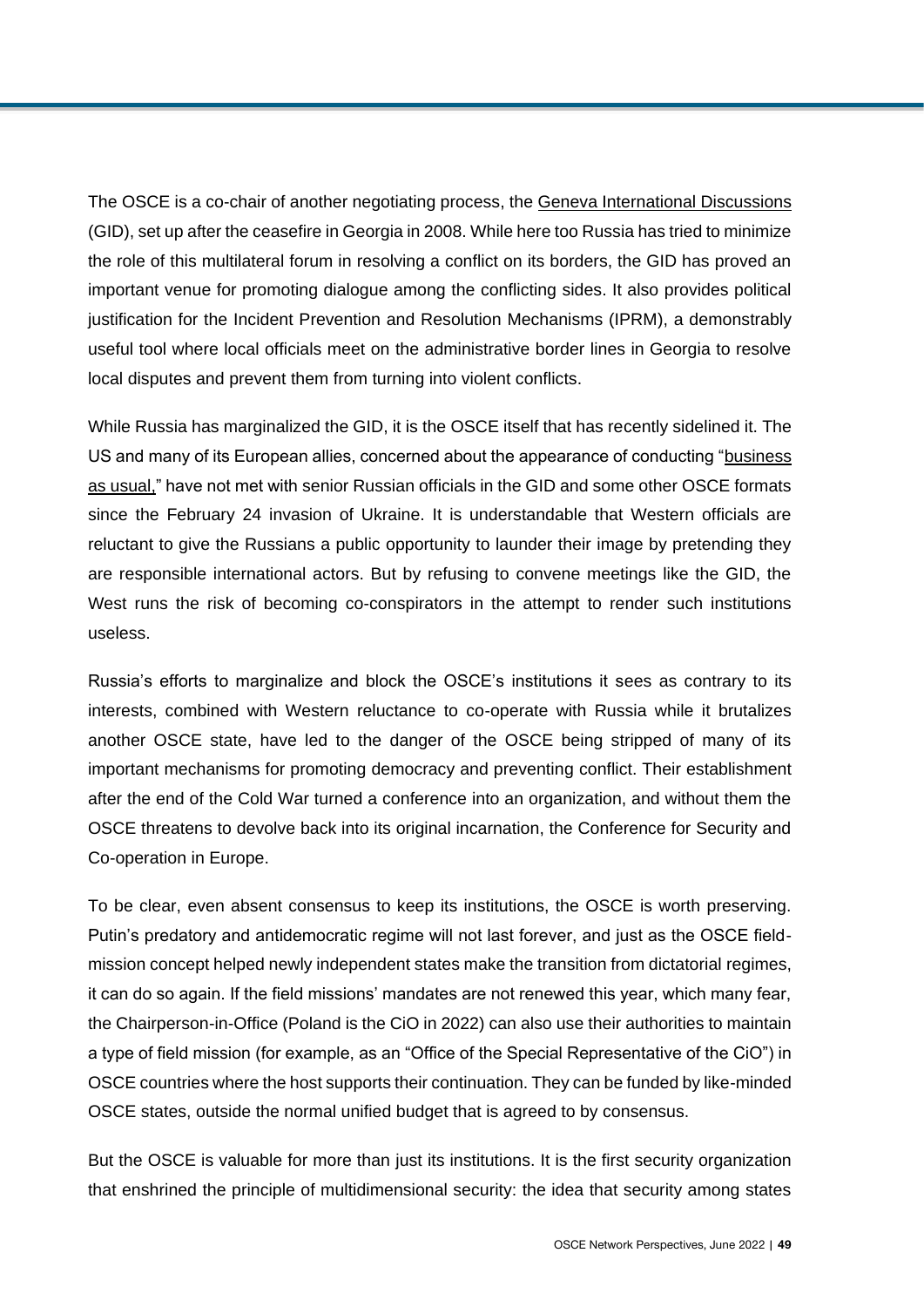depends on respect for human rights within states. That idea alone, as a fundamental value of the OSCE, makes the Organization worth defending and sustaining.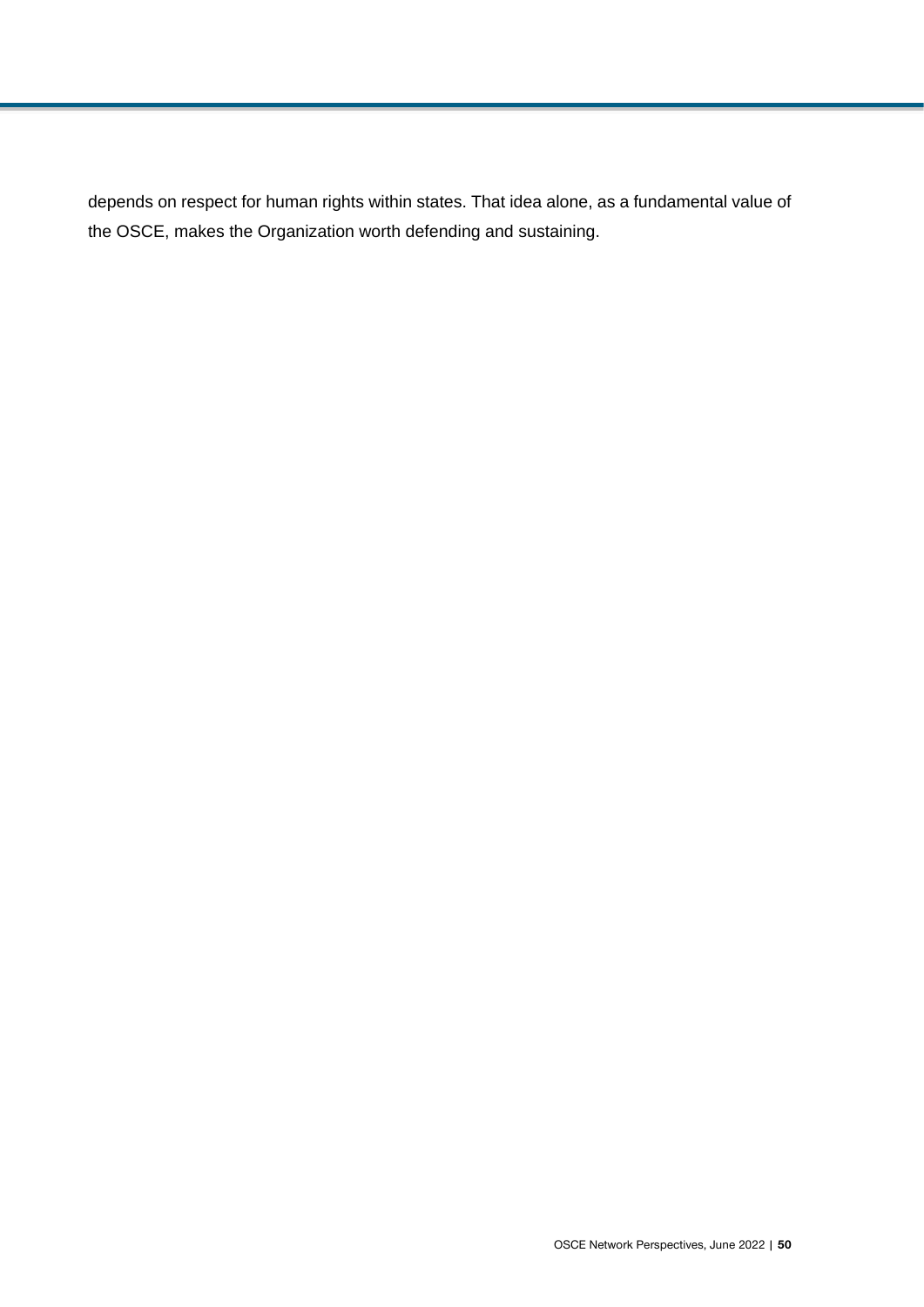# GLOBAL ZEITENWENDE: GREAT POWER COMPETITION OR UNDIVIDED SECURITY?

## Reinhard Krumm<sup>21</sup>

"Nothing will be as it used to be" was the warning of a high-ranking German diplomat only three years ago, describing the unstable security environment in Europe and beyond. His reasoning was based on rapidly growing security challenges on multiple fronts and the usual suspects: Russia, Iran and North Korea. But what he was also referring to was the emergence of an unpredictable partner within NATO and the transatlantic bond: the United States. Its president Donald Trump did not seem to be interested in collective security, multilateral policy or organizations such as the United Nations. This attitude greatly dismayed Europeans. According to an [opinion poll](http://library.fes.de/pdf-files/bueros/wien/15176-20190412.pdf) commissioned by the Friedrich-Ebert-Stiftung (FES) in 2019 more people in France and Germany felt threatened by the US than by Russia.

With the arrival of the new administration of President Joe Biden this perception has faded away, even though Europeans still fear that the US is domestically far less stable than it used to be. And as if this uncertainty is not enough, on February 24 2022, Russia invaded Ukraine, sending shockwaves through Europe not known since the Cold War. The security order based on the Helsinki Final Act (1975) and the Paris Charter (1990), already severely damaged by the Russian annexation of Crimea and Moscow's interference in the Donbass, has (almost) completely collapsed.

Only three days after the start of the Russian invasion, German Chancellor Olaf Scholz announced a "Zeitenwende" (a change in an era) in German policy, the equivalent of a "Ground Zero" for enhancing German and European security. Equally dramatic were the words of Counselor of the US Department of State, Derek Chollet, who [declared the war](https://warontherocks.com/2022/04/a-conversation-with-the-counselor-derek-chollet-on-navigating-the-world/) in Ukraine to be a "once-in-a-generation crisis" with unforeseeable global effects. One outcome is that Finland and Sweden are now contemplating joining NATO, which previously both countries were very hesitant to do. Another is the threat of hunger in some African countries because of the anticipated meager grain harvest in Ukraine due to the war.

l <sup>21</sup> Dr. Reinhard Krumm, Director, Regional Office of Friedrich-Ebert-Stiftung for the Baltic States, Riga, Latvia.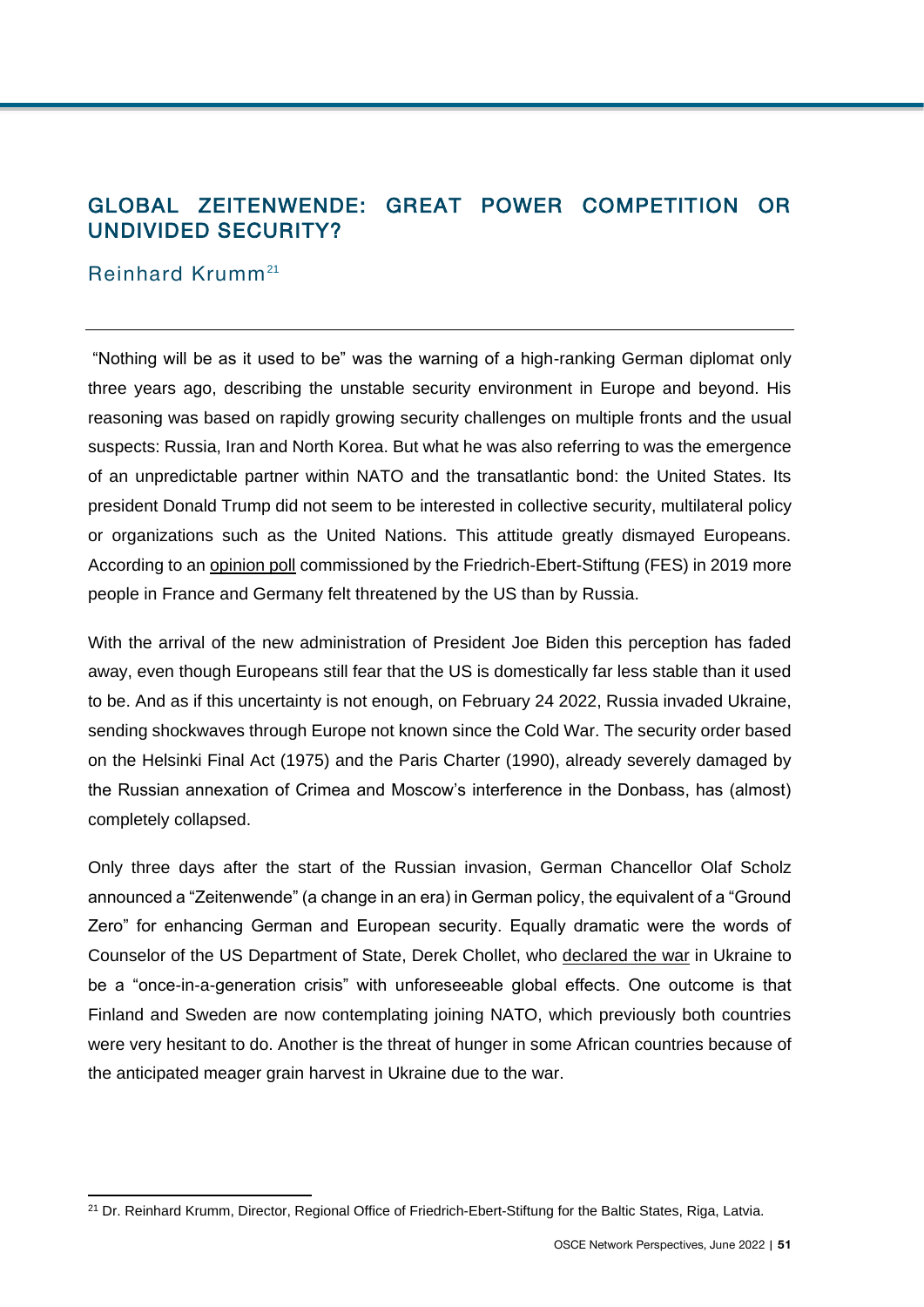### **Stumbling blocks for European security**

In a [survey](http://library.fes.de/pdf-files/bueros/wien/18980-20220310.pdf) which was conducted before the war in Ukraine, citizens of 14 states within the region of the Organization of Security and Co-operation in Europe (OSCE) were asked about their threat perceptions. They saw several stumbling blocks for a stable European security architecture, including the following:

1. A belligerent Russia with "a sense of unachieved entitlement among the Russian public";

2. "Emphasis on national interests and heightened expectations of national governments";

3. Doubts about "the reliability of the United States as the security guarantor for Europe";

4. Realization that "the EU, the aspiring actor to fill the potential gap left by a US focused on domestic matters or the growing Sino-American differences, is still nowhere to be seen".

The challenges for Euro-Transatlantic security go far beyond Russia. They include climate change, global migration, populism, terrorism, poverty and pandemics. Therefore, both the EU and NATO have been working for some time to carve out a new strategic approach. "NATO [2030: United for a new era"](https://www.nato.int/nato_static_fl2014/assets/pdf/2020/12/pdf/201201-Reflection-Group-Final-Report-Uni.pdf) is a report based on a review of challenges by a reflection group, which was published in November 2020. The EU went further with the aim to have a consensus document with a clear understanding of common threats, as well as measures to counter them and strengthen the EU as a regional and global political and security entity. The result, " $\underline{A}$ [Strategic Compass for Security and Defense"](https://www.eeas.europa.eu/sites/default/files/documents/strategic_compass_en3_web.pdf), was adopted in March 2022.

#### **Five out of nine nuclear powers do not condemn Russia's war**

The important question is how the collective, or better the co-operative West, can manage and counter global threats, even as a multipolar world emerges that is not even remotely united in having a common approach. The same is true for the Organization for Security and Cooperation in Europe (OSCE) and its 57 states. A good example of this challenge is the UN General Assembly vote taken on March 2 in favor of a resolution condemning the Russian invasion of Ukraine. The result seems clear, with 141 of 193 states supporting the resolution, five opposing it and 35 abstaining. A deeper look at the 35 abstaining states puts the seemingly clear vote into a different perspective, however.

Those states that abstained represent about half of the world's population. Thus, although it is easy in the West to feel that the entire world is united against Russia's actions, this is actually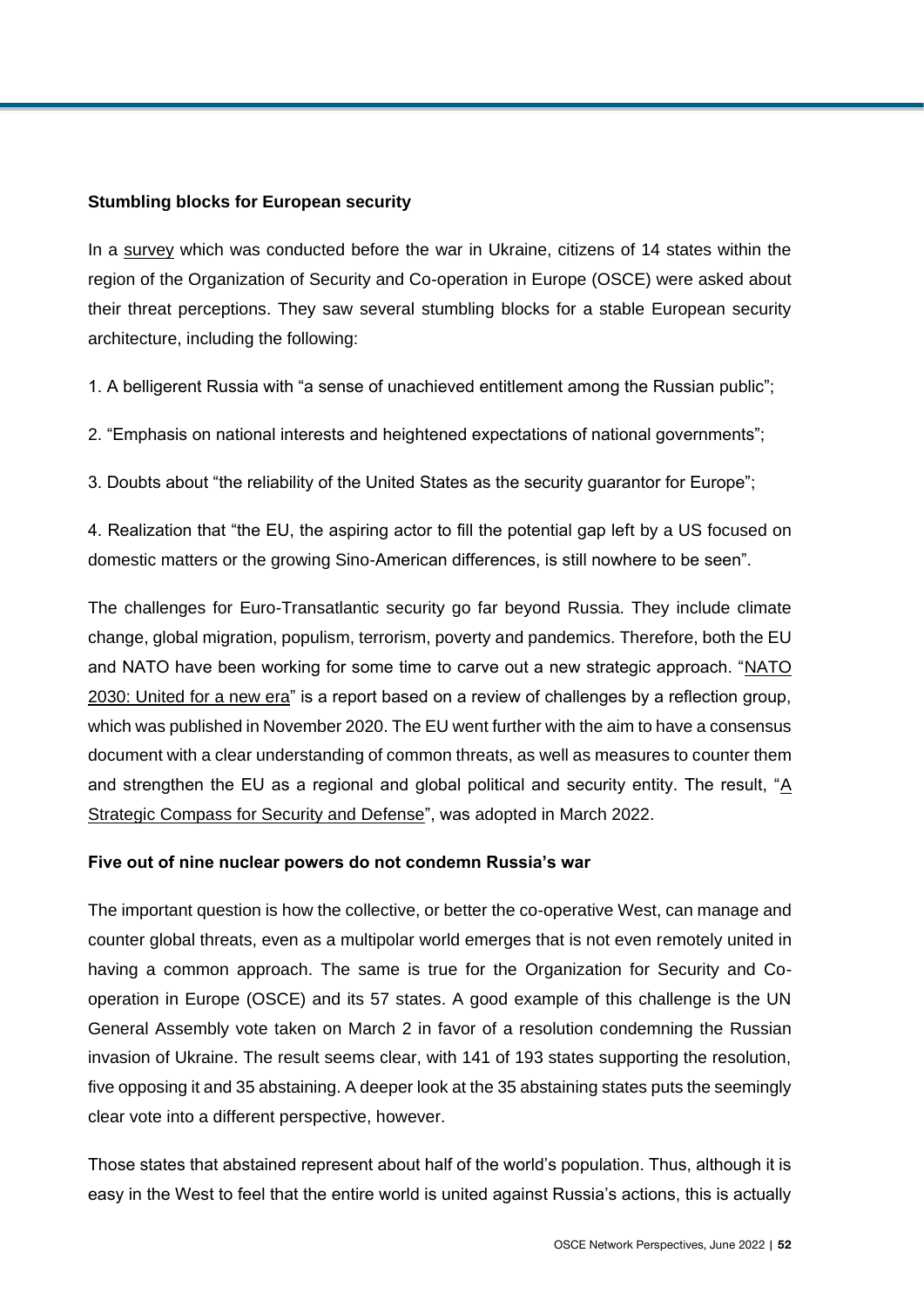far from the case. The combined economic strength of the abstaining nations represents about one fourth of global trade. And most importantly, some of these states are responsible for global security or the lack thereof. Three nuclear powers abstained (China, India, Pakistan) and two (Russia, North Korea) voted against the resolution, which makes them a majority among the de facto nine states that have nuclear weapons.

The countries, former republics of the former Soviet Union, that voted for the resolution were the three Baltic states (EU and NATO members) and those with an EU association agreement: Georgia, Moldova, Ukraine. The rest abstained, as did Mongolia, or voted against or not at all. The OSCE has ten states within its ranks which are not condemning Russia's war against Ukraine. That does not bode well for its core interest — undivided security in Europe.

### **There is no institution to enforce international law**

If one puts all of the 35 states that abstained from the UN vote into the context of their political and economic position in a globalized world, this shows the challenges of international law and the rule-based international order. These states are surely not in favor of the invasion of Ukraine. Apart from their partial dependence on Russia's support in various areas such as military equipment, they seem to be united in their opposition to a Western-dominated international order and in condemning what they see as a hypocritical normative discourse. They point to the great harm inflicted by the West on other countries and their citizens and infrastructure. Afghanistan is one example; Iraq and Libya are others.

This is one of many problems for the EU, the US and especially organizations like the OSCE. In the past, international law and standards mostly worked well because there was an overall consensus and a proven track record of their effectiveness and success. One example was the Iran nuclear agreement, formally known as the Joint Comprehensive Plan of Action (JCPOA). Another was the Paris Charter of the Conference of Security and Co-operation in Europe (CSCE), the most ambitious document of European security ever.

Up to now, the highest institution of global adjudication has been the UN Security Council and its five permanent member states. But they are not independent and unbiased judges. States such as China, Russia and also the US do not accept the compulsory jurisdiction of the International Court of Justice. A system of restrained self-interest and orderly behavior operated more or less successfully after the end of the Cold War because of a powerful United States, a weak Russia, and a China that was more interested in economic progress than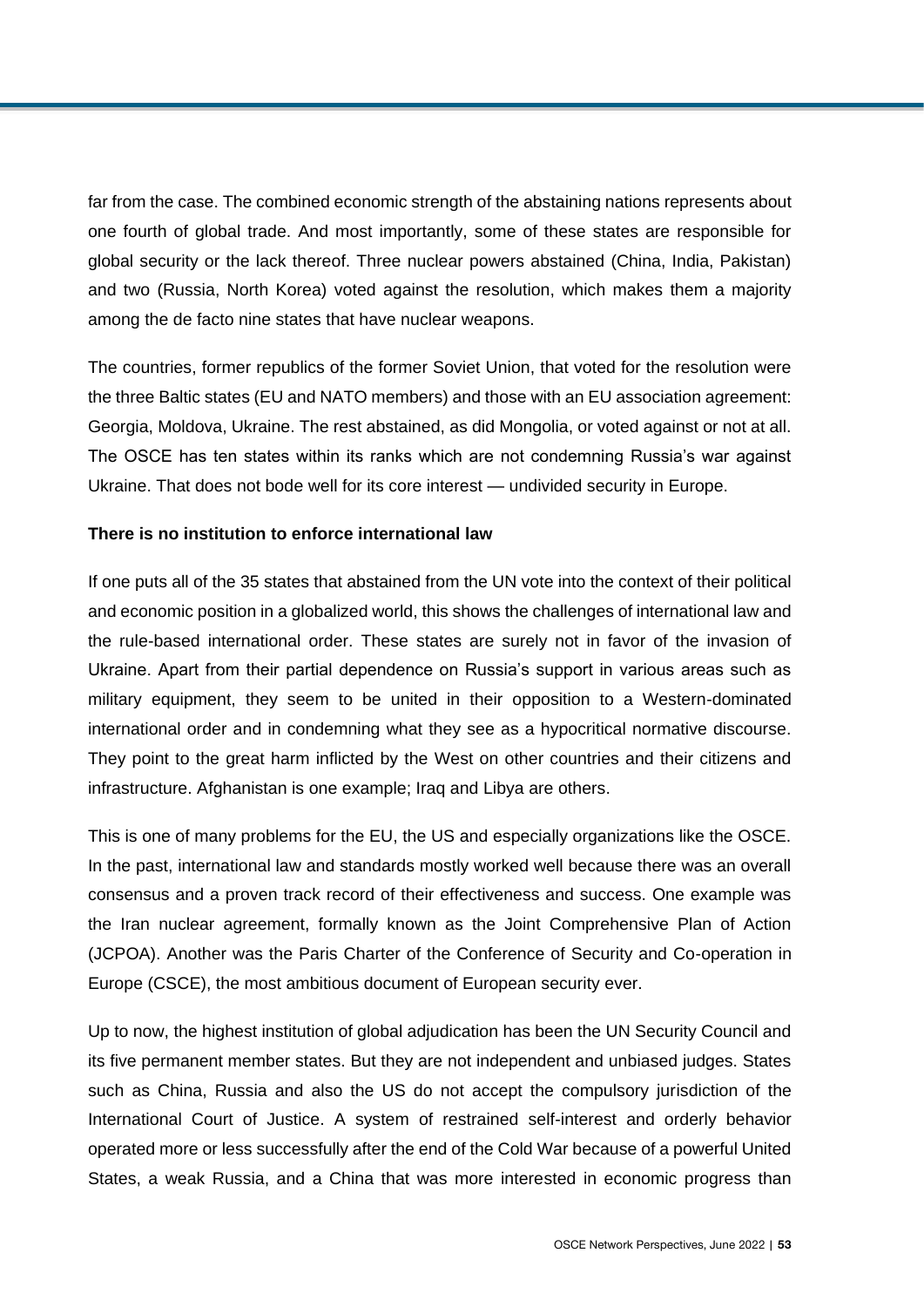geopolitics. But it loses its effectiveness in a multipolar world where major powers such as Russia and China are not interested in self-restraint — nor is the United States.

### **Dissatisfied with the status quo**

As of now, one could argue that many states have profited, but the main beneficiaries from the Western-led international order are the Western states themselves. For others, the economic aspects of that order appear instead as unjust trade, unequal opportunities, unfair wealth distribution and too much dependence on the West in general. Right now, they might also add their criticism about the differing treatment of refugees fleeing to Europe, depending on their origins: great attention and assistance for those coming from Ukraine; far less for refugees from Afghanistan, Iraq or Syria.

Also, a number of societies among the NATO states would argue that by far not all Western citizens are able to profit from the current globalization based on international law and order. The clear victory of Viktor Orbán in Hungary, the strong candidacy of Marine Le Pen during the presidential elections in France and the continuing vocal support for Donald Trump in the US are a few examples that illustrate the dissatisfaction of many voters within the Western world and highlight also the domestic side of the international challenges facing the EU and the US.

### **Looking for a global and comprehensive united positive agenda**

To face all the above challenges, some US experts suggest the creation of a Western "super bloc," as formulated in a [recent article](https://www.foreignaffairs.com/articles/world/2022-04-20/made-alliance) in the journal *Foreign Affairs*. This would mean reinforcing US leadership of the West by reinvigorating transatlantic co-operation, both economically and militarily. Such a "super bloc" would be in competition with the 35 states that abstained during the UN vote — and possibly with an even greater number, since the number of abstaining countries increased to 58 when the UN General Assembly adopted a resolution to suspend Russia from the Human Rights Council.

A different approach, as the head of the SPD faction in the German Bundestag mentioned in a recent interview, would be to continue working on a concept of "undivided security," as once envisioned by the already mentioned Paris Charter of the CSCE. Avoiding opposing camps and blocs clearly is a long-term policy process and, as during the Cold War, is based on strong defense capabilities.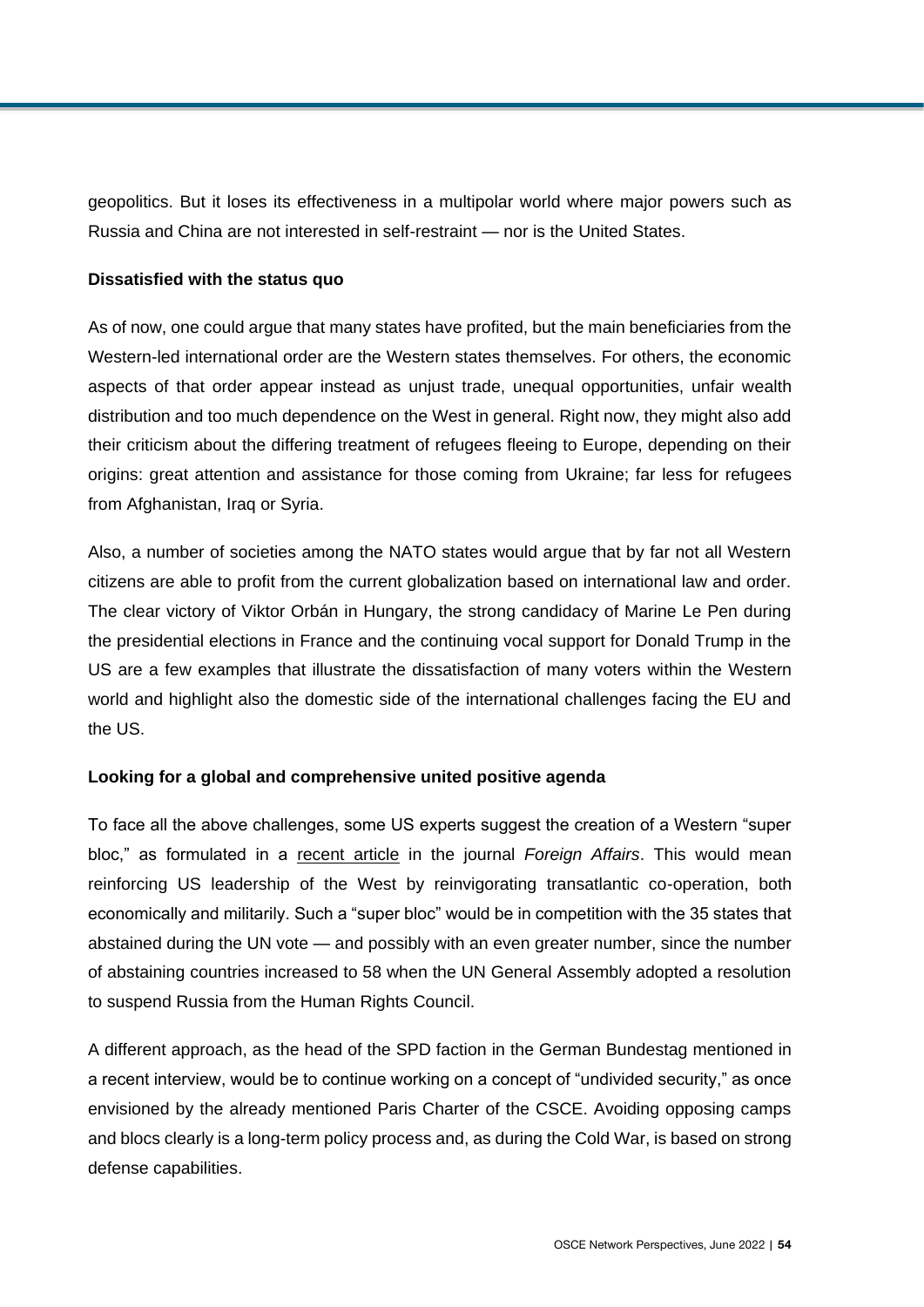Still, it is more Europe than the US that is searching for a "united positive agenda," which the former Secretary General of the OSCE Thomas Greminger sought to promote while in office from 2017 to 2021. He meant a vision based on how George F. Kennan once described his home country of the United States almost a hundred years ago, which might still be part of the continuing but perhaps fading American dream: ["boundless optimism in perpetual prosperity](http://maxima-library.org/mob/b/295971?format=read)  [and the general righteousness of things.](http://maxima-library.org/mob/b/295971?format=read)" With a similar aim, Europe and its citizens are looking for islands of certainty and partners in turbulent seas of challenges.

For that search, the UN and also the OSCE are the multilateral organizations that are worth being ["updated and upgraded"](http://library.fes.de/pdf-files/bueros/wien/18980-20220310.pdf) to give international law the needed support and legitimacy it so badly needs, in the opinion of European citizens surveyed. This longing for stability and security might be an indicator of why they see not only co-operation at the national and regional level but also international collaborations at a higher level as necessary to overcome global threats as well as deepening global divisions.

The expression "Zeitenwende" should not be seen as only German or European but as referring to a global change of an era. Perhaps now is the real beginning of the 21st century. The previous era began with World War I and the Russian Revolution. And today, just as more than one hundred years ago at the beginning of that turbulent century, we do not yet have a blueprint for how to proceed. But we have organizations like the UN and the OSCE, which have ample experiences and instruments to try again.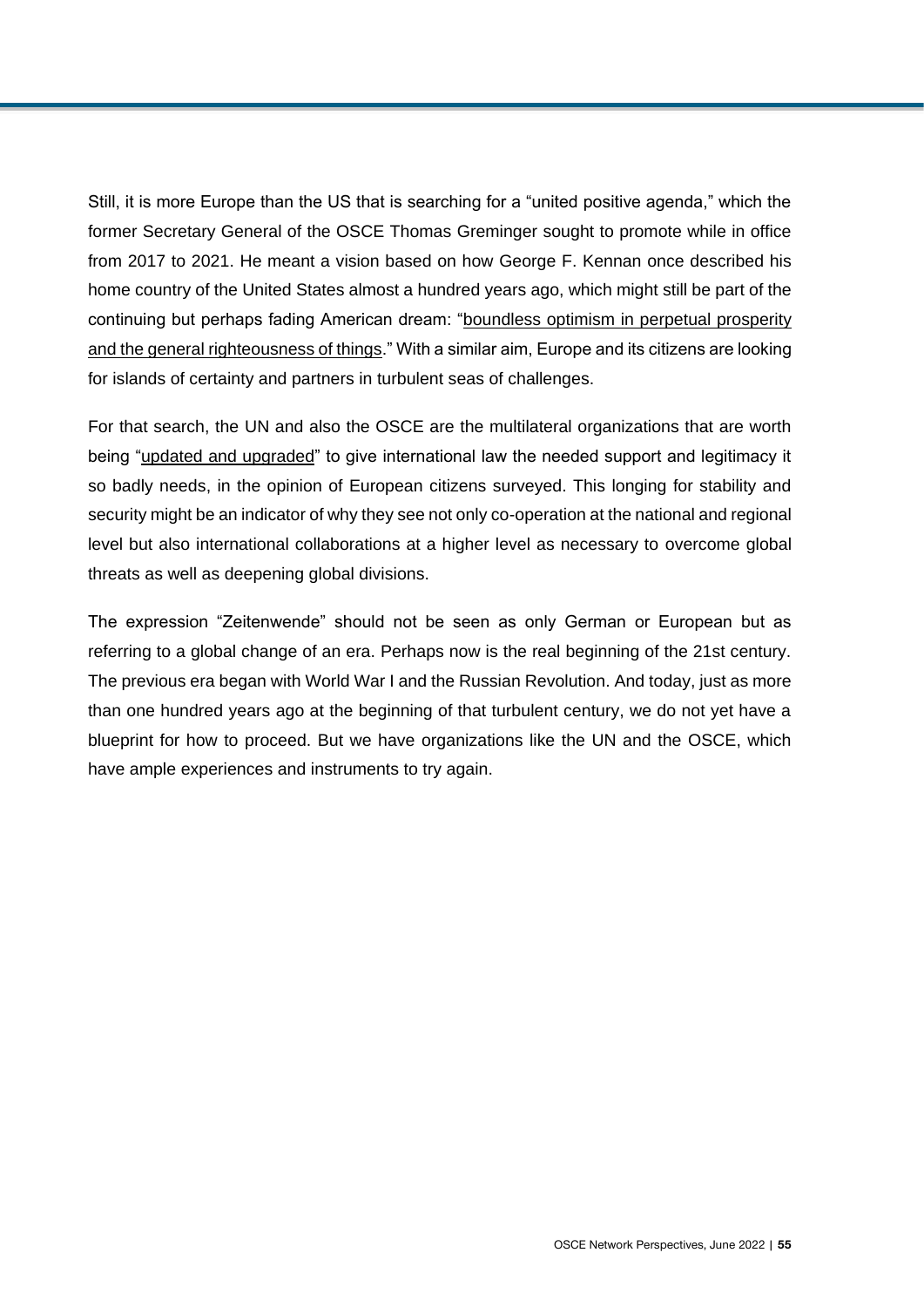# LEARNING FROM THE SMM TO UKRAINE: A NEW MISSION OR A NEW OSCE?

## Yana Lysenko<sup>22</sup>

With the start of the Russian invasion of Ukraine at the end of February 2022, the weakness of the OSCE and its Special Monitoring Mission (SMM) to Ukraine became acutely apparent. The deployment of the SMM was initiated by Ukraine as a reaction to Russia's covert invasion of Crimea in early March 2014. On March 31 2022, the Russian Federation blocked the decision to prolong the SMM's deployment in Ukraine. This contribution summarizes the major weaknesses of the mission and draws conclusions about OSCE structural reform needed to improve similar missions in the future.

### **Key problems of the SMM**

### *The SMM mandate*

l

On March 21 2014 a mandate was issued for an OSCE Special Monitoring Mission to cover the entire territory of Ukraine (including Crimea, according to Ukrainian interpretation). Russia refused access to Crimea, referring to the facts created by the referendum of March 16 2014 and the subsequent application of Crimea to join the Russian Federation. The mandate was therefore de facto limited to the remaining territory of Ukraine. The [SMM mandate](https://www.osce.org/files/f/documents/d/6/116747.pdf) did not refer explicitly to the conflict in eastern Ukraine, which escalated only in April 2014.

The SMM deployment in the areas of eastern Ukraine not controlled by the Ukrainian government became an explicit part of the Minsk Agreements of September 2014 and February 2015. A distinctive feature of the SMM mandate was that it neither clearly named parties of the conflict that could be held accountable, nor contained the word "conflict" itself. The separatists and Russia were not mentioned in the text as actors. Due to the threat of a Russian veto, the mandate remained effectively [unchangeable.](http://prismua.org/osce-ukraine-role-russia-smm-peacekeepers/)

<sup>&</sup>lt;sup>22</sup> Yana Lysenko is an MA candidate at the University of Bremen and is affiliated to the Research Centre for East European Studies at the University of Bremen, Germany.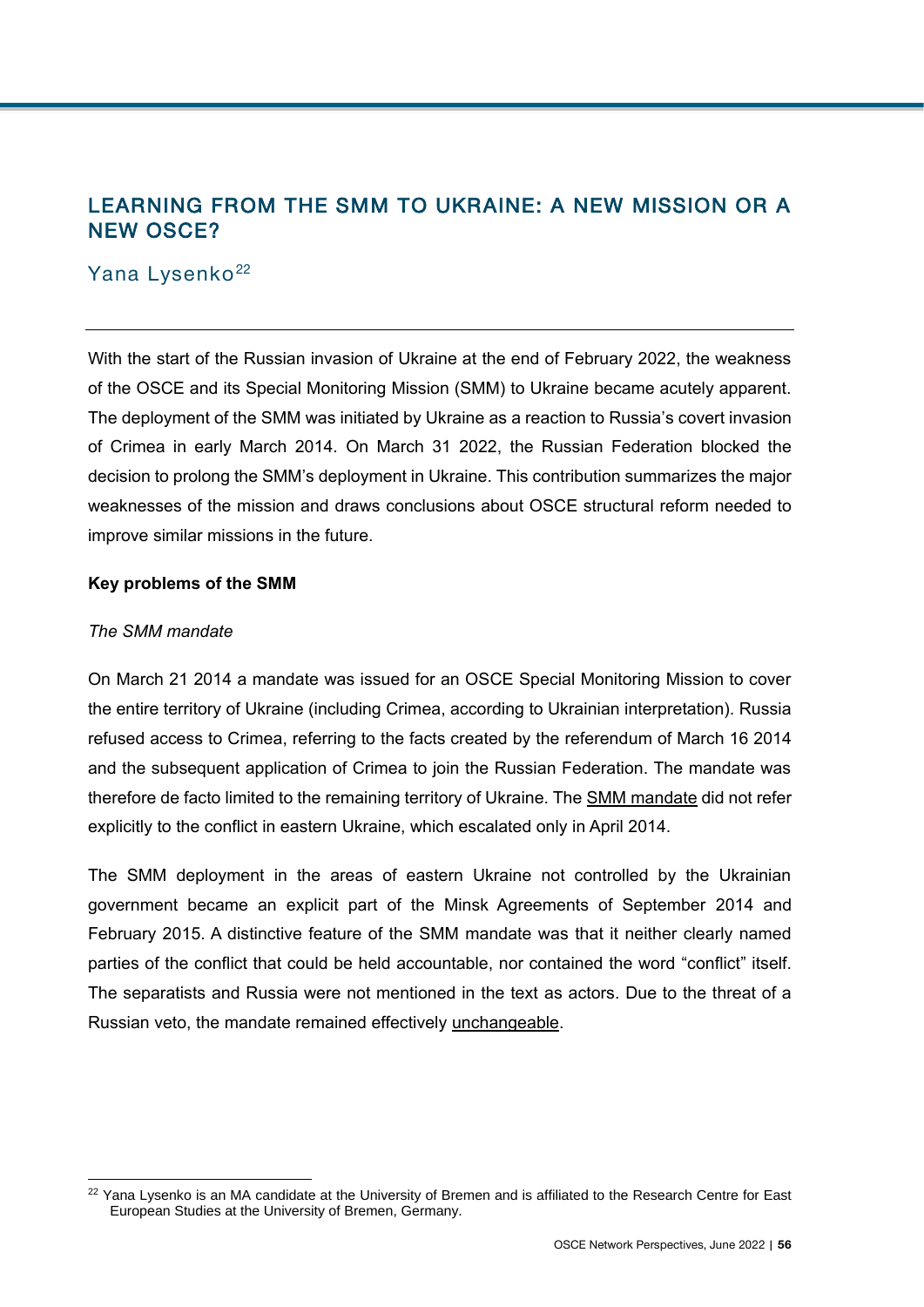#### *Dependency on co-operation*

According to its mandate, the SMM was able to record observed violations of the Minsk Agreements and of fundamental human rights, but the observers were always dependent on the willingness of local authorities to co-operate. The SMM staff was not empowered to enforce access to areas if access was rejected by those in actual control of the respective territory, although the SMM mandate required that access be granted throughout Ukraine (including the areas not controlled by the Ukrainian government). As a result, the SMM was only able to accomplish its actual task of monitoring the conflict and documenting ceasefire violations and the withdrawal of heavy weapons in a limited way.

#### *Missing transparency in the SMM reports*

The SMM daily reports, published online, were intended to provide an impartial view of the security situation in Ukraine. However, due to diplomatic considerations, the increasingly obscuring language of the OSCE's reporting made it difficult for outsiders to obtain a clear understanding of the real situation on the ground. Although every violation of the Minsk Agreements and other incidents observed by SMM staff, cameras and drones were listed in the reports, the origins and originators of such incidents were not explicitly named. Such omissions de facto enabled all parties to the conflict to present a manipulated data interpretation to support their own view. Compared to 2014, the daily reports from 2022 were much longer and vaguer in their expressions.

Until October 29 2015, for example, the reports contained an indication of the direction in which weapons had been fired [\(outgoing/incoming\)](https://www.osce.org/files/f/documents/b/8/196001.pdf), which in most cases allowed a well-founded presumption about the conflict party responsible for the ceasefire violation. From October 30 2015 onwards, the SMM [reports](https://www.osce.org/files/f/documents/5/a/196131.pdf) only noted when and where a shelling or an explosion had been observed. The SMM was therefore unable to act as a "referee" and could not provide clear information about who was responsible for incidents and ceasefire violations.

#### *Security as a requirement for the SMM work*

Immediately after the Russian attack on February 24 2022, the SMM decided to evacuate its international staff from the entire territory of Ukraine. On March 1 2022, all international SMM staff members [left](https://www.osce.org/files/2022-03-07%20Daily%20Report_ENG.pdf?itok=89323) the non-government-controlled areas, and on March 7 they also left the entire government-controlled area of Ukraine. The SMM has not published any daily report since March 8.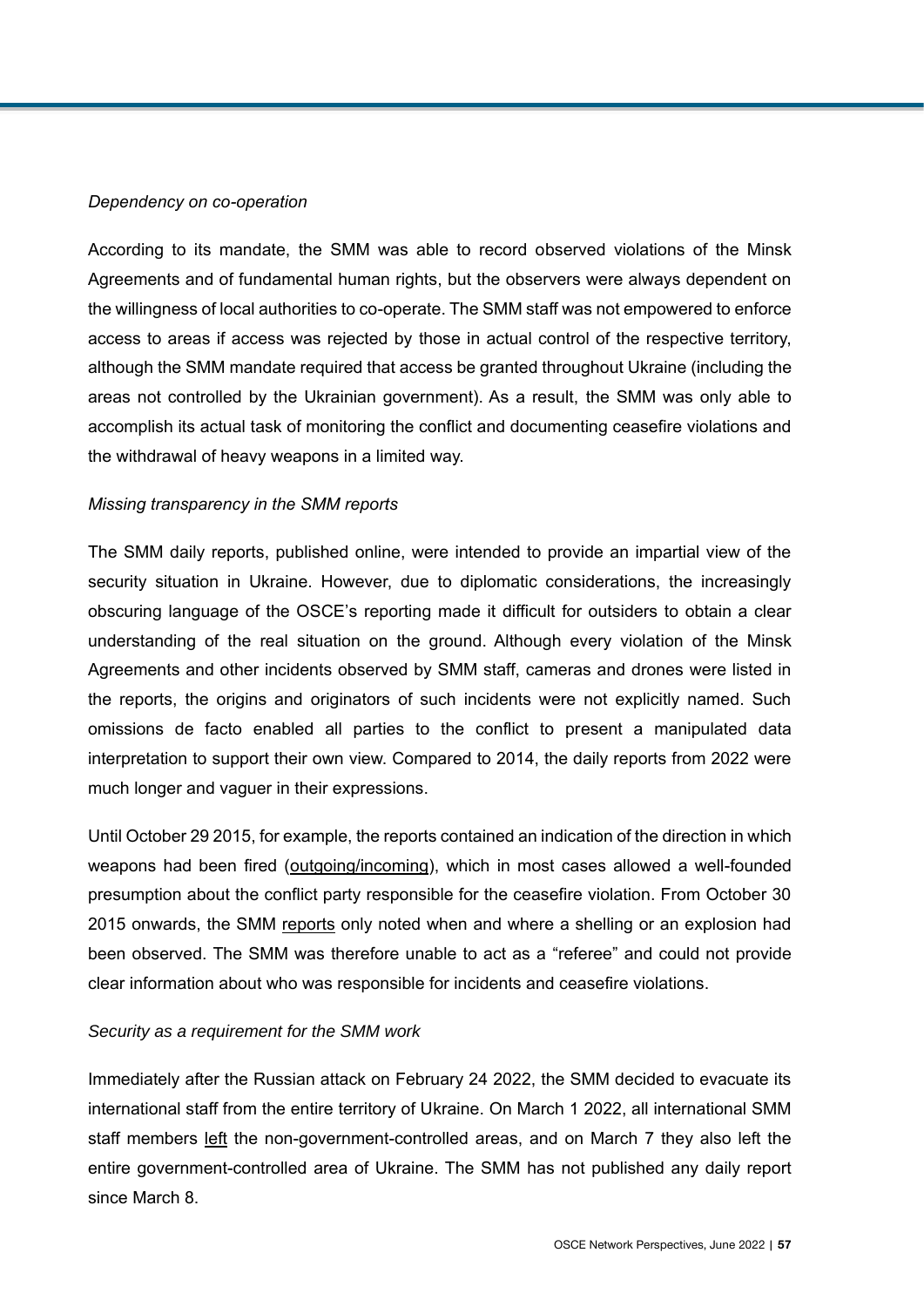With the exception of the Donetsk and Luhansk regions, there was no monitoring of the areas near the border and of the areas invaded by Russia. This was because of the mandate, which did not enable the SMM to work in "insecure situations". In fact, this provision means that in cases of military escalation, when the mission is most urgently needed, it has to withdraw.

### **A new mission or a "new" OSCE?**

Despite its weak mandate, OSCE staff seem [to be convinced](https://www.osce.org/chairmanship/516933) that the SMM as some kind of compromise mission was a better solution than having no mission at all. The SMM was regarded as the ["eyes and ears"](https://www.csce.gov/international-impact/background-osce-special-monitoring-mission-ukraine?sort_by=field_date_value&page=32) of the international community in this conflict. As another success of the mission, it was emphasized that SMM activities have made a strong contribution to reduce the suffering of the civilian population caused by damaged infrastructure. The repair works carried out have also been mentioned as evidence of the SMM's efficiency. At the same time, such an argument reduces the core of the Organization from its self-perception as a peace platform to some kind of construction company in crisis zones.

The SMM's achievements can therefore be assessed based on either the SMM mandate or its implementation. It is obvious that the SMM mandate did not correspond to the requirements of the conflict in eastern Ukraine and prevented the SMM from effective monitoring. However, the implementation of the mandate by SMM observers was as effective as possible under the given circumstances. This fact indicates that the real causes of the ineffectiveness in restoring security lie in the OSCE's own structures.

#### *Mandate needed for a deployment in Ukraine*

The mandate of any OSCE mission deployed to a conflict zone should be allowed to clearly name the parties involved in the conflict. In the case of ceasefire violations, the "rule breaker" should be named in the OSCE's reports, avoiding any politically motivated censorship. Reports need to be written in clear and transparent language that describes the facts and should also contain an analysis in order to show what conclusions can be drawn from these facts (see also: [Umland](https://www.ui.se/globalassets/ui.se-eng/publications/ui-publications/2021/ui-report-no-3-2021.pdf) on p.15).

For the SMM to be truly effective, its mandate should have been more robust. The CSCE [Helsinki Document](https://www.osce.org/files/f/documents/7/c/39530.pdf) of 1992 foresees that in addition to civilian staff, a mission can also comprise military staff and deploy armed forces in its peacekeeping activities. An OSCE mission could accomplish tasks of monitoring and maintaining ceasefires, monitoring troop withdrawals and maintaining law and order, which also implies acting as a kind of police.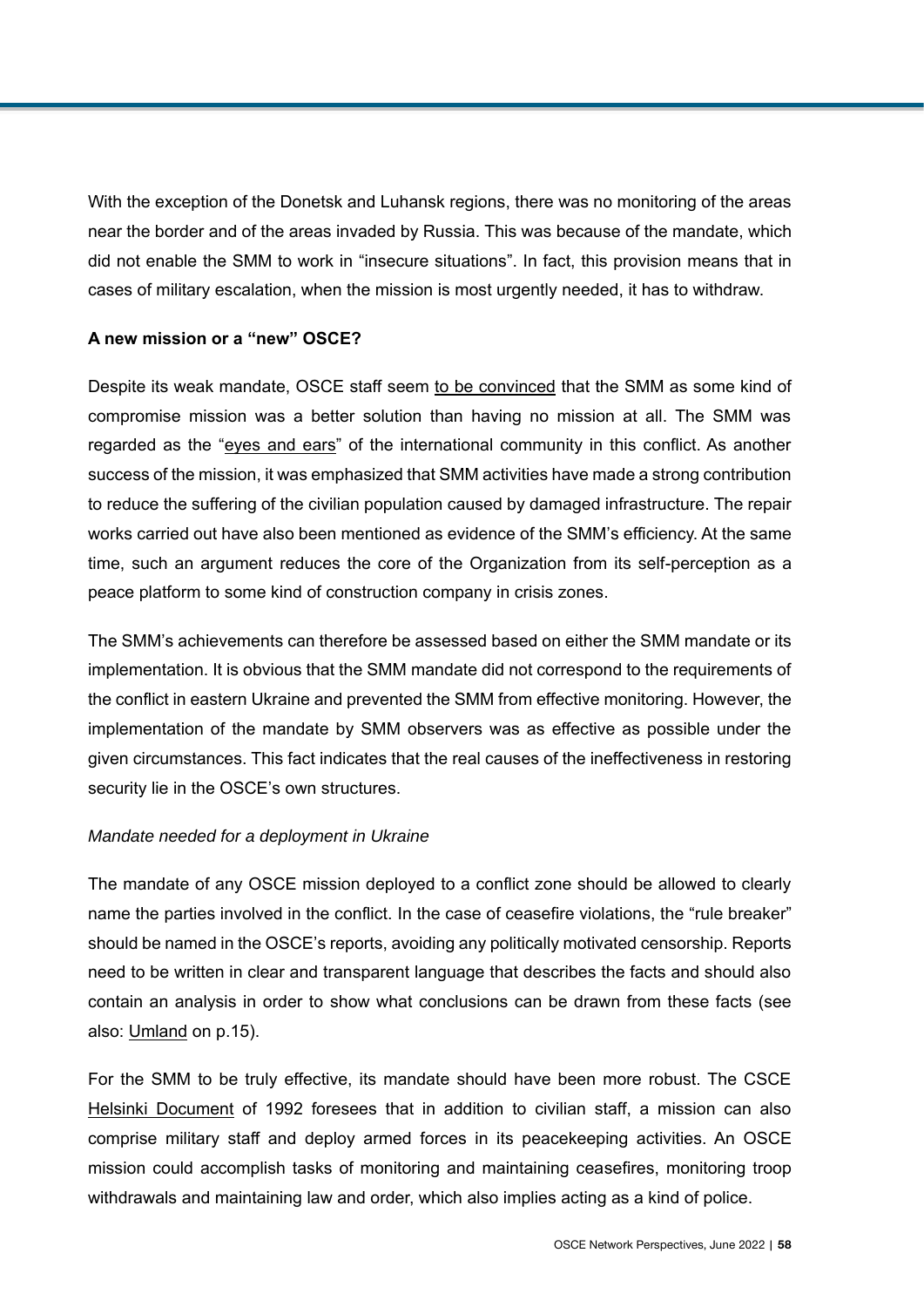Moreover, as the current escalation has shown, a mandate of the security organization for deployment in some crisis areas cannot include requirements such as "safe and secure access" for its employees. This means that OSCE staff should be trained and equipped for deployment in crisis areas.

These options, which have never been implemented in any OSCE mission, would have been necessary in eastern Ukraine in order to ensure effective compliance with the ceasefire and peacekeeping. In such a scenario, the SMM could have acted as effectively as some robust UN peacekeeping missions.

### *Achilles' heel of the OSCE*

However, due to the consensus principle of the OSCE, such a mandate will not be agreed to if some of the participating States have their own interests in maintaining the conflict and therefore intentionally block all decisions.

The structural weakness of the OSCE derives from the faultiness of the basic assumption of a "fair game" with "fair players", which offers no real possibility to impose sanctions on a "rulebreaker". The SMM is an example of how an OSCE mission cannot function properly as soon as some participating State actively undermines it or has the means to make efficient monitoring impossible. Multilateral organizations often fail because of the consensus principles laid down in their founding documents. Even the principle of "consensus minus one", as applied in the case of Yugoslavia, does not promise success, because even the action of one participating State, which is allied to a "rule-breaker", can be sufficient to block all necessary activities of the OSCE.

#### *Reform advice to the OSCE*

If the OSCE continues to define itself as a security organization in the spirit of its founding acts, the current Russian invasion raises the question of whether the OSCE should be completely rebuilt. Strict admission criteria related to democratic standards and clear exclusion criteria would be needed for such a reorganization. For cases of violations of the OSCE's principles, a sanction mechanism should be developed. The implementation of sanctions with immediate effect should be decided by qualified majorities. The actions of the Organization would then no longer depend per se on unanimous approval by all participants.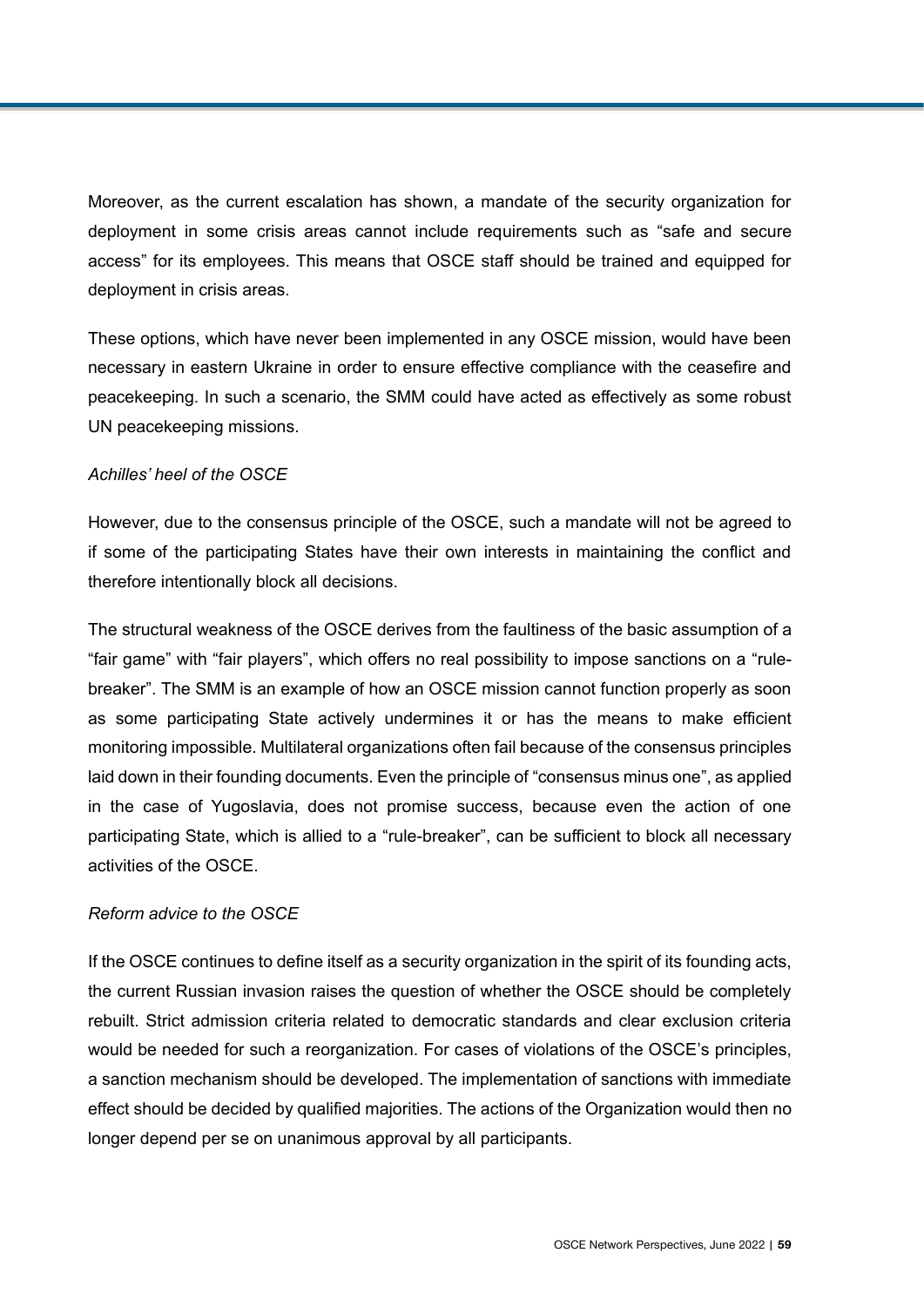The consensus principle should be replaced by the need for a qualified majority in order to make the Organization more capable of acting. Qualified majorities would also help to avoid reducing missions to a minimum consensus, as such a reduction can lead to a distorted perception of conflicts with counterproductive outcomes. Focusing on minor successes can create the illusion of a normalization of the situation, thus causing misperceptions about the conflict.

From the outset, the structures and mechanisms of this OSCE should be safeguarded against "unfair play" and should be written down in some kind of new constitution. This constitution should provide a stable — and for some members uncomfortable — framework in which the actions of the OSCE are not tied to specific persons and actors but only to the principles. The focus should no longer be on the inclusivity of the maximum possible number of members but on the efficiency of the Organization in accordance with its fundamental ideas.

These suggestions will not be welcomed and supported by all current participating States, but they could help the OSCE to become a noticeably more efficient and result-oriented security organization. Therefore, some stimulus should be created for this, offering the participating States of this "new" OSCE considerable benefits from membership. The Organization's structures and principles can only be an offer that the participating States either do or do not accept. Only then can there really be any hope in an effective organization for peacekeeping and crisis prevention.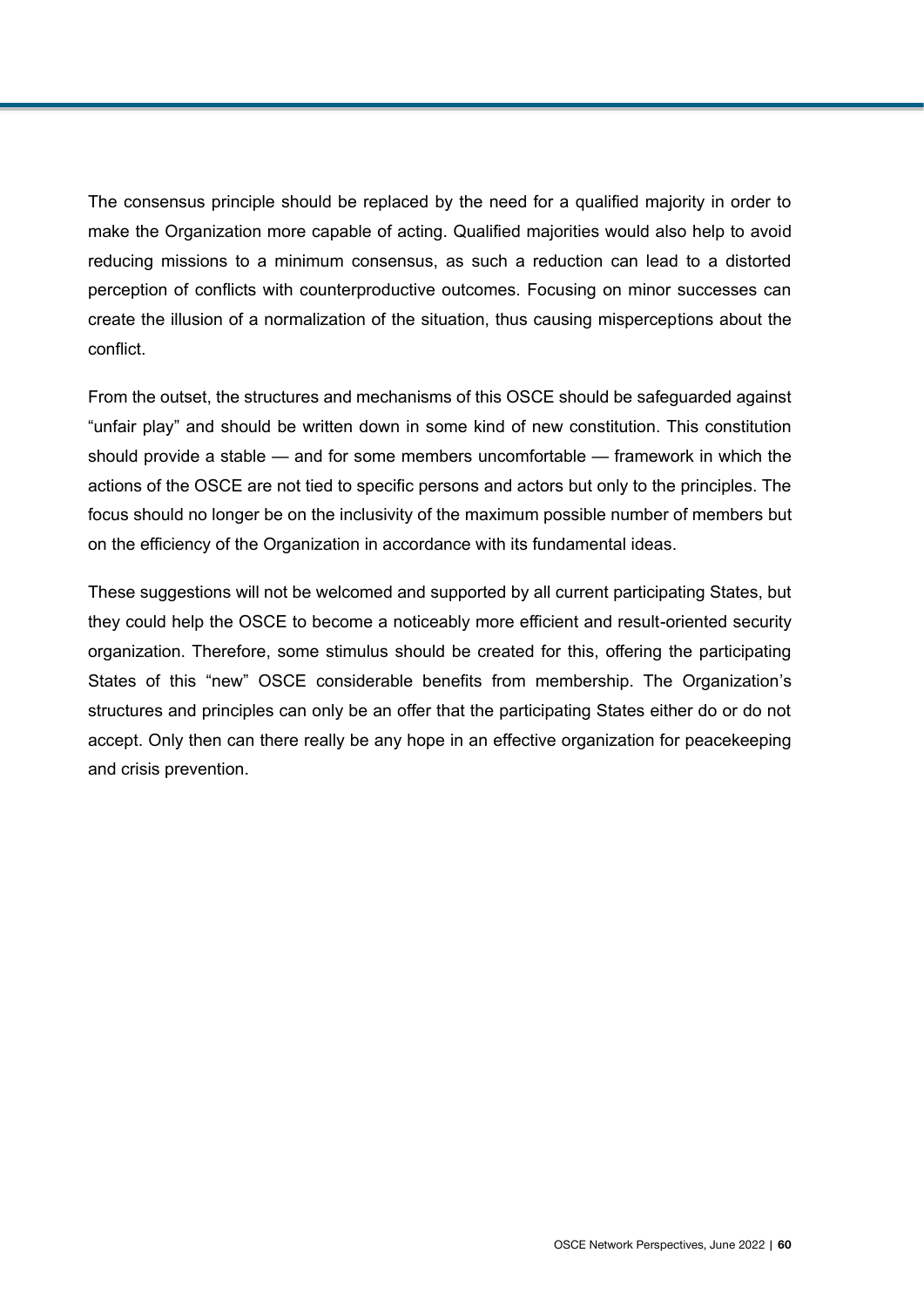## TIME TO (RE)BUILD BRIDGES IN EUROPE VIA THE OSCE

## Michael Mosser<sup>23</sup>

 $\overline{a}$ 

The Russian-led war in Ukraine continues to dominate the headlines of news sources around the world, but one of the principal players in shaping the pre-and post-war European security architecture remains hidden in the shadows. Unlike its institutional counterparts such as NATO and the EU, the Organization for Security and Co-operation in Europe (OSCE) has been in the news surrounding Ukraine only if one looks for it.

That is a shame and does an injustice to an organization whose entire purpose remains vital to the preservation of a structured security order in Europe. The OSCE, headquartered in Vienna but with offices and agencies scattered across Eurasia, is the world's largest regional security organization, stretching in the Organization's words "from Vancouver to Vladivostok". Founded in 1975 as the Conference on Security and Co-operation in Europe (CSCE), a series of high-level meetings kept the two sides of the Cold War talking to each other, striving to maintain the spirit of détente even in the dark days of the 1980s when nuclear war between the superpowers entered into the realm of the possible. Each side brought its prerogatives: the West wanted a firm commitment to human rights from the East, and the Soviet bloc (ironically) wanted a commitment to recognition of post-war European borders. Importantly, however, there was another group of states who played a key role in keeping the opposing alliance members talking to each other, even in the depths of the Cold War. These states, known collectively as the Neutral and Non-Aligned (NNA) states, were either formally neutral countries like Finland or Austria, or European states belonging to the Non-Aligned Movement (most notably Yugoslavia).

After the Cold War ended, the CSCE morphed into the more formalized organization of the OSCE, with a headquarters and a permanent staff. The OSCE takes what it calls a "comprehensive approach" to security, refusing to differentiate between politico-military, economic, and human aspects. The founding document of the CSCE/OSCE, the Helsinki Final Act (HFA), was signed by every state in Europe except for Albania, as well as by Canada and the United States. The HFA contains within it "Ten Principles Guiding Relations between Participating States," known colloquially as "the Decalogue" and which enshrine, among other

<sup>&</sup>lt;sup>23</sup> Michael Mosser, Assistant Director, Center for European Studies, University of Texas at Austin, USA.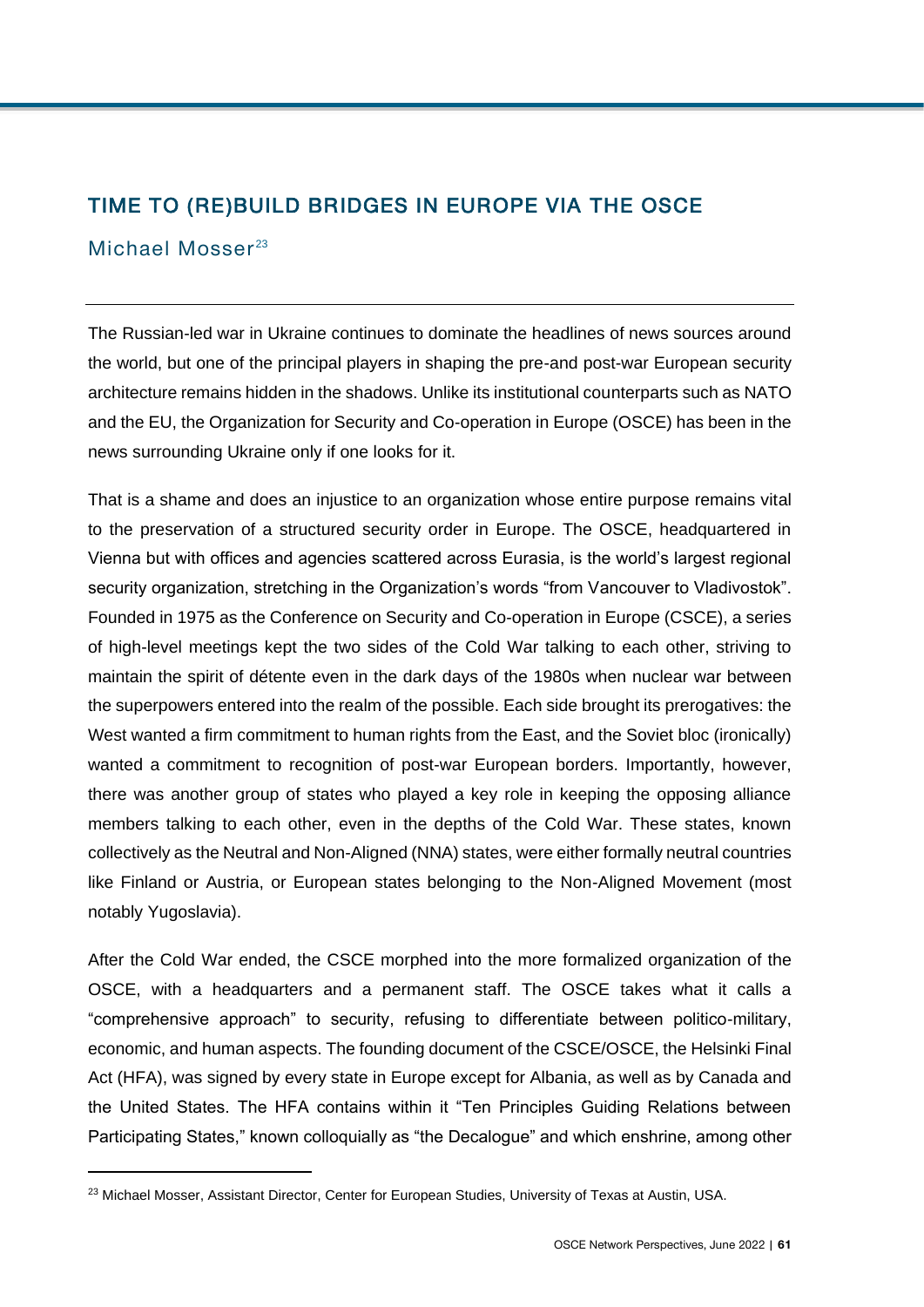things, the principles of sovereign equality, inviolability of borders, and peaceful settlement of disputes.

With its invasion of Ukraine, Russia has accomplished something no participating State of the OSCE had done in 30 years, and which has only happened once before: the violation of each of the principles of the Decalogue via naked aggression across internationally recognized sovereign borders. Despite this aggression, Russia remains a participating State of the OSCE. Moreover, because all decisions of the Organization are made by consensus, no such condemnation of its actions has been made by the OSCE itself. It is possible to sanction a participating State via a procedure known as "consensus minus one," which has been used once before in the aftermath of Serbian aggression against newly independent Bosnia in the 1990s. But removing Russia from the OSCE, as it has been from other international organizations, is unlikely even with the "consensus minus one" procedure in place, as at least Belarus (and possibly Serbia) are likely to stand steadfastly by Russia and prevent any consensus decision from being reached.

As a scholar of the Organization, I care deeply about it and want it to continue to be a part of the conversation around European security. But it is becoming increasingly clear to me that the OSCE as currently structured cannot be a part of rebuilding the shattered European security architecture. The rules, norms, and decision-making procedures set forth in the Charter of Paris for a New Europe of 1990 and the Budapest Declaration of 1994 are now rightfully seen as part of a false peace, an interregnum between the Cold War and whatever new era in which we now find ourselves.

The task of keeping Europe talking, even now and especially after this current conflict comes to some sort of end, must fall to the OSCE. But it cannot be the OSCE as it has been since the end of the Cold War, or even since the end of the Balkan wars of the 1990s. The OSCE must admit that that notion of a democratic 21st century Europe is a vision no longer shared by each of its participating States. It must accept that difficult dialogues must take place among adversaries, and re-evaluate its role in fostering that dialogue.

And so it seems that the best way for the OSCE to move back into the limelight, to re-emerge into relevance, is to accept the fact that Russia will remain a participating State within the Organization. Dialogue, however painful, must take place between all of the participating States, and must occur with the Helsinki Final Act and the Decalogue as bedrock foundations. But how that dialogue is operationalized requires some creativity, and to that end we must look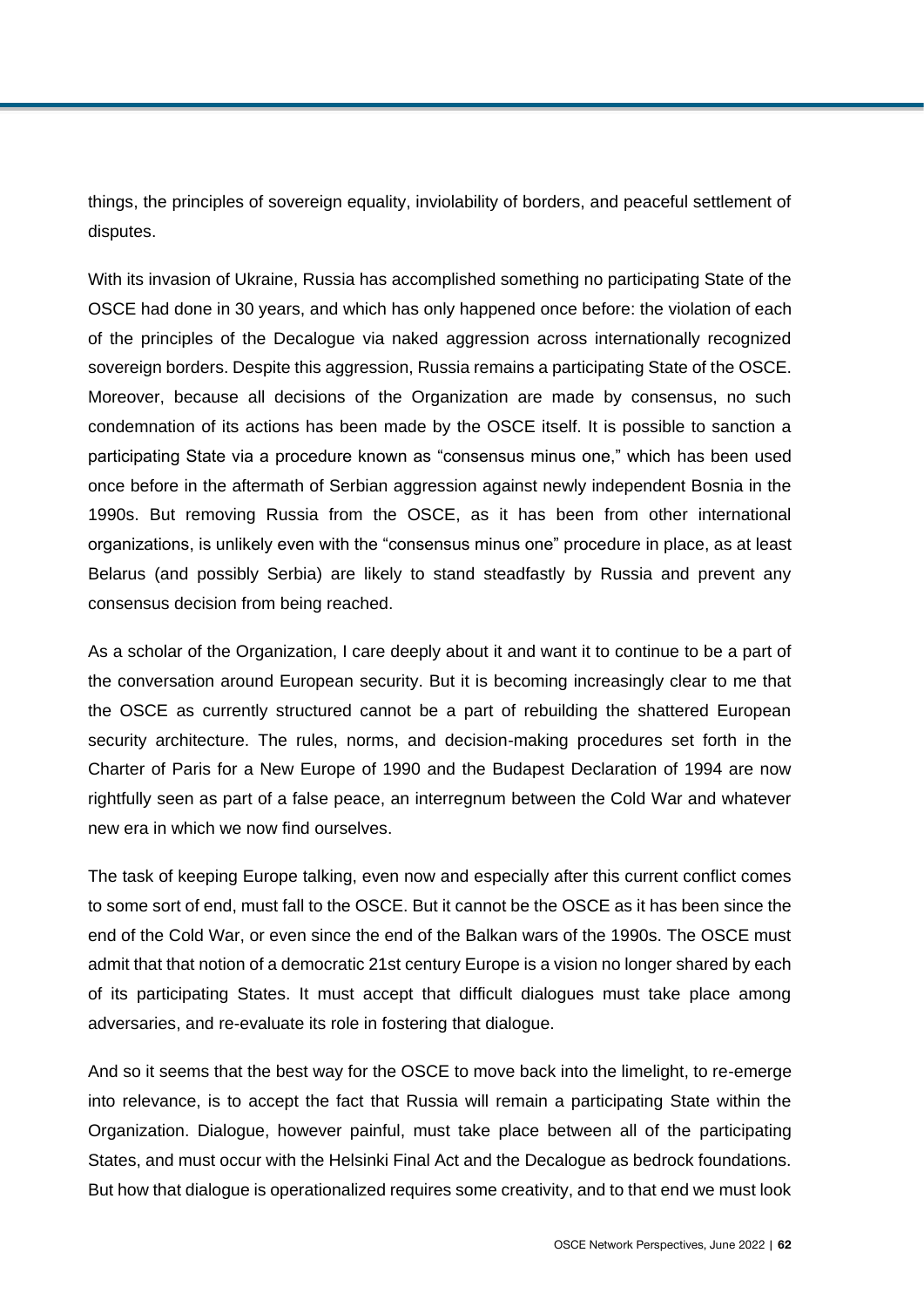to the group of states who helped to keep the superpowers talking during the Cold War: the neutral states.

The OSCE must revive the notion of neutral states as "bridge-builders" between East and West. Of course, there are fewer neutral states than there were in the 1970s and 1980s (and with Finland and Sweden likely to join NATO in the near future, there are likely to be two fewer neutral states in Europe quite soon). The distinction between "East" and "West" is also quite a bit cloudier than it was before the Iron Curtain fell.

It is also true that the neutral states of the OSCE have not always been welcomed to the table; many of the Organization's celebrated Cold War accomplishments like the Mutual and Balanced Force Reduction (MBFR) and Conventional Armed Forces in Europe (CFE) agreements were negotiated and settled between the US and the Soviet Union and their respective allies. But even in the Organization's formative stages, neutral states such as Finland and Austria were key players in institutionalizing the CSCE process to take place outside of military alliances, setting the Organization up for its future role as an honest broker between NATO and the Warsaw Pact in non-traditional areas of security. Neutral and nonaligned states continually pressed the alliance members on each side to consider more expansive notions of security, giving the CSCE and OSCE its much-admired interpretation of "comprehensive security". Moreover, during the height of the Cold War in the mid-1980s, the formally neutral states (and their non-aligned partners) were instrumental in helping both the CDE talks and the Madrid meeting of the CSCE avoid fatal stalemates.

Throughout the 1990s and early 2000s, the role of the NNA states faded in importance and relevance. The bloody breakup of Yugoslavia removed a major NNA player from the equation, and in the 2000s the OSCE moved confidently into a future that seemed to be more about the kind of "Basket Three" security issues like election monitoring and press freedom than it was about "Basket One" politico-military security. But the actions of Russia, especially since 2014, have renewed calls for European security institutions to take the lead in countering Russia.

Countering Russia militarily is not the purview of the OSCE, but it should be part of the discussion of "what comes next" after the war in Ukraine ends. Given that Russia appears to be systematically destroying not just Ukraine but also any chance of constructive engagement with the West, using the OSCE as a forum for dialogue might seem like a fool's errand. And it might be, if the Organization were comprised only of participating States aligned intractably against Russia or those few remaining who support its actions. But the presence of the neutral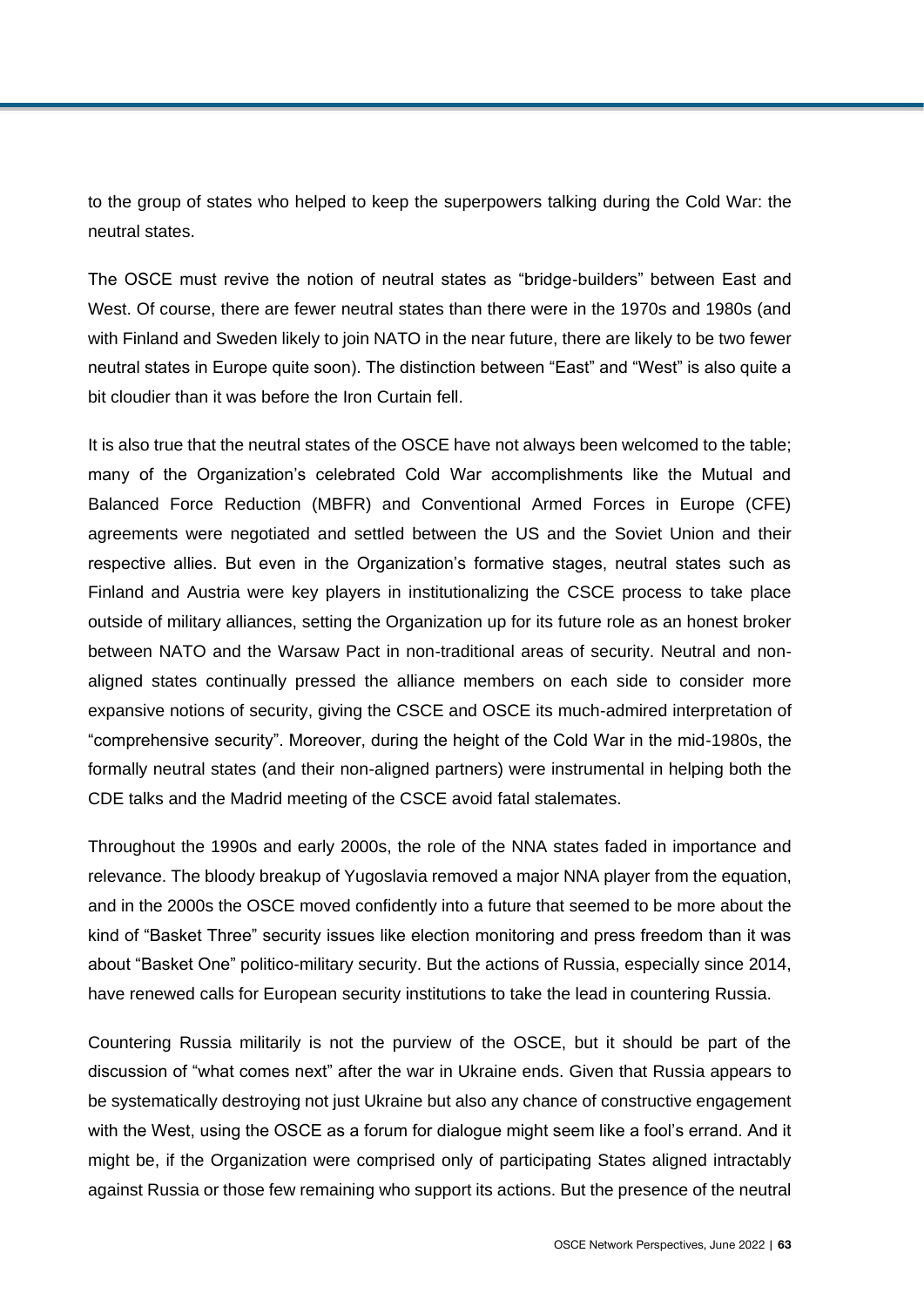states lends credence to the idea that their bridge-building role in the Cold War might be resurrected and reinvigorated. There is precious little to lose, and much to gain, with such a strategy.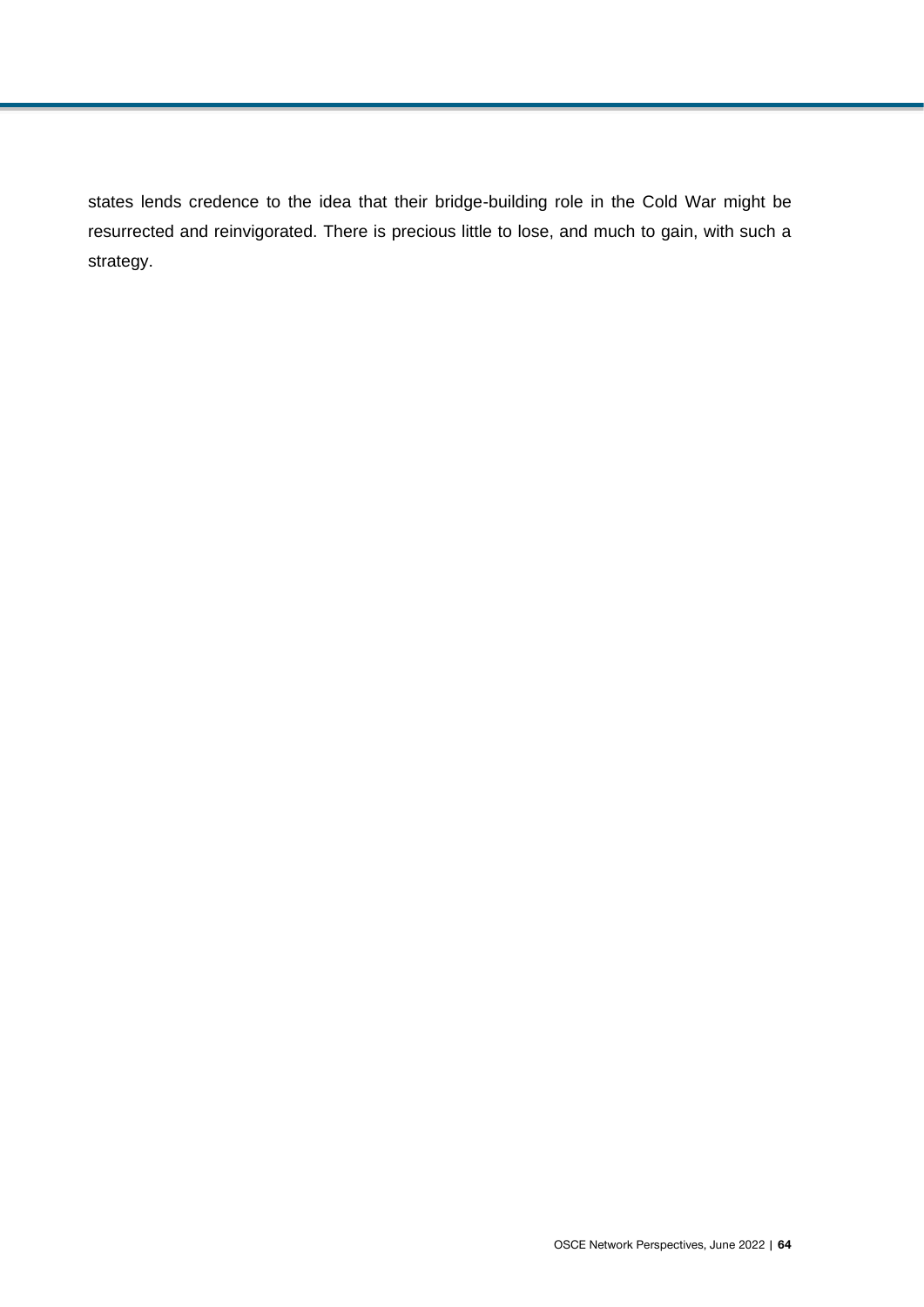## THE UKRAINE WAR, THE OSCE MOSCOW MECHANISM'S REPORT AND THE UNVEILING OF THE TRUTH

### Christophe Paulussen<sup>24</sup>

l

These are desperate times, including for the OSCE — ["one of the only remaining multilateral](https://reliefweb.int/report/world/preserving-osce-time-war)  [spaces outside the UN for dialogue between Russia and the West"](https://reliefweb.int/report/world/preserving-osce-time-war). As my predecessor Arie Bloed already [wrote](https://www.shrmonitor.org/is-this-the-death-of-the-osce-decalogue/) on 25 February, "[a]lthough the OSCE has achieved a lot over the past decades, in particular also in the most challenging environments, the open Russian aggression against a neighbouring country is the most serious crisis which the OSCE has faced in its existence. As a matter of fact, the basis on which the organization has been functioning has been largely taken away." While I agree the OSCE is going through an existential crisis and that innovative thinking will be required to do what in my view is necessary, namely to [preserve](https://reliefweb.int/report/world/preserving-osce-time-war)  [the Organization,](https://reliefweb.int/report/world/preserving-osce-time-war) I would like to use this space to focus on something positive that relates to my background as an international (criminal) lawyer; on one of the small bright spots that the OSCE has been able to spark amidst all this darkness and misery. And that is the publication of the ['Report on Violations of International Humanitarian and Human Rights Law, War Crimes](https://www.osce.org/files/f/documents/f/a/515868.pdf)  [and Crimes Against Humanity committed in Ukraine since 24 February 2022'.](https://www.osce.org/files/f/documents/f/a/515868.pdf)

The tragic war in Ukraine is not only an armed conflict in the technical-legal sense of the word; [it is also a\(n\) \(dis\)information war,](https://blogs.lse.ac.uk/medialse/2022/03/18/russia-ukraine-war-who-is-winning-the-info-war/) in which facts are twisted and denied, and mental warfare is used to sow doubt, instill fear and show muscles. Like the actual armed conflict, it is meant to influence the adversary, but also to gain support from the general public so that the latter continues to support the leadership in its cause. In this heated and biased context, where both sides blame each other of producing propaganda, fake news and hoaxes, the truth may become blurred. As Ethel Annakin [noted](https://quoteinvestigator.com/2020/04/11/casualty/) in August 1915: "Someone has finely said that 'truth

<sup>&</sup>lt;sup>24</sup> Dr. Christophe Paulussen, Senior researcher, T.M.C. Asser Instituut, Research fellow, International Centre for Counter-Terrorism, The Hague, The Netherlands.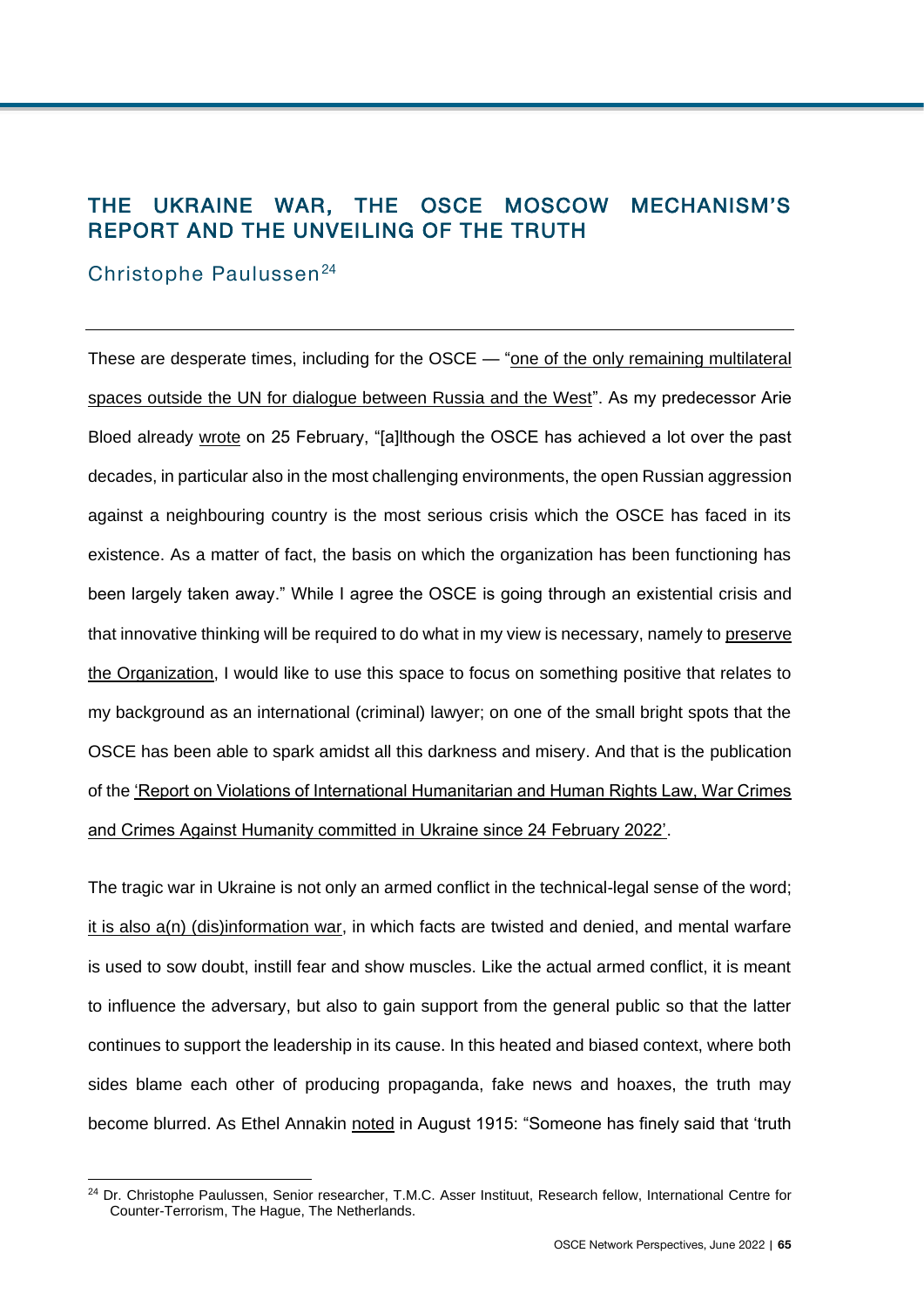is the first casualty in war'". And that is why it is crucial to have independent experts verify and assess information on what is actually happening on the ground.

The 'Report on Violations of International Humanitarian and Human Rights Law, War Crimes and Crimes Against Humanity committed in Ukraine since 24 February 2022' (hereinafter: Report) has been engendered by the OSCE [Moscow Mechanism.](https://www.osce.org/files/f/documents/5/e/20066.pdf) This mechanism is ["a little](https://papers.ssrn.com/sol3/papers.cfm?abstract_id=3972128)  [known, but potentially effective tool"](https://papers.ssrn.com/sol3/papers.cfm?abstract_id=3972128) that was created at the [Moscow Conference on the Human](https://www.osce.org/files/f/documents/2/3/14310.pdf)  [Dimension](https://www.osce.org/files/f/documents/2/3/14310.pdf) in 1991. Harry Hummel has [explained](https://www.shrmonitor.org/how-to-rescue-the-osce-human-dimension/) that the mechanism "was insisted on at that time by the Soviet/Russian delegation", which is quite salient in view of the current developments and the position of Russia in this matter. The Moscow Mechanism provides for the possibility to establish missions of experts "to facilitate resolution of a particular question or problem related to the human dimension". On March 3 2022, the Moscow Mechanism was invoked by Ukraine and supported by 45 participating States, after which a mission of three experts — Professors Wolfgang Benedek, Veronika Bílková and Marco Sassòli — was appointed on March 14. As my colleague Stephanie Liechtenstein has also [explained,](https://www.shrmonitor.org/osce-expert-report-finds-clear-patterns-of-violations-of-international-humanitarian-law-by-russian-forces-in-ukraine/) the Report "is the first independent expert analysis from an international organization that identifies potential war crimes committed by Russia in Ukraine." Indeed, the Report stipulates that the mission of experts:

found clear patterns of IHL [international humanitarian law or the laws of war] violations by the Russian forces in their conduct of hostilities. If they had respected their IHL obligations in terms of distinction, proportionality and precautions in attack and concerning specially protected objects such as hospitals, the number of civilians killed or injured would have remained much lower. Similarly, considerably fewer houses, hospitals, cultural properties, schools, multi-story residential buildings, water stations and electricity systems would have been damaged or destroyed. Furthermore, much of the conduct of Russian forces displayed in the parts of Ukraine it occupied before and after 24 February 2022, including through its proxies, the self-proclaimed "republics" of Donetsk and Luhansk, violates IHL of military occupation.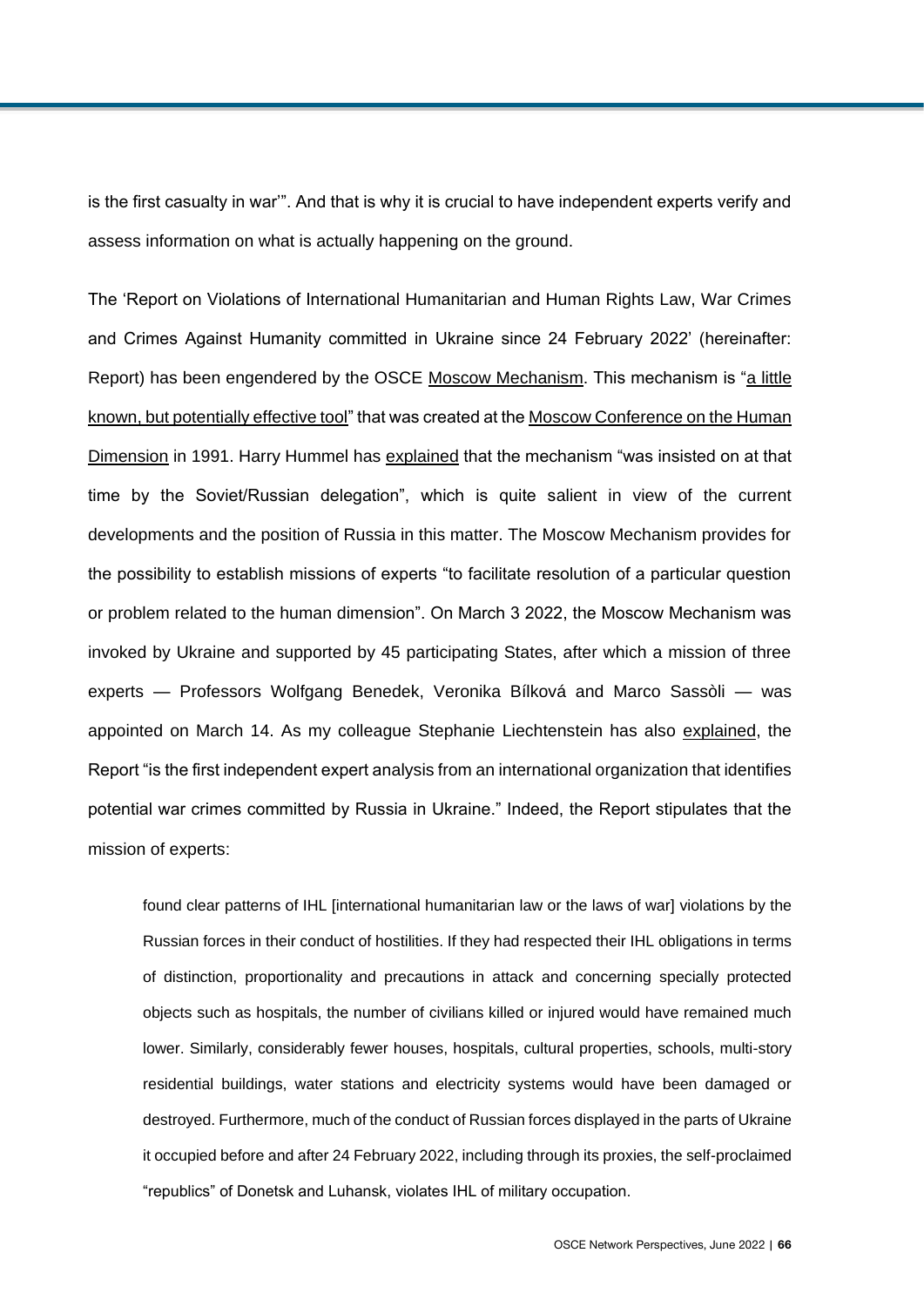In addition, the mission of experts looked at violations of international human rights law [IHRL] and concluded that it had "found credible evidence suggesting that such violations concerning even the most fundamental human rights (right to life, prohibition of torture and other inhuman and degrading treatment and punishment) have been committed, mostly in the areas under the effective control of Russia or entities under overall control of Russia."

It also concluded "that some patterns of violent acts violating IHRL, which have been repeatedly documented in the course of the conflict, such as targeted killing, enforced disappearance or abductions of civilians, including journalists and local officials, are likely to meet" the qualification of a widespread or systematic attack directed against a civilian population. "Any single violent act of this type, committed as part of such an attack and with the knowledge of it, would then constitute a crime against humanity."

The Report's findings are impressive, taking into account that the three experts were to complete their report within just three weeks, did not receive assistance from Ambassador Alexander Lukashevich, the Permanent Representative of the Russian Federation to the OSCE (who "considered the Moscow Mechanism largely outdated and redundant" and who "declined to nominate a liaison person but referred the Mission to the official statements and briefings of the Government of the Russian Federation, which made it impossible for the Mission to take account of the Russian position on all pertinent incidents, except based on official open sources and websites") and were not able to visit Ukraine themselves.

Another positive element of the Report is that it has looked at the conduct of *both* sides of the conflict and thus also at the alleged violations by the Ukrainian forces. This is a welcome and necessary approach, as [even Ukrainian authorities](https://t.co/skuEB7lYkq) using the hashtag 'Russianwarcrimes' on social media should not forget that they are there to investigate international crimes *as such*, irrespective of the nationality of the perpetrators. On Ukrainian alleged violations, the Report noted: "Some violations and problems were also identified regarding practices attributable to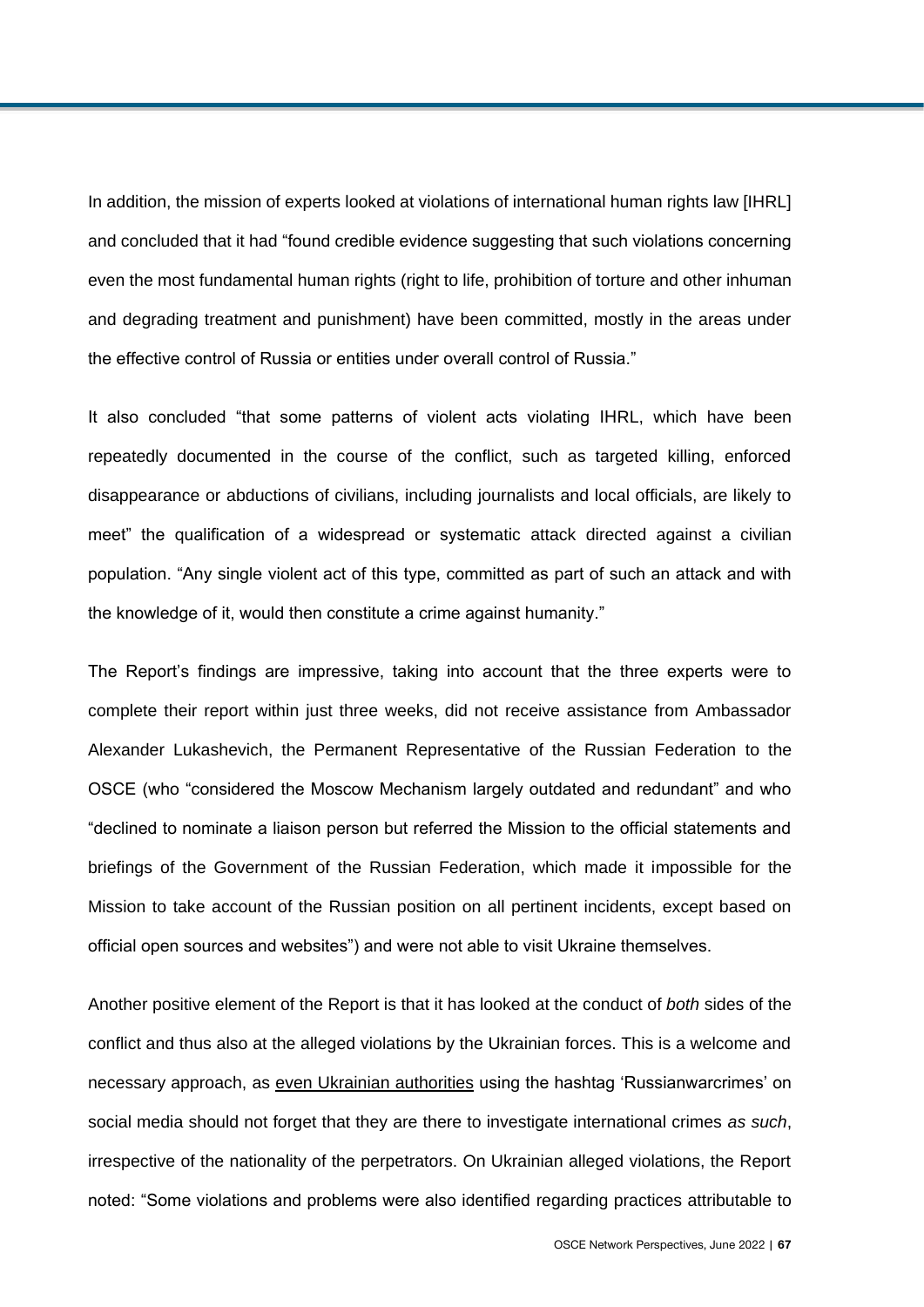Ukraine. The Mission is in particular concerned about the treatment of prisoners of war, who originally were considered criminals, and treated in ways that are incompatible with Geneva Convention III." But even though "violations [of IHL and IHRL] occurred on the Ukrainian as well as on the Russian side [...] [t]he violations committed by the Russian Federation [...] are by far larger in nature and scale."

The chance is considerable that the conflict, now concentrating in the east of Ukraine, will last for a long time to come. The Bucha massacre has shown how the Russian forces can behave in areas under their control, which does not bode well for the inhabitants of the territory currently under Russian control.

It is therefore of the utmost importance that the international community, and the OSCE is still part of that constellation, continues to keep a close watch. Stephanie Liechtenstein has already reported that Ambassador Michael Carpenter, US Permanent Representative to the OSCE, [told](https://www.state.gov/online-press-briefing-with-u-s-ambassador-to-osce-michael-carpenter/) journalists "that there may be utility in reinvoking the Moscow Mechanism". And just before this piece was published, it was indeed [announced](https://www.gov.uk/government/speeches/osce-moscow-mechanism-invoked-again-on-russias-war-in-ukraine-joint-statement) that the Moscow Mechanism was invoked a second time in response to Russia's war in Ukraine.

In these turbulent, emotional, partisan and chaotic times, we need careful and trustworthy analyses looking at all violations and a sober application of the law. Only this will help to dismantle disinformation and will do justice to the brave witnesses stepping forward to tell their gruesome accounts and the victims trying to find out what happened to their loved ones. It is because of reports such as the Report discussed in this post that accountability mechanisms such as the International Criminal Court (that will definitely make grateful use of the Report's findings) are strengthened and history more generally can unveil the truth of what is happening in Ukraine.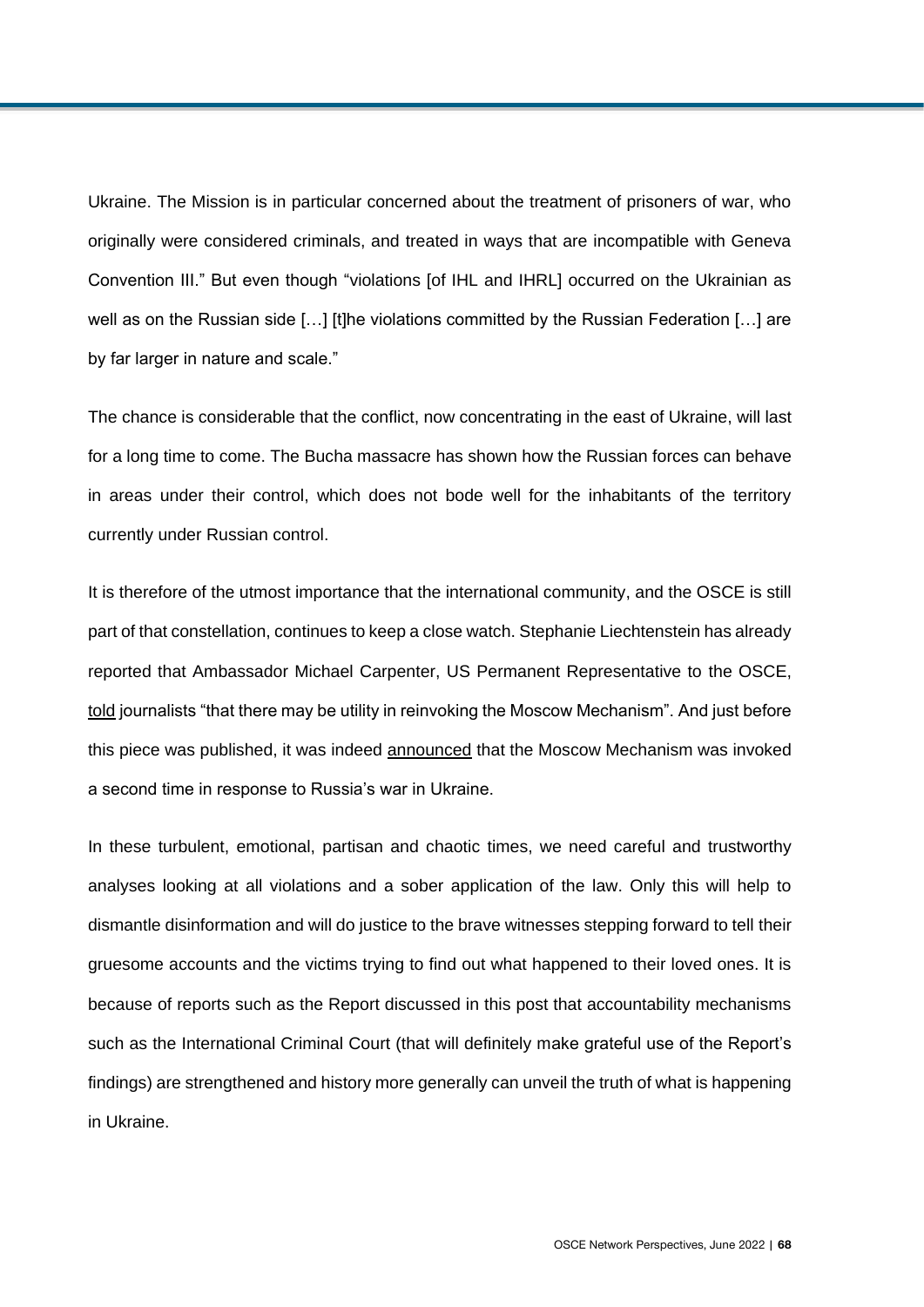It is of course true that the Report, good as it is, will not be enough to save the OSCE from its uncertain future. As Cornelius Friesendorf and Stefan Wolff have convincingly [argued,](https://www.shrmonitor.org/options-for-dealing-with-russia-in-the-osce/) "[u]ltimately, whether the OSCE can continue as a platform for dialogue between East and West, however minimal for the time being, depends on Russia." Nonetheless, this short post has been written to remind people that the OSCE, even now it is crippled, can still be of relevance in these daunting times. The OSCE is not only about security and dialogue but also about standing up for human rights. We owe it to the victims of this war that we do not bow our heads, throw in the towel and accept the Organization's total demise, but focus on positive elements such as the Report described in this post, while the Organization as a whole is being diagnosed and prepared for the new world that awaits us.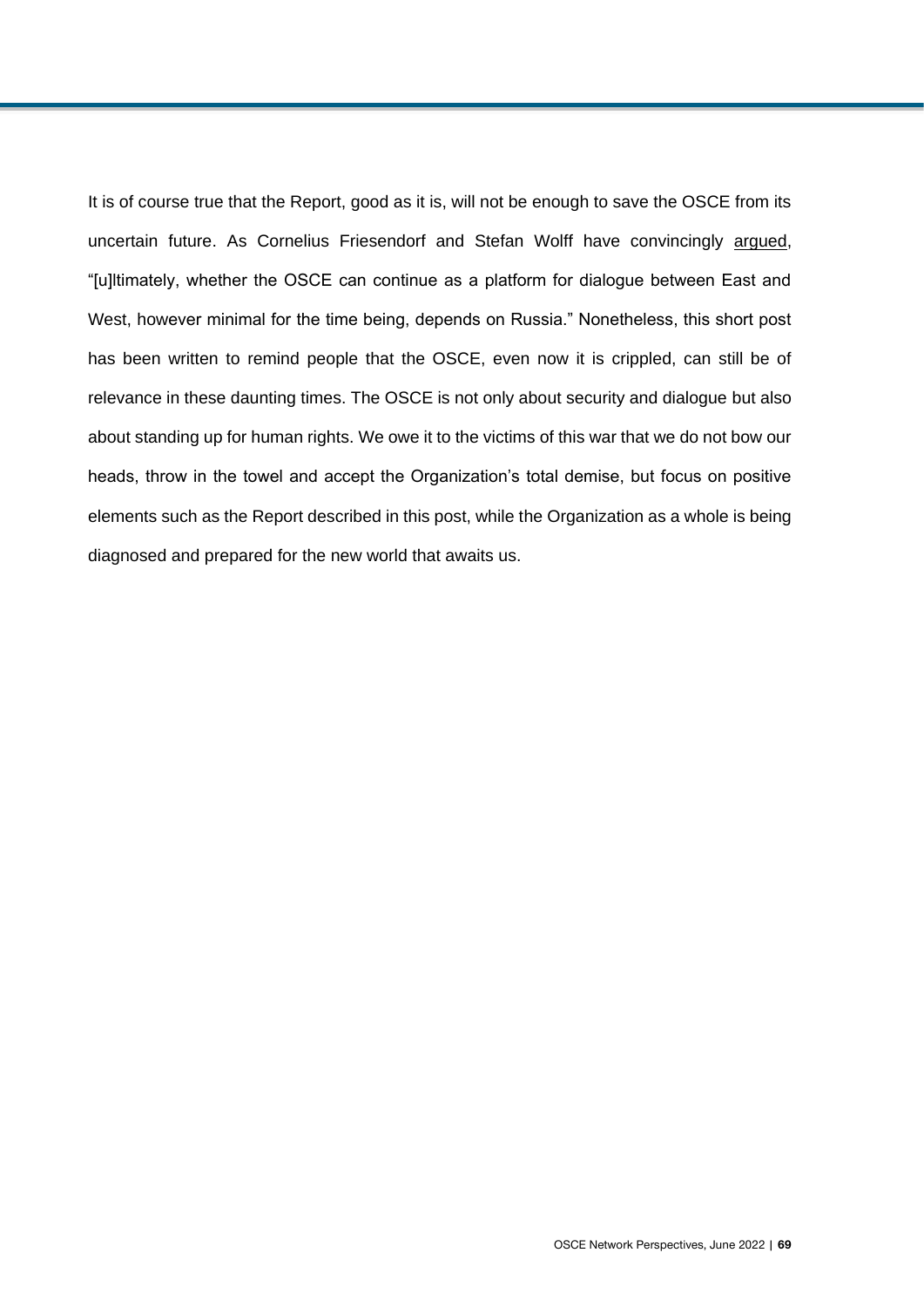# CAN CO-OPERATIVE SECURITY RETURN TO THE OSCE?

## Philip Remler<sup>25</sup>

l

Shortly before Russia began its war against Ukraine, the American diplomat and academic Stephen Sestanovich pointed out that Russia's aims appeared to be self-contradictory: Russia could either try to coerce Ukraine into its "camp" or it could try to pursue revisions to the international security order in line with the [draft](https://mid.ru/ru/foreign_policy/rso/nato/1790818/?lang=en) [agreements](https://mid.ru/ru/foreign_policy/rso/nato/1790803/?lang=en&clear_cache=Y) it sent to the US and NATO in December 2021. Pursuing either path would make the other [problematic.](https://www.youtube.com/watch?v=JyWUuZ1NN_o) In the author's view, Russia would have preferred to re-make the security order, using the military build-up around Ukraine to scare the West into talks and concessions. Changing the security order first would put Russia in a better position to pursue its objectives in Ukraine later. The West refused to discuss the unilateral concessions that Russia was demanding (packaged as "security guarantees"), offering to negotiate only on reciprocal measures. Putin then chose to invade Ukraine.

This course of events has had profound effects on the "rules-based order" that Russia, and most frequently Foreign Minister Lavrov, condemn as an artificial construct imposed by the West. Russia has made clear that it aims to replace that order with a narrowly-defined "international law" limited to the UN Charter and decisions of the UN Security Council, in which the Permanent Five — including Russia — have a veto. This would return the security order to the Westphalian world that Russia wants: a small set of great powers, each surrounded by client states, competing for power and influence and [imposing their decisions](https://www.amazon.com/Russia-New-World-Disorder-Bobo-ebook/dp/B00O127Z2O/ref=sr_1_fkmr1_1?crid=SSA1Y9FWFOT4&keywords=Bobo+Lo%2C+Russia+in+the+New+World+Disorder&qid=1651575892&sprefix=bobo+lo%2C+russia+in+the+new+world+disorder%2Caps%2C81&sr=8-1-fkmr1) on their clients. Such a world affords little space for co-operative security, privileging instead deterrence-based security punctuated by rare agreement among the great powers, as in the Cold War.

Co-operative security, in contrast, is based on the "rules-based international order," which is not the amorphous western project Lavrov has claimed it to be, but rather the concrete web of multilateral and bilateral treaties and agreements reached since the first nuclear arms limitations of the 1960s and 1970s. These treaties and agreements came to cover a comprehensive spectrum of international life. In OSCE terms, the rules-based order engages all three dimensions: hard security, including arms control and confidence building; economy and environment; and the human dimension. The Soviet Union and later Russia participated

<sup>&</sup>lt;sup>25</sup> Philip Remler, Nonresident scholar, Carnegie Endowment for International Peace, Washington, DC, USA.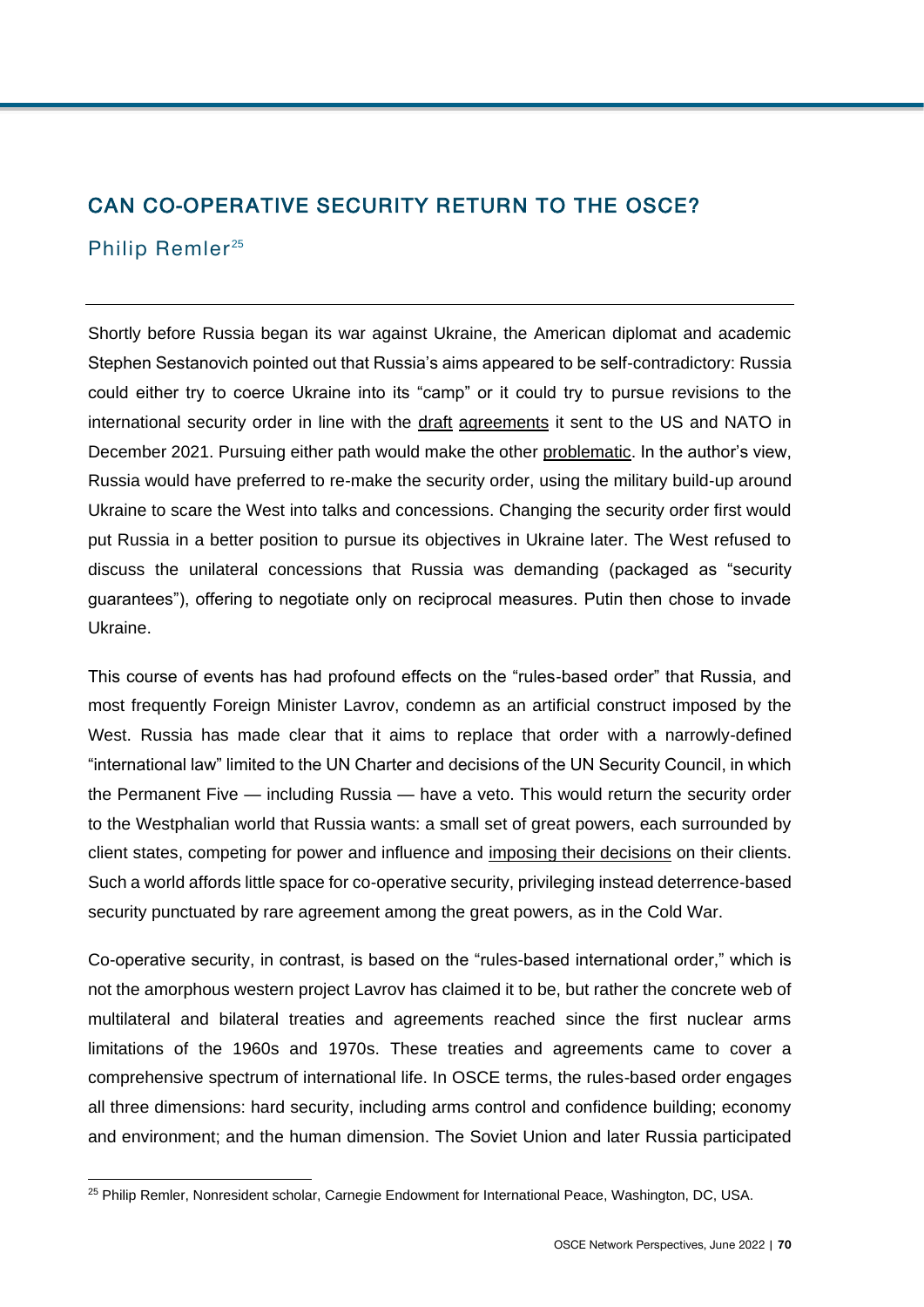in drafting and signed almost all of these documents, bilateral and multilateral, and such political declarations as the Helsinki Final Act (1975) and the Charter of Paris (1990), whose signatories committed themselves to strive towards human rights and democratic governance.

The arms control basket has been severely eroded in recent decades as treaties lapsed, beginning with the 2002 US withdrawal from the 1972 Anti-Ballistic Missile treaty; after tit-fortat withdrawals and mutual accusations of violations and bad faith, most hard security treaties are now defunct, leading to a gaping hole in co-operative security with deleterious effects on the rules-based order. While a number of economic/environmental institutions remain, Russia's exclusion from the Council of Europe and the UN Human Rights Council show that the human dimension now engages few commitments from its signatories.

Replacing the "rules-based order" with Russia's *sui generis* definition of "international law" would mean, at best, peace based on deterrence or, more likely, an end to the peace Europe has known (with regional exceptions) since 1945. However, Russia does not have the capacity or credibility to impose its system on Europe. At some point in the future, co-operative security may return if Russia changes its outlook; and the OSCE would still be the logical venue for talks.

But talking does not necessarily imply productive negotiations. And — even leaving aside Russia's invasion of Ukraine — strict reciprocity just for the concessions Russia demanded in December 2021 would require the West to demand in return withdrawal of Russian troops and equipment a similar distance from NATO borders; withdrawal of Russian troops and equipment from separatist entities over which Russia gained control since 2014 via annexation or cryptoannexationist "treaty," including Crimea, Luhansk, Donetsk, Abkhazia, and South Ossetia; renunciation of future territorial enlargement of the Russian state; discontinuing military exercises near NATO borders; etc. These demands only mirror the demands Russia has already made on the West. A head-on clash of these sets of demands cannot lead to productive negotiations. In addition, none of this leads to relief — long sought by Russia from sanctions imposed by Western countries in response to specific, concrete actions Russia has taken in recent decades. Relief presumably requires Russia's demonstrated rectification of those actions, some of them unrelated to Russian military incursions.

Any negotiations on co-operative security must therefore start off with a more realistic agenda. That can only happen when both sides agree to ditch demands for security concessions however disguised as "guarantees" — and get down to work on co-operative security that is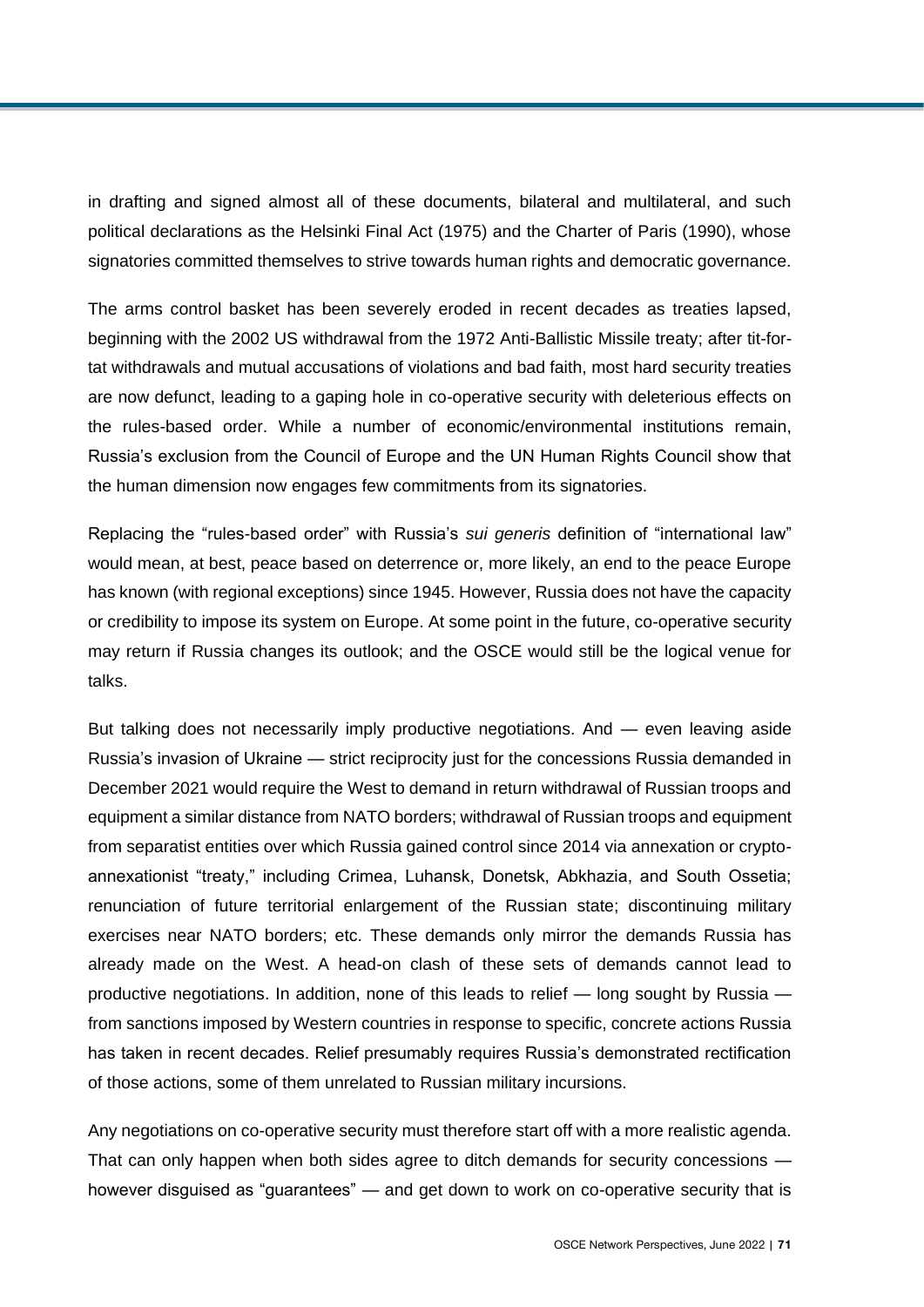balanced, reciprocal, and mutual, echoing the type of work the USSR and US engaged in on nuclear weapons, even as they faced off with each other in other fields. When can that happen? There is no timetable. Russia would first have to find a face-saving way to withdraw its 2021 proposals to the US and NATO to clear the agenda. When that can happen is anyone's guess.

Credibility must also reappear between the sides. For the West, Russia's responses to incidents such as the Litvinenko murder (2006), Skripal assassination attempt (2018), wrongful deaths of 298 civilians aboard MH-17, professions of non-belligerence in the Donbas wars (2014-2022), and assurances that Russia had no intention of invading Ukraine (2022) are a fog of misdirection and "alternative facts" that have eroded to nothing the credibility of all Russian official statements. Russia has its own list of grievances against Western credibility. The motto "Trust but verify" cannot be assumed; until it can, the watchword must be "Verify first".

It may take decades to meet the conditions necessary for productive discussions on cooperative security. The task before all of us is to keep the OSCE alive and functional until it can once again serve as the principal forum for co-operative security talks. The present author [wrote last year](https://www.iai.it/en/pubblicazioni/osce-sisyphus-mediation-peace-operations-human-rights) that the OSCE was returning to its CSCE origins as a forum for dialogue between hostile armed camps; right now it is not even capable of that.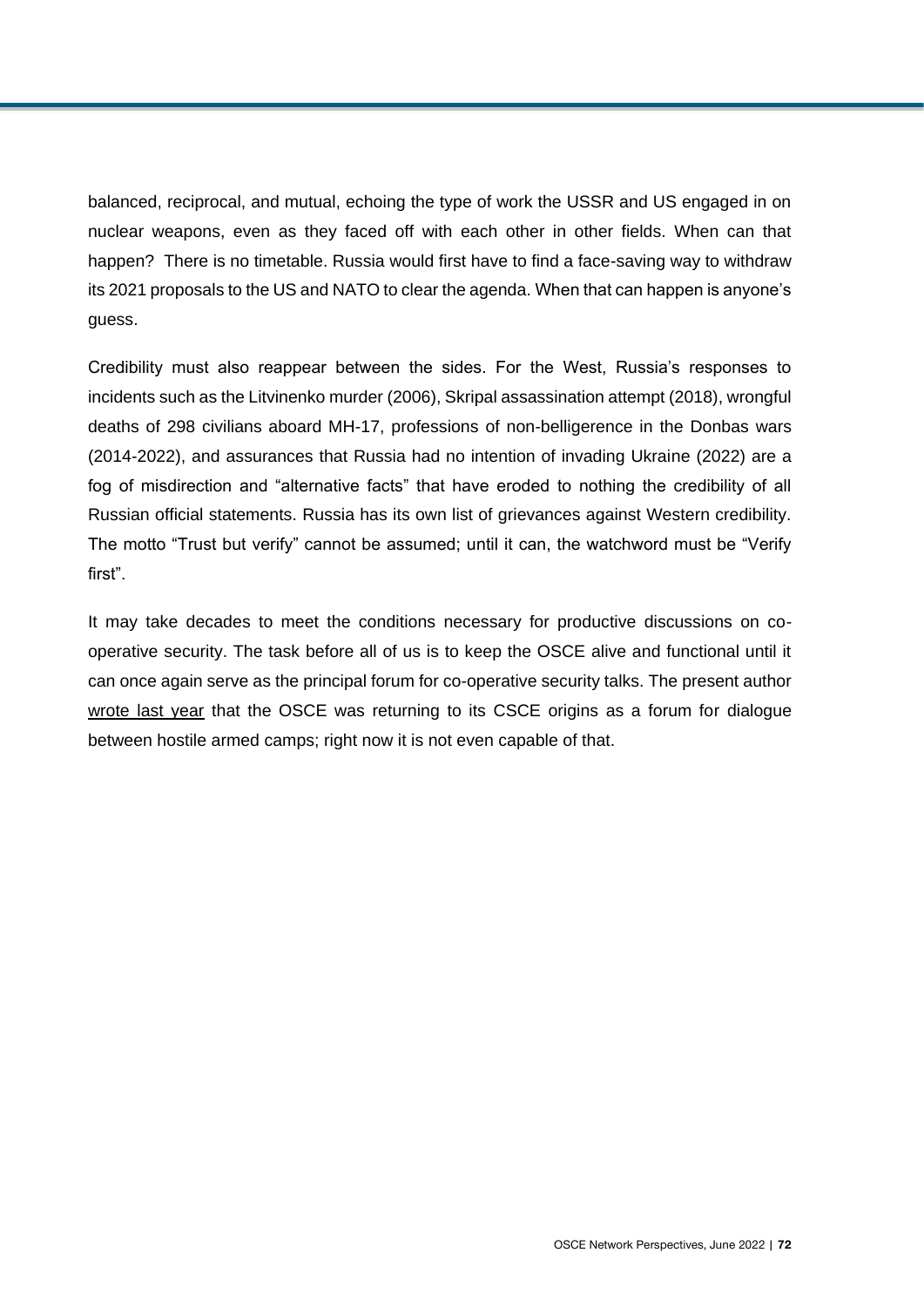# IMPLICATIONS OF THE WAR IN UKRAINE FOR THE OSCE

# Oleksiy Semeniy<sup>26</sup>

Russia's war of aggression against Ukraine is a vital test for the OSCE. For many years the OSCE has been seen as failing to prevent or de-escalate (not to even mention sustainably settle) conflicts in Europe. It now needs to be united and deliver feasible results to remain a useful element of European security.

However, its activity in Ukraine from 2014 until 24 February 2022 was also partially successful in organizational terms. It is worthy of astonishment how swiftly the OSCE succeeded in reorienting its country office and launched its special monitoring mission (SMM) in Ukraine in 2014. For those eight years the SMM was mostly an effective tool for many de-escalatory efforts and a number of successful solutions were implemented to tackle problems on the line of contact. But these successes were not enough and were underpinned by a lack of political backing in Vienna, due to growing political drifts and conflicts among some participating States, as well as a number of problems with efficiency at the Secretariat level. This assessment does not deny the efforts undertaken by OSCE institutions or the Secretariat, but mainly refers to the tempo and quality of reactions to negative developments in and around Ukraine. The quite destructive role of a number of OSCE participating States that wanted to block some productive initiatives also needs to be recognized. Many of the problems relate to the lack of adequate institutional capacity of the OSCE, because participating States for many years could not agree on necessary reforms, tolerating possible inefficiencies of the OSCE in critical situations. Therefore, Ukraine doubts that the OSCE can help settle the war and conflict with Russia. This negative attitude is less visible by people or organizations who have co-operated with the OSCE in different formats or been confronted with its activities – they have had possibilities to see the concrete impact of OSCE activities. However, the OSCE has not sufficiently promoted its results (even if moderate) and their practical value to key stakeholders inside Ukraine, especially to wider Ukrainian society. On the other hand Ukrainian authorities and society have expected much more clarity (i.e. on stating the facts and identifying the perpetrators without using general diplomatic phrases) and prompt reaction from OSCE representatives (either in the SMM or the office in Kyiv) to the violations from the Russian side (including its puppets in Donetsk and Luhansk). It may be these expectations were too high for OSCE staff because of

l

<sup>26</sup> Dr. Oleksiy Semeniy, Director, Institute for Global Transformations, Kyiv, Ukraine.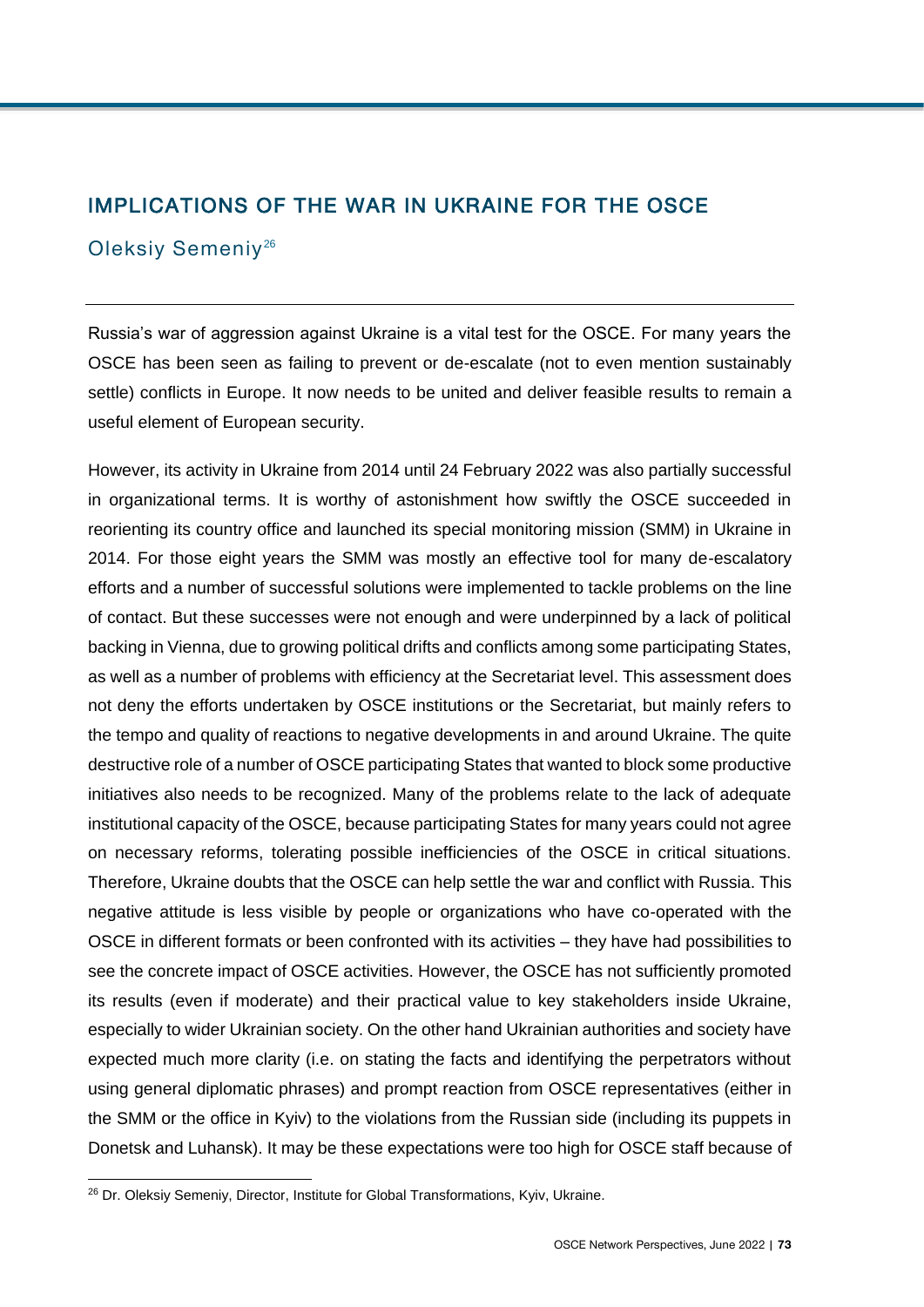the Organization's general policy to be viewed as a neutral and impartial actor (in order to keep Russia on board), but this also damaged the Organization's image.

This critical stance from Ukraine regarding the OSCE, underpinned by current high demand in Ukraine for very quick and feasible results (what would always be problematic for the OSCE to demonstrate) in any peace settlement, makes its difficult now to find appropriate clues for the Organization's positive role even in the event of a ceasefire. At the same time the OSCE (possibly with the UN) will join foreign partners to try to facilitate peace in the current Russia-Ukrainian war, mainly due to its previous experiences in Ukraine and the Organization's capacities. Therefore the Secretariat should prepare for situations such as a ceasefire and subsequent monitoring, and discuss it with the main conflict parties. Consultations with some OSCE participating States in advance about the modalities, scope and form of possible assistance (such as financing) would be a practical first step. In the case of such an approach, the OSCE could offer itself as a high value mediator and facilitator for Ukraine in any peace/settlement process, as well as attract more political weight in the wider European security architecture.

However, the OSCE lacks a clear success story for settling a conflict in Europe over the last few decades. This fact undermines its ambitions to play any important role in the current European security architecture and threatens to eliminate it as an actor in any future structure. The latest wars in Ukraine and in Nagorny Karabakh, where the OSCE did not play any role in preventing the wars from unfolding and still does not play any substantial role in the negotiation processes, once more underscore the Organization's low profile and credibility.

Therefore the war in Ukraine (with every month that goes by) further risks reducing the OSCE to a "high-level discussion club on European security issues". This, in turn, could affect its resources. In such challenging times many governments cannot explain to their own taxpayers the reasons why they should finance or seriously engage in the Organization, which seems to fail in delivering results in its main area.

The idea of co-operative security is also under substantial stress. To create the necessary bridges for future development, there needs to be clarity in definitions regarding rule breakers. Such a move could be complicated because of the consensus rule – rule breakers would have to condemn their own actions. But trying to avoid clear cut definitions regarding fundamental issues is not viable. If any one of the participant States violates core principles, thus challenging the security of all others on the continent, the Organization should be capable of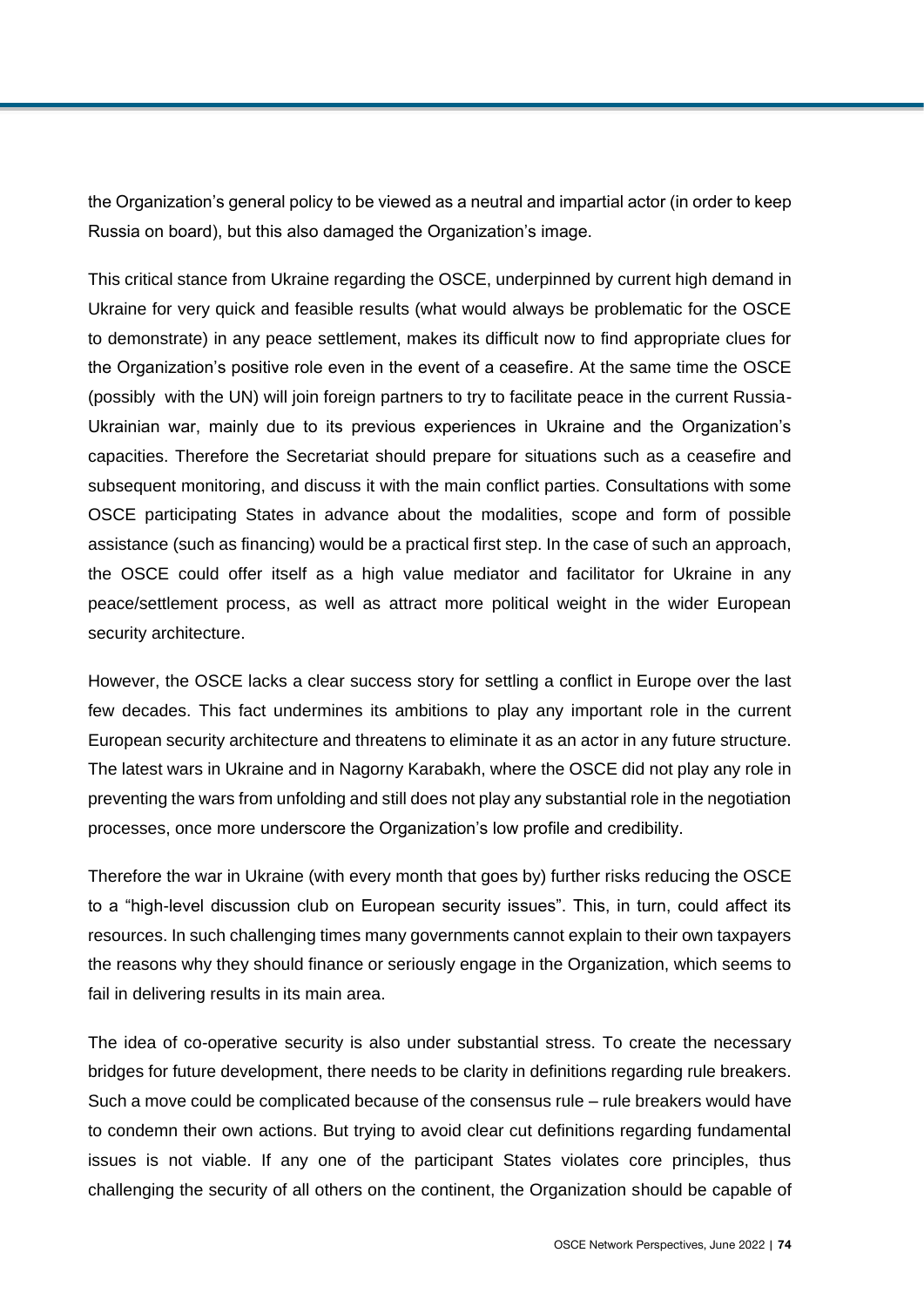(re)acting decisively. Imposing restrictions and collective measures against rule violators could support co-operative security. Defining clear red lines, which nobody within the OSCE space may violate, and defending these lines by all available means (including by military means, involving respective security structures) could be a way out of the current crisis. At the same time, the OSCE should develop mechanisms for re-integrating rogue actor(s).

Hence, there needs to be a combination of a future vision of the European security order and realistic mechanisms to sustain it, paying special attention to the enforcement elements regarding rule breakers and incentives for them to return to common rules.

To move forward, initiatives should be taken by Troika States who could organize a process of developing a new vision for the OSCE. This vision could be developed by a group of highlevel experts and then presented for discussion and modification to all OSCE participant States. The vision should include a place and roles for all participant States within a new architecture. Moreover, the three OSCE dimensions may be amended by including issues such as cyberspace and AI, energy, and food security. The OSCE could aim to make these changes by the 50th anniversary of the Helsinki Final Act in 2025. The Secretary General should play a leading role in enabling reform, and build upon the efforts of her predecessor, Thomas Greminger.

The Russian war against Ukraine provides a chance for the OSCE to adapt to the new European security environment. To serve as a platform for European security, it should be capable of fighting for its own rules and values. If the OSCE and its structures don't succeed in this, we will study its experience in the history books as just one more failed organization.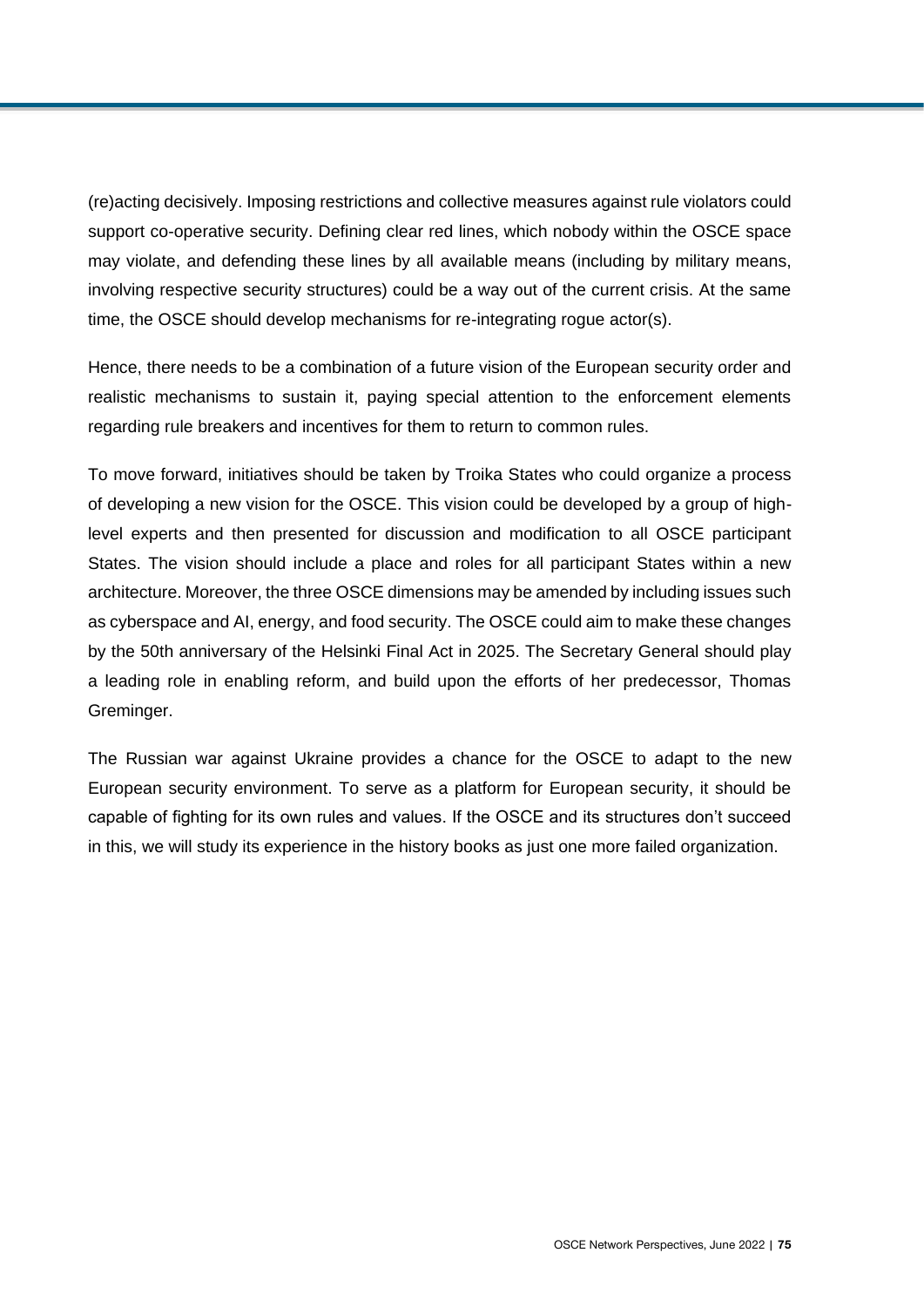# "DIE ANOTHER DAY" OR HOW THE POST-WAR AGENDA MAY BECOME A NEW LEASE ON LIFE FOR THE OSCE

# Fred Tanner<sup>27</sup>

l

While the UN has been chastised for its inability to effectively engage in Russia's war on Ukraine, the OSCE has become a real casualty of war. The world's largest regional organization has been playing an important role in managing crises in the former Soviet space ever since the end of the Cold War. It has established mediation mechanisms, sometimes together with the UN and the EU, in Georgia, Moldova, Nagorno-Karabakh, and Ukraine. It has also become the guardian of arms control agreements, such as the Conventional Forces in Europe (CFE), the Open Skies Treaty and the Vienna Document on Confidence- and Security-Building Measures. Finally, with the *Structured Dialogue*, the Organization served as the only multilateral inclusive dialogue platform, that brought together Russia, Ukraine, the US, and all other states from the Euro-Atlantic and Eurasian regions. This platform also gave smaller states a voice on European security.

With the unprovoked Russian attack against Ukraine, all of these achievements and activities are now in limbo: Russia violated the entire Helsinki Decalogue and, thereby, put the future of the OSCE at risk. It is true that the Organization has been in decline for a long time. The Putin speech in 2007 at the Munich Security Conference was a harbinger of Russian contempt against the OSCE, or more specifically against the OSCE's interactions with and support of NGOs that were allegedly involved in color revolutions of former Soviet republics, such as Georgia and Ukraine. Russia often blamed the OSCE for embracing policy issues and projects in the human dimension "East of Vienna" that were driven by Western agendas and financed by extrabudgetary funds.

The OSCE experienced a revival under the Swiss chairmanship in 2014, with the creation of a crisis management structure in Ukraine after Russia annexed the Crimea illegally and supported militant separatists in the Donbas. The armed conflict in Donbas led to the Minsk ceasefire, the creation of a Trilateral Contact Group and the deployment of two new OSCE missions: one in Russia at the Russian-Ukrainian border (Border Observation Mission-BOM) and one primarily in Donbas, for the observation of the Minsk mandated ceasefire agreements

<sup>&</sup>lt;sup>27</sup> Dr. Fred Tanner, Ambassador (ret.), Visiting Professor, Centre on Conflict, Development & Peacebuilding/Graduate Institute and Associate Fellow, GCSP, Geneva, Switzerland.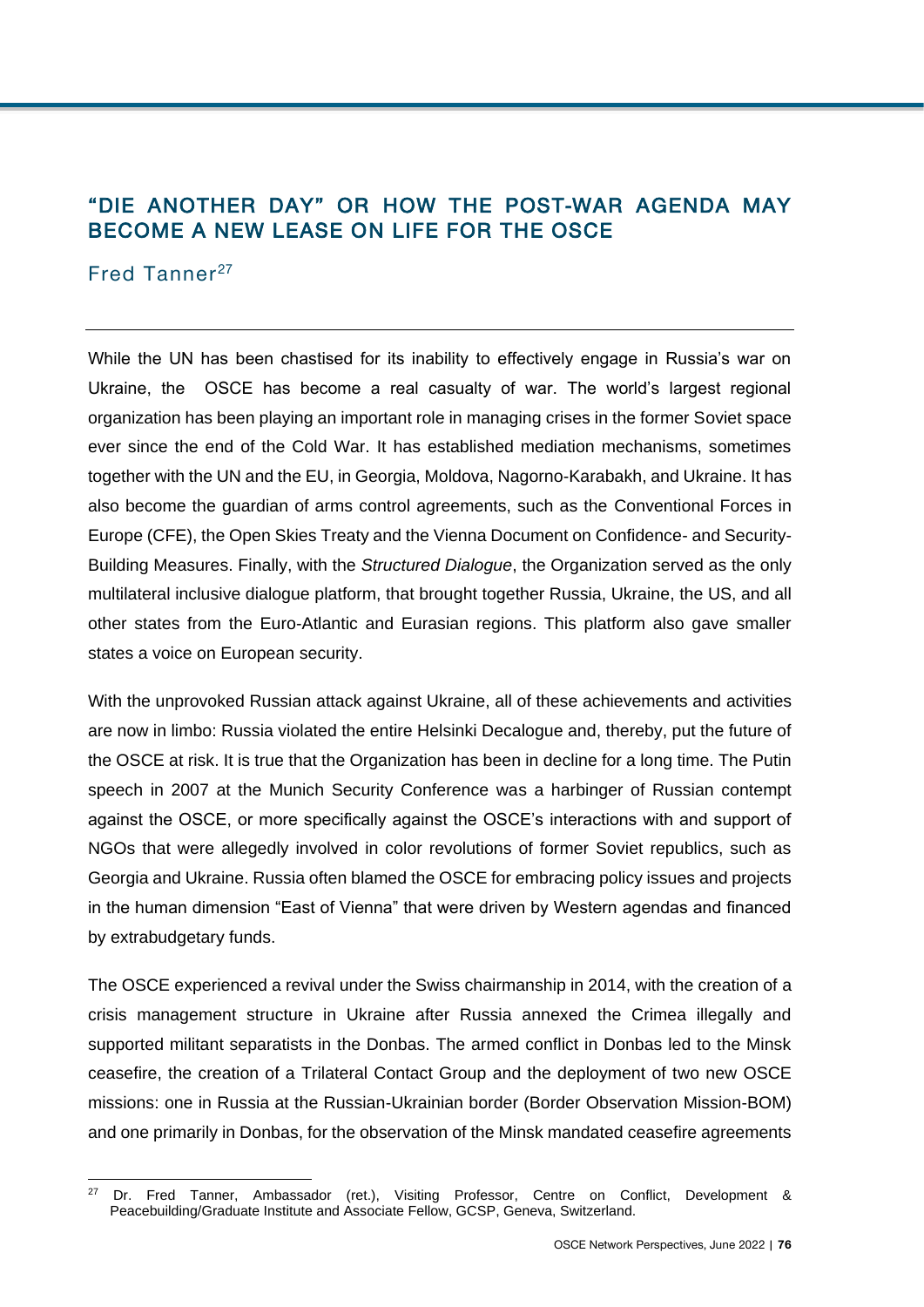(Special Monitoring Mission to Ukraine — SMM). The SMM was one of the largest OSCE missions ever, with an annual budget of over €100 million.

With Russia's military offensive against Ukraine in February 2022 and the emergence of a weaponized polarization between Russia and the West, the OSCE has lost its role as a dialogue platform and as a mediator. Russia closed down the BOM last year and vetoed the extension of the SMM mandate in late March 2022. The Minsk agreements have become dysfunctional with the Russian recognition of the separatist "republics" Donetsk and Luhansk as "sovereign and independent states".

With Russia opposing everything related to Ukraine and vice versa, the consensus-based Organization is deadlocked and will have no approved resources as long as this situation persists. But the ultimate demise of the OSCE may not be today, and it could "die another day". [Numerous](https://www.shrmonitor.org/options-for-dealing-with-russia-in-the-osce/) [excellent](https://www.crisisgroup.org/europe-central-asia/eastern-europe/ukraine/preserving-osce-time-war) [publications h](http://opiniojuris.org/2022/04/22/options-for-a-peace-settlement-for-ukraine-option-paper-ii-new-european-security-order/)ave outlined what possible scenarios would be suitable for the Organization in such dire straits. They range from "back to basics" with a return to conference diplomacy, to reducing the co-operative space with Russia, to reform efforts that could transform the OSCE into a treaty-based institution.

#### 1. Post-conflict rehabilitation agenda

In my view, the overwhelmingly destructive effects of Russia's war on Ukraine will require an unprecedented international reconstruction effort in support of a post-conflict Ukraine, regardless of the war outcome. This will represent an opportunity to the OSCE. It is true that the end of the war is still beyond the forecasting horizons, but [Every War must end](http://cup.columbia.edu/book/every-war-must-end/9780231136662)*,* as Fred Iklé, the Swiss-born US Under Secretary for Defense Policy, argued in his accomplished book (1964). "To win peace" may take months or years. Regardless of the timing, the OSCE as an inclusive European security organization should soon be prepared to offer Ukraine and Russia its toolbox and programmatic rehabilitation proposal. War termination and multifaceted postconflict rehabilitation and reconstruction may become a silver bullet for the Organization, especially in the political-military domain.

The OSCE has been engaged in post-conflict reconstruction and monitoring since the dissolution of the Soviet Union and the implosion of Yugoslavia after the end of the Cold War. The OSCE had post-conflict reconstruction mandates in Tajikistan (with the UN in the lead), Albania, Croatia, Macedonia, Kosovo, Bosnia and Herzegovina, and Ukraine. Most of these reconstruction and peacebuilding activities were carried out in partnerships with the UN, the EU, and in some cases also with NATO (Kosovo, Macedonia).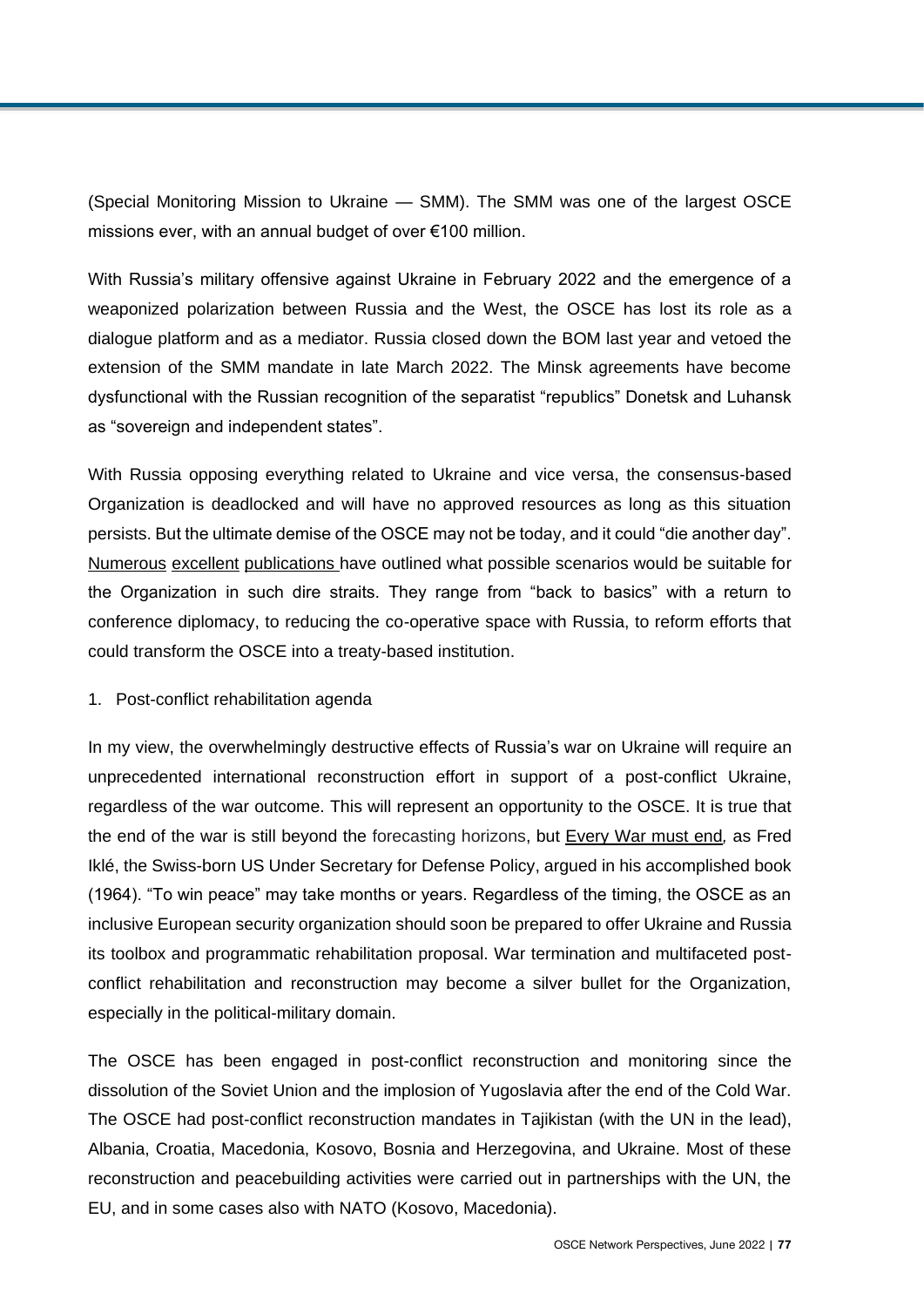The UN Basic Guide on Disarmament argues that in post-conflict settings, the immediate destruction of surplus and collected weapons and ammunition removes possible sources for new conflicts and builds confidence among communities concerned. This is even more a case when there has been a massive cross-border inflow of weapons and volunteer fighters. As to the OSCE, while relying on the *Decision on Small Arms and Light Weapons* (drafted by the OSCE Forum for Security Co-operation in 2009), it can remind belligerents in the OSCE area to include "safe storage and stockpile management issues of small arms and ammunition" in the peace agreements that may be negotiated.

The OSCE has a solid track record with the collection, destruction and stockpile management of small arms and light weapons (SALW) as well as ammunition, especially in the Western Balkan region where some projects are still ongoing. In addition to SALW, there will be a need by Ukraine to clear explosive hazards, improvised explosive devices (IEDs), UXO, as well as map and clear mines. Furthermore, in view of the inflow of man-portable air defense systems that represent a clear threat to civilian aviation, a mandate with an important portfolio will be required. Dealing with SALW and possibly heavy weapons would involve the drafting of a Baseline Assessment Study, together with awareness building regarding the danger of illicit proliferation of weapons in a post-conflict region. It will also necessitate the training of national capacities and, finally, the establishment of a nexus to Border Security Management across the OSCE.

The OSCE could also assist in the wider peacebuilding agenda of a post-conflict Ukraine. In the post-conflict Western Balkan region, for instance, the OSCE dealt with restitution of occupied territories and the unimpeded return to homes and properties of refugees and displaced persons. The OSCE/ODIHR will be challenged to organize elections on national and local levels, possibly within a new geographical reality and in view of the millions of Ukrainian voters still abroad.

The work of the OSCE Project Co-ordinator in Ukraine (PCU) should continue in the post-war setting, as its current mandate includes support to the government in domains such as constitutional reform, legal and criminal justice reform, human rights and legal education.

#### 2. Ceasefire monitoring

Drawing from the rich experience of the OSCE SMM that has been active across Ukraine, and especially in the Donbas region, the OSCE could offer to resume ceasefire monitoring between Ukraine and Russia should there be a stalemated conflict ending with a ceasefire or peace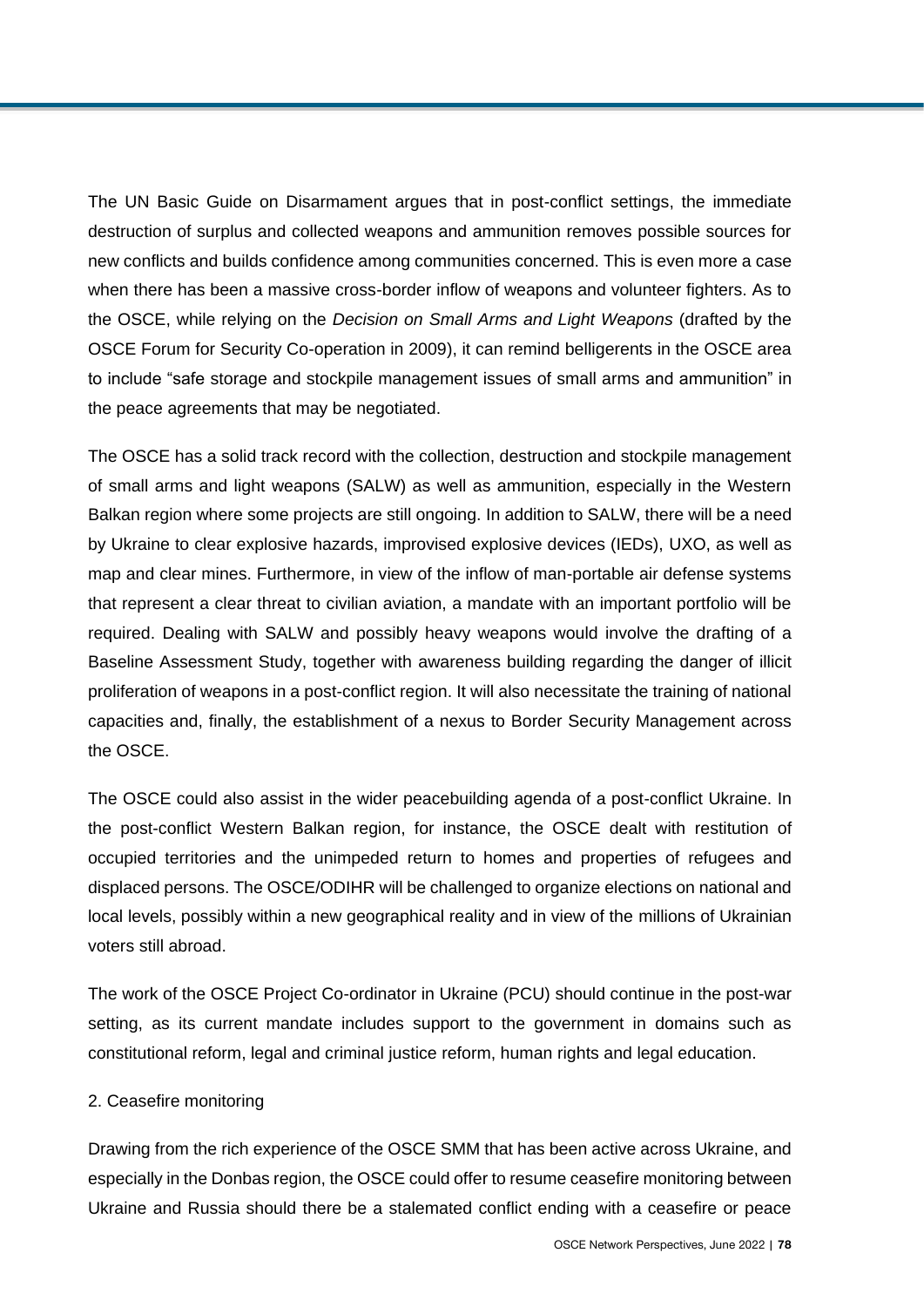agreement. The Conflict Prevention Centre of the OSCE [has elaborated](https://www.osce.org/secretariat/491220) in recent years useful and extensive lessons learned on ceasefire monitoring in a semi-permissive environment. Part of the recommendations are contingencies and operational commitments negotiated by the TCG that include the separation of forces, withdrawal of weapons, disengagement zones, monitoring and reporting, de-escalation and confidence building measures.

Given such an ambitious post-conflict agenda, the inevitable question to address is how the OSCE can continue to function and hedge against the lack of consensus and decision-making inertia. Short of a consensus decision, there may be some kind of *sauve qui peut* solution whereby the extension of the PCU mandate or even the deployment of a new mission for SALW and remnants of war destruction and stockpile management could be granted upon invitation by Ukraine without consensus of all 57 participating States, financed by extrabudgetary funds, at least for a certain period. Such a solution would require leadership with diplomatic skills and lots of sensitivities.

Ceasefire monitoring would require, in turn, consent by both Ukraine and Russia. In contrast to the EU, for instance, the OSCE could deploy a status-neutral mission, that may be required in view of the unknown future status of the Donbas "republics".

Mark Twain quipped that history does not repeat itself "but it rhymes"; similarly, the history of the OSCE in a post-war Ukraine will not repeat itself; there will be no new Minsk agreements and no new SMM, but some post-conflict arrangements will be similar to those of the past.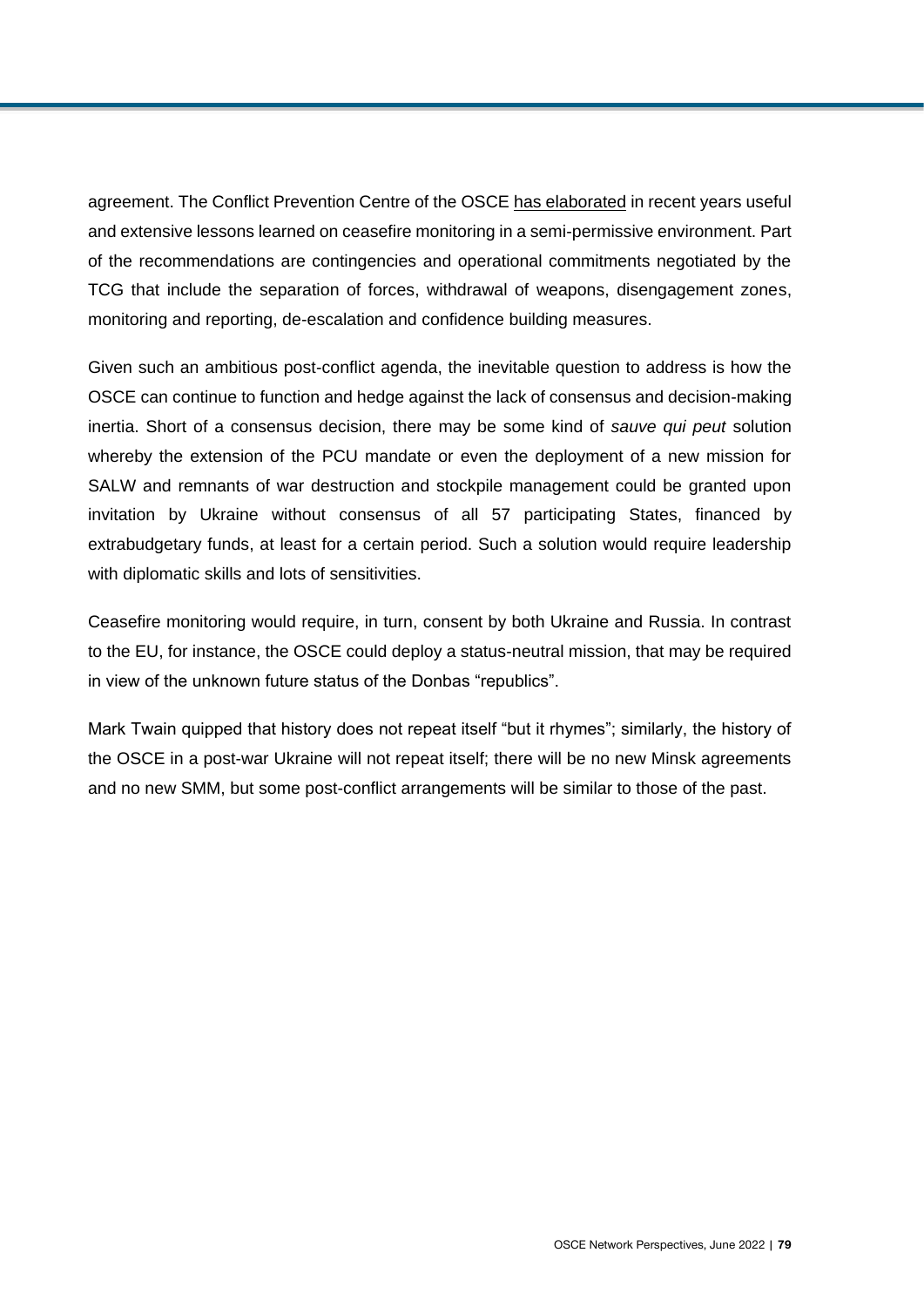# PREPARING FOR FUTURE OSCE MISSIONS: LESSONS FROM THE SPECIAL MONITORING MISSION (SMM) TO UKRAINE

## Andreas Wittkowsky <sup>28</sup>

 $\overline{a}$ 

The largest international peace operation in Ukraine has been relegated to history. Its demise began with the Russian military attack on Ukraine and the temporary evacuation of international mission staff at the end of February/beginning of March 2022. On March 31, the OSCE Permanent Council was unable to extend the mandate of the Special Monitoring Mission (SMM) to Ukraine, as the Russian Federation objected to its continuation. This put the mission into an administrative and ultimately a closure mode.

Discussions have [begun](https://www.zif-berlin.org/sites/zif-berlin.org/files/2022-05/2022-05-ZIF-Brief-Ukraine.pdf) on whether (and when) a newly mandated peace operation could contribute to peace, stability and security in Ukraine. The "fog of war" makes it difficult to determine what concrete role such an operation could play, what tasks it should be given, what resources would be needed, and who could issue the corresponding mandate.

We do not know whether there will be a negotiated ceasefire between Russia and Ukraine and whether it might include a mandate for a peace operation. We do not know whether currently occupied territories will have to be reintegrated into Ukraine after the end of hostilities. And we do not know whether and what type of confidence-building and peacebuilding activities will be needed on the ground. All this depends on the further course of the war and the resulting power constellations. At present, some observers [consider](https://www.crisisgroup.org/europe-central-asia/eastern-europe/ukraine/tentative-first-look-options-peace-operations-ukraine) a ceasefire monitoring mission the most likely option for the future.

Another question is whether the OSCE would be able to mandate such an operation. The deployment of an OSCE field operation does not only require a formal invitation by the host country but also a consensus decision by all 57 participating States in the OSCE Permanent Council based in Vienna. The OSCE's initial comparative advantage of having a ready-made monitoring mission framework in place with the SMM is now quickly dissipating, as former

<sup>&</sup>lt;sup>28</sup> Dr. Andreas Wittkowsky, Senior Researcher, Team Analysis, Center for International Peace Operations (ZIF), Berlin, Germany. The author would like to thank the German secondees to the SMM whose experiences provided invaluable input to this paper.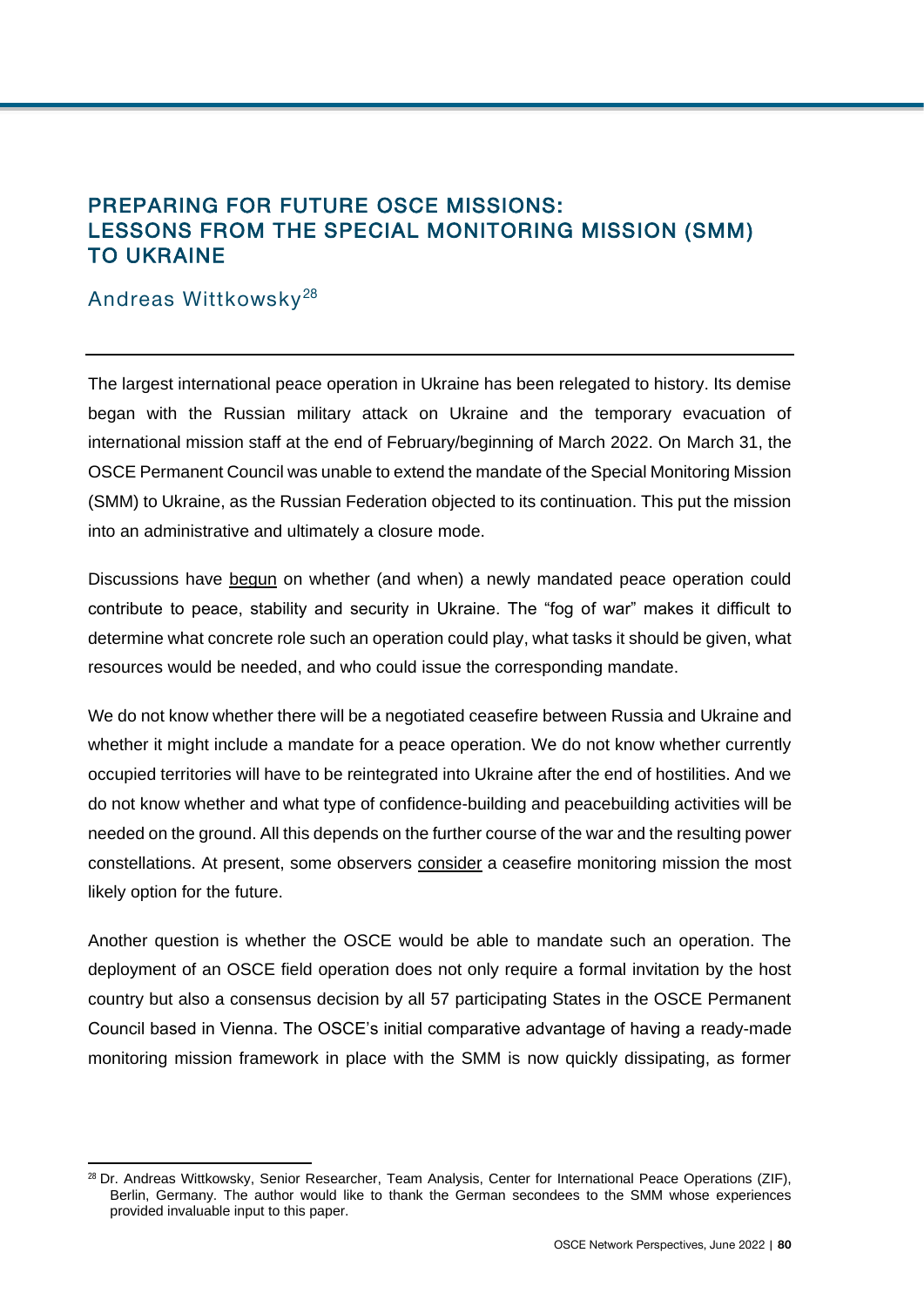mission staff move on to other professional activities. Moreover, many of the mission's assets left in Ukraine have been destroyed, damaged or simply lost since the start of the war.

Still, history has also taught us that windows of opportunity emerge unexpectedly. So there might be a political constellation in which an OSCE field operation to monitor and verify a ceasefire is indeed in demand. In the end, this will depend on Kyiv's wish for such a mission and whether Russia agrees to the mandate, both in terms of tasks and the area of operations.

The OSCE can and should prepare for such a scenario. This suggests that it is the right time for the Secretariat to systematically evaluate the experiences of the SMM and learn the lessons of the obstacles which had hampered the mission throughout its deployment provided.

## **Setting up a mission from scratch**

The SMM to Ukraine was established in March 2014 with the mandate to reduce tensions and foster peace, stability and security, as well as to monitor and support the implementation of all OSCE principles and commitments. Following the annexation of Crimea by Russia, and given the tense situation in Eastern Ukraine, the SMM was to be deployed quickly. Since the OSCE had not run a mission of that type since deploying the Kosovo Verification Mission in 1998, there was little institutional knowledge in the Secretariat that could guide its establishment.

The Minsk agreements of September 2014 and February 2015 changed the mission's posture fundamentally. The mandated number of international civilian personnel grew from an initial 100 to 1,000, although actual numbers remained somewhere above 700. Almost two thirds of these were deployed to the Donetsk and Luhansk Monitoring Teams, operating on both sides of the Line of Contact.

In monitoring and verifying the Minsk obligations the SMM faced the challenge that the ceasefire was never fully observed, the armed conflict in eastern Ukraine continued with low intensity and its freedom of movement was often restricted. After 2020, mission operations were additionally affected by Covid-19, severely reducing staff availability, restricting personal contacts to counterparts and further hampering the movement of monitors.

While being faced with increasing external challenges, the SMM managed to fulfil the key aspects of its mandate. The latter was broad enough to cover its support to implement the Minsk provisions. The mission focused on factual, impartial reporting, the facilitation of local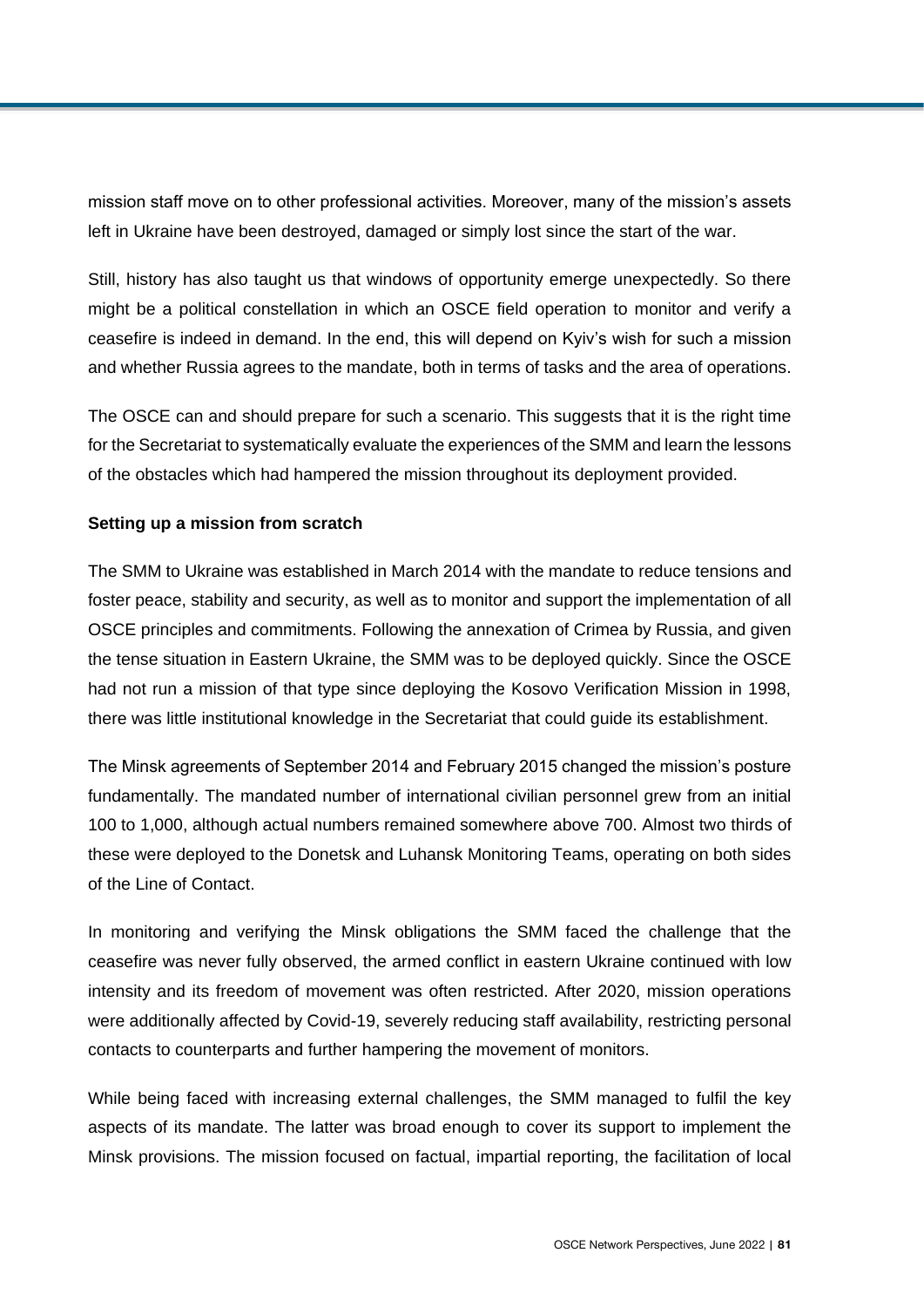windows of silence and confidence building measures in co-operation with the Trilateral Contact Group chaired by the Special Representative of the OSCE Chairperson-in-Office.

Still, a number of pertinent internal problems persisted and were regularly raised by seconding participating States and SMM staff. These testified to the fact that internal organizational development was a difficult endeavor for the mission.

## **1. Planning mandate implementation**

The mandate of the SMM encompassed a range of activities that were not spelled out in detail. This gave the mission sufficient flexibility to react to changes on the ground but implied that the mandated activities were supposed to be emphasized differently at different points in time.

That played out especially with respect to the Human Dimension (HD) as a core aspect of the OSCE's comprehensive approach to security, the role of which was always contested within the mission as well as among participating States. One faction of the mission held that HD should be pursued as a separate strand of activities, in parallel to ceasefire monitoring and the like. Others reasoned that the HD should be mainstreamed into all mission activities. While it is not unusual that there are opposing views on how to address cross-cutting issues, this question was never systematically resolved. As a result, different locations (teams and hubs) applied different HD approaches at different times.

## **2. Unifying Mission Structures and Procedures**

As already noted, there was little institutional knowledge that the OSCE Secretariat could chip in as guidance, and the SMM grew substantially after the Minsk agreements. The respective mission structures and procedures were largely designed by the first mission leadership and soon needed to be adjusted. Initially, there was a fair amount of discretion left to the teams in the field, resulting in diverse operational settings that varied between monitoring teams and locations. In the years that followed, management found it difficult to change the settings created in the early days.

Gradually, Standard Operational Procedures (SOPs) were developed for patrol planning and the like, providing the mission with a more unified structure. Nevertheless, SOPs were often regarded as cumbersome, not fitting the conditions in the field. Moreover, important operational knowledge was regularly lost when staff left the mission, as a functioning knowledge management system was absent and proper handovers were the exception.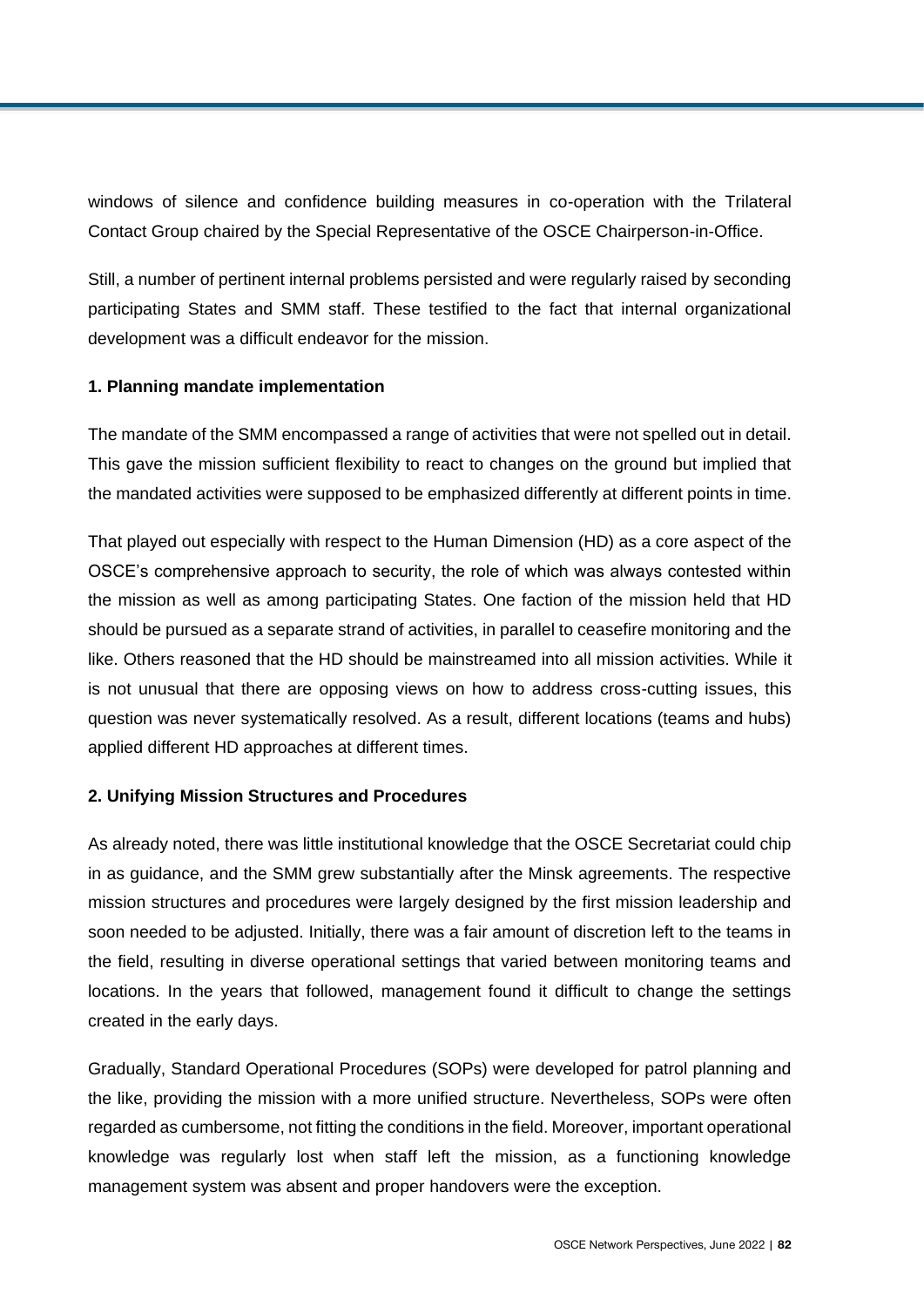#### **3. Mobilizing Human Resources**

Human resources are the most important asset of any mission. Here, the SMM was confronted with serious bottlenecks throughout its operation. Recruitment processes took far too long, resulting in serious backlogs to fill vacancies at almost all times.

In mobilizing staff, the terms of reference for monitoring officers, who represented the majority of mission personnel, turned out to be overly academic, not matching the qualifications needed in the field. Monitoring officers with university degrees found themselves utilized well below qualification. And while statements vis-à-vis seconding states repeatedly claimed that HD experts were in dire need, mission practice showed they were not. All this led to unnecessary frustrations among seconded staff.

#### **4. Providing Management Support**

The establishment of the SMM also represented a management challenge. The leadership of the SMM, as in many other peace operations, was appointed in a political bargaining process. As a result, mission leadership had a profound background in international diplomacy. But managing a field operation that quickly grew to some 1,200 international and local staff was not something they were best prepared for. A contested division of labor between the deputy chief monitors and an unclear role of a chief of staff did not help either.

Effective middle managers with the respective skills were also a scarce resource, which negatively impacted on staff's motivation and discipline.

## **5. Fulfilling the Duty of Care**

The SMM, and partly the seconding states, underestimated the extent of its duty of care responsibilities. As the ceasefire was frequently violated, mission staff were regularly exposed to risks such as exchanges of fire, mines, unexploded ordnance and similar threats. While the SMM successfully introduced a system to support staff after security incidents, its overall security management left many seconding states and their secondees in doubt about whether it was sufficiently fit for the challenge. The 2022 evacuation proved that point.

Complaints of poorly maintained vehicles, inadequate protection gear, and defunct communication equipment were widespread. These deficits exposed personnel to much greater risks than necessary.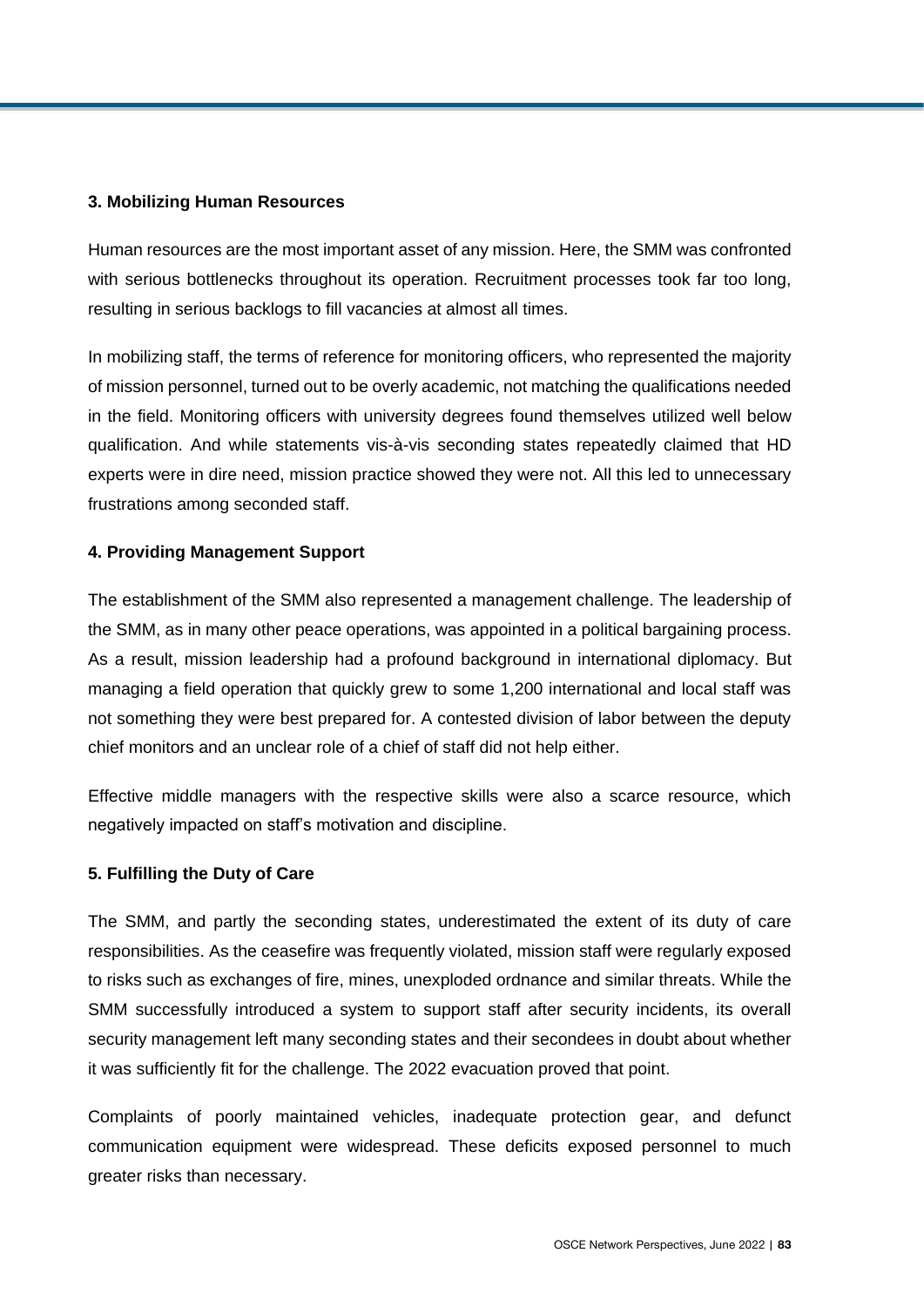## **6. Strengthening Mission Oversight**

Finally, mission oversight was fuzzy. The authority over the mandate lay with the participating States, which were not always unified in their understanding of SMM priorities. They were represented by the annually rotating Chairperson-in-Office. The Secretariat supported the mission in its everyday operations. In reality, there was often a perceived rift between the mission and these institutions. The SMM leadership in part over-used its high degree of discretion and avoided advice provided.

#### **Takeaways for the Future**

There might be one positive in the unexpected closure of the SMM: It provides the chance to reflect on the challenges which were difficult to address in the day-to-day bustle of a mission operating in extremely challenging circumstances. The opportunity to invest in identifying and learning lessons that can guide planning for future missions is unmissable. Such an exercise should address, and further spell out, the following issues:

- With a view to providing strategic guidance for recruitment, operations and procurement, instruments that the UN and the EU apply in their missions can be explored. Strategic documents like a mission implementation plan or an operational concept regularly define, update and communicate the priorities of an operation and provide orientation to mission staff as to how to implement the mandate. Further guidance is made available by concepts for specific areas of activities. They foster operational coherence and allow a mission structure to follow its function.
- The set of SOPs that the SMM developed should be reviewed, at best involving persons who worked with them in the field. Having them ready for the future would be an asset. Identifying the pitfalls that needed to be overcome when introducing knowledge management systems or monitoring technology is equally valuable.
- Recruitment would benefit from a review that aims at more speedy placements that better meet a mission's requirements. Terms of reference for vacancies should be derived from the real demands of the mission. Also, the needs for induction and essential job-related training could be assessed.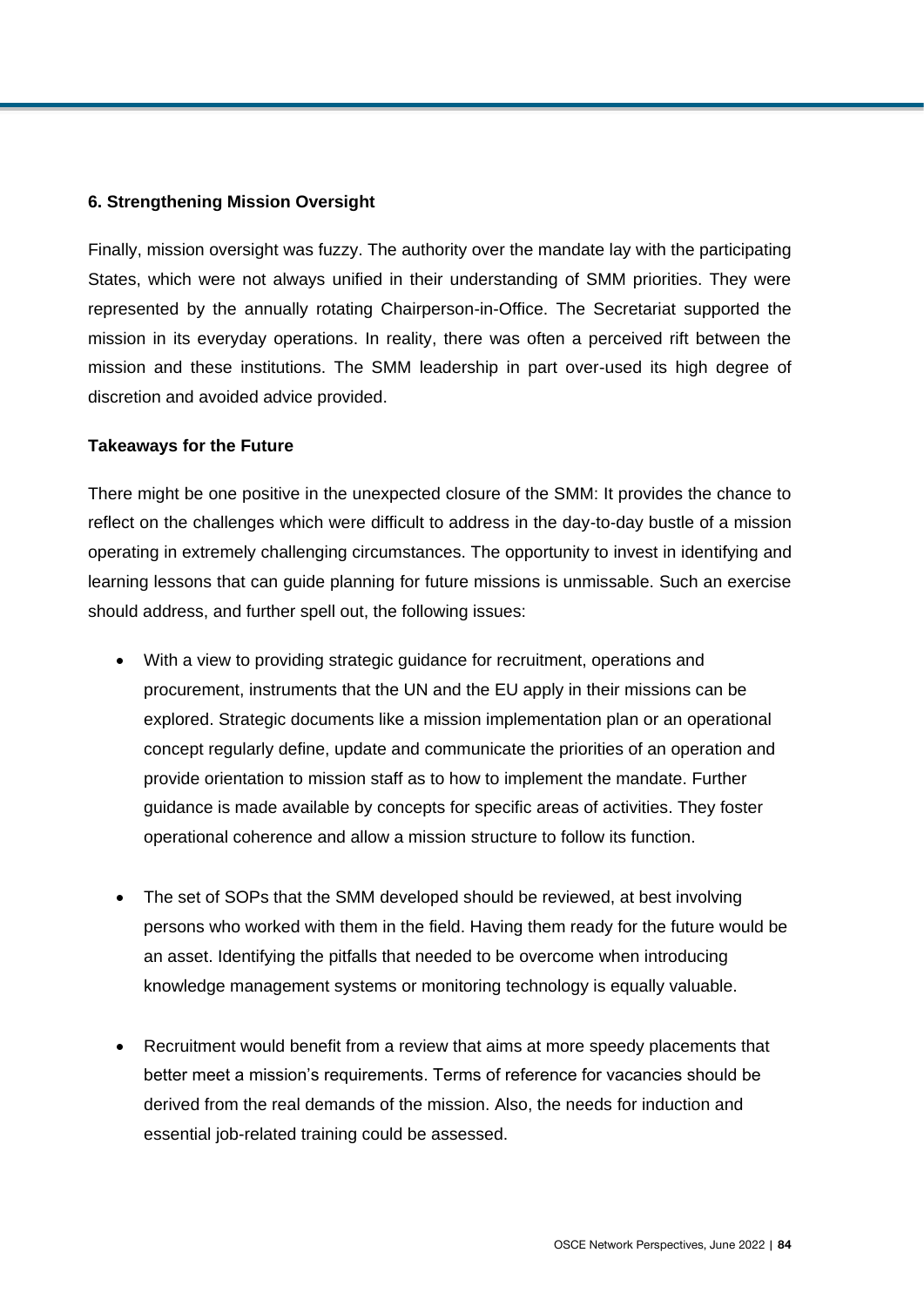- There are tested ways to support leadership in peace operations. In some missions, a key role in relieving the political leadership falls to a chief of staff. It would also be useful to assess which trainings can help line managers cope with their work, and how to raise their awareness of how to communicate in a diverse mission.
- Importantly, duty of care aspects need to be recognized as core issues for mission leadership, with mission security being on top of the list. Also, it would be useful to reflect on instruments and procedures that increase staff satisfaction and protect them from harassment.
- Finally, considering how the responsibilities between the Chairperson-in-Office, Secretariat and the mission can be delineated more clearly could contribute to more accountability. Also, Secretariat capacities might need to be looked at.

Make no mistake — similar problems to those that plagued the SMM are also fairly typical for other international peace operations. This suggests including a peer exchange with other organizations into a lessons learned exercise.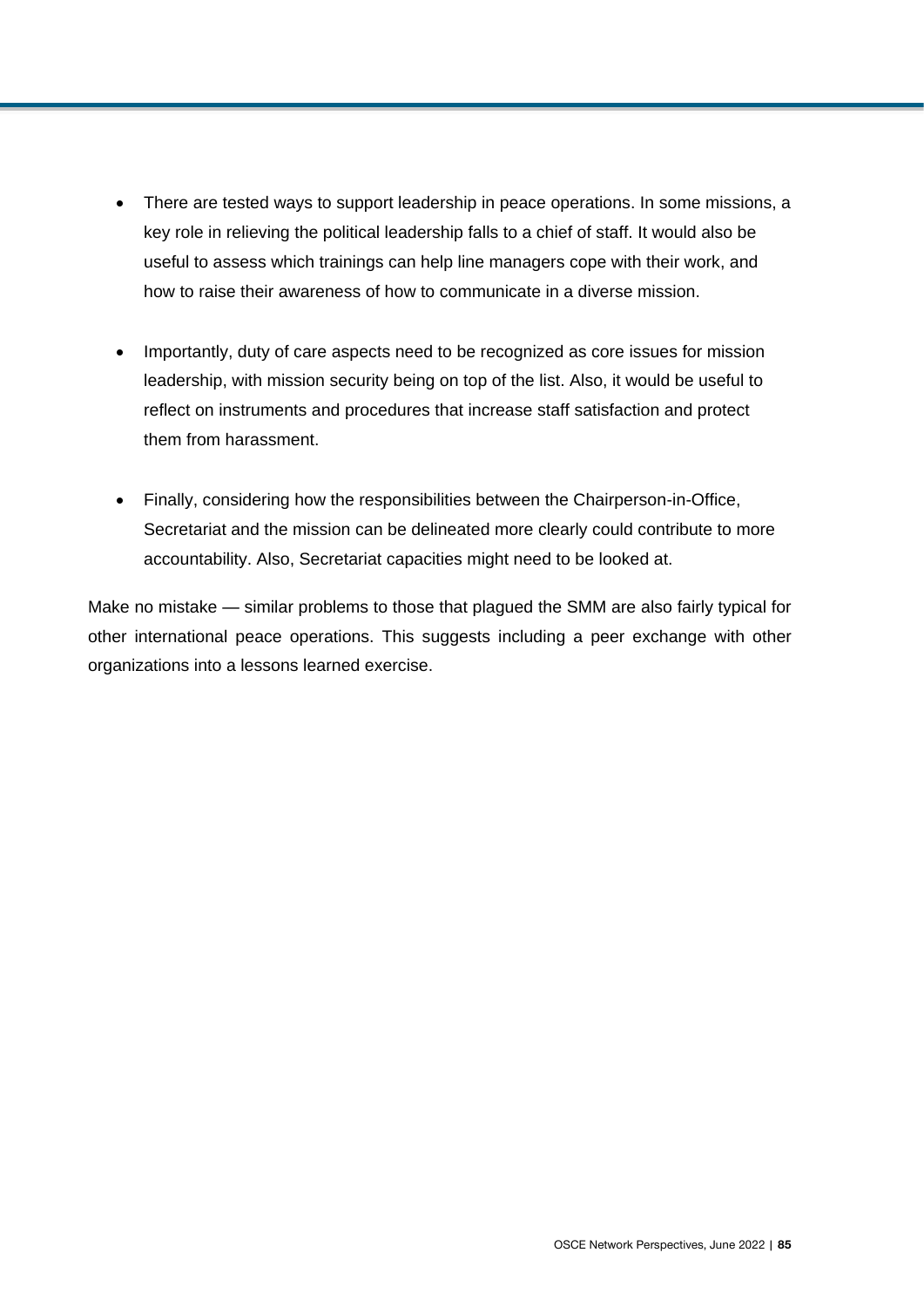# THE OSCE'S MEDITERRANEAN DIALOGUE

Monika Wohlfeld<sup>29</sup>

## **Introduction**

This paper explores the potential impact of the deterioration of relations within the Organization for Security and Co-operation on its Mediterranean dialogue with a number of countries in North Africa in the context of several scenarios regarding the future of the OSCE ('no business as usual', OSCE without Russia, OSCE as a Conference and demise of the OSCE).

## **Mediterranean Dialogue of the OSCE**

The OSCE maintains [special relations](https://www.iai.it/sites/default/files/iai1415.pdf) with six MENA countries as Mediterranean Partners for Co-operation (MPS): Algeria, Egypt, Israel, Jordan, Morocco and Tunisia. This partnership emerged from the Helsinki Final Act agreed upon in 1975, which asserts that security in Europe is closely linked with security in the Mediterranean area as a whole. Malta's insistence on the inclusion of the Mediterranean Chapter and threat to block the decision on the Helsinki Final Act caused considerable tension but was eventually successful. Nevertheless, the difficulties in bringing together the views of states with very different Mediterranean interests and policies continue to be substantial. Some participating States do not wish to overextend an already stretched organization, or wish to maintain its focus on certain regions in the OSCE area. Mediterranean Partner states also engaged only cautiously due to regional tensions and domestic considerations. Thus, the substance of that relationship has emerged mainly through painstaking step-by-step efforts by interested participating States, Partner states and the OSCE Secretariat and Institutions.

Since Partner states are not bound by the OSCE *acquis* of documents and decisions and do not contribute to the OSCE budget, participating States chose to encourage them to consider some aspects of the OSCE's commitments while offering limited support for this. The [formulation](http://www.osce.org/mc/40533) that was developed in 2003 called for voluntary implementation.

l <sup>29</sup> Dr. Monika Wohlfeld is a Lecturer and Holder of the German Chair in Peace and Conflict Prevention at the Mediterranean Academy for Diplomatic Studies (MEDAC), University of Malta.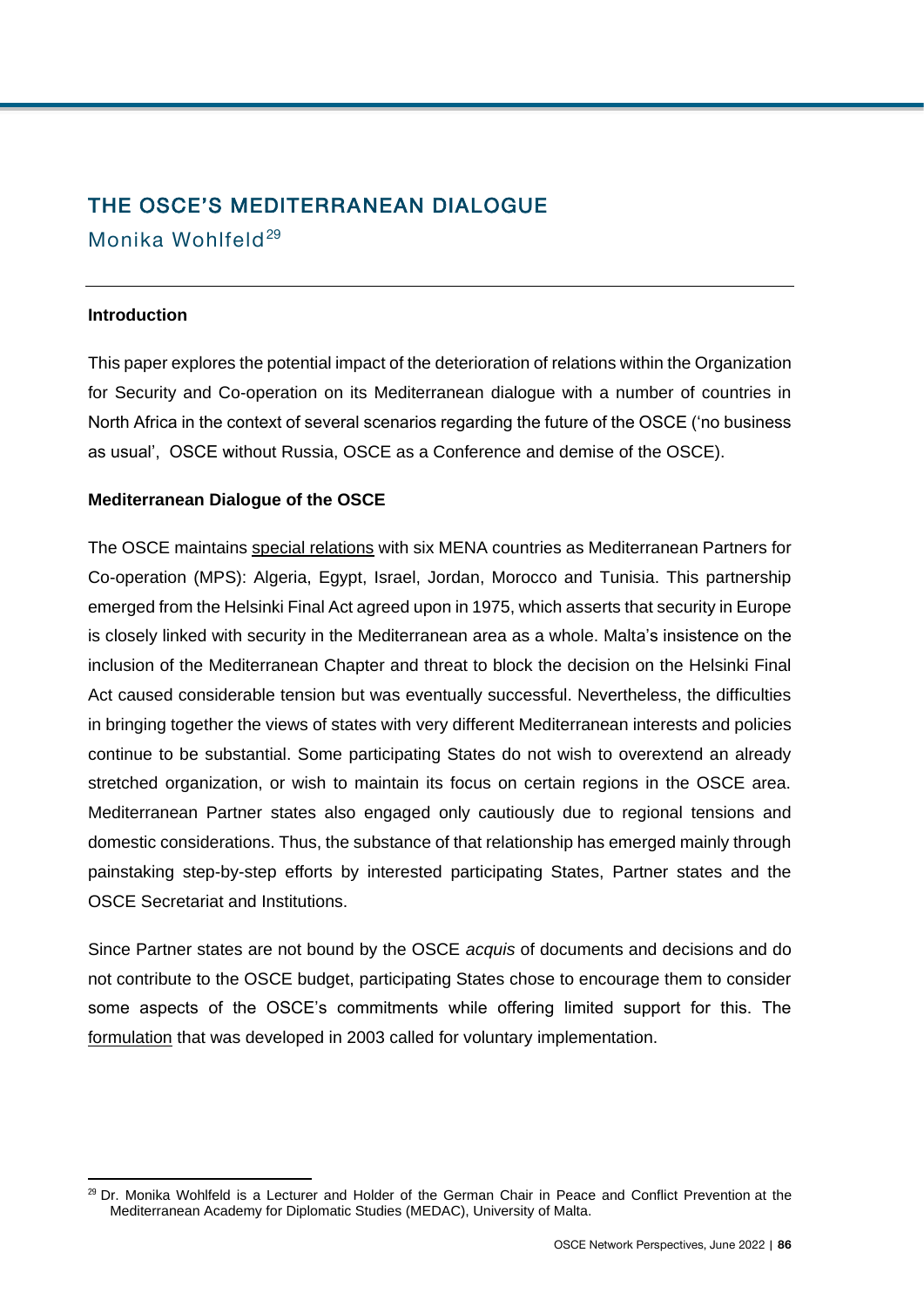The Partnership is mostly based on:

- **Access to regular work of the Organization:** This access allows Mediterranean Partner states to be at the same table and speak during regular political deliberations of the Organization, including the main decision-making bodies (the Permanent Council and the Forum for Security Co-operation), without however being part of decisiontaking; to engage in high level contacts and exchanges; and to contribute to OSCE operations as well as participate in OSCE seminars and projects.
- **Special structures created for the dialogue:** These include a Mediterranean Partners for Co-operation Group, chaired by the incoming Chairmanship of the Organization (in 2022 North Macedonia) and annual OSCE Mediterranean conferences. They also include, upon request, specialized seminars and projects and other activities on subjects of interest to Mediterranean Partners, run in a decentralized manner by the OSCE's Secretariat and Institutions. Projects with Mediterranean Partners take place mostly within the OSCE area, due to the requirement of a Permanent Council decision for any activities out of the OSCE area. Limited funding is provided through voluntary contributions by a number of participating States, with meagre regular budget funding available for the OSCE Secretariat's Section for External Co-operation.

In the past, it has been highlighted that the Mediterranean Dialogue **benefits the OSCE participating States**, including those along the northern rim of the Mediterranean, whose security is deeply affected by developments in North Africa, for example in the context of migration, trafficking, and counter-terrorism. It has also been suggested that the dialogue **benefits the Mediterranean Partners**, in terms of norms diffusion in the context of cooperative and comprehensive approaches to security, access to and a voice in deliberations on the future of European security and a platform for interaction with states "from Vancouver to Vladivostok" and some support on voluntary implementation of aspects of the OSCE's *acquis*. Significantly, the impact of Russia's war against Ukraine on food security and economic stability in a number of Mediterranean Partner States shows clearly how events in the OSCE area affect the security of North African states, and vice-versa.

Expectation management has always been part of the equation in the context of the Mediterranean dialogue, with some participating States and some Mediterranean Partner states expressing reservations or limits about its scope and impact, and others voicing their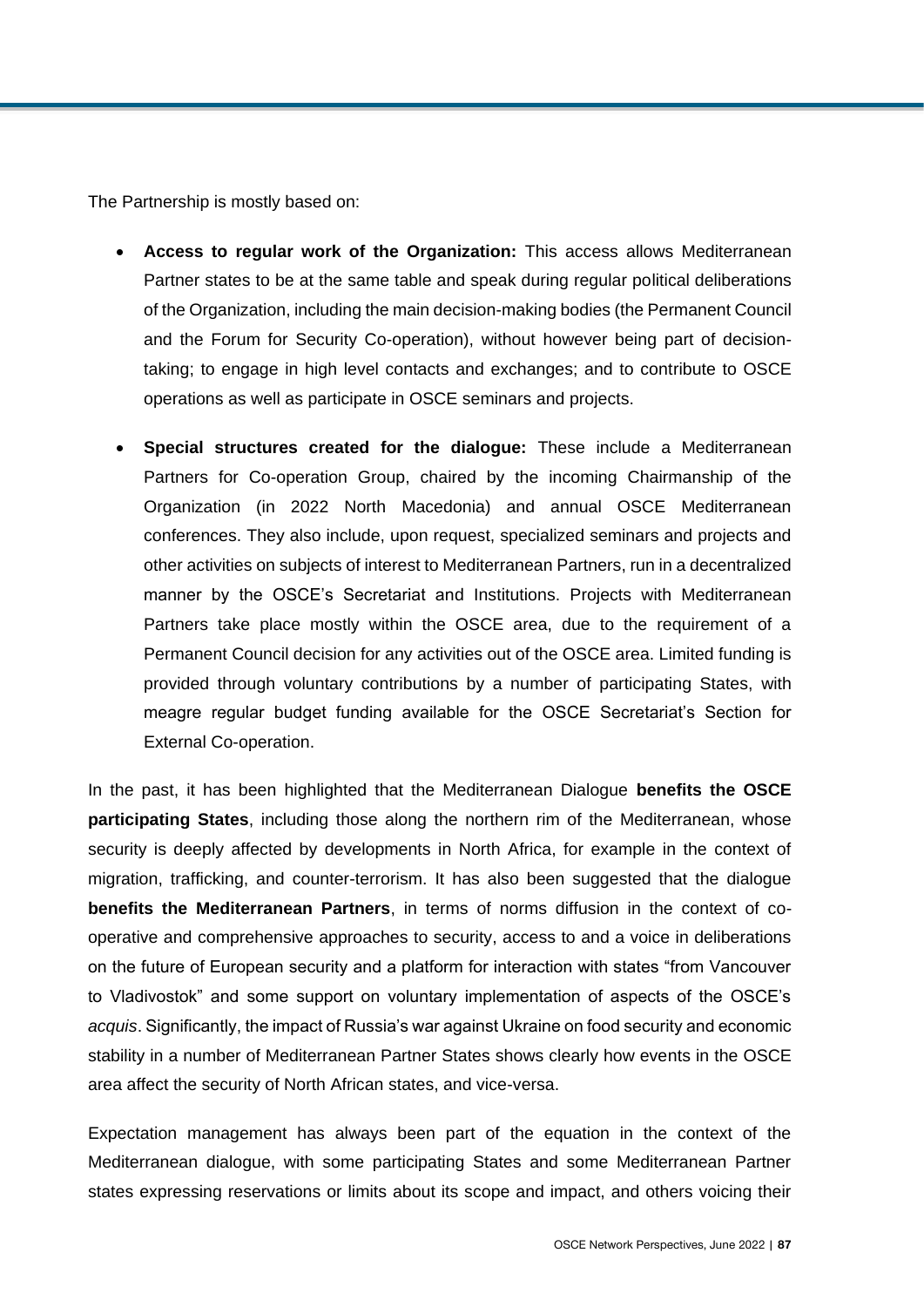disappointment with its limited nature and insufficient impact. Overall, despite considerable relevance of the OSCE *acquis* for the Mediterranean region, and an increasingly complex situation in which Mediterranean Partner states find themselves, most recently, due to the impact of Russia's war against Ukraine, the Mediterranean dialogue continues to be processoriented, rather than result-oriented.

#### **OSCE's Future Scenarios and Impact on the Mediterranean Dialogue**

Mediterranean Dialogue in the context of the OSCE's 'no business as usual'

The Russian war against Ukraine and the 'no business as usual' situation within the OSCE has also affected the Mediterranean dialogue. Access to regular work of the Organization allowed Mediterranean Partner states to witness first-hand the breakdown of co-operative security and the cessation of constructive approaches between Russia and the US and EU countries. Delegations of the Mediterranean Partner states always valued being able to have a finger on the pulse of European security by directly following the debates in the OSCE Permanent Council but also in the Forum for Security Co-operation. In the current situation marked by unconstructive exchanges in these fora, however, they seem reticent, with MPS Ambassadors largely absent and their delegations silent. The fact that ["Russia's attack on](https://www.rusi.org/explore-our-research/publications/commentary/russias-war-ukraine-implications-middle-east-and-north-africa)  [Ukraine has put governments across the \[MENA\] region in a strategic bind"](https://www.rusi.org/explore-our-research/publications/commentary/russias-war-ukraine-implications-middle-east-and-north-africa) could play a role in the lack of engagement of Mediterranean Partners. Russia's war against Ukraine put pressure on MENA and other states to commit to one side — Russia or 'the West' — which in turn may have a variety of consequences in the region. Furthermore, the circumstances of the war and its impact on organizations such as the OSCE may affect thinking in the MENA region of the applicability of the concept of co-operative security, the value of regional organizations, and the concept of multilateralism.

In terms of special structures created for the dialogue, no meetings of the Mediterranean Partners for Co-operation Group took place from the beginning of the war until the end of May. The well-prepared and attended May meeting focused on climate change, an important issue for the Mediterranean region, and featured expert speakers from participating States and MPCs. While the choice of subject indicates the desire to focus on a 'neutral' subject, EU countries and the US addressed the issue of the fallout of the war on North Africa's food security in their interventions.

The fallout of the war on North African countries differs, but includes *inter alia* severe food insecurity and financial and budgetary pressures due to energy prices, as well as prospects of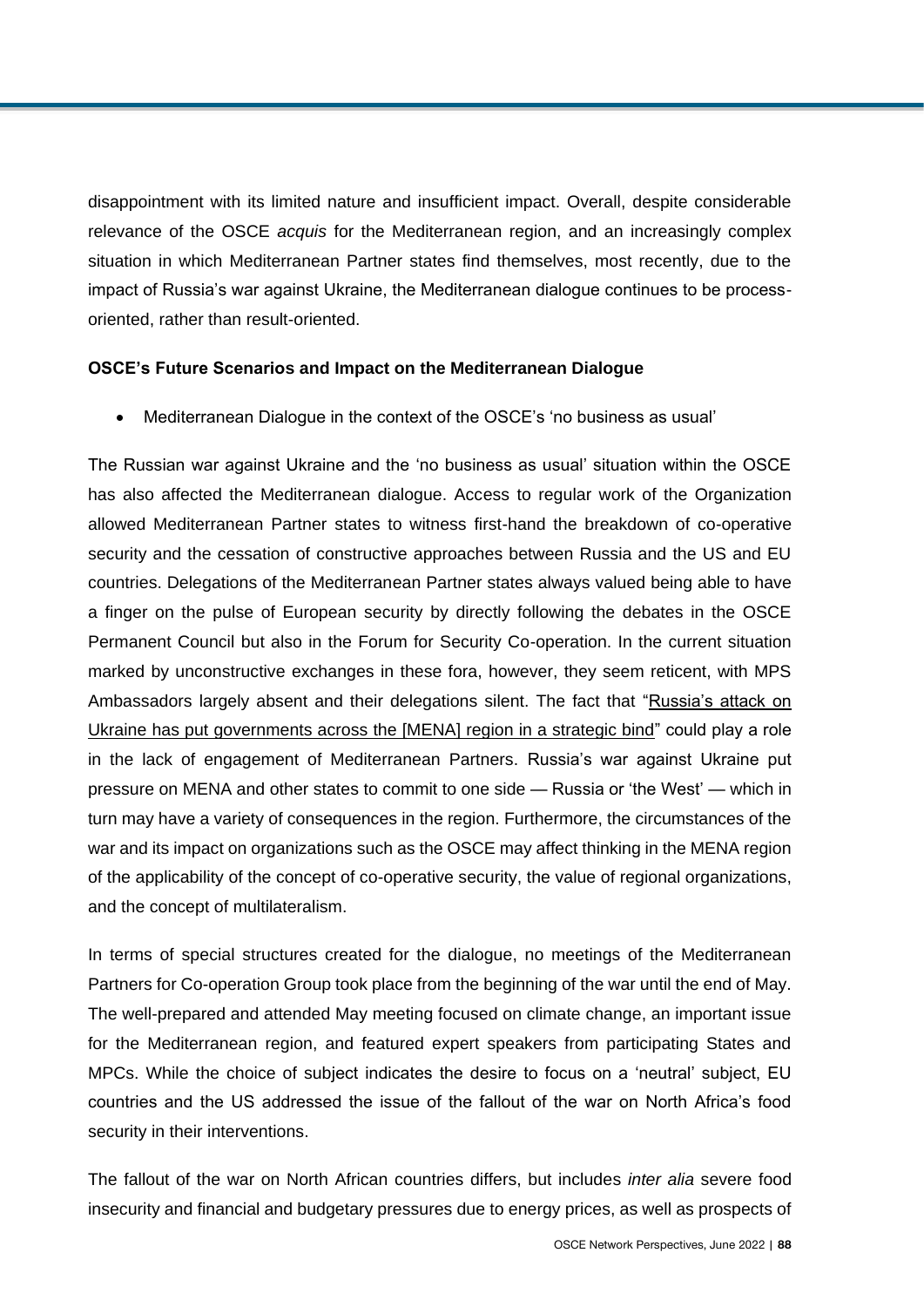unrest and migration. The framework of the OSCE relationship with Mediterranean Partner states would allow for discussion of some of these aspects and also potentially some limited practical support on issues such as connectivity, food security, environmental degradation, human rights of migrants, trafficking and others that are related to the situation created by the war, should Mediterranean Partners wish it. As in the current situation it is unlikely that the problem of requiring a Permanent Council decision for any activities in Partner states can be addressed, and that additional voluntary funds in significant amounts be made available, this practical support would however most likely be limited.

Mediterranean Dialogue in the context of the OSCE as a Conference

It is currently not possible to exclude a scenario for the Organization becoming a Conference (similar to the Conference on Security and Cooperation in Europe, from which the Organization emerged in the 1990s). The far-reaching deterioration of relations within the OSCE may have an impact on budget decisions and mandates' extensions, with the Organization returning to being a negotiation platform only.

It is unclear how relevant such an organization/conference would be in terms of observing and participating in European security deliberations for the Mediterranean Partner States. It is however likely that they would continue to be accommodated in such a framework and maintain some interest in observing and contributing to deliberations and diplomatic contacts.

It is also possible that participating States and Partner states would wish to maintain the special structures created for the Mediterranean dialogue. However, the operational aspects as well as seminars and events related to support for voluntary implementation of OSCE commitments would likely be dropped. Obviously, this implies that any potential more practical efforts to address the fall-out of the war for the Mediterranean Partners would also be impossible in this framework. The US and EU countries, as well as Mediterranean Partner States, will potentially be able to turn to other frameworks for this purpose. Apart from the UN, these will however not include East European countries directly.

Arguably the OSCE turning into a Conference would lead to some deterioration of the Mediterranean dialogue and exclude practical support for MPS. Given the current processoriented nature of the Mediterranean dialogue, such deterioration is unlikely to make a significant difference for participating States and Partner States. However, such a development would limit any efforts of participating States and Mediterranean Partners to work together on areas of common interest at a delicate time for the Mediterranean Partners. Furthermore, the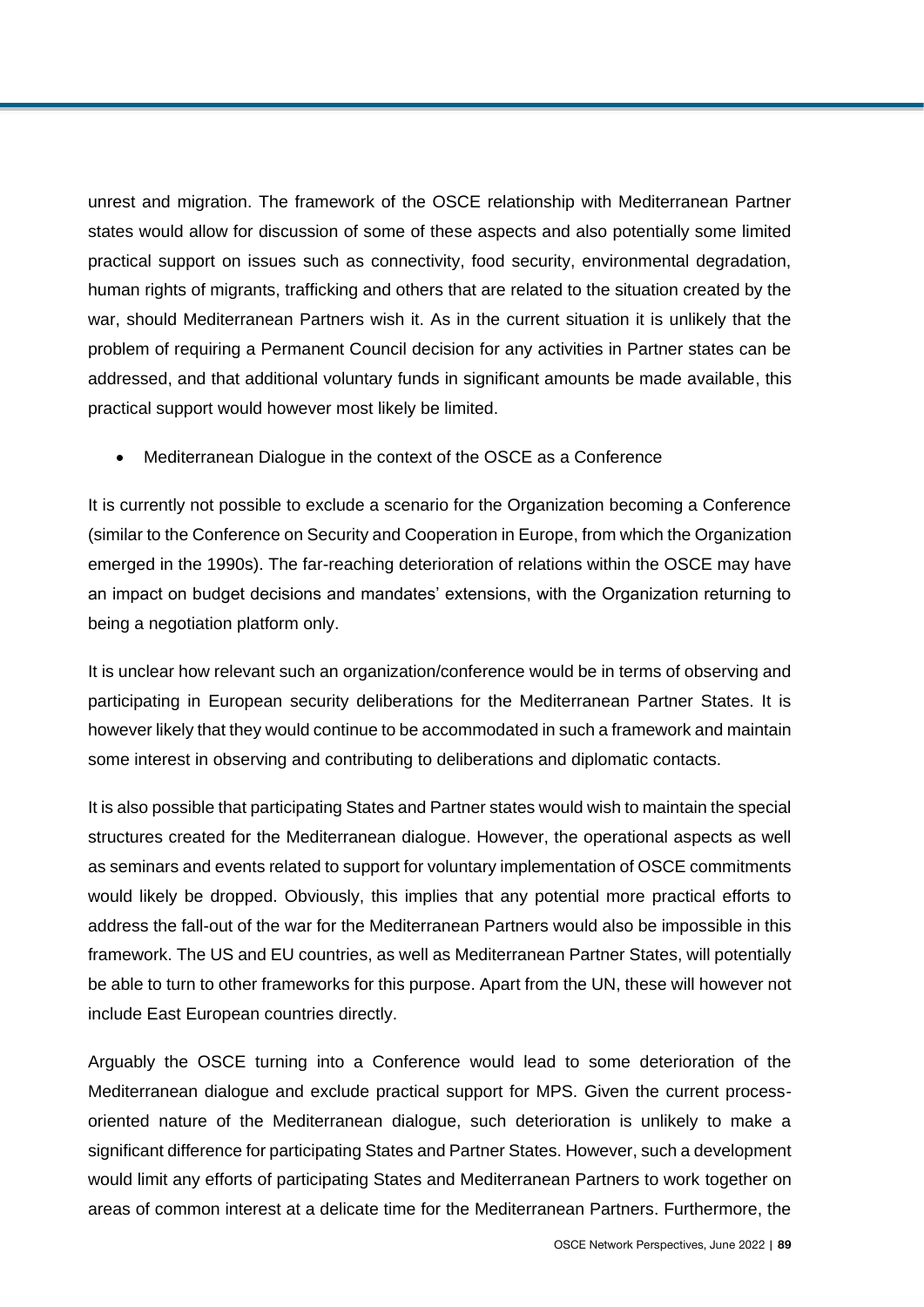OSCE turning into a Conference may have a negative impact on perceptions of non-zero sum, co-operative approaches to security in the Mediterranean region and of the value of regional co-operation and multilateralism, with longer term implications for the region.

OSCE without Russia

This brings us to another scenario — that of an OSCE without Russia (and potentially some other Eastern European states). What would this scenario mean for the Mediterranean dialogue? If it would allow for a return to constructive relations in the decision-making bodies, that could also have an impact on the Mediterranean dialogue. It would potentially allow for more constructive engagement of participating States and Partner States in the context of Mediterranean dialogue, including possibly on the impact of the war on North African states.

Russia has been among the countries responsible for insisting on a focus of the Organization on its own area, and for complicating efforts to hold activities in Partner countries, thus limiting the ability of the OSCE to engage with and provide support to partner States outside of the OSCE area. An OSCE without Russia may be able to reform the more practical aspects of its work in the Mediterranean dimension. However, it is unclear at this time whether other states would block consensus on this. Furthermore, such reform would of course depend on both the confirmed interest of Mediterranean Partners and ultimately the availability of voluntary funding. Russia's departure from the Organization would not have a direct impact on the availability of voluntary funds for the activities with Mediterranean Partners, as it has not been contributing to those. However, it is unclear whether additional voluntary funds would be made available by other countries. Adding some costs related to the Mediterranean dialogue activities into the regular OSCE budget would be preferable to using voluntary funds. However, this option may be complicated by the fact that the departure of Russia and/or any other state would result in a budgetary shortfall for the Organization.

While Russia's exit or exclusion could possibly open up the possibility for more constructive relations within the Organization and thus potentially allow for more practical activities in the Mediterranean dialogue, these would probably still be limited in scope. At the same time, an OSCE without Russia may increase the pressure on North African states to make geostrategic choices between 'the West' and Russia.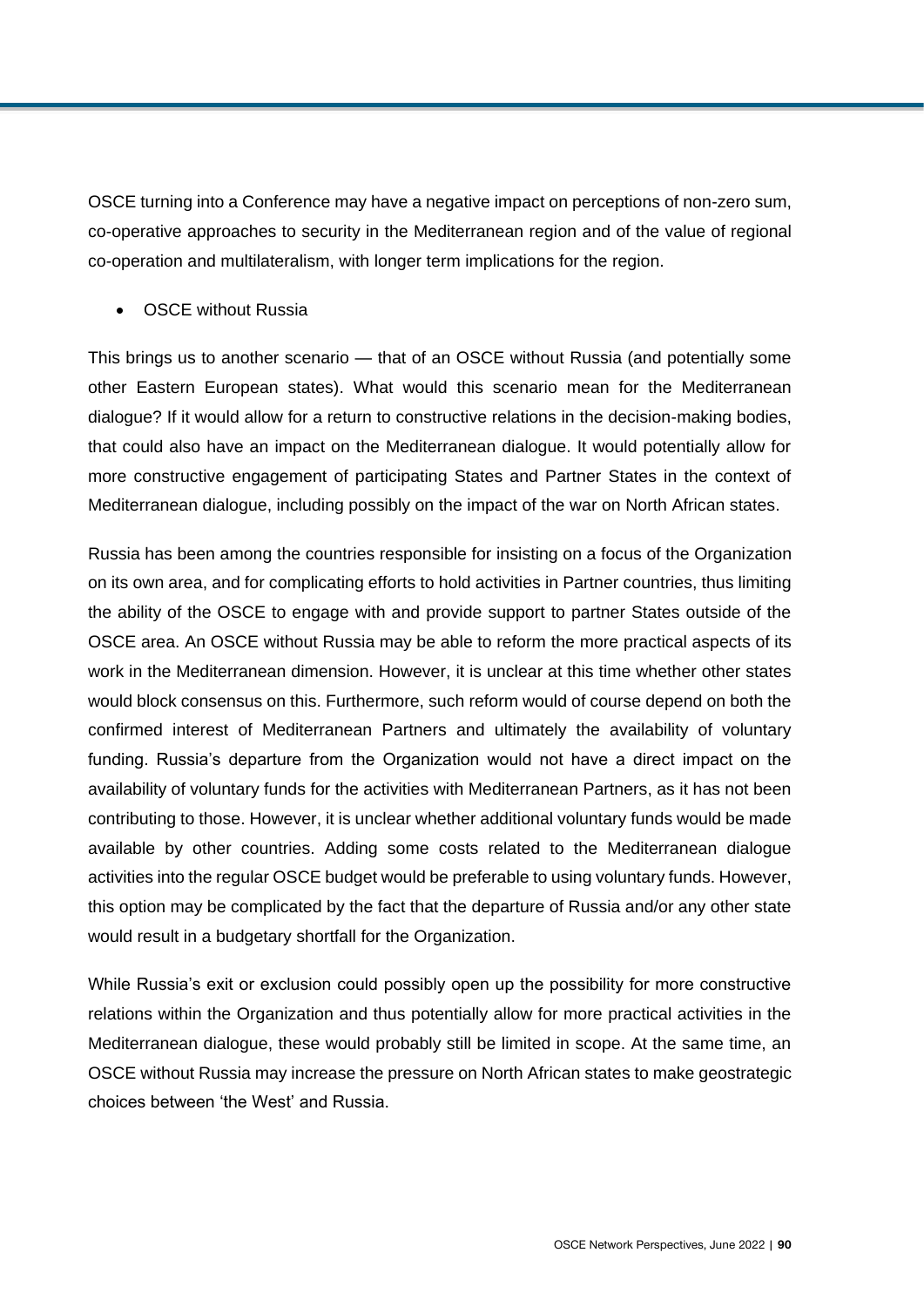#### Demise of the OSCE

The final question is what would be the implications for participating States and Mediterranean Partner states should the OSCE, and therefore also the Mediterranean dialogue, cease to exist, in whichever way. Arguably, in this case as well, there would be no palpable immediate impact on the participating States and Mediterranean Partners. It is worth mentioning, however, that it would deprive the Mediterranean Partner States of a relevant platform for interaction, dialogue, and practical co-operation with a broad group of countries, based on decades of efforts. It can be assumed that some of these functions would be continued or emphasized in other formal and informal frameworks and organizations, such as the UN, the EU European Neighbourhood Policy (ENP) and EU co-operation with the League of Arab States and African Union, even though many of these do not include Eastern European countries.

However, the demise of the OSCE would mean the loss of a norm-diffusion framework, applicable for North Africa, as well as a 'socializing' function of the practical interaction aspects. It would also imply a failure of the co-operative security approach modelled by the OSCE, which arguably would affect the chances of any such approach being applied in the Mediterranean, a region that currently has plenty of security challenges but no effective security governance, and which is severely affected by Russia's war against Ukraine.

#### **Conclusion**

Russia's war against Ukraine underlines the relevance of the Helsinki Final Act's assertion that security in Europe is closely linked with security in the Mediterranean area and, significantly, this is clearly a two-way street. Not only are North African countries among the most exposed to the economic, social, and political consequences of the war, but their exposure can have severe implications for European states. In this situation, the OSCE experiences a further deterioration of relations within the Organization, which could have an impact on its Mediterranean dialogue with six North African states. This paper's scenarios for the future of the OSCE, the consequences for the Mediterranean dialogue, and the situation of participating States and Mediterranean Partners, indicate that none of the scenarios would result in an immediate deterioration of the situation in the Mediterranean region. One scenario could have the potential of somewhat improving the Mediterranean dialogue — and that is "OSCE without Russia", although that improvement would not be too substantial.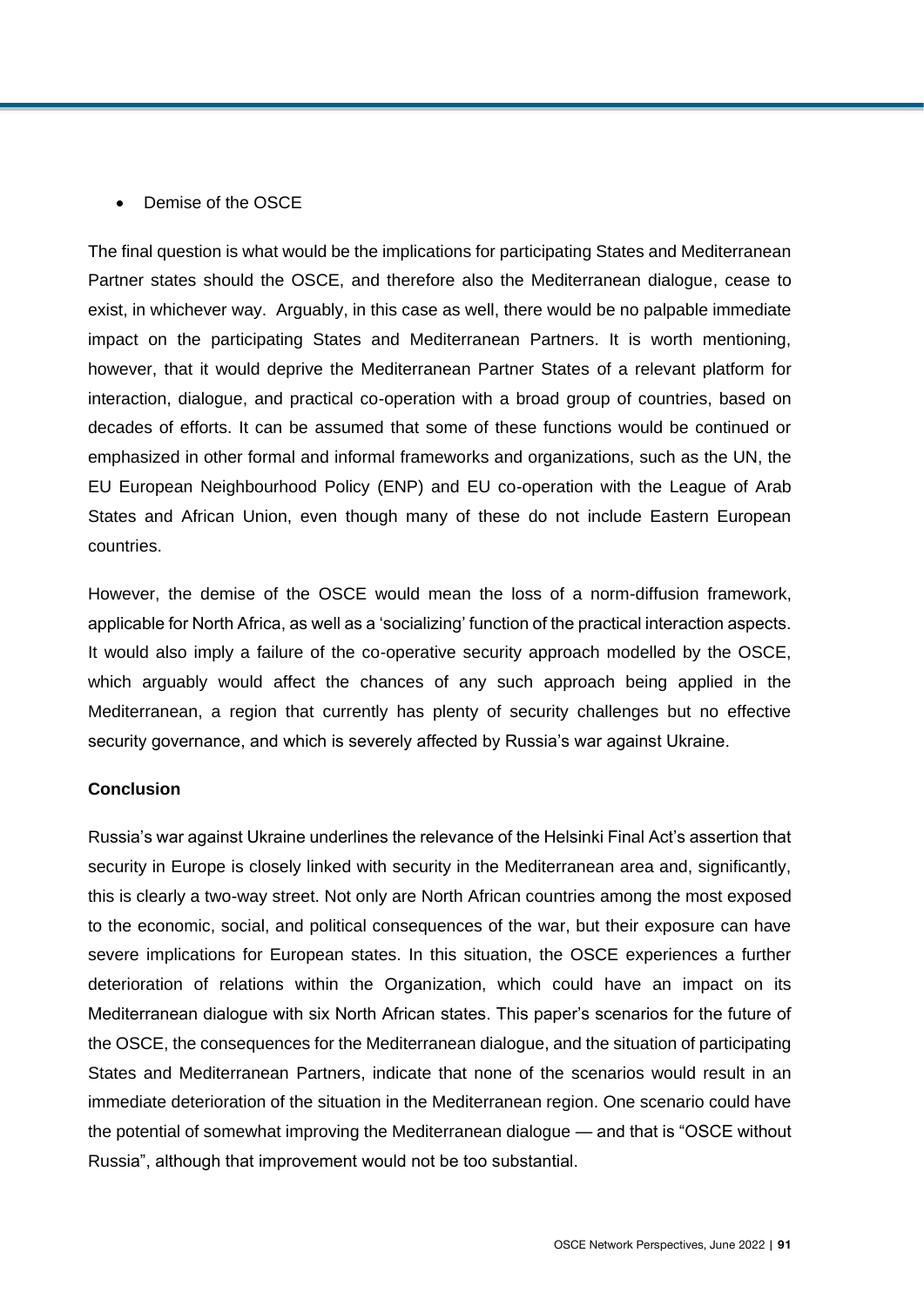The scenarios also indicate that there is danger of damaging or losing a platform for interaction and a norm-diffusion framework at a time when the North African countries face a potentially severe crisis, caused by events that take place entirely within the OSCE area, which in turn could have a direct impact on participating States.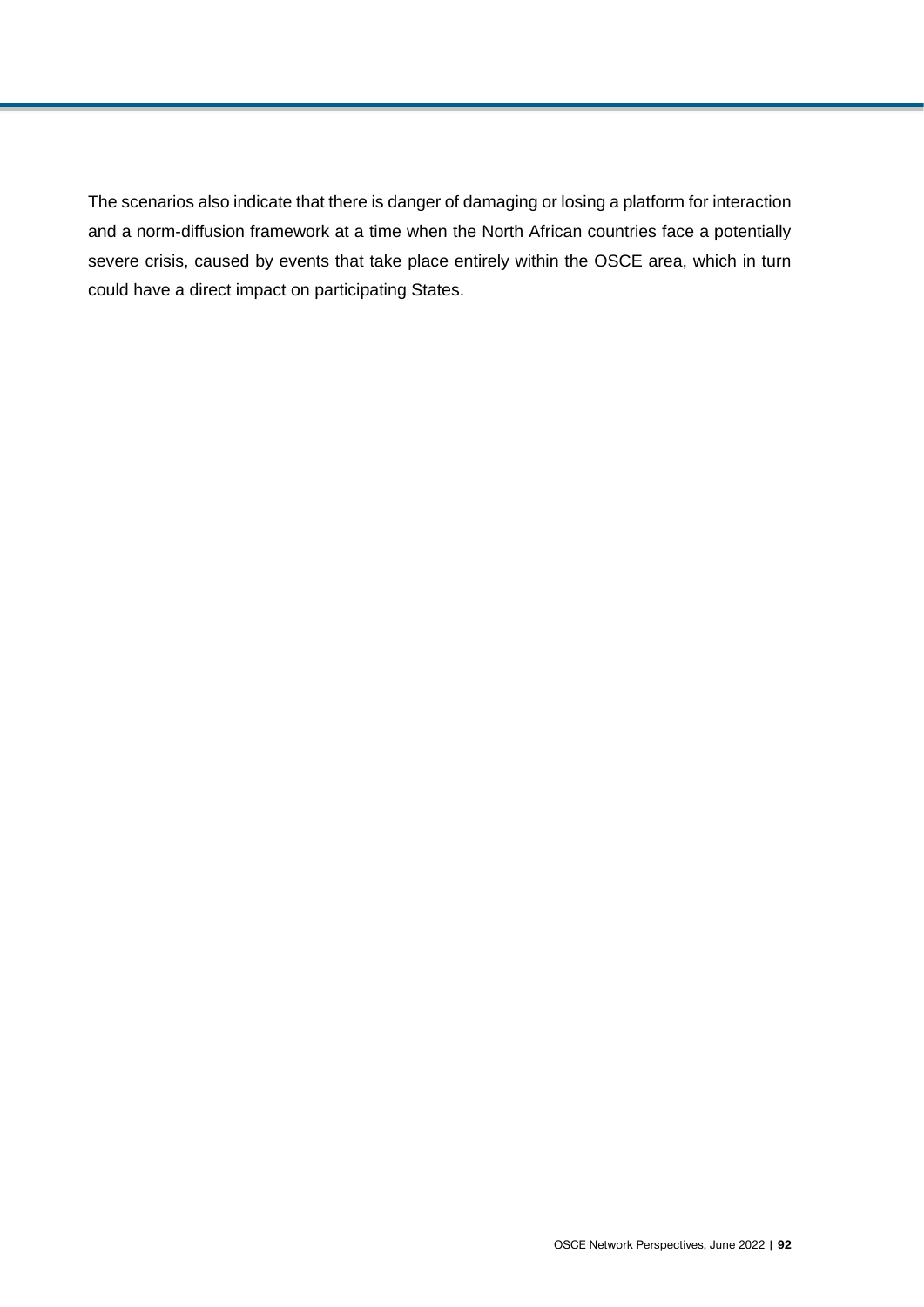# CAN AND SHOULD THE OSCE SURVIVE?

Wolfgang Zellner<sup>30</sup>

The Russian aggression against Ukraine represents the complete negation of everything for which the OSCE stands: a rules-based order, co-operative security policy, respect for the sovereignty of states and the inviolability of their borders. This raises the question as to whether the OSCE can survive in a political environment that diametrically contradicts its very *raison d'être*. A large majority of OSCE participating States answered the Russian aggression by stopping any co-operation with the Russian Federation and by supporting Ukraine in the broadest terms.

Many participating States are asking themselves whether stopping co-operation with Russia should include stopping joint decision-making in the OSCE. However, a stop in OSCE decisionmaking would almost inevitably lead to the termination of the Organization. Finding a proper answer to this crucial question requires an assessment of the broader political development.

## **The OSCE as a Reserve Option for Future Co-operative Action**

At the time of writing, mid-May 2022, there is no indication that the war in Ukraine will stop soon. Both sides are striving for some kind of victory that they have not yet reached. The Ukrainian side is striving at throwing out all Russian forces from its territory, possibly including Crimea. The Russian side may aim to consolidate its territorial gains in the Donbas and achieve a land bridge to Transdniestria. As neither side seems to be strong enough to achieve a clear "victory", fighting might continue for months or even years.

At some point, however, the sides will conclude that their means to achieve their war aims are exhausted and will start negotiations on a ceasefire. This is, by its very nature, a co-operative act by the two combatant nations. Other states and international organizations, including the OSCE, can assist in implementing a ceasefire agreement by providing monitoring, humanitarian assistance and third-party mediation. This is also a kind of co-operative behaviour. To be able to do so, the OSCE must be able to take decisions or, more fundamentally, it must still exist.

l <sup>30</sup> Dr. Wolfgang Zellner, Senior Fellow, Centre for OSCE Research (CORE), Institute for Peace Research and Security Policy at the University of Hamburg (IFSH), Germany.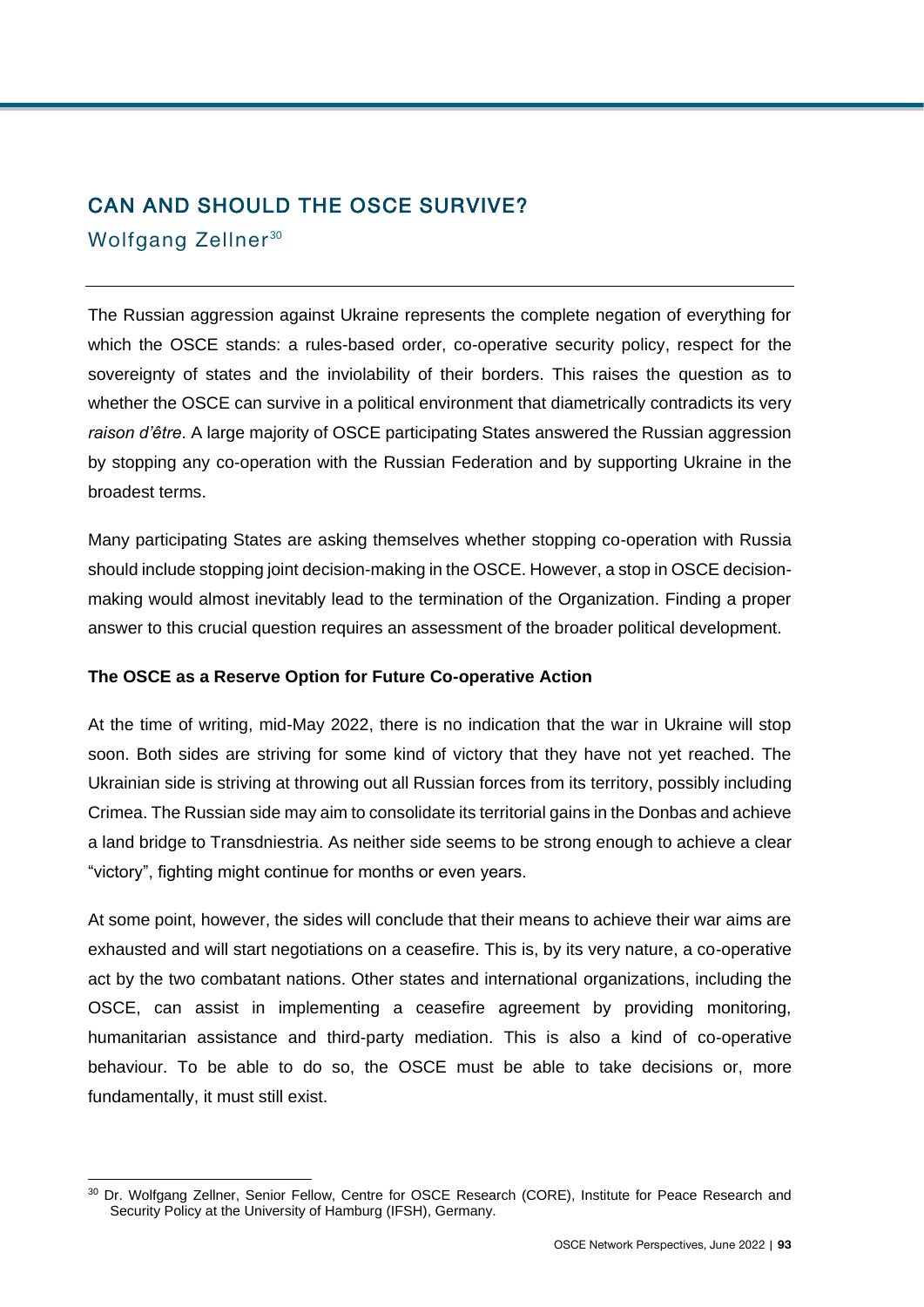Unfortunately, one has to expect that any kind of ceasefire agreement will be highly volatile, and that it is perceived by the sides to be an interruption of the war until one has recovered to resume fighting. This would result in a longer period of high instability where new rounds of fighting and volatile ceasefires mutually replace each other. A final, stable peace agreement, which is honestly supported by both sides, might well require a regime change in the Russian Federation. Nobody knows when this will happen and whether it will happen at all.

This means that we have to expect a protracted period of extreme instability that could last a decade or longer. It is not advisable to follow a strategy of pure denial of co-operation vis-à-vis Russia over such a long period. There will always be problems that require some kind of cooperation, even among enemies. At the strategic level, this includes nuclear arms control and non-proliferation as well as addressing global threats and challenges from climate change to pandemics. At the European level, it may concern conflict regulation including ceasefire monitoring, humanitarian issues, and global challenges as well. Thus, the dichotomy of conflict *or* co-operation is too short-sided. Rather, we have entered a period where states rival, fight and co-operate at different levels at the same time with all the contradictions and difficulties this might entail. This requires some change in our mental maps. Maintaining some elements of co-operation even during wars is essential if the chaos that is currently dominant should not slip out of any control.

One of the few platforms available for this kind of limited co-operation in Europe is the OSCE. And there are not too many alternatives, as the EU and NATO, from a Russian point of view, are involved in the war on Ukraine's side. Therefore, it is advisable to maintain the Organization, even in a restricted form, as a standby option for co-operative action in Europe.

## **Consensus Minus One — An OSCE without Russia**

The very existence of the OSCE is built on consensus rule. The only exception from this rule, the so-called "consensus minus one", was formulated in the conclusions of the 1992 Prague Meeting of the Council (of Ministers):

[The Council decided,](https://www.osce.org/mc/40270) in order to develop further the CSCE's capability to safeguard human rights, democracy and the rule of law through peaceful means, that appropriate action may be taken by the Council or the Committee of Senior Officials, if necessary in the absence of the consent of the State concerned, in cases of clear, gross, and uncorrected violations of relevant CSCE commitments.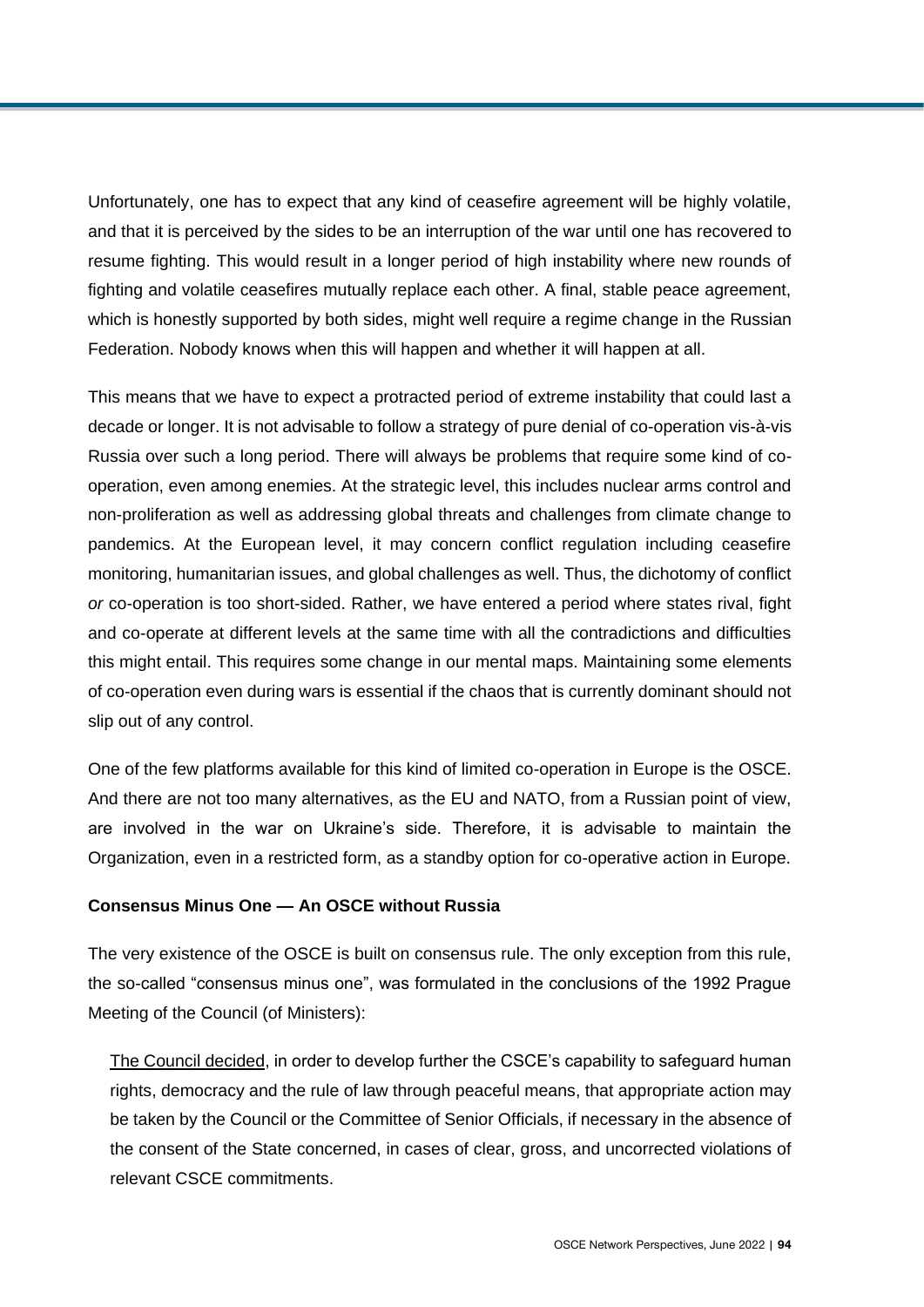This stipulation has been used only once, on July 8 1992, when the 13th meeting of the Committee of Senior Officials suspended Serbia from participating in the 1992 Helsinki Summit. This suspension was only lifted on November 7 2000 when the former Republic of Yugoslavia re-joined the OSCE. Could the OSCE apply the same approach to Russia now?

Regarding substance, a suspension of the Russian Federation would be justified. The Russian aggression against Ukraine clearly represents a case "of clear, gross, and uncorrected violations" of OSCE commitments. From a political point of view, however, the case looks different. It is doubtful whether a consensus minus one suspension decision against Russia could be reached, because this would require the collaboration of Belarus and the other members of the Russian-led Collective Security Treaty Organization (Armenia, Kazakhstan, Kyrgyzstan, Tajikistan), what is doubtful. It is also doubtful whether the OSCE would survive a suspension of Russia, or whether this would be followed by a process of decay of the Organization.

Whether we like it or not, Russia is not Serbia. If Western states have chosen to maintain the OSCE, they should give up the idea of suspending Russia by using the consensus minus one rule.

#### **Budget, Chair and Secretary General — Defining the Functional Minimum of the OSCE**

Today, with its Secretariat, institutions and field operations, the OSCE is a fully-fledged medium-sized international organization, even if it is not subject to international law. Over the past three decades, efforts concentrated on the issue of how the OSCE could become a fullfledged legal international organization. Now, under the impact of the Russian aggression against Ukraine, we must ask what the minimal functional requirements are for maintaining the OSCE as an organization. In my view, the OSCE must maintain three elements to further qualify as an organization: a Chairperson-in-Office, a Secretary General, and a budget.

To start with the Chair. The Chair provides political guidance and organizes the process of interaction among the participating States. This is a *sine qua non* condition for the further existence of the Organization, particularly under the current extremely difficult conditions. In 2023, Northern Macedonia will hold the Chairmanship. The next Chair will have to be decided upon at the latest at the 2022 Ministerial Council meeting — otherwise there would be no Troika in 2023. If there is no decision on the next Chair by the end of 2023, the OSCE would be lacking a Chairperson in 2024. That would raise the question of whether the Organization still exists.